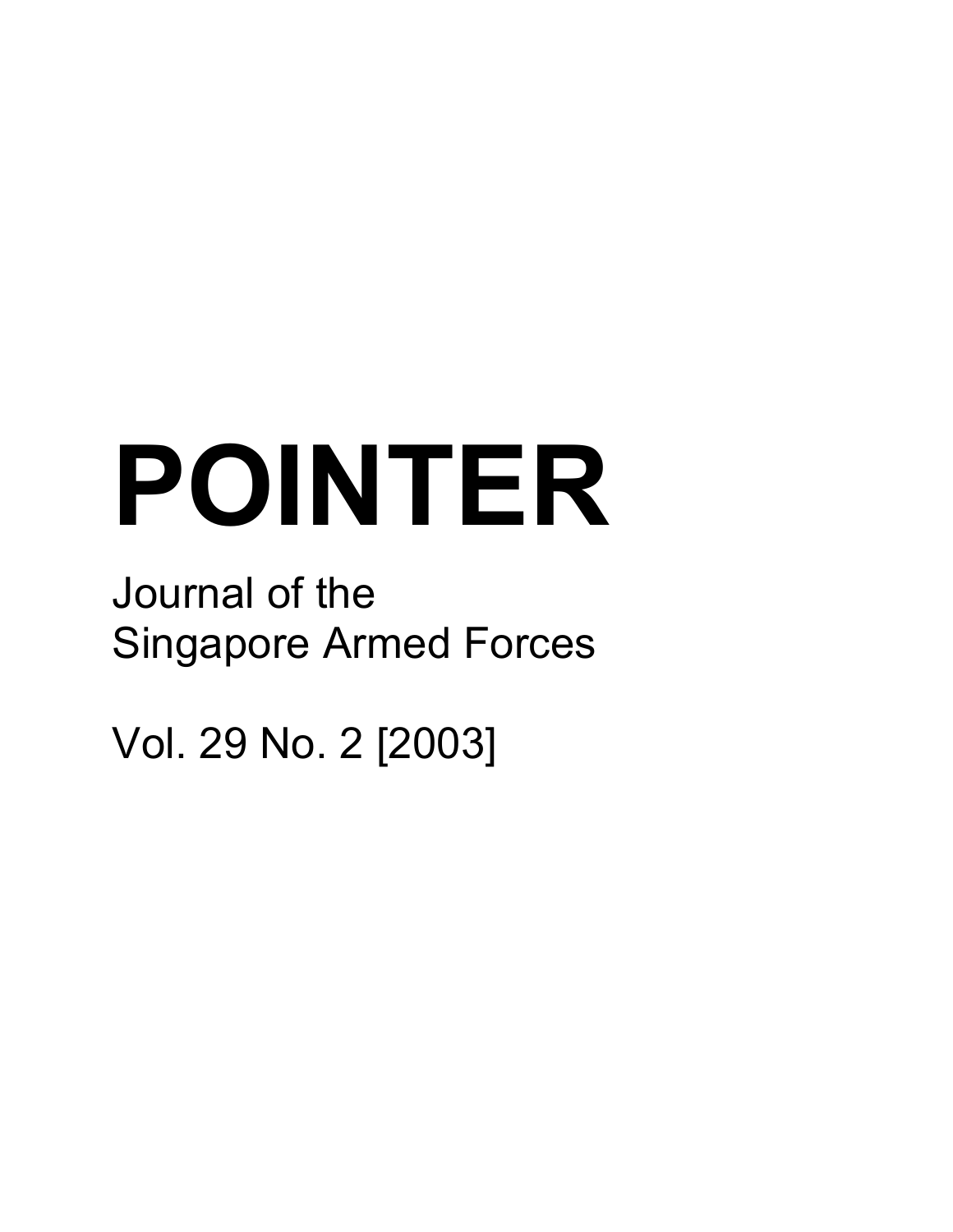# **V30N2**

#### **CDF Essay Competition 2003**

*POINTER* **is pleased to announce the 17th Annual Chief of Defence Force Essay Competition. The competition aims to encourage SAF officers to conduct research on professional and militaryrelated issues relevant to the SAF to enable our Officer Corps to move towards excellence.**

#### **Rules**

1. The Competition is open to all SAF officers and Warrant Officers (Regulars, NSF, NSmen and Officer Cadets), DXOs and DSTA personnel.

2. Entries may be submitted as an individual or group effort, however the entries must be unpublished work.

3. The essays should be between 2,000 to 4,000 words, typewritten, double-spaced on A4-size paper with all pages numbered.

4. The **[official cover sheet](http://www.mindef.gov.sg/safti/pointer/abtus/forms/CDFEC.doc)**, properly filled in, must accompany each entry. Entries unaccompanied by the cover sheet will be disqualified. The entry form is available from the*POINTER* intranet and internet websites. The writer's/writers' name(s) should not appear in the essay itself.

5. All entries must include detailed footnotes/endnotes and a bibliography.

6. The closing date of the competition is **31 Dec 2003**. Entries which do not comply with any of the competition rules will be disqualified.

7. The essays will be assessed in confidence by an independent panel of judges. No appeals will be entertained. Results of the competition will be announced in May 2004.

8. The Editorial Board reserves the right to edit essays selected for publication.

9. For further information, please call the Editor at 799-7410 or Assistant Editor at 799-7409 or e-mail them at the SAFTI MI HQ address.

#### **Topics**

10. Entries may be submitted on any of the following subjects:

- Military strategy and tactics
- SAF doctrinal development and concepts
- Professionalism, values and leadership in the military
- Military campaigns or history and their relevance to the SAF
- Personal experiences in combat operations, peacekeeping operations or overseas training
- Defence management, administration and organisational change
- Regional geopolitics and strategic issues
- Defence technology

#### **Prizes**

11. Prizes will be awarded as follows: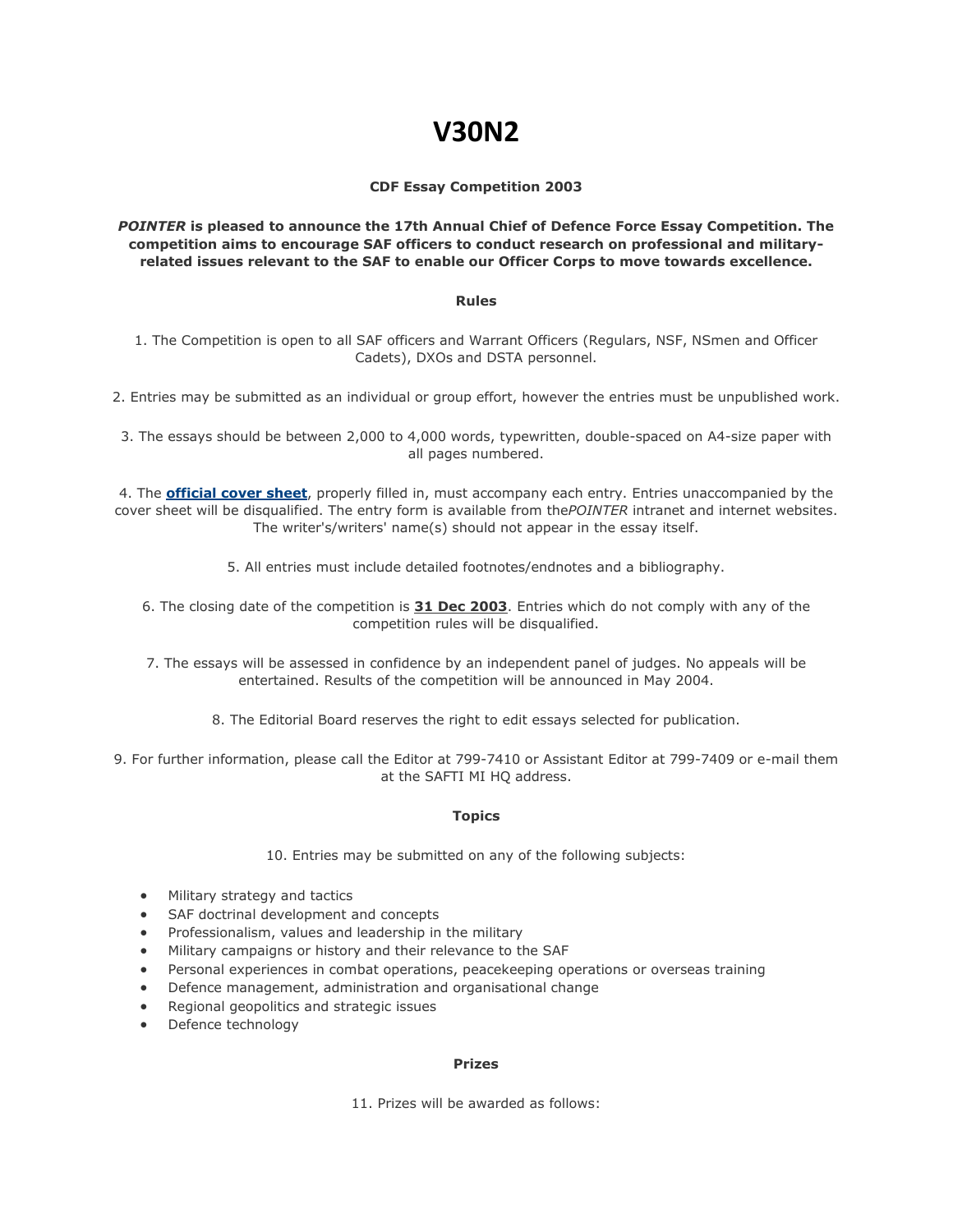- First prize \$1,500 and a plaque
- Second prize \$1,000 and a plaque
- Third prize \$500 and a plaque
- 7 Merit Awards \$300 each and a plaque
- 10 Commendation Awards \$300 each
- **CDF Essay Competition 2002: Breakdown of Entries by Service Status, Rank and Topics**
- $\bullet$

| Participation by Service Status |               |  |
|---------------------------------|---------------|--|
| Regular                         | 109           |  |
| <b>NSmen</b>                    | 5             |  |
| <b>NSF</b>                      | 4             |  |
| DXO/DSTA                        | $\mathcal{P}$ |  |
| <b>TOTAL</b>                    | 120           |  |

 $\bullet$ 

| Participation Level by Rank |              |  |
|-----------------------------|--------------|--|
| <b>OCT</b>                  | $\mathbf{1}$ |  |
| 2LT                         | 9            |  |
| <b>LTA</b>                  | 26           |  |
| <b>CPT</b>                  | 49           |  |
| MAJ                         | 29           |  |
| <b>LTC</b>                  | 3            |  |
| DXO/DSTA                    | 3            |  |
| <b>TOTAL</b>                | 120          |  |

 $\bullet$ 

| Breakdown of Topics    |    |  |
|------------------------|----|--|
| Geopolitics            | 16 |  |
| Leadership/Core Values | 22 |  |
| Management             | 25 |  |
| Doctrine               | 12 |  |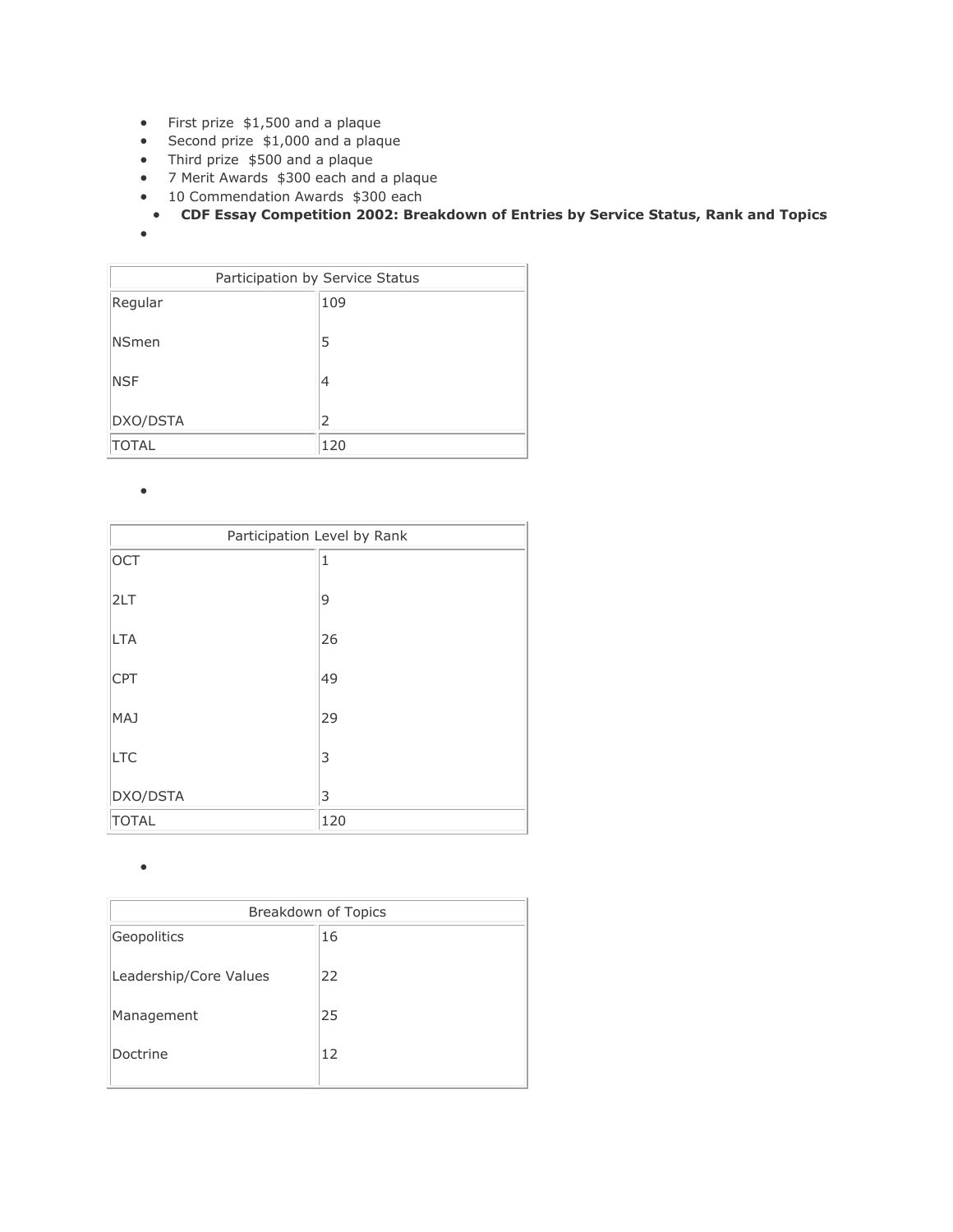| Technology           | 20  |
|----------------------|-----|
| Strategy             | 12  |
| War Studies          | 11  |
| Personal Experiences | 2   |
| <b>TOTAL</b>         | 120 |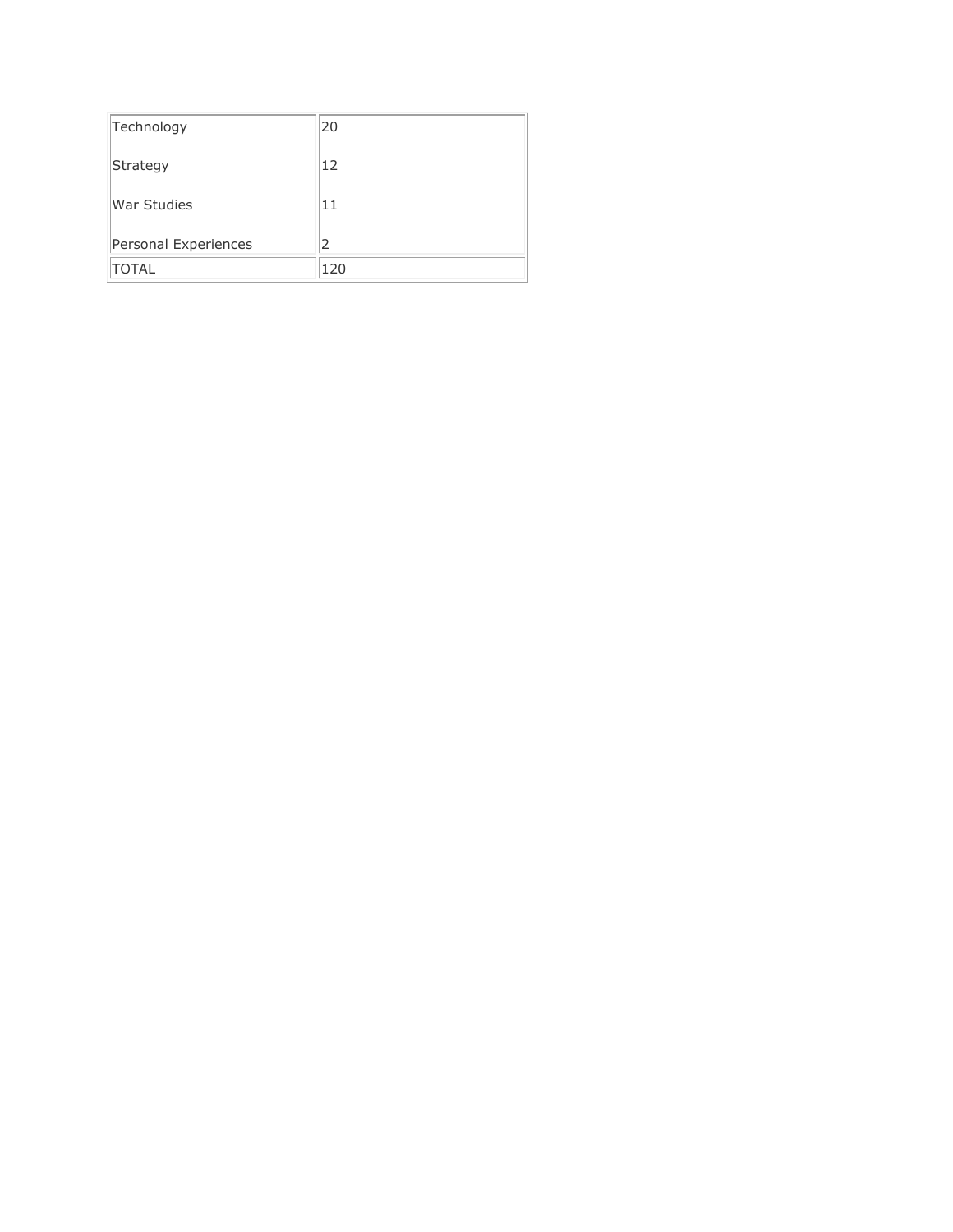# **Editorial**

We are pleased to announce the results of the  $16<sup>th</sup>$  CDF Essay Competition 2002. First launched in 1987, the competition aims to encourage SAF personnel to research and write on professional issues. 120 entries were received for the 2002 competition with the topics of defence management and organisational change, leadership and military technology leading the pack.

The top essay, *Psychological Dimensions of Peacekeeping: The Role of the Organization*, by CPT Stanley Chua Hon Kiat, looks at psychological issues that arise in the various phases of a peacekeeping operation and argues for comprehensive organizational efforts to address those issues so as to better prepare peacekeeping troops for their duties.

The second prize goes to *Balancing Change and Continuity: Some Thoughts on the Transformation of the SAF*, by MAJ Roland Ng. This essay explores key drivers, possible continuities and discontinuities that the SAF should be aware of as it seeks to transform. It goes on to sketch a framework to balance between the need for stability and for change as well as between current requirements and future needs.

Occupying the third spot is *Ingredients of Change: A Recipe for Transformation* by MAJ Lim Tuang Liang. It draws on history for key characteristics of military transformation, proposes some mechanisms for successful transformation and warns of pitfalls from failed efforts to transform.

The seven Merit Award essays include *Manoeuvre Warfare: Lessons from the Boardroom for the Battlefield* by MAJ (NS) Seet Pi Shen. This essay argues that, in this era of greater complexity and uncertainty, the SAF can benefit from the lessons of commercial "warfighting" to realise the true potential of a dislocation conception of manoeuvre. Taking another view, *Competing to Stay Ahead: Interservice Competition as a Solution and not a Problem*, by MAJ Kwek Ju-Hon, argues that interservice competition, framed within the correct parameters, can be a powerful source of innovation for militaries. *Countering the Fog and Friction of War in the Information Age*, by MAJ (NS) Aaron Chia, discusses the two classic Clausewitzian concepts in the light of information communication technologies and how they can be minimised. LTA Kelvin Fan poses the question:*Will China Attack Taiwan?* He argues that most studies on this issue concentrate overly on military capabilities and proposes an answer drawn largely from the perspectives of military procurement and political will.

Due to space constraints, we are unable to publish the remaining three Merit Award essays.*Biomimicry: A Model for Solving Military Problem*, also by MAJ (NS) Aaron Chia, examines how militaries can learn from nature and its denizens. *Uninhabited Combat Aerial Vehicles: A Solution for the SAF?*, by MAJ Geoffrey Kee Jin Leong, considers the advantages and disadvantages, as well as the challenges, of using UCAVs. *Arguments Without End: The Political Economy of Free Trade Agreements in the Asia-Pacific*, by LTA (NS) Toh Boon Ho, looks at the debate over whether FTAs are stumbling or building blocks of trade, their role in the economic and security policies of ASEAN member states and the major Asia-Pacific powers.

You can also read the synopses of the ten Commendation Award essays in this issue. Congratulations to all the prize winners and we appreciate the effort of those readers who have sent in entries.

On a final note, we would like to inform our readers that after one year of revamp efforts, the new*POINTER* will be launched in September 03. The new *POINTER* aims to facilitate the broader effort to effect knowledge management in MINDEF and SAF. Our readers can look forward to a better quality journal, both in content and design, from the issue onwards. We encourage our readers to give their views on the revamped journal either by writing letters to the editor or by participating in the Internet discussion forum (http://www.miw.com.sg/communitytools/forum). We award up to \$80 for each letter published.

Editor, *POINTER*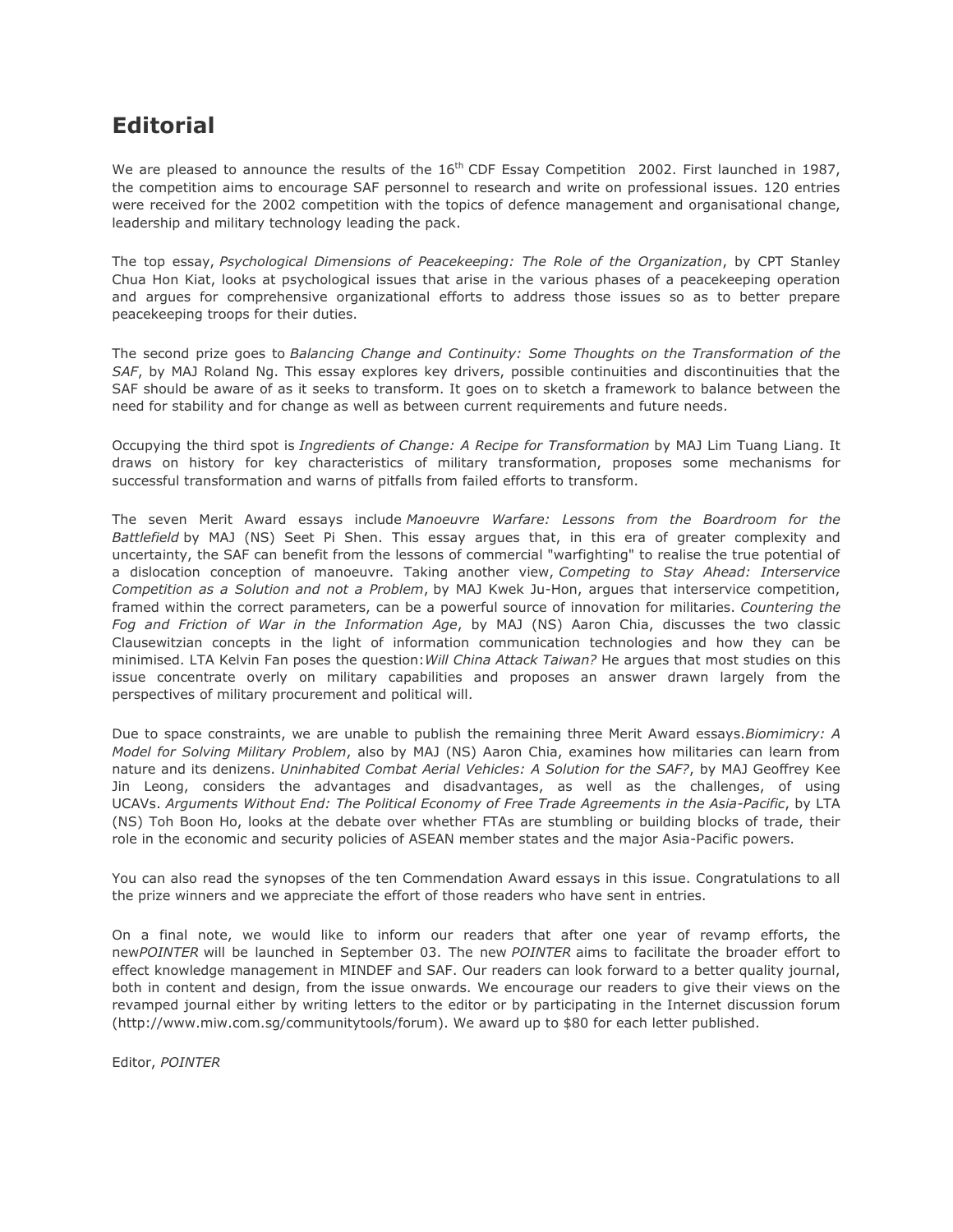## **Psychological Dimensions of Peacekeeping: The Role of the Organization**

*by CPT Chua Hon Kiat Stanley*

*The success of a peacekeeping operation hinges upon the soldiers who are deployed to undertake the mission. Unfit personnel, both physically and psychologically, compromise the ability of the detachment to accomplish its tasks. In 1978, an Austrian soldier killed two of his sleeping comrades while being deployed for peacekeeping at the Golan Heights. More recently, in 1993, a 16-year-old Somali boy died as a result of ill-treatment at the hands of a few Canadian peacekeepers. Needless to say, the repercussions of such incidents transcend far beyond their tactical implications, posing dramatic ramifications even at the strategic level. In peacekeeping operations, therefore, the compressed distance between strategic and tactical decision-making dictates that nothing be left to chance with regards to the selection and preparation of peacekeepers.*

*The nature of peacekeeping deployments has transformed significantly over the last decade. Whereas earlier operations entailed overseeing the implementation of peace agreements between formerly warring nations, many recent missions have taken the form of humanitarian intervention, often in circumstances where peace is yet to be established. Consequently, the situations that confront deployed peacekeepers are increasingly volatile, often permeated by a climate of violence and intimidation. In addition, peacekeepers are required to cope with stressful living conditions, the absence of family and loved ones, and the tacit awareness that returning home remains a distant prospect. As an institution that upholds the duty of care over its soldiers, especially in such a scenario where mental health may be compromised by operational service, the careful management, psychologically, of deployed personnel is an organizational imperative.*

In this article, I will explore the psychological dimensions of peacekeeping missions. The course of deployment will be discussed in four phases, namely:

- screening and selection phase
- pre-deployment preparation phase
- deployment phase
- post-deployment phase

The psychological issues that emerge during each of these phases will be analyzed in relation to the organizational efforts that are needed to tackle these concerns. Where relevant, I will present evidence from the peacekeeping literature, even if the locations of some of this research, such as Rwanda and Bosnia, are not exclusive to those where the SAF currently deploys our forces. Nonetheless, I believe that this must be the sensible approach, since restricting the discussion to only our present commitments will be making an implicit, but invalid, assumption about the countries that the SAF will ever deploy its soldiers to.

#### **Screening and Selection Phase**

*"Stability, maturity and reliability. I want someone who understands what he is getting into, and is capable of communicating that to others. He must be part of the group, and open to discussing problems. He needs the ability to reach outside himself and do other jobs as well. He can't be a specialist; he has to be able to rely on everybody. Finally, he must have a stable family life."*

#### *Australian Army Peacekeeper in Iraq<sup>1</sup>*

The common tendency for decision-makers to place excessive emphasis on technical competence reflects the flawed assumption that ability is invariable across the countries and cultures in which an individual is deployed. Hence, the central tenet of the screening and selection process holds forth that other factors, such as personality traits and cross-cultural suitability, should similarly be accorded their due consideration. For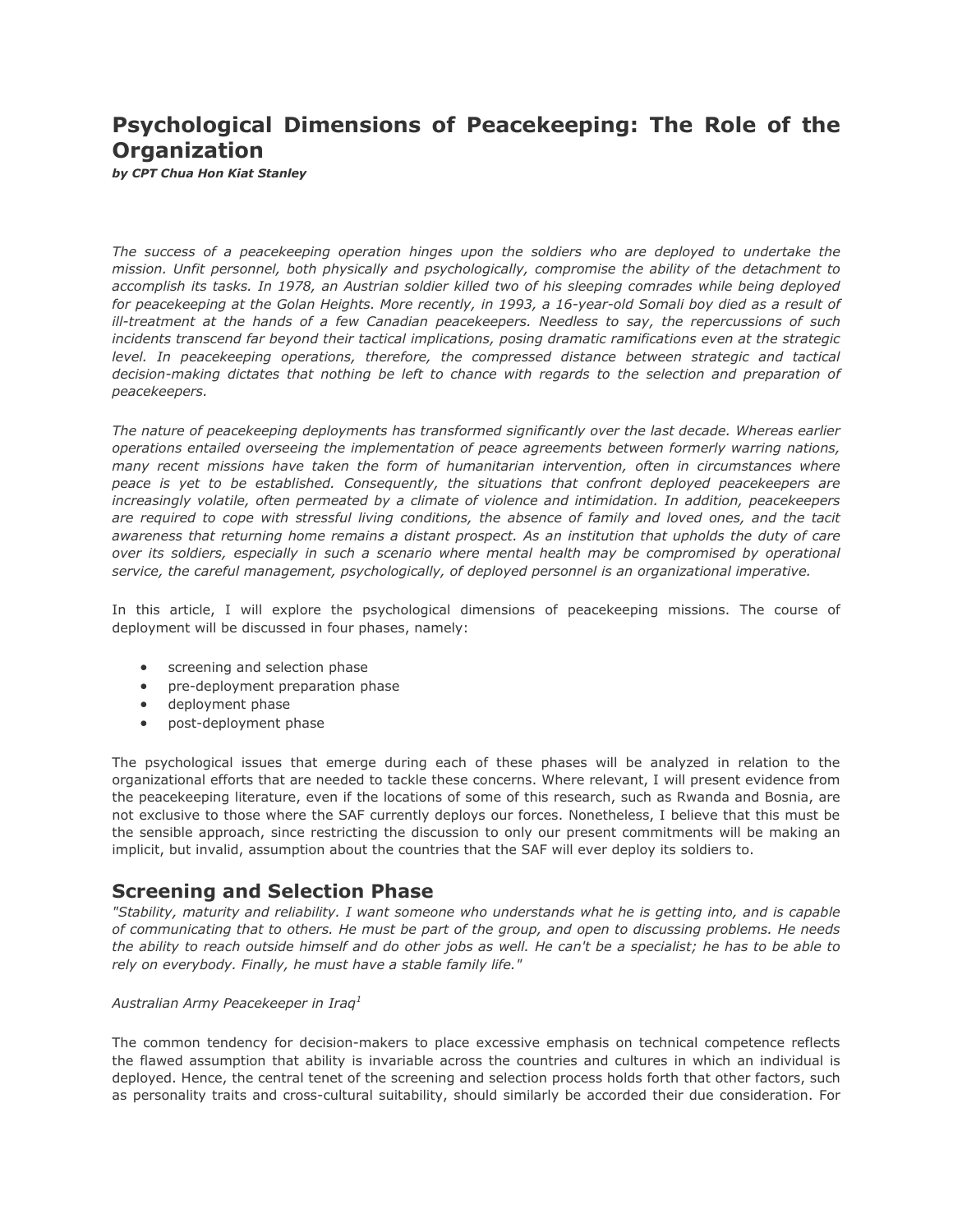instance, personnel who suffer from depression, or who are prone to interpersonal conflict, are at risk not only to themselves but also to other soldiers deployed for peacekeeping, and they should therefore be rejected. In this section, I will consider four factors personality traits, "soft" skills, cross-cultural suitability and home life all of which are known to contribute to the success, and failure, of a peacekeeping operation.

While the possession of "ideal" personality traits does not ensure accomplishment of a mission, it does, however, enhance the odds of success. To this end, a study of Australian peacekeepers has shown that the qualities of stability, maturity and reliability are the greatest personal assets that a peacekeeper could possess.<sup>2</sup> These attributes are essential not only for their direct contribution to the mission, but also in the interpersonal context of sustaining the effectiveness of the group. Other positive traits that contribute to successful performance include physical and mental hardiness (i.e., the ability to perform under situations of stress and sickness), an easy-going personality, possession of a sense of humour, and a positive motivation towards the deployment. On the other hand, a range of negative characteristics has also emerged from the study. For instance, overly aggressive and arrogant peacekeepers are found to be liabilities in interactions with the host people; personnel who are prone to anger are unsuitable in a peacekeeping role which demands patience; and the stereotypical military behaviour associated with dogmatism and regimentation is discordant with the attributes of flexibility, adaptability and compromise required in a peace operation. Findings of this nature necessitate a screening and selection process that takes into account the personality factors known to be desirable in peacekeepers.

In a peace operation, a soldier is not simply a soldier, but also a third party mediator, ambassador, teacher and peacemaker. This multitude of assumed roles render the technical "hard skills" the focus of conventional military preparation less useful than what has been referred to as the "soft skills" of interpersonal interaction and problem-solving.<sup>3</sup> Research has consistently shown that two of the strongest predictors of success in peacekeeping operations are team skills and problem-solving skills.<sup>4</sup> Team skills include openness to exchanging ideas, the ability to resolve conflict in an appropriate manner and the willingness to seek compromise. In turn, problem-solving skills relate to the ability to foresee and identify problems, develop innovative solutions with limited resources available, and the disposition to think laterally in the generation of ideas. As a criterion of selection, personnel identified to be lacking in "soft skills" need not, however, be immediately rejected, because unlike personality traits which tend to be enduring, such skills can be nurtured within a relatively shorter period of time. Other than the most extreme cases, therefore, screening and selection need only to identify, not eliminate, candidates who need to be equipped with these "soft skills".

The third focus in screening and selection relates to cultural awareness. Peacekeeping missions require extensive interaction with the local populace, and the ability of personnel to appreciate differences in other cultures constitutes a vital success ingredient. The following comment made by an Australian peacekeeper in Mozambique illustrates the point aptly: "We need to respect their customs and traditions and so forth, accept their differences of opinion. This ranges from their sexual practices with kids to the acceptance of corruption. While not acceptable to us, it is just a way of life for them."<sup>5</sup> Moreover, the scope of cultural interaction confronting peacekeepers is not restricted to that with the host nationals, but also includes a multiplicity of cross-cultural engagements with personnel from other units, vocations, services, professions and nationalities. Given the wide acknowledgement that cultural sensitivity is a feature of training rather than selection,<sup>6</sup> the range of cultural issues in peace operations will be discussed more comprehensively in the next section on pre-deployment preparation. In relation to the present phase of screening and selection, consistent with the approach advocated for "soft skills", personnel found lacking in cultural awareness need not be rejected; instead, they could be sent for obligatory cultural preparation.

The fourth and final aspect of screening and selection pertains to the individual's home life. In an investigation of Austrian peacekeepers, events such as the death, divorce, or pregnancy of one's partner are found to result in considerable damaging effects on the psychic stability of personnel deployed for peacekeeping missions.<sup>7</sup> The study also revealed that the heaviest burden felt by soldiers during deployment relates to their family problems back home. Indeed, experience has shown that when soldiers are deployed for operations with unresolved personal issues, even if they successfully complete the mission, the repercussions of their absence are often felt when they return home eventually. On this note, it may be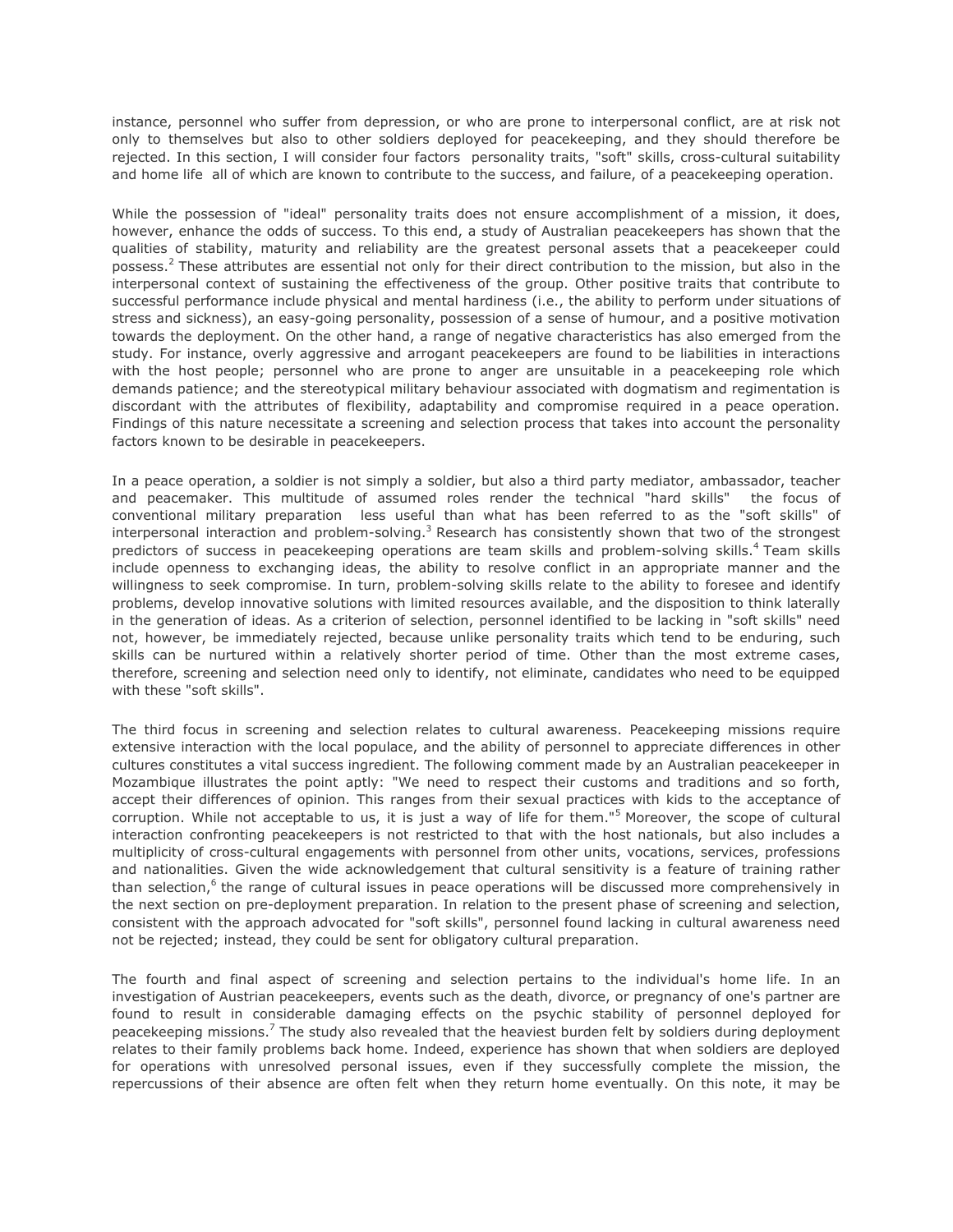prudent that the organization reconsiders selecting personnel who are vulnerable to facing difficulties with family life when deployed overseas.

A comprehensive screening and selection procedure would need to take into account the above factors. As mentioned, these assessments should not be designed with the plain objective of disqualifying candidates, but more crucially, to identify the ones who are in particular need of assistance. In the next section, I will describe the various forms of pre-deployment preparation that is necessary prior to undertaking a peacekeeping operation. In my account, I will also highlight some of the psychological concerns that are expected to confront a prospective peacekeeper during this time.

#### **Pre-deployment Preparation Phase**

The time after selection, and prior to the deployment, is focused on the training and development of the selected personnel for the peacekeeping mission. To assume that a soldier trained in conventional warfare is sufficiently prepared for a peacekeeping role would be to overlook the extensive differences in the behaviours and skills needed between military and peacekeeping operations. Specifically, traditional military operations entail no contact with civilians; rely on military skills; aim at destroying opposing armed elements; have an identified enemy; and work towards the final state, that is, a military victory. In contrast, peacekeeping operations require immense interaction with civilians; rely on contact skills; aim at negotiation with opposing armed elements; adopt an impartial role with no identified enemy; and work towards the final state of resolving underlying conflict causes.<sup>8</sup> Evidently, the skills required in a peacekeeping role are the very antithesis of those required for war. In this section, I will argue for three specific forms of predeployment preparation: cultural training, stress-related preparation, and conflict resolution/negotiation skills training.

#### **Cultural preparation**

Cultural contact in the peacekeeping domain is often understood as the interaction that transpires between the host people and peacekeepers. However, this is not the full story. Instead, peacekeepers are faced with a series of consecutive "cultural immersions", each of which introduces new behaviours and norms that require adaptation to.<sup>9</sup> First, cultural incompatibilities may be experienced with the formation of a composite unit. A contingent of peacekeepers comprises not only infantry troops, but also personnel from other vocations, such as medical, logistics and administrative staff. Second, the integration of Navy and Air Force personnel into a setup dominated by Army procedures and practices calls for cultural adjustments on the part of all peacekeepers in order to overcome the cultural differences between services. Third, peacekeepers may encounter difficulties in assimilating the predominantly civilian cultural norms of the United Nations (UN) and the Human Relief Organizations, which have little in common with those of the military establishments. Fourth, interaction with the host culture may present a reality that contradicts preexpectations, challenging peacekeepers to re-define their prior perceptions. Finally, contact with peacekeepers from other nationalities requires considerable cross-cultural adaptation, as differences in the various professional military cultures must be overcome if the multinational force is to operate effectively. The corollary of these "cultural immersions" is that mission performance may be impaired due to difficulties in surmounting the diverse range of cultural hurdles.

The cultural barriers encountered by peacekeepers are exacerbated by communication differences, both in the verbal and non-verbal domains. In relation to verbal discourse, differences in language hamper interaction, sometimes resulting in misunderstandings and misinterpretations. Relating his experiences as Military Advisor in Afghanistan, LTC Lo Yong Poo (1999) recalled: "some of my attempts at establishing good rapport with the locals were somewhat undermined by my inability to speak and understand their languages. Relying on a local interpreter meant that nuances and intentions were sometimes lost in translation, or even misinterpreted by the translator himself."<sup>10</sup> The difficulties with language, in turn, necessitate greater reliance on non-verbal forms of communication. However, unless the individual is well acquainted with the subtle differences in non-verbal behaviour related to body movements, facial expressions, gestures, eye movements,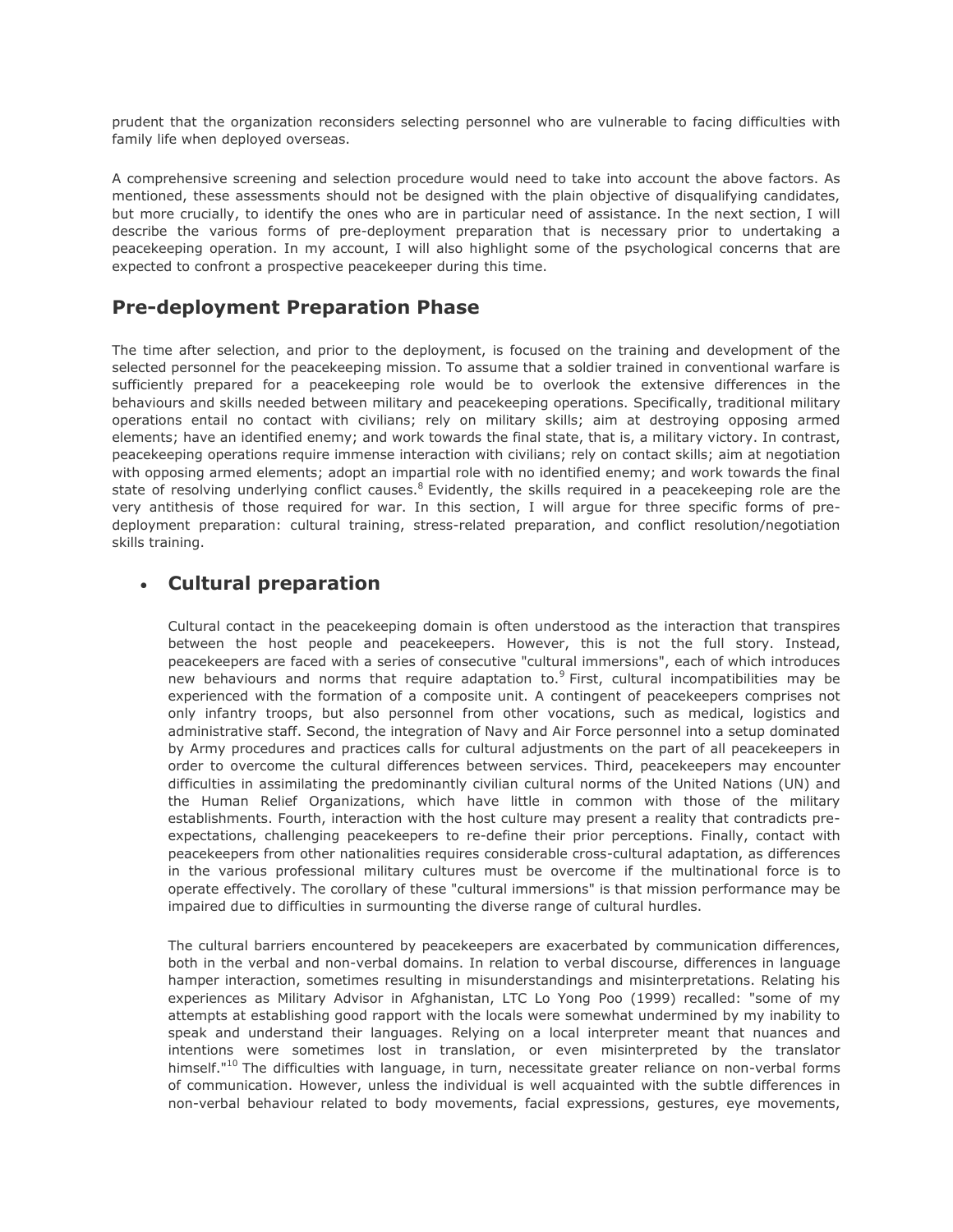etc., the quality of interaction may degenerate even further due to the transmission of unintended signals.

The cultural preparation of peacekeepers must be designed with these issues in mind. To this end, there are commonly two aspects of cultural preparation. The first relates to the provision of specific information about the people and cultures with whom peacekeepers will interact. This refers to language lessons and knowledge training, which involves the provision of information related to the history, geography, politics, economics, communication styles, entertainment practices, gift-giving customs, body language, etc., of the interacting countries and cultures. The second aspect of preparation pertains to the development of a more generic quality of cross-cultural adaptability. Given the diverse range of "cultural immersions", and the fact that peace operations consistently require personnel to deal with novel problems in novel contexts, a generic ability that transcends specific knowledge about the culture may prove more instrumental in facilitating mission accomplishment. As noted by an Australian peacekeeper in Sinai, "his training needs to be such that he is adaptable enough to cope with the different environments and situations".<sup>11</sup>

#### **Stress-related preparation**

Stress-related preparation of peacekeepers consists of two aspects. The first aspect aims at equipping personnel with the ability to manage the psychological stress that is likely to be experienced during the deployment phase. The second aspect deals with organizational efforts to reduce the anxieties that are encountered prior to a deployment, so that personnel embark on the mission in a state of high psychological-readiness. These two forms of stress-related preparation will now be discussed.

Peacekeeping missions conducted under UN mandate, even those of a predominantly humanitarian nature, may occur under extremely difficult stress conditions.<sup>12</sup> Especially in the war torn countries, deployed personnel are often exposed to the massive scale of human degradation and misery. The strategic nature of most peace operations also prohibits the possession of weapons even for contingencies of self-defence, thereby seriously aggravating the threats to personal safety. In a study of Rwandan veterans, 77 percent of former peacekeepers reported having seen dead bodies, while 79 percent believed, at some point of the deployment, that they were in grave danger of being killed.<sup>13</sup> The full range of stress factors encountered in a peacekeeping mission will be elaborated in the next section on the deployment phase. At this moment, the point to note is that a range of potentially traumatic events confronts the soldier in a peace operation, and the ability to handle the resultant stress is vital for preventing the onset of any psychological or emotional repercussions. Whereas post-deployment efforts constitute curative measures, the ability to manage stress, as and when it occurs, serves as a preventive defence mechanism. For this reason, training in stress management is imperative.

In relation to the stress encountered by soldiers prior to deployment, an investigation of Australian peacekeepers in Rwanda showed that the most stressful period of an operation was the predeployment phase.<sup>14</sup> This may stem from the fact that long hours are dedicated to planning and preparing for the mission, thus leaving soldiers with little time to attend to personal matters. A significant source of stress also arises from issues about family well-being, ranging from the moral dilemma of staying behind to care for a new-born child or ageing parents, to concerns that the family would be left isolated and unsupported. Finally, career anxiety is a common phenomenon, as personnel fear being "out-of-sight, out-of-mind", and consequently losing out on opportunities for promotion, or of securing the "plum" positions back home. Importantly, the organization plays a key role in helping to overcome these issues. Problems with time, for instance, may be eased by taking over the troublesome administrative matters; family concerns may be alleviated by restricting deployment periods to reasonable duration; and implementation of mentoring schemes can allay fears of being forgotten. The institution of such small, but significant, measures can have a disproportionate impact upon the psychological preparedness of personnel entering the mission. This would, in turn, determine their performance in the operation.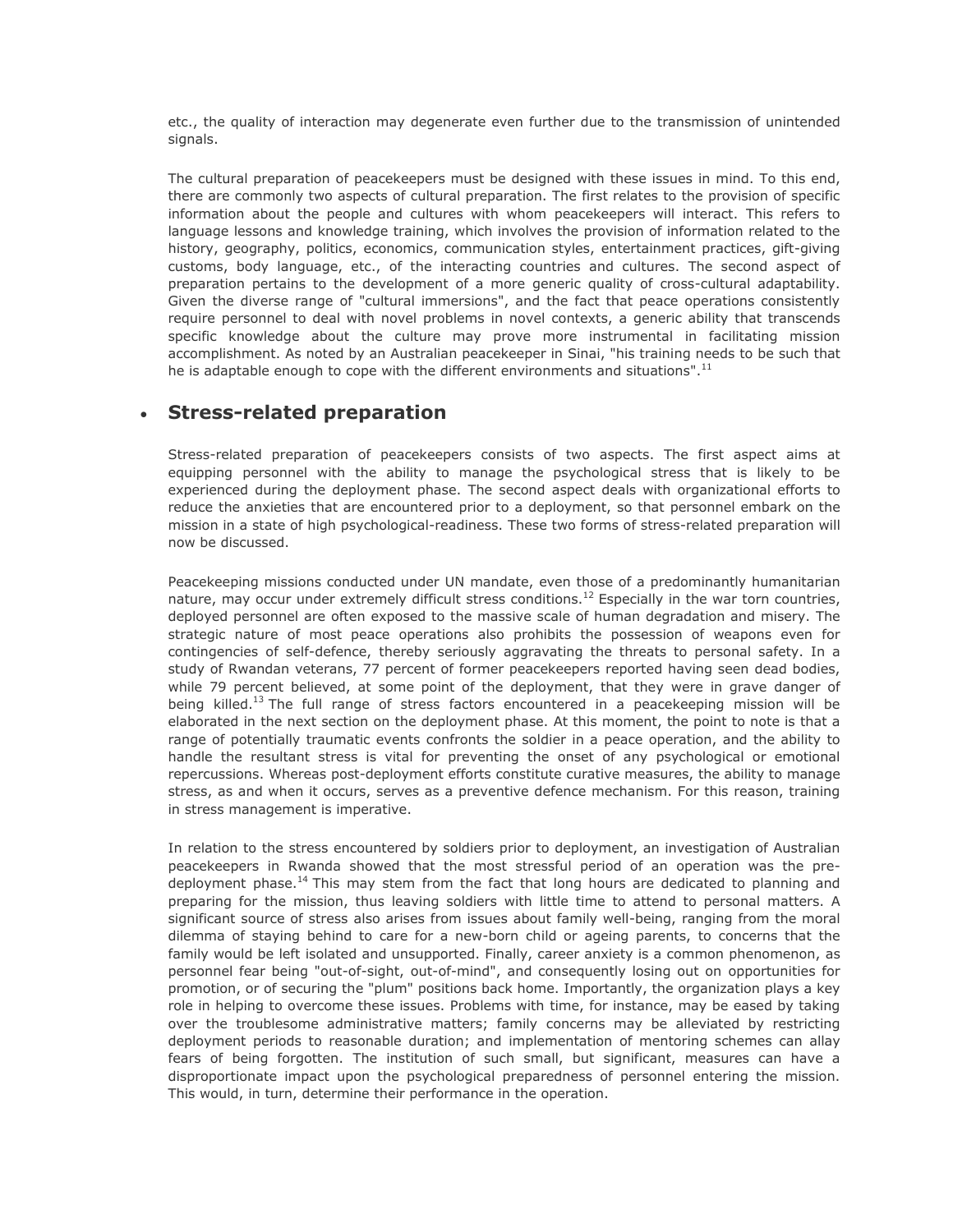#### **Conflict resolution/negotiation skills training**

The final category of pre-deployment preparation focuses on the skills needed for negotiation and conflict resolution. Illustrating the point that such skills are not nurtured through conventional military training, Hansen *et al* (2000) employed the familiar task of conducting a search operation to highlight the contrast: "In combat operations, the standard technique for opening a door of a building in such operations is simply to blow it open. Peacekeeping forces must now approach the same task using the far more difficult technique of persuading the occupants to open the door!"<sup>15</sup>

The emerging nature of peacekeeping operations is one that entails close interaction with the local populace who may, or may not, be kind to the presence of international forces in their country. Notwithstanding the existence of antagonistic factions, peacekeepers are frequently called upon to perform a range of tasks, including the control of hostile crowds, the distribution of humanitarian relief to civilian populations, and the disarming of local militias under the terms of a peace agreement. At times, peacekeepers may also be asked to mediate or arbitrate in a range of local disputes. Clearly, the accomplishment of each of these tasks requires the judicious use of negotiation skills at the tactical level, both in order to secure mission objectives as well as to ensure personal safety. It is therefore an organizational responsibility to equip its personnel with these skills.

In this section, I have proposed that three forms of pre-deployment preparation be administered to prospective peacekeepers: culture-related training, stress-related preparation, and conflict resolution/negotiation skills training. Being properly equipped with these skills not only allows peacekeepers to embark on the operation in a prepared frame of mind, it also helps to ensure their physical and psychological well-being during the deployment phase. The next section will focus on the types of problems that are known to confront peacekeepers as they move into the deployment phase of an operation.

#### **Deployment Phase**

Once deployed in the operational theatre, peacekeepers are challenged with a set of issues that are fundamentally different from those encountered prior to deployment. Factors pertaining to living conditions, working conditions, risk levels and support conditions have the capacity to induce severe levels of stress.<sup>16</sup> If not effectively managed, such stressors may deteriorate not only the individual's performance during the mission, but also his long-term psychological well-being. In this section, I will describe the types of stress present in the peacekeeping environment, and the measures that can be undertaken to address them.

One of the key sources of stress, particularly during the first month of deployment, relates to the often spartan living conditions associated with peacekeeping assignments. Harsh weathers, crowded and confined living quarters, lack of privacy, poor facilities for leisure activities and fresh product shortages, are common complaints during the early deployment phase. This point had also been raised by LTC Lo Yong Poo (1999), who, reflecting on the conditions in Afghanistan, noted:

*"in the country, standards of hygiene and sanitation were rather low. As a precautionary guide, tap water had to be filtered and boiled for at least 20 minutes before drinking or teeth-brushing, and fruits and vegetables thoroughly cleaned and sterilized before cooking. Consumption of cooked foods sold in Afghanistan was strongly discouraged. All meals were to be consumed preferably at the UN residences. Everywhere, poor infrastructure and the lack of modern facilities and health services reflected the poverty as well as the extent of damage inflicted by the war."*

The second source of stress stems from the difficult working conditions.<sup>17</sup> The initial stage of deployment is commonly characterized by intense activity, heavy workload and long work hours. As things become stabilized, however, boredom and monotony soon take over as the new factors of stress. In addition, an unstable pace of work, unpredictable work schedules, and the occasional gripe that being sent on an overseas assignment is tantamount to being placed on 24-hours duty, all contribute to the range of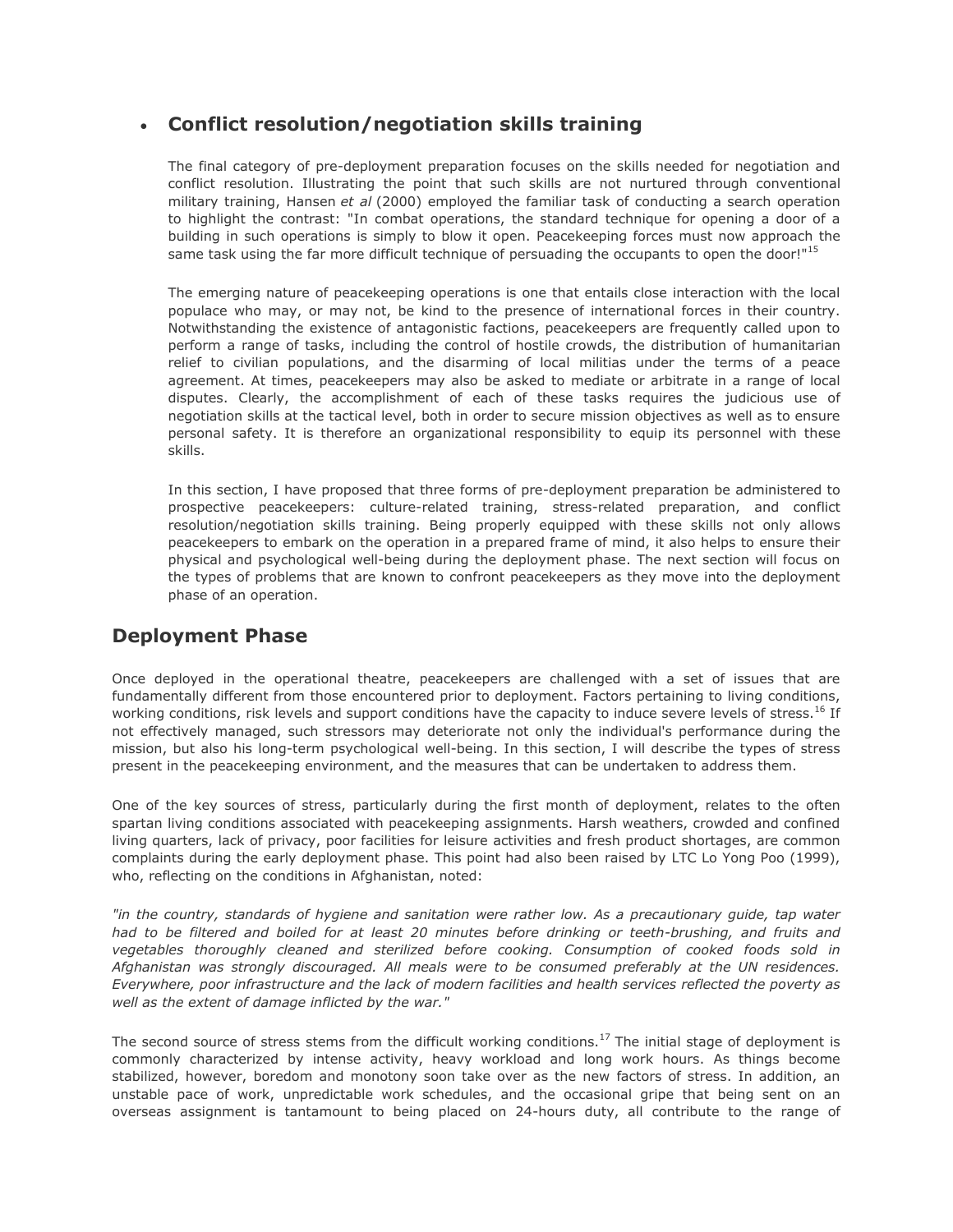problems faced by peacekeepers. Finally, issues of cohesion, dissatisfaction with superiors, and the inability to get along with other nationals in the contingent are also significant factors that contribute to the high levels of stress.

As noted earlier, the majority of Australian peacekeepers who were once deployed in Rwanda believed that they were in real danger of being killed at some point during the deployment. In a peacekeeping mission, threats to personal safety may be present in the form of a hostile local population, or through the danger of being caught in the midst of a cross-fire between warring factions. In an investigation of French peacekeepers in the former Yugoslavia, 55 percent of peacekeeping units were exposed to frequent, or at some places even permanent, strikes from light weapons and mortar.<sup>18</sup> In addition, it was found that the risks to personal safety were exacerbated by the lack of shelters and the poor evacuation conditions. Overall, the fears and anxieties evoked during peace operations constitute a severe and chronic source of stress to peacekeepers throughout the mission. The following account by LTC(NS) (Dr) Tan Chi Chiu (1999), mission leader of the SAF Ops Nightingale team during the Gulf War, provides a vivid illustration of the situation:<sup>19</sup>

*"The first major salvo of SCUDs were fired into Saudi Arabia on the night the main body of Operation Nightingale arrived. Within hours of our deployment in Camp Nightingale at 2300 hrs on 20 January 1991, the first warning came over the tannoy. It turned out to be a false alarm, but served as a valuable rehearsal for the real attack at 0100 hrs. We joined the British inside the nearest building with protective equipment on. Just as we rushed indoors, the sonic boom of Patriot missiles launched from the battery near the camp shook the whole building. We lay prone and almost immediately there were explosions overhead followed by the thuds of SCUD and Patriot fragments falling around us. The 'red' alert went to 'black', which denoted a risk of chemical contamination. It hit home that this war was deadly serious; and for the first time we were in imminent danger of being killed through conventional or chemical means."*

Finally, stress may be induced by negative support conditions. In a study of American peacekeepers in Bosnia, the sense of being cut-off from one's family, and the feeling of being far away from things familiar, emerged high on the list of troops' concerns, especially during the mid-deployment phase.<sup>20</sup> This negative sentiment is aggravated by the tacit awareness that going home remains a distant prospect. In addition, the lack of appreciation from the host people, as well as lack of recognition from commanders both at the mission site and at home, may also inflict significant disappointment on the peacekeepers.

It is pertinent to note that some of the concerns raised in this section can be alleviated by measures that have been recommended for the earlier phases. For instance, personnel who are prone to family problems could be identified during screening and selection, and either be rejected or psychologically prepared. By virtue of selecting only individuals with a positive motivation towards the deployment, this measure would, in its own capacity, cushion the negative effects of the poor living and working conditions. In turn, training in stress-management would equip peacekeepers with the psychological and emotional resilience to withstand conditions of immense stress. Hence, if the appropriate measures were adopted prior to deployment, a significant portion of the problems presently highlighted could be avoided.

Notwithstanding this, there remains considerable scope for countermeasures to be instituted by the organization. For instance, concerns about lack of privacy may be eased by configuring living quarters to provide privacy barriers; work monotony can be overcome by conducting special events such as picnics or barbeques; the need for acknowledgment can be fulfilled by utilizing the media recognition; and family issues can be addressed by having improved mail and phone access.<sup>21</sup> The provision of psychological support either as on-site teams stationed at the operational theatre throughout the deployment, or as "flyin" teams who are sent as and when required, will also assist in managing the psychological aspects of the operation. Given the importance of sustaining the mental health of personnel throughout the duration of operations, it is critical that the organization implements such countermeasures to assist the peacekeeper in overcoming his problems.

#### **Post-deployment Phase**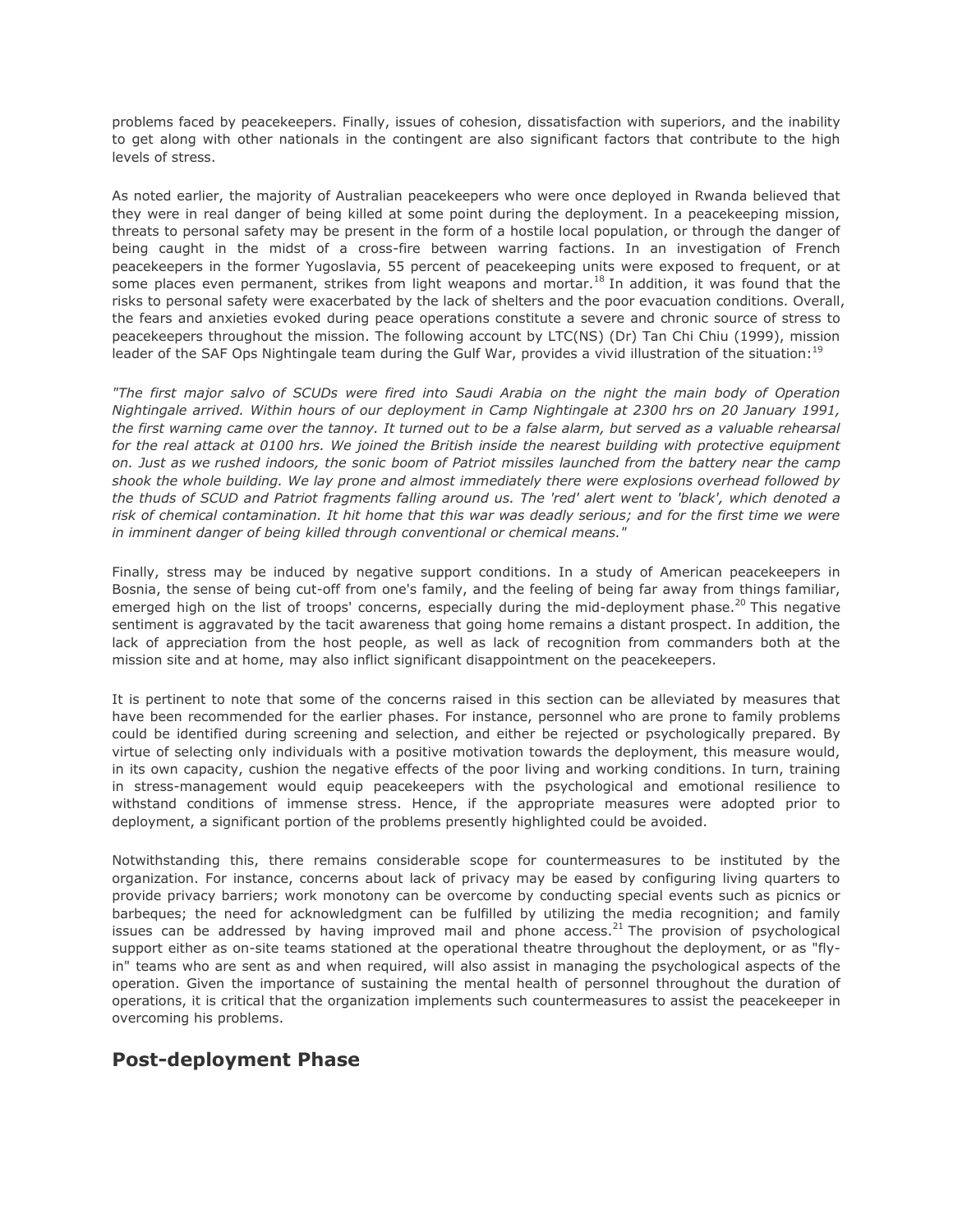Compared to the time prior to deployment, the post-deployment period is a relatively neglected phase. This is largely due to the implicit, but mistaken, assumption that peacekeepers who finally return home after a deployment are naturally contented. Indeed, even though homecoming may be a much-awaited event, it is also, paradoxically, a highly stressful time. In an investigation of US peacekeepers, it was found that those who returned from peace operations in Somalia suffered a higher risk of contracting mental health problems compared to those who were not deployed.<sup>22</sup> To the same extent, it was shown that a sizeable number of Australian peacekeepers who returned from (then) East Timor had to be referred for follow-up counselling.<sup>23</sup> Against this disquieting background, I will describe the concerns that are often faced by returned personnel, and the role of the organization in addressing these issues.

By far, the vulnerability to post-traumatic stress is the most significant concern. As noted earlier, peacekeepers are exposed to a range of potentially traumatic events, including constant threats to personal safety and regular exposure to widespread human misery. If not appropriately managed, these experiences may translate into severe distress upon completing the mission.<sup>24</sup> Thus, it is crucial that the organization be cognizant of this, and to closely monitor the psychological health of returned peacekeepers. Those identified to be in need of assistance should, in turn, be administered further counselling and psychological intervention. Bearing in mind that the completion of a peacekeeping mission does not signify the end of a soldier's military career, restoring the affected individuals back to mentally-ready states must therefore remain an organizational imperative.

The difficulty of reinstating disrupted social networks constitutes another key area of concern. By being deployed overseas, social networks established with friends and colleagues at home risk being disrupted. The time spent away could mean that close friends become distanced, while familiar work colleagues get posted elsewhere. The consequence of this is aggravated by the fact that social support plays a key role in preventing the onset and development of traumatic disorders.<sup>25</sup> These findings, then, suggest that subject to operational constraints, existing units or formations should be selected as a whole for a peacekeeping mission. The advantages of doing so are that the deployed personnel would be well-equipped with the social support networks that act as psychological defence mechanisms both during, and after the operation. Further, by providing opportunities for which peacekeepers can discuss their reactions to difficult events with others who share similar experiences, the psychological and emotional repercussions known to result from such encounters may well be avoided.

Finally, a range of other problems are known to confront returned personnel. One of these is career anxiety, which arises from the fear of being placed in a mediocre appointment as a result of being forgotten when posting decisions are made. At times, the difficulty of re-adjusting back to the home work culture may also be experienced, as expressed by the sentiment: "I've done my bit and going back to a non-operational military job just won't be the same."<sup>26</sup> In addition, problems may arise with one's family due to the spell overseas, and this is especially important in view of its consequences on the individual's social support network. In response to these issues, mandatory debriefing upon return would be valuable by reassuring soldiers of their continued importance and role in the organization. In turn, the provision of counselling services will assist returned personnel in re-integrating their home and working life.

It is crucial that the organization recognizes the significance of these post-deployment measures, because not only do they minimize the long term negative effects of operations, they also aid in restoring the psychological readiness, hence operational capability, of returned soldiers. While peacekeeping forces are involved in a range of potentially traumatic events, it is the manner in which they are managed during the aftermath that ultimately determines whether these experiences turn into long-term psychiatric problems. Moreover, it must be borne in mind that even if problems in the post-deployment phase have no immediate bearing upon the completed mission, how they are handled by the organization will influence the attitudes of future personnel embarking on peace operations.

#### **Conclusion**

The former Chief of the Australian Army once remarked that "if we train for war we can easily handle the support for peace operations." $27$  For many years, this view was upheld by military organizations who were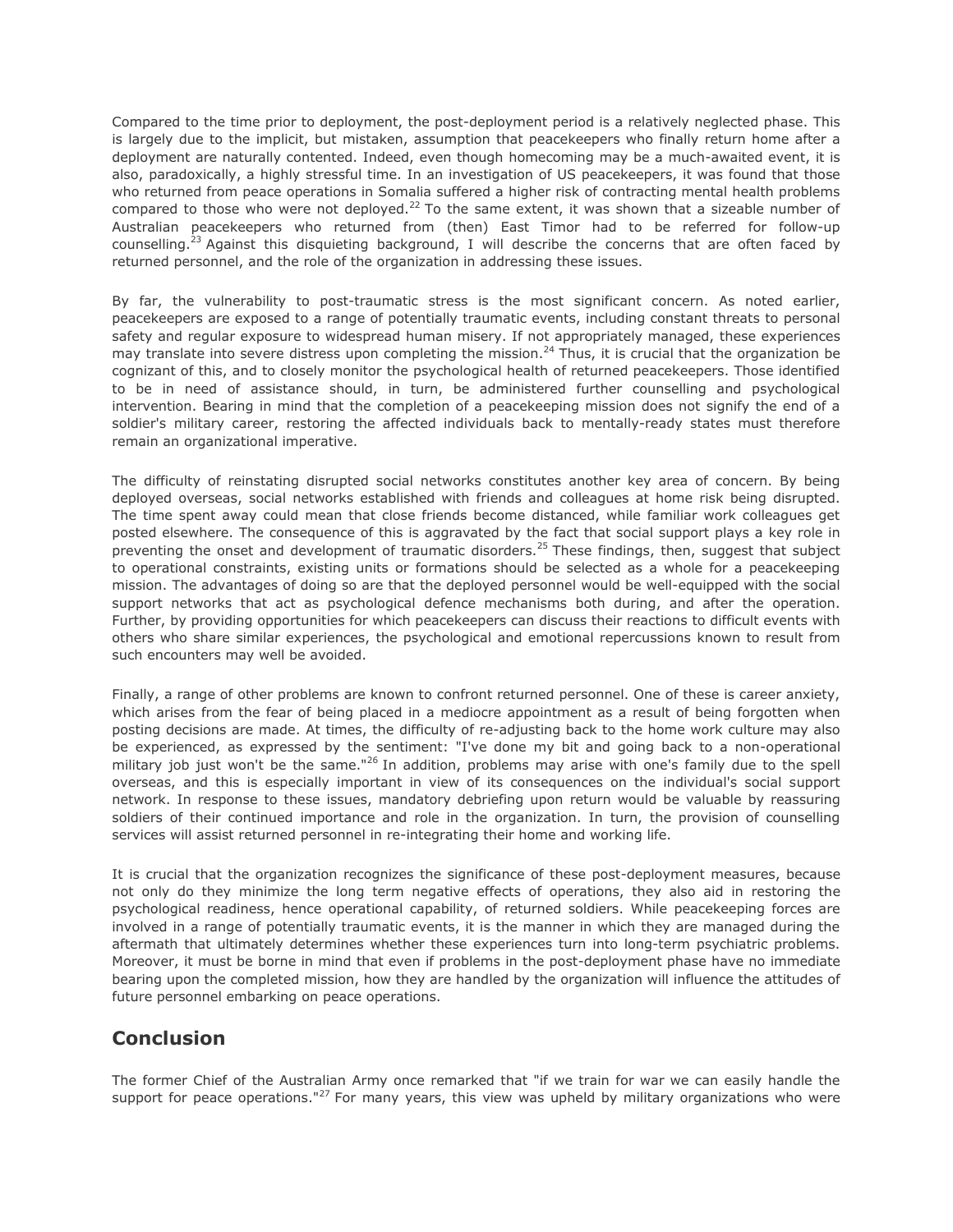convinced that a soldier prepared for war was similarly equipped for a peace operation. In this essay, I have argued that while the fundamental skills, knowledge and qualities of a combat soldier remain the cornerstones for success in peacekeeping, they must be complemented by a range of organizational measures aimed at preventing or moderating the effects of any negative experiences that peacekeepers may face. These measures need to be instituted as early as during the screening and selection phase, carried on through the phases of pre-deployment and deployment, and terminate only *after* the postdeployment phase.

Being deployed for a peacekeeping operation can be a life-changing experience. For some, it may bestow greater value to their lives back home; for others, it may leave memories and feelings that they struggle to live with throughout their lives. Which one of the two outcomes eventually confronts the peacekeeper depends a great deal on the measures that are instituted by the organization.

#### **Endnotes**

1 Quoted from MAJ Schmidtchen, D. (1997) "What makes a successful peacekeeper: Australian's peacekeeper's perceptions". In *Proceedings of the 39th Annual Conference of the International Military Testing Association,* Sydney, Australia.

2 MAJ Schmidtchen, D. (1997) "What makes a successful peacekeeper: Australian's peacekeeper's perceptions". In *Proceedings of the 39th Annual Conference of the International Military Testing Association,* Sydney, Australia.

3 MAJ Schmidtchen, D. (1997) "Preparing and training peacekeepers: the need for 'soft skills'". In *Proceedings of the 39th Annual Conference of the International Military Testing Association,* Sydney, Australia.

4 Hannigan, T.P. (1990) "Traits, attitudes, and skills that are related to inter-cultural effectiveness and their implications for cross-cultural training: a review of the literature". *International Journal of Intercultural Relations, 14,* 89-111.

5 Quoted from MAJ Schmidtchen, D. (1997) "What makes a successful peacekeeper: Australian's peacekeeper's perceptions". In *Proceedings of the 39th Annual Conference of the International Military Testing Association,* Sydney, Australia.

6 Haberl-Zemlijic, A., Heje, C., Moxon-Browne, E., Ryan, S. and Truger, A. (1996) *The training and preparation of military and civilian peacekeepers.* Londonderry: INCORE, University of Ulster.

7 Slop, H. (2000) Selection procedure for peace support operations. In *Proceedings of the 42nd Annual Conference of the International Military Testing Association,* Edinburgh, United Kingdom.

8 Hansen, W., Ramsbotham, O. and Woodhouse, T. (2000) "Peacekeeping: problems, challenges, and opportunities". *Web article, http://www.berghof-center.org/handbook/woodhouse/index.htm*

9 MAJ Schmidtchen, D. (1997) "Preparing and training peacekeepers: the need for 'soft skills'". In *Proceedings of the 39th Annual Conference of the International Military Testing Association,* Sydney, Australia.

10 Quoted from LTC Lo, Y.P. (1999) "My experiences in Afghanistan as military adviser". *Pointer, Supplement issue,* 10-20.

11 Quoted from MAJ Schmidtchen, D. (1997) "What makes a successful peacekeeper: Australian's peacekeeper's perceptions". In *Proceedings of the 39th Annual Conference of the International Military Testing Association,* Sydney, Australia.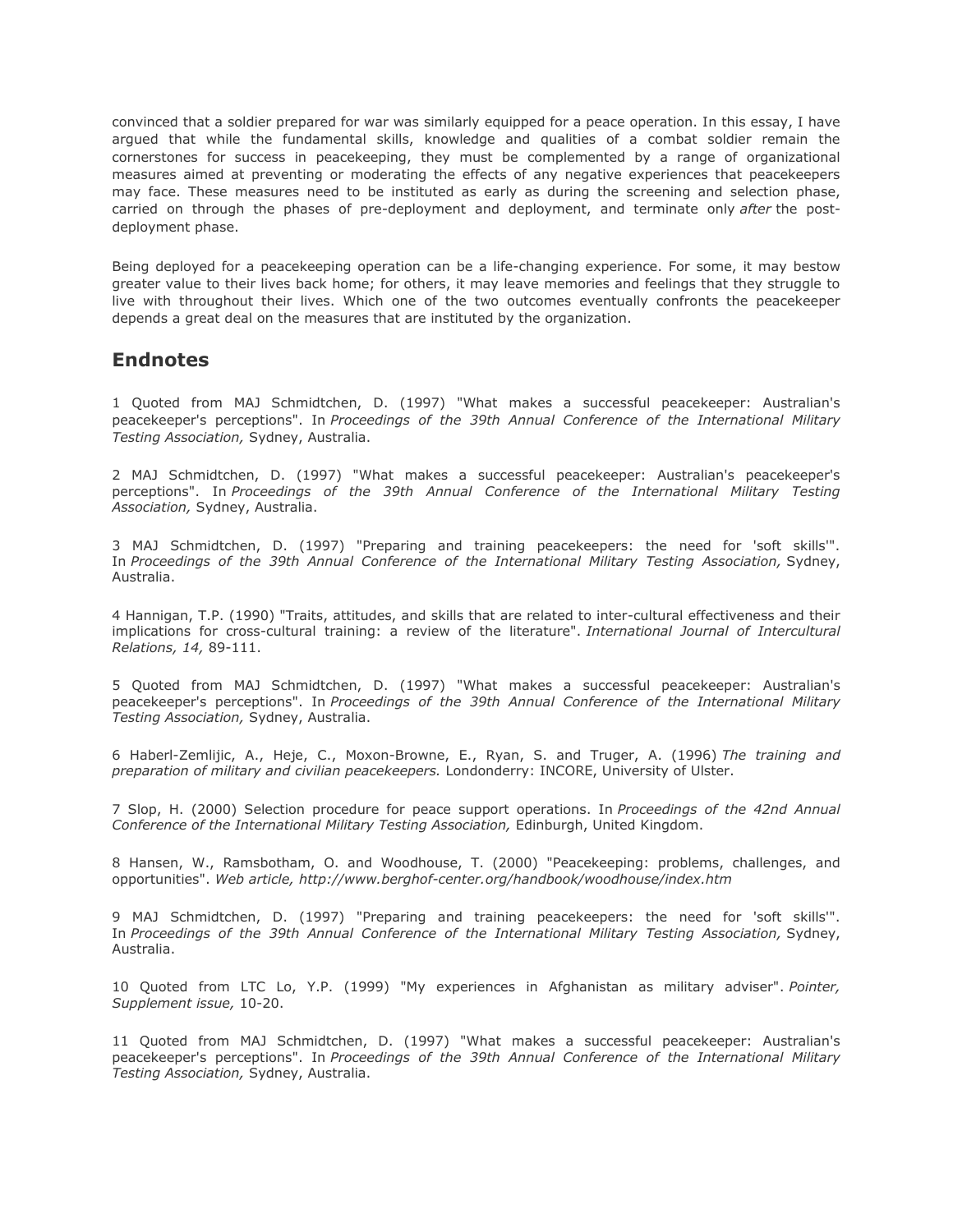12 Cian, C. and Raphel, C. (1996) In *Proceedings of the 38th Annual Conference of the International Military Testing Association,* San Antonio, Texas.

13 CPT Hodson, S. (1997) "Organisational support for military personnel post-operational deployment". In*Proceedings of the 39th Annual Conference of the International Military Testing Association,* Sydney, Australia.

14 Ward, D. (1997) "Psychological effects of military service in Rwanda with the second Australian contingent (ASC 2)". In *Proceedings of the 39th Annual Conference of the International Military Testing Association,*Sydney, Australia.

15 Hansen, W., Ramsbotham, O. and Woodhouse, T. (2000) "Peacekeeping: problems, challenges, and opportunities". *Web article, http://www.berghof-center.org/handbook/woodhouse/index.htm*

16 Cian, C. and Raphel, C. (1996) In *Proceedings of the 38th Annual Conference of the International Military Testing Association,* San Antonio, Texas.

17 MacDonald, C., Chamberlain, K., Long, N., Pereira-Laird, J., and Mirfin, K. (1998) "Mental health, physical health and sressors reported by New Zealand Defence Force peacekeepers: a longitudinal study". *Military Medicine, 163,* 477-481.

18 Cian, C. and Raphel, C. (1996) In *Proceedings of the 38th Annual Conference of the International Military Testing Association,* San Antonio, Texas.

19 Quoted from LTC(NS) (Dr) Tan, C.C. (1999) "The Operation Nightingale experience". *Pointer, Supplement,* 27-33.

20 Bartone, P. (1998) "Stress in the military setting". In C. Cronin & S.J. College (eds) *Military Psychology: An Introduction.* U.S.A., Simon & Schuster Custom Publishing.

21 Bartone, P. (1998) "Stress in the military setting". In C. Cronin & S.J. College (eds) *Military Psychology: An Introduction.* U.S.A., Simon & Schuster Custom Publishing.

22 Litz, B.T., Orsillo, S.M., Friedman, M.D., Ehlich, P. and Batres, A. (1997) "Post-traumatic stress disorder associated with peacekeeping duty in Somalia for U.S. military personnel". *American Journal of Psychiatry, 154 (2),* 178-184.

23 COL Johnston, I. (2000) "The psychological impact of peacekeeping deployment". In *Proceedings of the 42nd Annual Conference of the International Military Testing Association,* Edinburgh, United Kingdom.

24 Dobson, M., and Marshall, R.P. (1997) "Surviving the war zone experience: preventing psychiatric casualties".*Military Medicine, 162,* 283-287.

25 CPT Hodson, S. (1997) "Organisational support for military personnel post-operational deployment". In*Proceedings of the 39th Annual Conference of the International Military Testing Association,* Sydney, Australia.

26 Quoted from COL Johnston, I. (2000) "The psychological impact of peacekeeping deployment". In*Proceedings of the 42nd Annual Conference of the International Military Testing Association,* Edinburgh, United Kingdom.

27 Quoted from MAJ Schmidtchen, D. (1997) "Preparing and training peacekeepers: the need for 'soft skills'". In*Proceedings of the 39th Annual Conference of the International Military Testing Association,* Sydney, Australia

#### **Bibliography**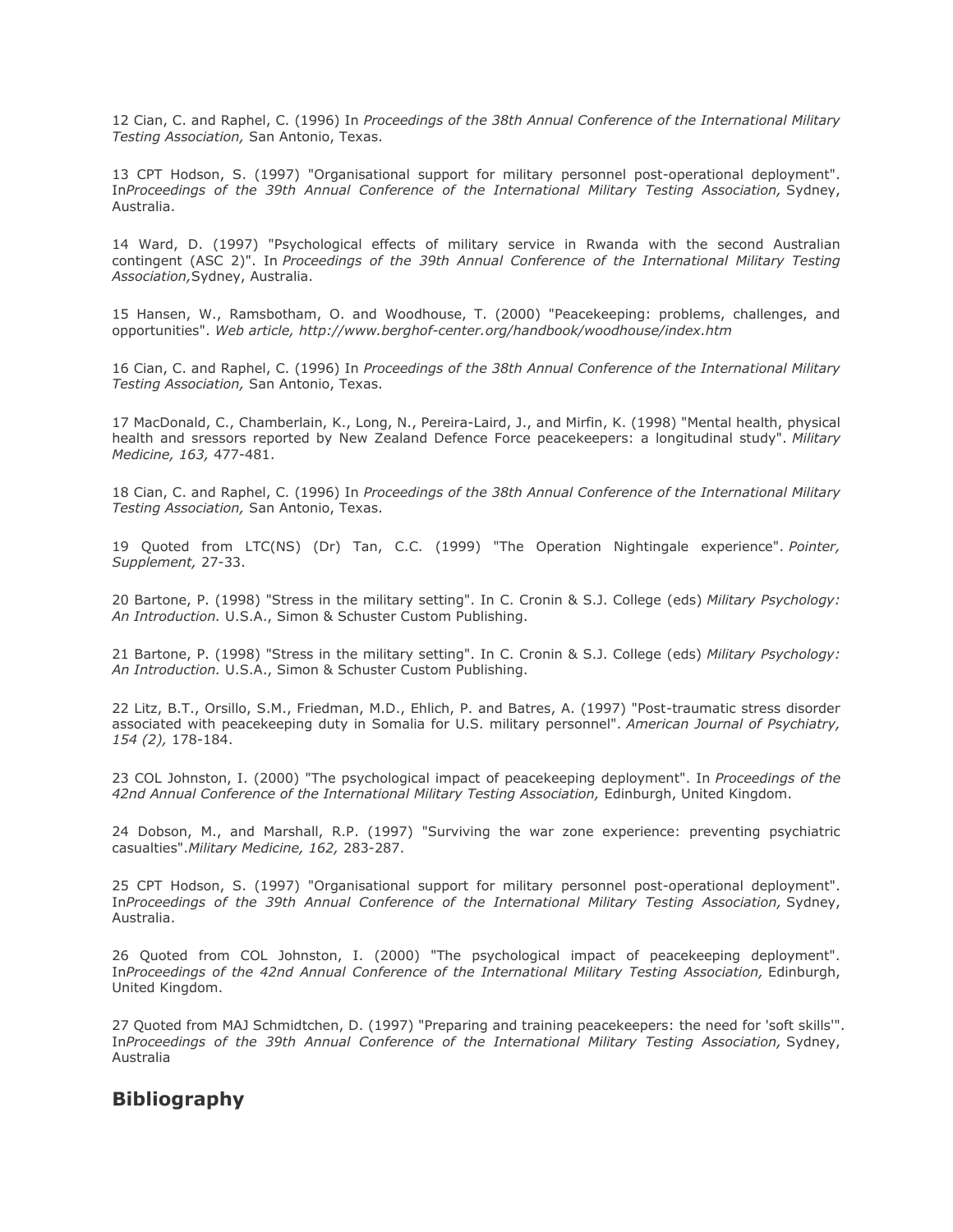Bartone, P. (1998) "Stress in the military setting". In C. Cronin & S.J. College (eds) *Military Psychology: An Introduction.* U.S.A., Simon & Schuster Custom Publishing.

Brown, B. (2000) "Australia's involvement in East Timor peace support operations lessons learnt". In*Proceedings of the 42nd Annual Conference of the International Military Testing Association,* Edinburgh, United Kingdom.

Castro, A. C., Adler, A. B., Huffman, A.H. (1999) "Psychological screening of U.S. peacekeepers in Bosnia". In*Proceedings of the 41st Annual Conference of the International Military Testing Association,* Monterey, California.

Cian, C. and Raphel, C. (1996) In *Proceedings of the 38th Annual Conference of the International Military Testing Association*, San Antonio, Texas.

Dobson, M., and Marshall, R.P. (1997) "Surviving the war zone experience: preventing psychiatric casualties".*Military Medicine, 162,* 283-287.

Haberl-Zemlijic, A., Heje, C., Moxon-Browne, E., Ryan, S. and Truger, A. (1996) *The training and preparation of military and civilian peacekeepers.* Londonderry: INCORE, University of Ulster.

Hannigan, T.P. (1990) "Traits, attitudes, and skills that are related to inter-cultural effectiveness and their implications for cross-cultural training: a review of the literature". *International Journal of Intercultural Relations, 14,* 89-111.

Hansen, W., Ramsbotham, O. and Woodhouse, T. (2000) "Peacekeeping: problems, challenges, and opportunities".*Web article, http://www.berghof-center.org/handbook/woodhouse/index.htm*

CPT Hodson, S. (1997) "Organisational support for military personnel post-operational deployment". In*Proceedings of the 39th Annual Conference of the International Military Testing Association,* Sydney, Australia.

COL Johnston, I. (2000) "The psychological impact of peacekeeping deployment". In *Proceedings of the 42ndAnnual Conference of the International Military Testing Association,* Edinburgh, United Kingdom.

Litz, B.T., Orsillo, S.M., Friedman, M.D., Ehlich, P. and Batres, A. (1997) "Post-traumatic stress disorder associated with peacekeeping duty in Somalia for U.S. military personnel". *American Journal of Psychiatry, 154 (2),* 178-184.

LTC Lo, Y.P. (1999) "My experiences in Afghanistan as military adviser". *Pointer, Supplement issue,* 10-20.

MacDonald, C., Chamberlain, K., Long, N., Pereira-Laird, J., and Mirfin, K. (1998) "Mental health, physical health and sressors reported by New Zealand Defence Force peacekeepers: a longitudinal study". *Military Medicine, 163,* 477-481.

MAJ Schmidtchen, D. (1997) "Preparing and training peacekeepers: the need for 'soft skills'". In *Proceedings of the 39th Annual Conference of the International Military Testing Association,* Sydney, Australia.

MAJ Schmidtchen, D. (1997) "What makes a successful peacekeeper: Australian's peacekeeper's perceptions". In*Proceedings of the 39th Annual Conference of the International Military Testing Association,* Sydney, Australia

Slop, H. (2000) "Selection procedure for peace support operations". In *Proceedings of the 42nd Annual Conference of the International Military Testing Association,* Edinburgh, United Kingdom.

LTC(NS) (Dr) Tan, C.C. (1999) "The Operation Nightingale experience". *Pointer, Supplement,* 27-33.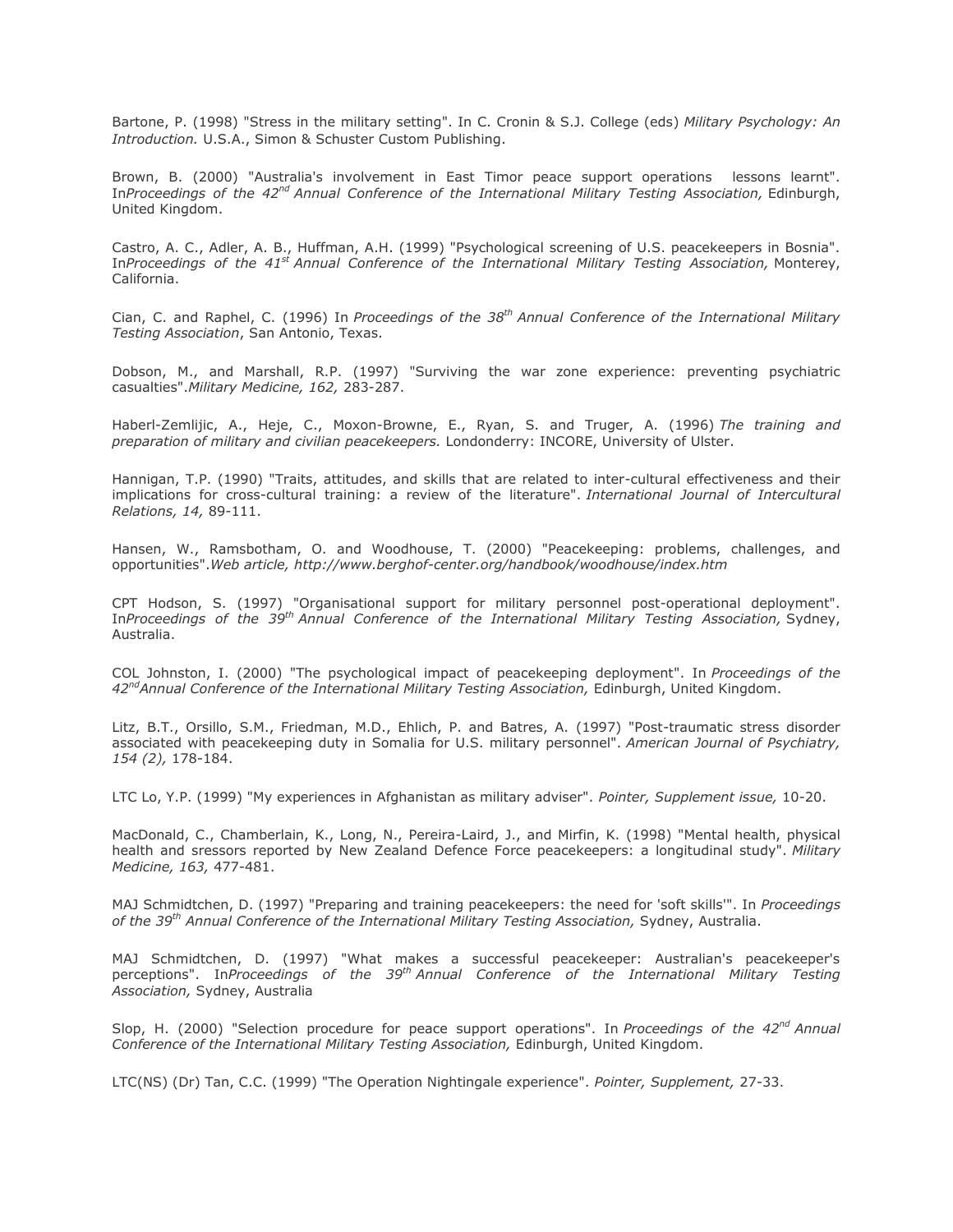Ward, D. (1997) "Psychological effects of military service in Rwanda with the second Australian contingent (ASC 2)". In *Proceedings of the 39th Annual Conference of the International Military Testing Association,*Sydney, Australia.



CPT Stanley Chua Hon Kiat is a Weapons System Officer (ADA) by vocation and is currently a Platoon Commander in an Air Defence Artillery Squadron. He graduated from the University of Nottingham with a BA Psychology (First Class Honours) in 2000 and a MSc Occupational Psychology (Distinction) in 2001.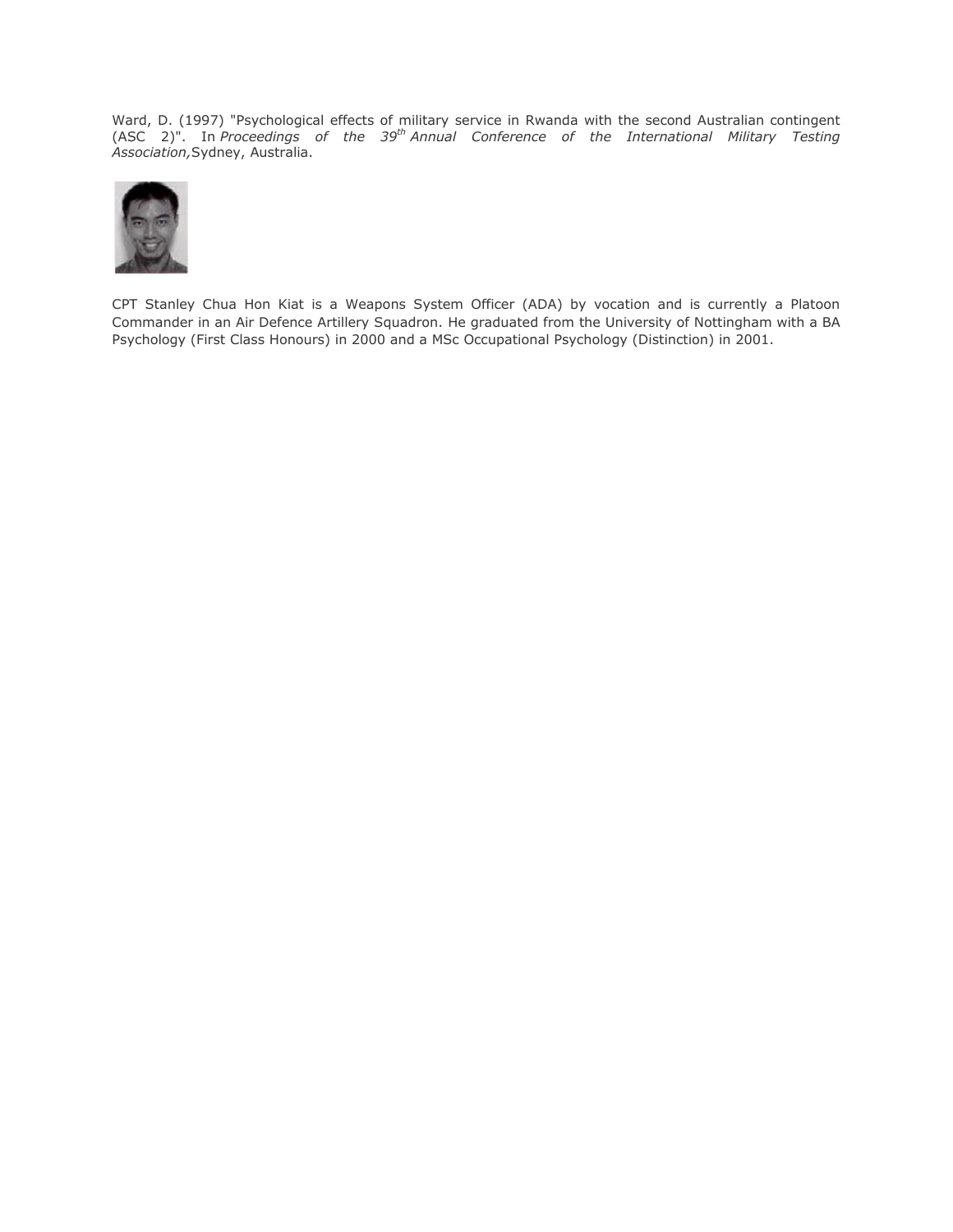# **Balancing Change and Continuity - Some Thoughts on the Transformation of the SAF**

*by MAJ Roland Ng Kian Huat*

*"The early Greek imagination envisaged the past and the present as in front of us we can see them. The future, invisible, is behind us."*

*Bernard Knox, Backing into the Future:The Classical Tradition and Its Renewal*

*In 1868, the US Navy produced the USS Wampanoag, a steam warship that was the fastest fighting ship in the world, originally incepted in 1863 to meet the threat of Confederate commerce raiders. Yet in September 1869, a special Naval Board on Steam Machinery condemned the Wampanoag'sdesign as "scarcely more than naval trash."<sup>2</sup> To quote further from the Naval Board's report:<sup>3</sup>*

*"Lounging through the watches of a steamer, or acting as firemen and coal heavers, will not produce in a seaman that combination of boldness, strength, and skill which characterized the American sailor of an elder day; and the habitual exercise of an officer, of a command, the execution of which is not under his own eye, is a poor substitute for the school of observation, promptness and command found only on the deck of a sailing vessel."*

Its innovations were perhaps too threatening and disruptive to the naval culture of the times. As a result, *Wampanoag* was removed from service. It took another twenty years before the US Navy inducted into the fleet a vessel comparable to the *Wampanoag* - the USS *Philadelphia*. Ironically, the latter was about the same size and speed, even though less well-armed but more heavily armoured.<sup>4</sup>

What lessons can we draw from this? One important insight from this example is that planning, especially long-term strategic planning, requires predictions about the future to be made. Based on this prediction, planners then make big decisions about strategic focus, the investment of resources, and the coordination of activities within the organization. Yet it is impossible to predict in a precise and decisive way. The possibility of fundamental surprise is ever present.<sup>5</sup>

The strategic planners therefore face a dilemma. Small steps into the future based on extrapolation on an orderly trajectory though safe for now can be dangerously linear for the future. Yet, an organisational wide big leap or transformation involves significant risk. After all, one cannot be sure that the transformation will prove successful in a constantly evolving future. What then are the continuities and discontinuities that the SAF has to be cognisant of for a robust and flexible developmental strategy? What will be a workable organisational approach to effect transformation and changes within the SAF to resolve the inter-temporal tension between focusing on primary and immediate missions, and investing in future, quantum-leap capabilities? This article will discuss some thoughts on transformation of the SAF in the light of these issues and tensions.

#### **The Terms "Revolution in Military Affairs" (RMA) and Transformation**

Before proceeding further, some clarifications on the terms "Revolution in Military Affairs" (RMA) and "Transformation" would be timely to establish the baseline for our discussions. The term "RMA", which took its roots from the Soviet's "Military Technical Revolution"<sup>6</sup>, became decidedly fashionable in the US defence establishments in the course of the 1990s. It was at the heart of debates within the Pentagon over future strategy and had gained prominence in Washington's byzantine budgetary and procurement struggles. "Transformation" is a more recent term, first popularized by the US 1997 National Defense Panel (NDP) report, as a description of the US Department of Defense (DoD) change. The NDP was established to report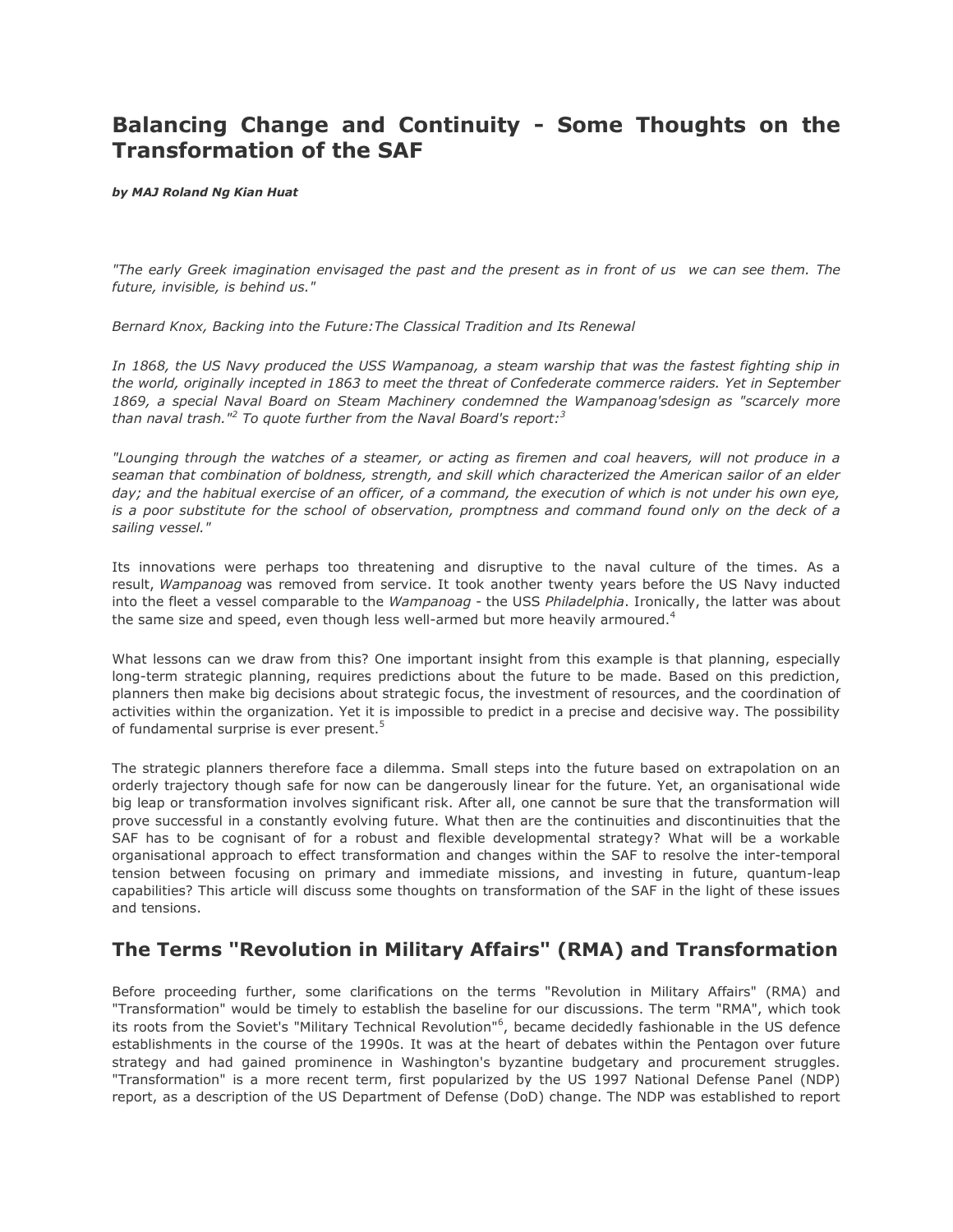in concert with the 1997 Quadrennial Defense Review.<sup>7</sup> The term has been increasingly used over the past few years to represent broad changes the US military must make in its structure and doctrine to meet the emerging challenges of the  $21^{st}$  century. Similarly, "Transformation" now appears in each and every paragraph of every document in the US DoD for programs that require funding.

Both terms are now widely accepted by defence establishments around the world to represent forward thinking and progressive changes. There are countless definitions for these two terms in the US and around the world, many by respected military thinkers and scholars. But beyond the general idea that they may involve revolutionary changes and incorporate new advanced technologies, no single concept has yet coalesced within the defence community. Rather than going into a debate to discern the academic nuances, the two terms are therefore used in this article interchangeably to contain certain key, immutable elements on this subject that are expressed by eminent thinkers and generally accepted:

- Transformation or RMA is not an end state in itself. It is also not just about modernization, technology insertion or a process of continual improvements to current capabilities, processes, or organizational and doctrinal constructs. It is about new operational concepts and completely different ways of doing things in terms of doctrine, training, leadership, organization, in addition to technology; it is about new capabilities that provide revolutionary or asymmetric advantages to our forces.<sup>8</sup>
- Transformation or RMA is not about the future. It is about the present as much as it is about the future. If something is indeed a good way to think in the future, well then why shouldn't we be thinking that way today? Or what elements of it could we not draw into the present age? When we introduce an operational prototype, or when we put something in the hands of people, they have no trouble visualizing what is happening. They can then extrapolate from that to change, join into this process from the start, and consequently, they will grow with the capability.<sup>9</sup>
- Transformation or RMA requires experimentation and acceptance of failures.Experimentation and prototyping are crucial for technology and conceptual evolution in the transformation process, and a complete acceptance of failure is to be taken if the payoff for success is high enough. The importance of this axiom for transformation is generally not disputed. The devil lies in the execution. In a sense, the recently conducted Millennium Challenge 02 by the US Joint Forces Command was an antithesis of how an experiment should be conducted the Red Team was held back when it was doing "too well" against the Blue Force. Larry Lynn, the retired Director of Defence Advanced Projects Research Agency (DAPRA), had recently said that perhaps the military would need to be sufficiently "scared" before doing real experimentation. $^{10}$
- Transformation or RMA takes time. It takes time to decide how to do things, and that should give us some sense of urgency in that we cannot push these things off for very long, because it takes time to decide what it is that we want to do.<sup>11</sup> This should be viewed in tandem with the understanding that successful transformations usually occur incrementally. The portion of the organization that is to change is also not necessarily uniformly distributed; carefully selected elements that are engaged in transformation may carry significant ripple effects throughout the larger organization.<sup>12</sup> Similarly, everyone should be involved in transformation in one way or another, but not everybody should be involved to the same degree, at the same frequency, and to the same level of detail. There is a functional variance of transformation; we should not try to transform everything at once.<sup>13</sup>There were many examples in history: there were no Panzers in 1934, but they overran Poland in 1939; there were no U-boats in 1935, but they were the scourge of the Atlantic by 1939; there were no ballistic missile submarines in 1956, but they were an important strategic force component by  $1960.<sup>14</sup>$  It takes time to develop processes and tools.

#### **Key Trends and Drivers Shaping the Future**

In moving forward, or if we follow the Greek's notion "backwarding" into the future, there are shadows that can give us a tantalizing glimpse of the shape of the future, even though the future is invisible to us. In the broadest term, we can talk of a discontinuity in the way we perceive and think about the world today, in that the fundamental assumptions people have made about the way the world operates, in political, economic and military terms, are ripe for challenge. Nonetheless, there are clearly elements of the current system that are here to stay trends below the surface that will continue, and inherent drivers that will remain invariant,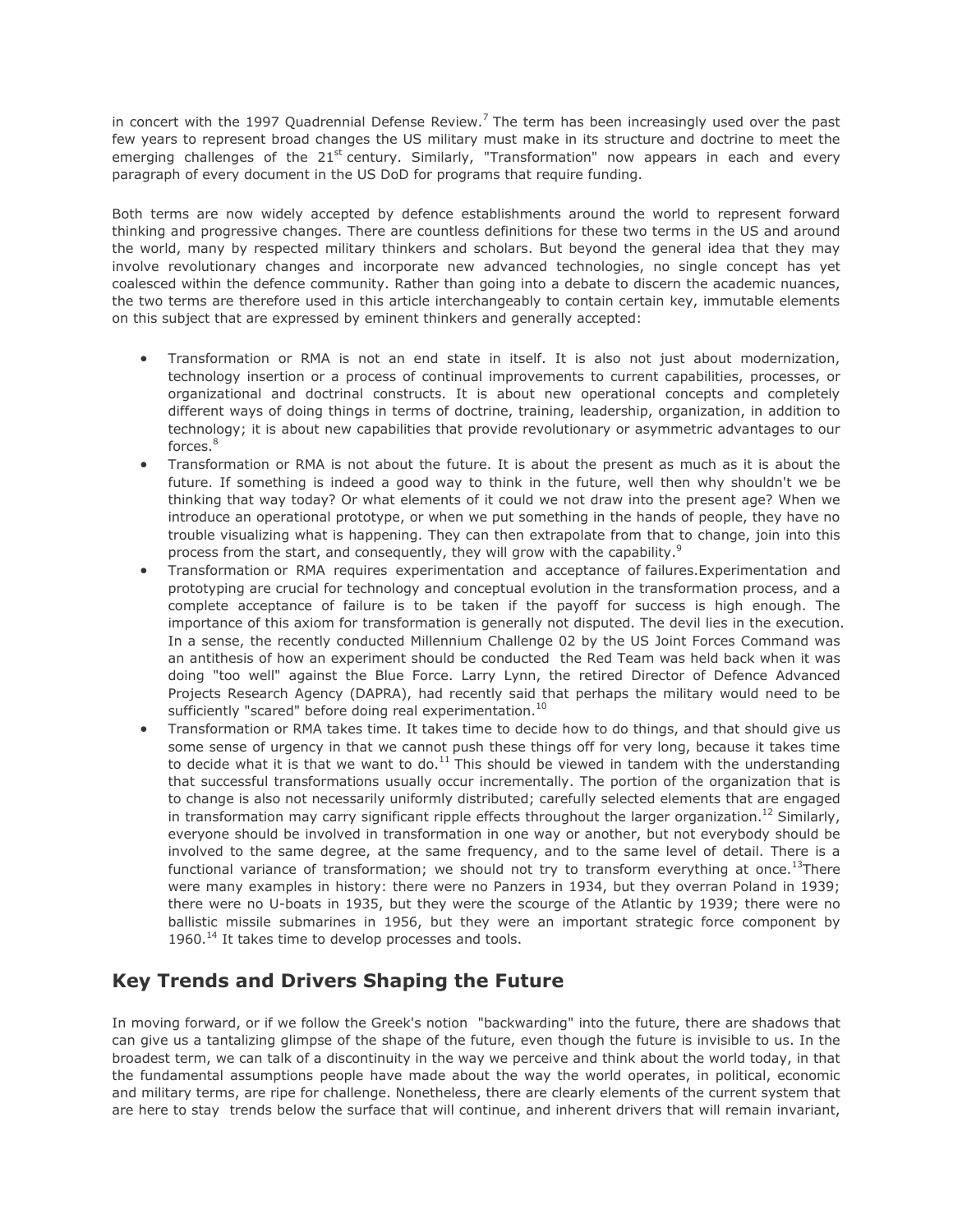even if the emphasis placed on them will fluctuate. An examination of these trends and drivers will be useful to clarify the context and define the boundaries for the SAF's journey of transformation.

#### **Strategic Trends**

In the last decade of the  $20<sup>th</sup>$  century, significant changes in the global and regional security environment took many by surprise. The most fundamental change is the end of the Cold War following the collapse of the Soviet Union, and the emergence of the US as the sole global superpower with both the capabilities and the will to project its power worldwide. In the immediate after-years, there was a false moment of magic and innocence during which people had the notion that we would have a new world characterised by peace, stability, progress and democracy. After all, the Cold War was won by the side that subscribed to the ideology of democracy and the capitalist market system.

However, ensuing world events demonstrated that the end of a bipolar superpower world has not brought about a new benign world order. Unlike the Cold War period, where the key geographic regions of competition were well defined, the current period is one characterized by fluidity, uncertainty and unpredictability. Regional rivalries and conflicts, previously suppressed by the division of countries into enduring and ideologically defined geopolitical blocs, have flared up around the world. In several regions, some states are increasingly unable to govern their societies, safeguard their military armaments, and prevent their territories from being served as sanctuaries to terrorists and criminal organizations. These states pose increasing threats to their neighbouring countries and the world. In a sense, the Sep 11 tragedy has served as a dramatic wake up call that ended the early innocence and at the same time announced to the world that it is going to be a dangerous and messy place. The Americans are not alone in their fear and concerns for the rise of "Unrestricted Warfare"<sup>15</sup> where all means are available to both states and non-state groups to perpetrate aggression. The Bali bomb attacks have effectively dissipated any residual optimism.

For the SAF, events following Sep 11, especially the revelation of the terrorist plots of the *Jemaah Islamiyah (JI)* group in Singapore and the region, could potentially be the first flash flood in an upcoming deluge of asymmetrical threats. It is not that peer competitive relationships are gone from the world stage. To this end, conventional threat to our survival remains the primary mission of the SAF. However, the rise of transnational terrorist threats such as the Al Qaeda network that uses Islam as its cause and united by the objective of creating a pan-Islamic state imply that Singapore will exist in *a new security environment* that could best be described as *"troubled peace"*, a term that seemed to have gained ascendancy.

Unfortunately, it is not just terrorists that we must contend with in this new form of warfare. The Sep 11 attacks will have demonstrated to potential adversaries that asymmetric warfare and low intensity conflict (LIC) are potent strategies when faced with conventionally superior opponents. The traditional adversaries may soon present a very different form of threat to us. The diversity of threats, many of which operate in the "seams" and fall in between traditional disciplinary or agency boundaries, also imply a strategic convergence between the fields of the military, police, and intelligence community, and even other sectors not traditionally related to security.<sup>16</sup> The challenge to the SAF is therefore to develop inherently flexible and versatile structures with the cognitive ability to conceive and apply the range of diverse forms under a higher level political and inter-agency institutional security arrangements.

### **Operational Trends**

In parallel with these strategic shifts were changes in the rules of military conflicts from the Gulf War to Bosnia to Kosovo and then to Afghanistan. In 1991, the coalition forces devastated the air and ground forces of Saddam Hussein's Iraq. The opening air campaign of the Gulf War totally crippled the Iraqi abilities to effectively command, control and communicate with its forces. Yet a ground campaign was still required to bring the war to a conclusive end. It was still a Cold War era set-piece war fought between large opposing armies. Almost a decade later, in Kosovo, at the end of a 78-day aerial bombardment that had not cost the life of a single NATO soldier or airmen, Serbian strongman Slobodan Milosevic was forced to pull out his army from Kosovo. Despite controversies on the actual kills, many experts proclaimed this campaign as a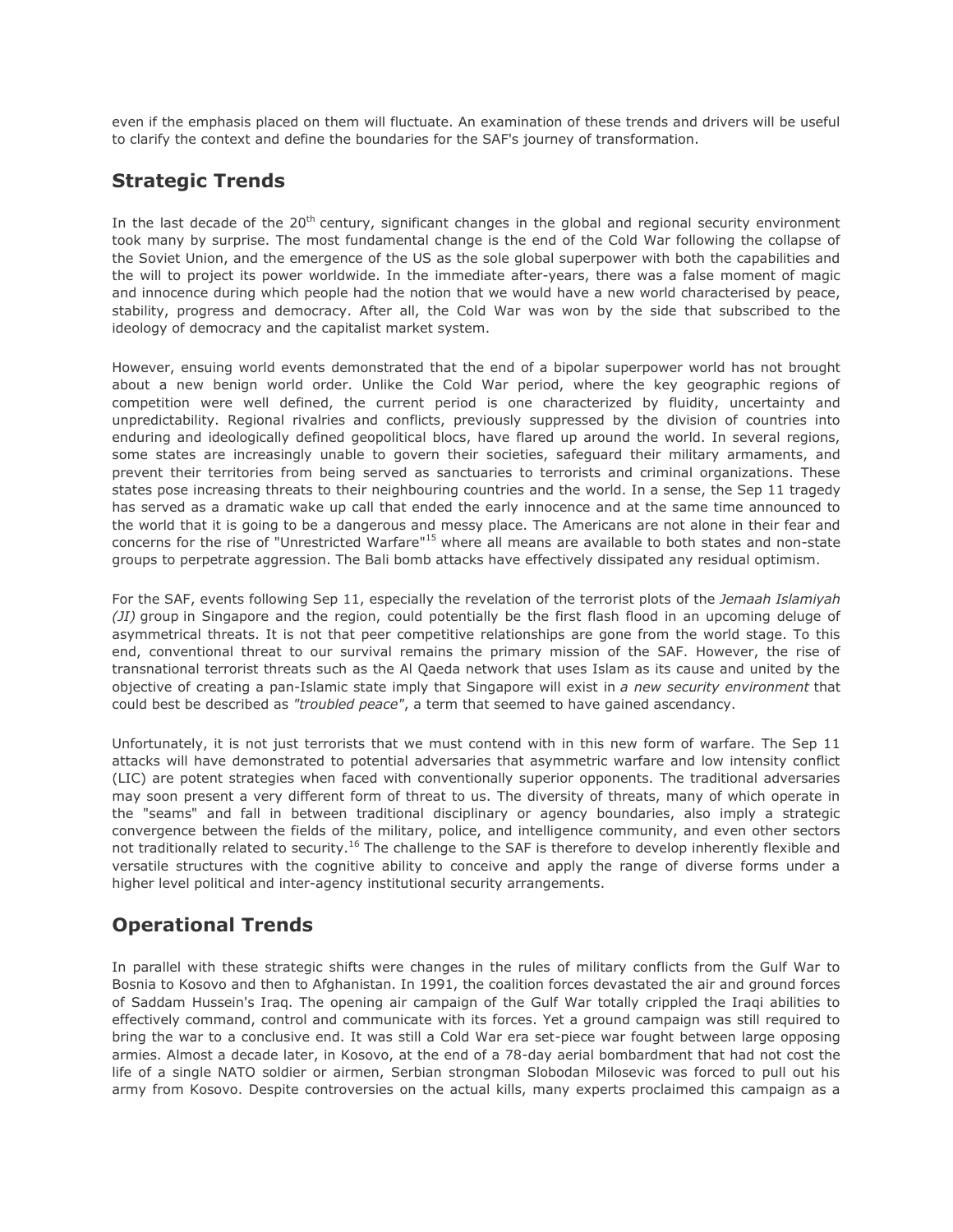turning point in the history of warfare where airpower alone could win a war. Yet airpower was still employed in a traditional sense and the extent of revolution was not clear.

Then during the battle Mazar-I-Sharif last year, on the plains of Afghanistan, the coalition forces took existing military capabilities from the most advanced, such as state-of-art unmanned aerial vehicles, to the antique, for example the 40-year-old B-52s updated with modern electronics; from the sophisticated, such as laser-guided bombs and other precision weapons, to the rudimentary in the form of a man with a gun on a horse and used them together in unprecedented ways, with devastating effects. A soldier magically transported from the deserts of the Middle East in 1991 to the arid plains of Afghanistan would have great difficulty in understanding what he saw. This is not meant to proclaim that Special Forces mounted on horseback, carrying modern electronics and directing precision weapons delivered from 50 year-old bombers, symbolises the future of transformation. We would be deluding ourselves if we think that the next major conflict will be fought and won in the same way. Rather, the example illustrated that operational concepts will never be static and that we may be at a point of inflexion where old and new capabilities are convoluting to realise new ways of fighting that can create radically different operational effects.

#### **Technological Trends**

This brings us to the next trend. Today, rapidly advancing technological developments offer significant opportunities to the military in realizing new operational concepts and in shifting the foundations of traditional, "proven" force structures to fundamentally change the framework of war a "Revolution in Military Affairs" (RMA) or "Transformation" as commonly referred to today. It is worthwhile to note that though "RMA" and "Transformation" are modern terms, military revolution is not a modern phenomenon. The notion of periodic and radical changes in the nature and conduct of war is an old one. It is almost an insult to suggest that earlier generations have no RMAs.

Scholars and military practitioners have written about revolution in military affairs that appeared to have been fundamentally political in nature rather than fuelled by major breakthroughs in military technology. For example, the military revolution during the Napoleonic period could be argued to be driven, first and foremost, by the replacement of small, professional armies with far larger conscript armies *(levée en mass*e). The advent of some modest technological advances including better roads, more mobile artillery, and improved maps simply aided the military revolution made possible by the larger political changes that enabled war to be waged with a larger share of the resources of nation states when compared to the past.<sup>17</sup>

Most military revolutions, however, have arisen from new operational concepts and organizational structures, both of which are made possible by technological advances. For example, many believed that the advent of the rifle, railroad, and telegraph were the drivers for the military revolution of the mid-nineteenth century, which first became evident during the American Civil War.<sup>18</sup> The last hundred years has witnessed a series of revolutionary ways of fighting enabled by technological changes. The combined-arms tactics and operations, *Blitzkrieg* operations, strategic bombing, carrier warfare, submarine warfare, amphibious warfare and radar were military innovations that occurred in the interwar years from 1918 to 1939.<sup>19</sup> Blitzkrieg, probably the most commonly quoted example of RMA, was the culmination of the integration of tanks, mobile radios, and close-support aircraft through appropriate doctrines, operational concepts, and organizations.

Today, we live in no less exciting times. The changes in the C4IT have reached a tipping point that can fundamentally change how we do things tomorrow. In terms of targeting and striking, during the 1991 Gulf War, one aircraft carrier could destroy 162 targets in a day. Today, that same carrier, armed with far more precise satellite- and laser-guided bombs, can strike nearly 700 targets in the same time period.<sup>20</sup> In our indigenous terms, Integrated Knowledge Command and Control (IKC2) and precision strike hold promises to a new approach to warfighting that maximises combat effectiveness and that gives the SAF a quantum jump in capabilities within the constraints of our resources.

But just like the previous RMAs, technology is a double-edged sword. While technological advancements and innovations give the military the means to respond to known threats more effectively, they also create new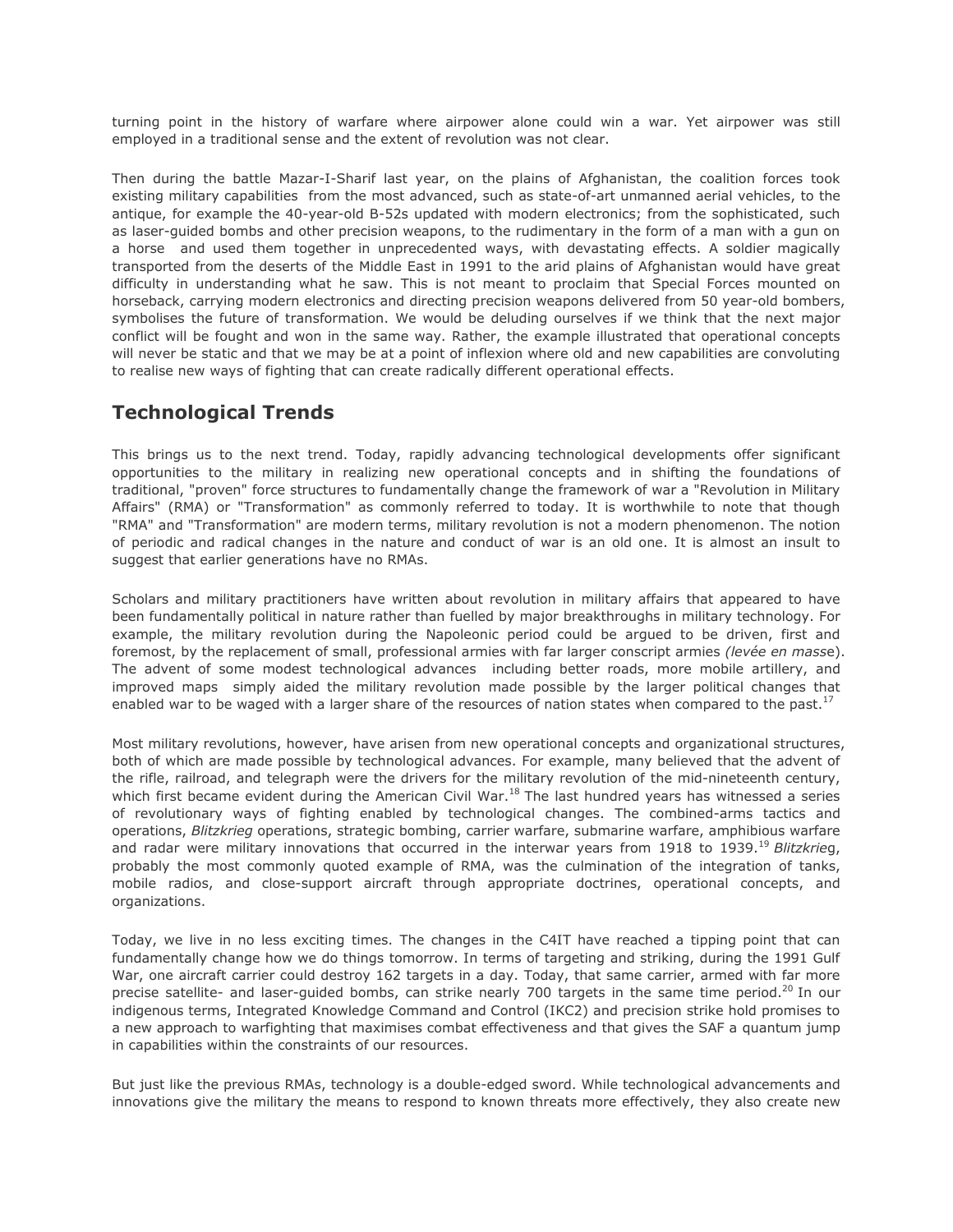threats that pose challenges of an uncertain nature and scale. This is especially so today when we have moved from an age where cutting-edge technologies were developed and controlled by states before being spun off to civilian use, to an age where they are developed primarily in the private sector before being spun off to the state. The fact that the technological drivers of the current RMA are commercially and widely accessible to individuals and groups coupled with the exploitation of globalization in terms of the ease of the global movement of people and materials posed a critical vulnerability to the security of states. It has further magnified the reach and impact of perpetuators of "Unrestricted Warfare", and elevated the challenges posed by the asymmetrical threats as discussed earlier to a higher level of complexity.<sup>21</sup>

#### **Internal Drivers**

Just as our dominant operating environment has shifted from one of relatively predictable futures based on tangible events and calculable outcomes, to the realm of the unknown, even the chaotic, the long-term impact of a maturing economy, as well as the increasing demands placed on the SAF have put a strain on our budgetary and manpower resources. The size of our regular force and the defence budget have probably reached the limits of sustainability. But the current mode of organisation predicated on a small peacetime standing force of regulars and NSFs, with the bulk of NSmen mobilized in periods of heightened tensions and war may no longer be viable. The line between war and peace has blurred as we entered a period of prolonged "troubled peace". Increasingly, more NSmen will need to be called up to support security missions in "peacetime". But with the increasing difficulty of getting our NSmen to constantly touch base with home as a result of an increasing need in business to travel and remain overseas for extended periods, there is a limit to this linear approach. There is therefore a growing sense that the fundamental force structure and command and control structure of the SAF has to change to expand its ability to handle a wider spectrum of operations while learning to achieve a greater level of mission effectiveness with a lower level of resource inputs.<sup>22</sup>

#### **Implications for the SAF Managing Risks and Creating the Capacity to Change**

In summary, new challenges are constantly emerging while long-standing threats endure. The SAF must be prepared to meet future challenges while we handle extant threats. The tension between preparing for the future and meeting the demands of the present requires us to understand the risks associated with each and distribute our finite resources in a balanced manner. The issues involved are in the realm of "fuzzy problems" and cannot be simply addressed by proven methods and capabilities, as well as a linear approach based on deductive exercises in logic. This means that we need to build greater flexibility and robustness in our development approach to avoid premature decisions and unintended "lock-in" with equipment purchases, operational concepts, and related systems whose effectiveness may erode precipitously in a rapidly changing conflict environment. To this end, transformation is a vehicle for fresh approaches to risk management. By experimenting today with a variety of advanced operational concepts and military systems, strategic "options" can be created that leave the SAF with the largest number of alternative routes for the future.

But change itself is antithetical to effective control, especially in a military organization. Today, by virtue of decisions made in the past three decades, the SAF has developed into a military that is technologically focused, professionally respected, and organizationally developed. Paradoxically, the past success is also contributing significantly to the inertia to avoid radical changes for fear of interfering with current readiness and established, well-functioning procedures. Gen Eric Shineski, US Army Chief of Staff, had tried to harness the military revolution and to apply it in such measures that his reluctant organization might accept; it was too much for the old order, not enough for the revolutionaries.<sup>23</sup> The example captures well one aspect of the dilemma that we have to balance.

On the other hand, the success of military innovation has never been the special preserve of radical reformers at the expense of military conservatives. As Paul Harris reminds us, in military thought "the most radical are not always right and the relatively conservative not always wrong."<sup>24</sup> Moreover, military innovation does not occur because of the work of a few military radicals or mavericks. Organizational-wide transformation occurs only if innovators can back up their ideas with organizational power coalitions of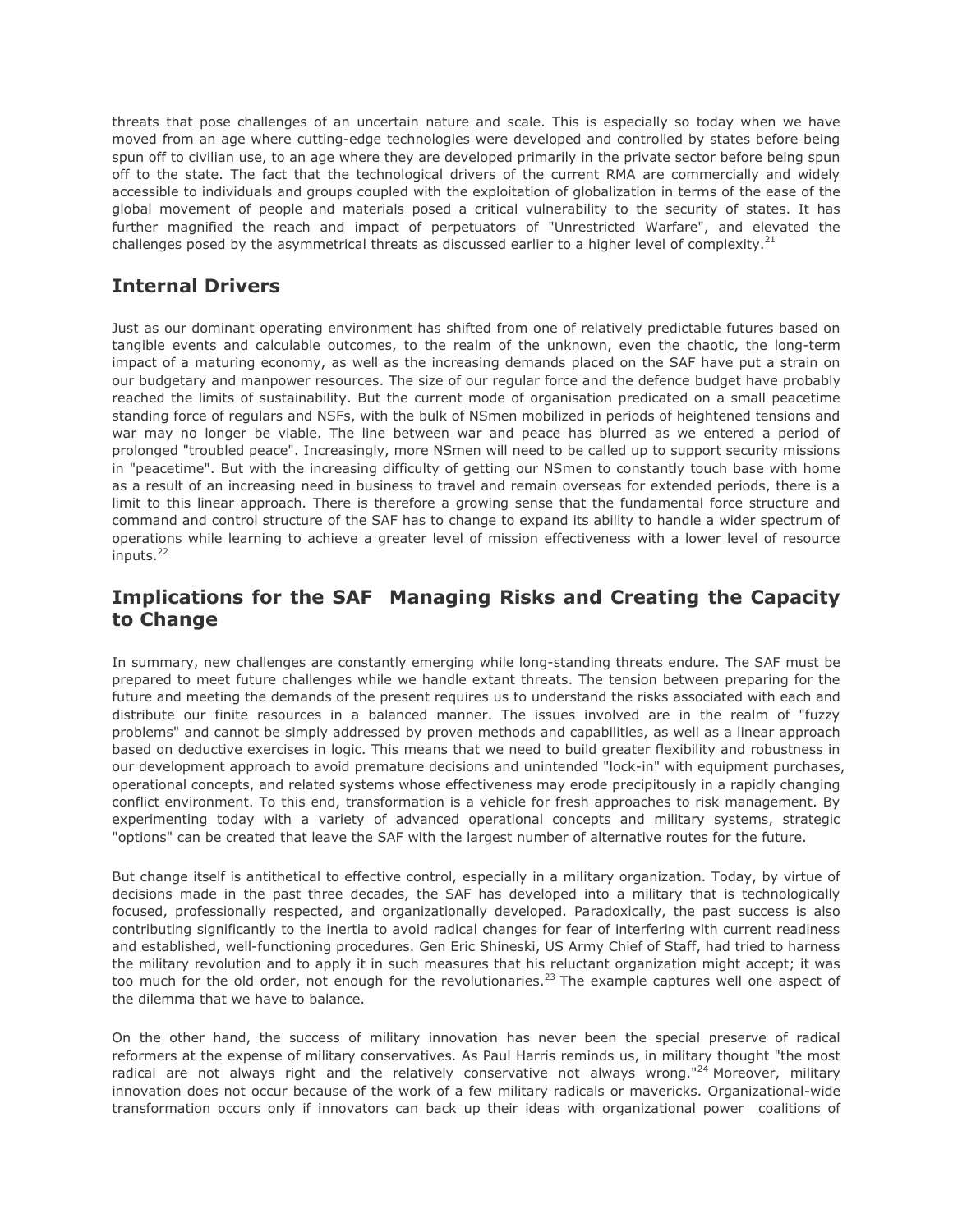actors in the organization must be mobilized behind the cause of change for profound and sustainable impact.<sup>25</sup>

The organizational challenge for the SAF, then, is to develop robust structures and mechanisms through which we can nurture a hotbed of truly innovative ideas alongside our regular, well-functioning system. We should allow a population of diverse initiatives, some of which may be radical and different from the mainstream, to be developed and sustained for a meaningful period of time before decisions for large resource allocations are made. This will be especially valuable when the direction to go is not clear. There must be space for change and continuity, as both are equally important to the success of the organization.

#### **A Framework to Balance Change and Continuity**

Larry Lynn, in his recent interaction with the SAF, had said that from his personal experience, creativity and innovation in military operations almost always emerged at points of crisis. If the amount of innovation in the US military was assigned an arbitrary value of *x*, then in the five months leading to Desert Storm, Larry Lynn believed that the US military had done above 10x in terms of innovation.<sup>26</sup> We probably do not want a real war to force transformation. But does that mean that the military has no way to effect strategic innovation and assimilate radical but necessary changes in peacetime?

The military is not unique in facing this dilemma of change and continuity while operating in an environment marked by uncertainties and surprises. Nature may provide some insights when we examine the developmental strategies that all species has adopted in order to thrive in a harsh environment.

#### **A Thought Experiment Drawing Parallels from Nature**

Nature is also frugal with resources. Eric D. Beinhocker has made the following observations in his article "Robust adaptive strategies" in a Sloan Management Review journal.<sup>27</sup> He noted that in the biological world, all species respond to a constantly changing environment and relentless selection pressure through mutation and sexual recombination. The genetic deck is constantly reshuffled in search of higher fitness. The point mutations of DNA are nature's mechanism for evolutionary changes small steps in response to immediate, unfavourable changes in external circumstances. On the other hand, sexual reproduction, which shuffles the genetic deck more radically, is nature's mechanism for revolutionary changes a medium or big jump to adapt to completely new environments.

Beinhocker further explained that each member of a species is therefore a different experiment. In the population of a species, we will find some closer and some farther from the average locus of the group. While on the whole there is significant variation, it is not wild random diversity. Even species that are relatively stable over time are constantly testing the value of that stable strategy with individual experiments. This is because the survival of the species is more likely if it has such diverse portfolio of genetic experiments. As the environment changes and reduces the fitness of typical members, the odds of survival for the species are increased with the existence of atypical members, some of whom may have qualities that are useful in the new environment. $^{28}$ 

Is there a framework that can allow the military, and enterprises in general, to better understand and apply the developmental strategies that species in nature has adopted for survival? A deeper insight could probably be gained by examining a thought experiment that biologists perform to understand patterns of evolution in nature, brilliantly articled by D.C. Dennett in "Darwin's Dangerous Idea"<sup>29</sup> and adapted by Beinhocker for insightful lessons in business strategies. Let's walk through this experiment:<sup>30</sup>

Imagine a very large grid. In the case of biologists, the points on the grid represent possible gene combinations. For strategists, each point on the grid represents a possible developmental initiative that we can pursue. Further, imagine the grid to be three-dimensional. The outcome or fitness of each possible initiative on the grid can then be represented by its height.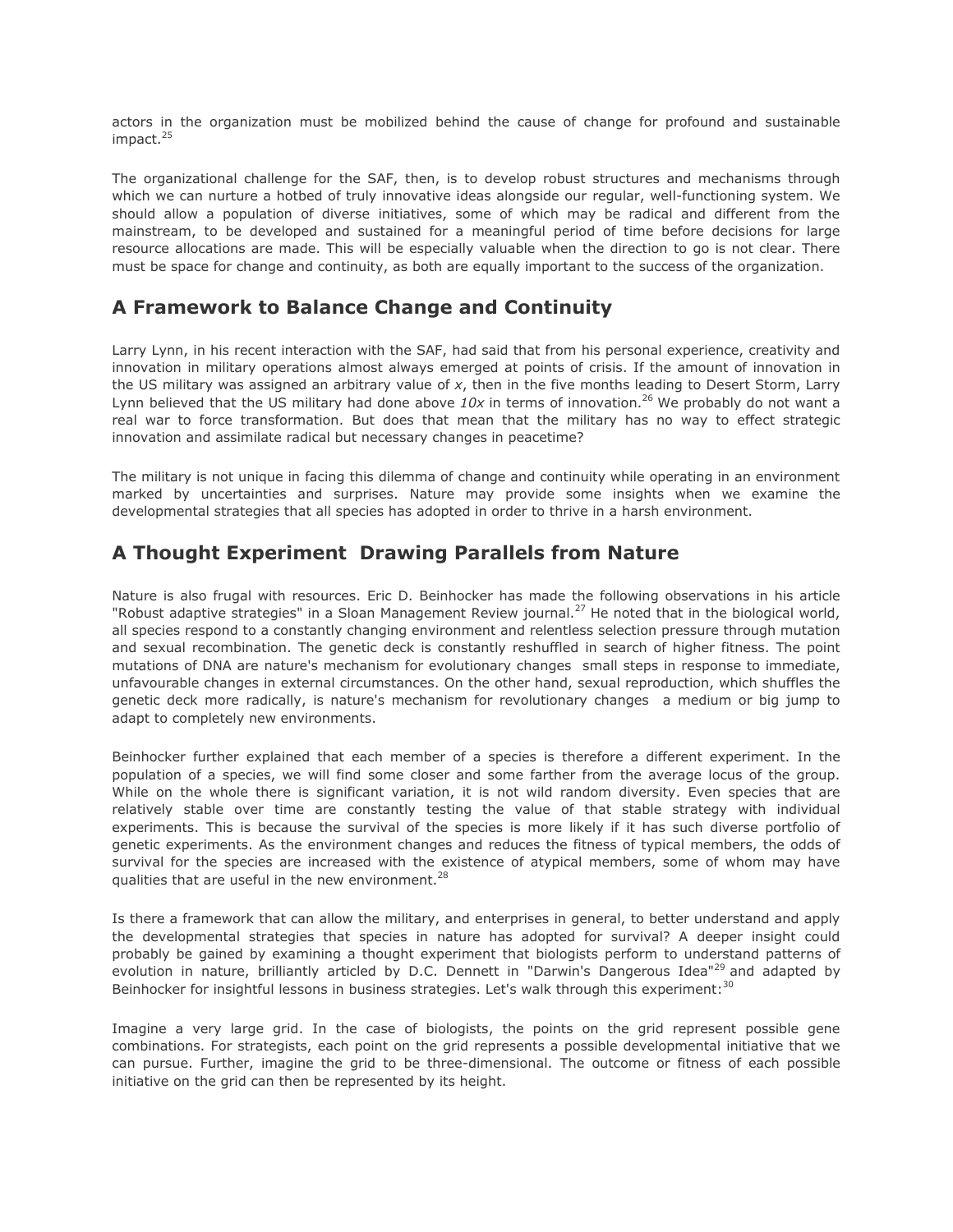In most complex systems, whether biological or human affairs, the landscapes have many peaks and valleys. In general, however, the heights of different points on the landscapes are correlated in such a way that high peaks tend to be near other high peaks, and deep valleys near other deep valleys. To understand this, picture a complex landscape of the Rocky Mountain highlands and the Death Valley lowlands. This in turn means that developmental initiatives similar in nature tend to yield similar outcome or fitness.

The endeavour of an organization in pursuit of excellence is analogous to the search for the highest peak in such a landscape. In this experiment, we will face several challenges. Firstly, we can only carry a limited amount of food during the search. More food can only be found on the higher peaks. Therefore, if we get stuck in a deep valley for too long, we might die of starvation. Secondly, we can rely only on sight, as we have no map of the region. Thirdly, we can only see a few feet ahead beyond which everything becomes very foggy. And lastly, to add to our challenge, the height of any particular point on the landscape is constantly bucking and heaving over time, with periodic earthquakes. As the strategies of competitors change, the fitness attributable to any given potential initiative will also change. What is successful today may not be successful tomorrow. How would we survive in such an unfriendly landscape? What would be our best strategy for searching the high peaks?

The first thing we need to do is to keep moving. Stasis is death. New peaks and hence food can never be found if we are not constantly exploring. Staying at a high peak with plenty of food for too long, even if we are fortunate enough to find one, is also not desirable. At some point, that peak will collapse as the environment changes or competitors' actions deform the landscape.

How then do we decide where we should go? The first thing to do is to look for a path leading upward in the landscape and take incremental steps. Such a process of incremental upward steps in the landscape is termed by biologists and mathematicians as an adaptive walk. It is a very efficient method as there is a causal relationship between effort and reward every step forward is usually a step upward. Adaptive walk is also less risky in general, especially if the peaks are correlated, that is, high peaks are near other high peaks. However, we must never discount the odds that we may arrive on a local maximum that is the highest point in its immediate vicinity but not the highest in a larger region. We will be stuck because every direction will lead downward. Worst still, just across a narrow valley but not visible through the fog may lie a much higher peak.

This calls for scouts and expeditionary teams to be sent out in multiple directions to explore new terrain and identify higher peaks. The more places we are simultaneously exploring, the more likely we are to find a new higher peak or to know where good spots are when our peak begins to collapse. Assuming that we have very advanced, powerful boots that allow us to spring to points far away in the landscape, we can then make a jump to get away from the local maximum when the scouts and expeditionary teams discover the next higher peak. One caveat: we should make the jumps when we know where we are going to land. Not looking before we jump is a leap of faith, a blind one most of the time.

The best strategy for searching the high peaks then is really a mixture of adaptive walks with occasional medium and long jumps. The adaptive walks ensure that most of the time we are heading toward a higher level, while the jumps keep us from getting stuck on local peaks and allow us to scale new heights.

Insights for the military from this thought experiment: when managing a population of initiatives, it is essential that the population contains a balanced mixture of initiatives ranging from short-term incremental extensions of the current core competencies to transformational initiatives that have longer time frames and highly developmental in nature to create new competencies. At the same time, it is not a single solution set in each temporal frame but multi-solutions set for robustness. This is where transformational elements in our developmental approach contribute towards developing a flexible and robust SAF. Having transformational elements not only increases the odds of creating quantum leaps in capabilities; by providing some diversity to current strategies, it also provides hedging when the landscape unexpectedly changes. From this perspective, transformational elements in our developmental approach are a necessity rather than an abnormality to develop a flexible and robust SAF.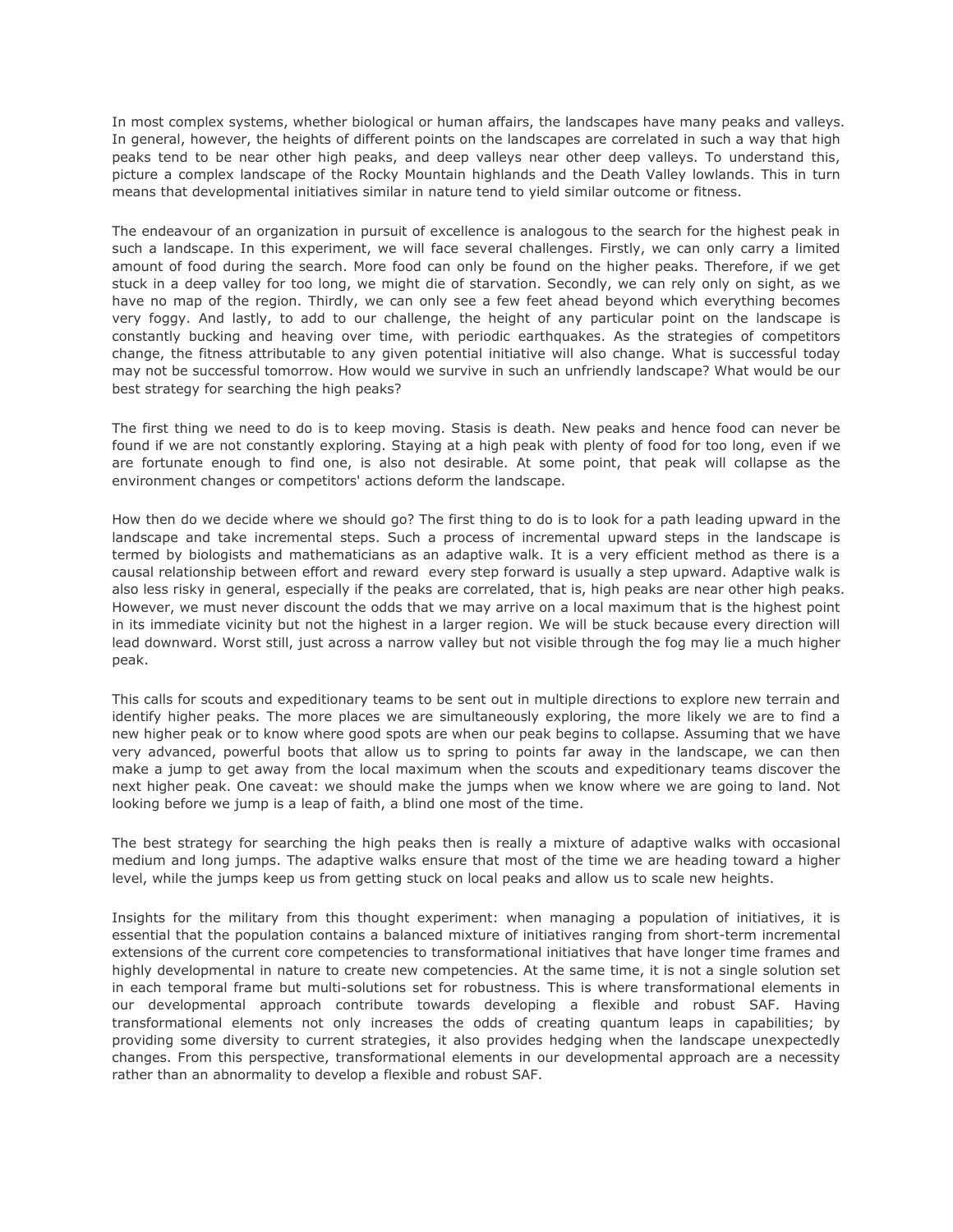#### **Resolving the Inter-Temporal Tension**

While the framework discussed in the last section may sound appealing in theory, some practical issues and questions come to mind. More specifically, how do we resolve the inter-temporal tension that results from having only finite resources or, in the thought experiment, finite number of hikers, to fulfill both current and immediate mission and invest in the unknown?

We can't afford to do everything. Won't we spread ourselves too thin? A common and intuitive concern to this developmental approach is "we cannot bet on everything." But an equally valid truism is "we should not put all our eggs in one strategy basket." The best course is likely to lie somewhere in between the two ends of the spectrum. However, for the military service, its nature dictates that some general principles be adhered to.

In war, there is no second place. We must stay focused on our primary missions. Most resources are likely to be committed to adaptive walk initiatives for readiness and extension of existing capabilities, and medium jumps initiatives to build existing capabilities to create new capabilities. We must remain capable and effective in prevailing against our current and immediate threats and demands. Else, there will be no future for us to invest.

How much then should we put into long-jump initiatives to seed for future growth, and hedge against key uncertainties? Some insights could be gained by examining successful examples of Revolution in Military Affairs during War World II the German *Blitzkrieg*, and the American and Japanese carrier warfare. The interesting thing about both cases is that only a very small part of the force was equipped with the new platforms during the war. The Germans were going into France with 10 Panzer divisions out of an Army of 190 divisions. For the US Navy, of the 650 ships that went into war, only eight of them were aircraft carriers. $31$  However, the whole force realigned themselves around these new weapons with new concepts and organization that revolutionalised the nature of warfare. While the US Navy example may be extreme and specific in context, the German example suggested that changing five to ten percent of the force from old to new over a period of time might be a good guide.

#### **Effecting Changes from Within or Without?**

Failed mental models that incorrectly shape the way we see the world and cultural lock-in are two leading culprits that hinder our ability to transform.<sup>32</sup> These two factors are largely responsible for the fog in our thought experiment. They often lead to denial and over-confidence that create organisational myopia, which simply takes self-perceived "impossibilities" away from our radarscope. But is the generalization by Captain Alfred Thayer Mahan that no military service should or can undertake to reform itself, and that change must be directed from outside the military institution valid?<sup>33</sup>

Philip Evans of *"Blown to Bits"* fame has postulated that there are two broad approaches to organisational change, which are modelled after the evolutionary theories of Darwin and Lamarck.<sup>34</sup> Underlying the whole Lamarckian Theory was a principle of "tendency to progression" it was an innate quality of nature that organisms constantly "improve" by successive generation, too slowly to be perceived but observable in the fossil record. When applied to organizations, the theory argues that organizations can change themselves from within in response to external circumstances or self-imposed just like nature is in a constant state of advancement.

Conversely, the Darwinian Theory, which argues that the environment "selects" the best fitting individuals, when applied to organizations, entails the need to foster and nurture innovation outside the established hierarchy. The theory argues that within the current organisation, disruptive innovation cannot happen or survive. There is a need to cultivate such innovation in an independent context: isolating the new from the old, nurturing the new independent of the "corrupting" influence of the old, growing it to a point where it will become robust and re-injecting back into the mother organisation the innovations that have been engendered. Such a change process is essential when dealing with disruptive technologies.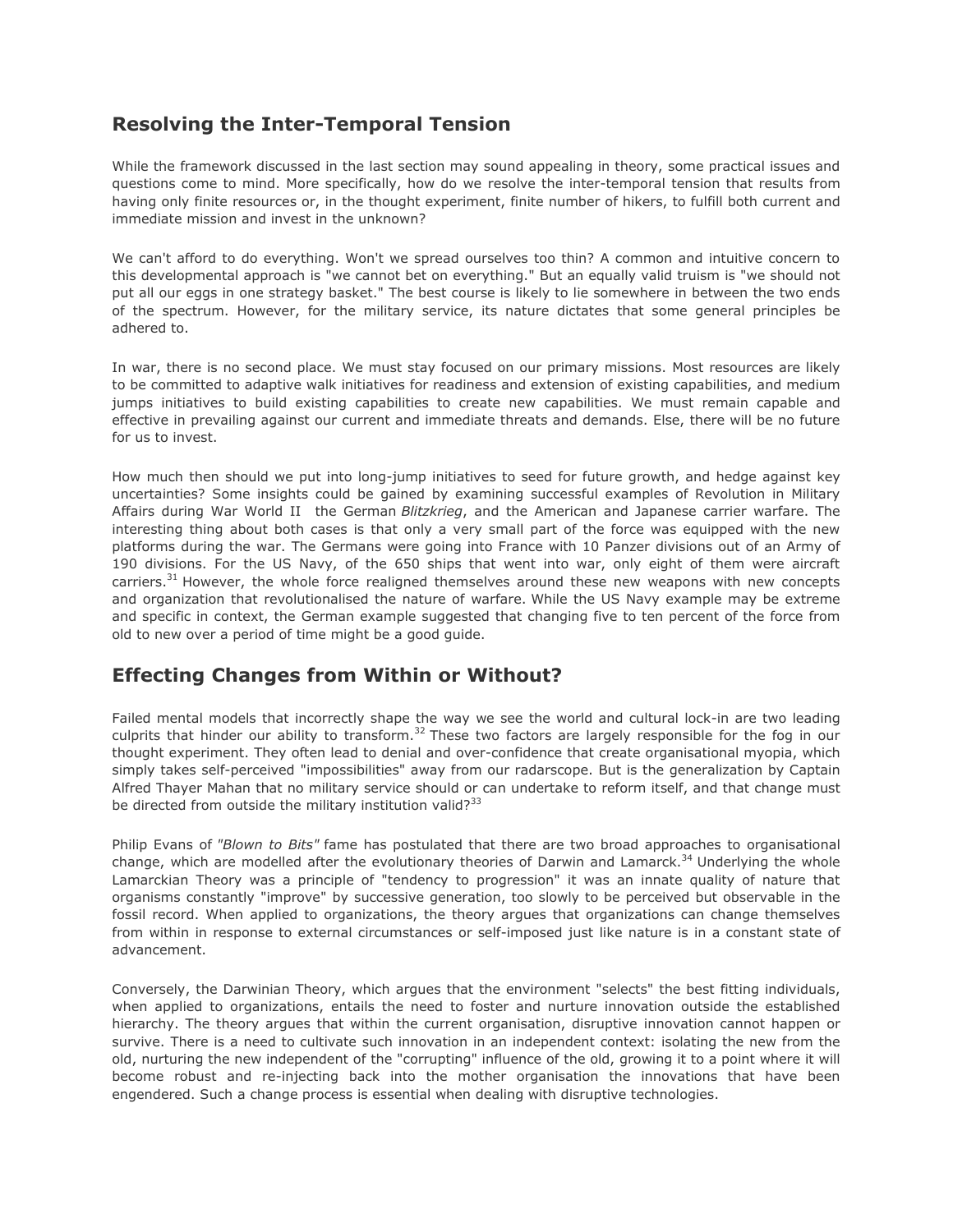In between the extremes of the two approaches, there are many variations in which enterprises have adopted with various degrees of success. This leads one to surmise that there may actually be no single best model for introducing change. Whether to set up an innovative entity outside the corporate structure or attempt to build one from within really depends on the corporate culture and situation, and every situation is different. Structural and process "fit" may be a case-by-case decision. However, it is important to note that for military transformation to be successful, at critical point, it must be organized internally and from the apex of great institutions change is only successful if the military accepts it in a corporate manner. Therefore, if a splinter unit is established to drive transformation, it is important to maintain contact between the old and new organizations to cross-fertilise and re-integrate the ideas generated by the splinter unit back into the mainstream.

#### **Conclusion**

Deputy Prime Minister and Minister of Defence, Dr. Tony Tan, in his opening address for the Inaugural Island Forum 2002 said, "Transformation is necessary for the simple reason that the world has changed, and continues to change. Transformation means changing ourselves and our institutions before change is forced upon us." It is therefore not a matter of choice that the SAF must transform. The pertinent questions, among others, are the "hows" how to transform, how much to transform, and how fast to transform essentially the issues of balancing change and continuity in a great institution. This article is intended to provoke some questions and comments, and hopefully, some answers as well.

#### **Bibliography and Notes**

1 Many ideas in the essay are reflections from views heard from eminent foreign visitors, ideas shaped by visionary senior leaders during course of work, and exchanges with peers on the subject in the past year. The insights from the work on the monograph *Capacity to Change* (*POINTER* Monograph No. 1) played a strong influence. Any error or mis-representation are however the author's.

2 Lance C. Nuhl, "Mariners and Machines: Resistance to Technological Changes in the American Navy, 1865 1869", pg. 703, *Journal of American History* 61, no. 3, Dec 1974.

3 U.S. Document 1411, 41st Congress, 2d Session, 1869-70, Vol. One, Part One.

4 Gen (Ret) Paul Gorman, Consultant, Institute of Strategic Studies made these observations in a presentation at Session 4 of Island Forum 2002.

5 These were pertinent concerns and have been expressed by senior officers during interactions with SCSC 02 students.

6 Williamson Murray and MacGregpr Knox, *The Dynamics of Military Revolution 1300 2050*, pg. 4, Cambridge University Press, Aug 2001.

7 Colin Robinson, "Defining Transformation?", Centre for Defence Information Military Reform Project, 25 June, 2002.

8 Andrew Krepinevich, *Transforming The American Military*, pg. 10, Backgrounder, Published Nov 1997.

9 Special Defense Department Briefing with Director of Force Transformation Arthur Cebrowski on "Force Transformation" at Pentagon Briefing Room, 27 Nov 2001.

10 Larry Lynn made this comment at a presentation titled "Transformation in the US Military" during his visit from 25 to 30 Nov 02.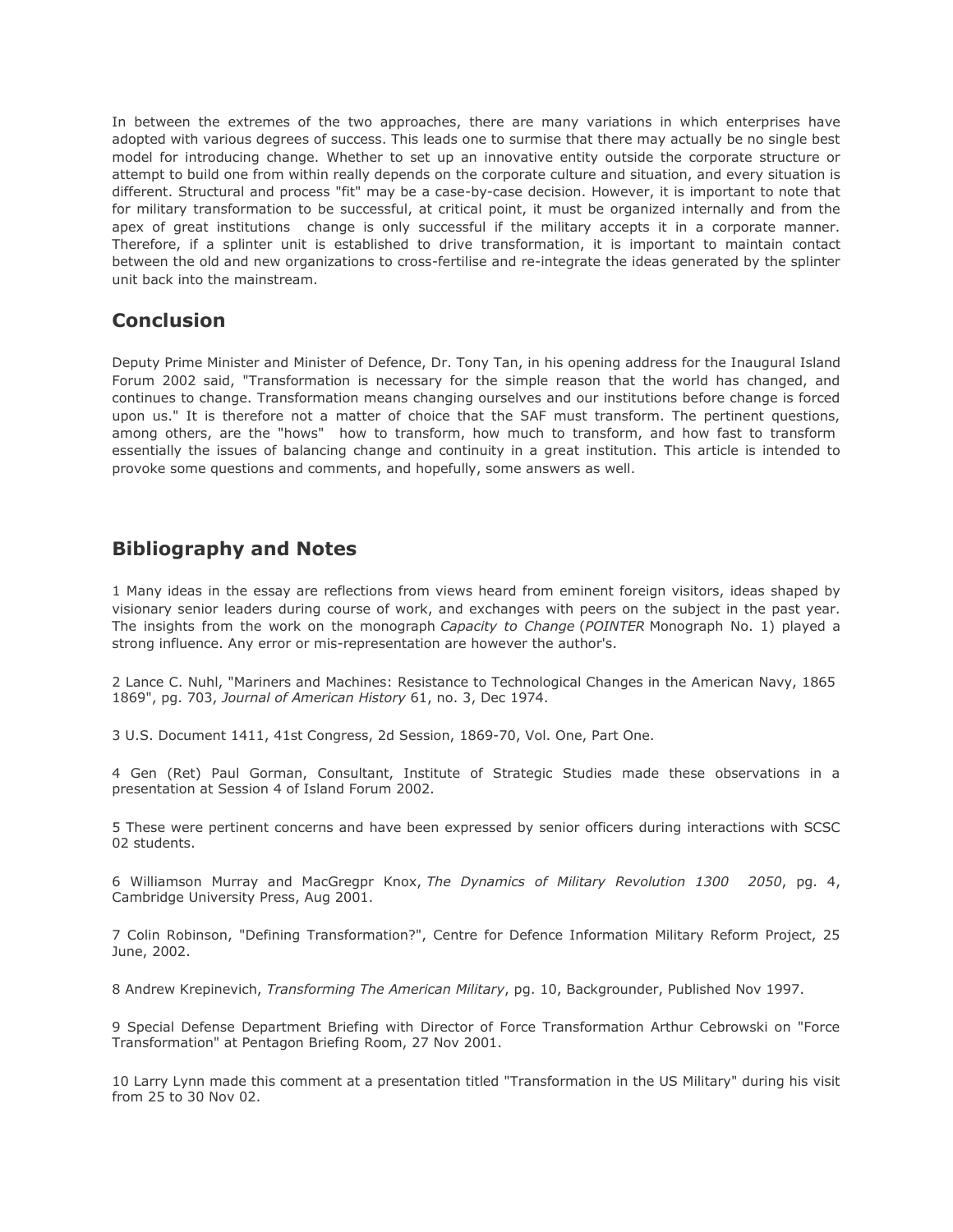11 VADM (Ret) Arthur Cebrowski, "What is Transformation", pg. 3, Publication of Office of Force Transformation, 1995.

12 Island Forum 2002 Executive Report, "Transformation Experiences in the Military and Industry", Sep 12 14, 2002.

13 VADM Dennis McGinn, Deputy Chief of Naval Operations for Warfare, US Navy made these comments in a presentation at Session 6 of Island Forum 2002.

14 Highlands Forum XVII Executive Summary, "Transformation and the Department of Defense", Jun 25-26, 2001.

15 Qiao Liang and Wang Xiangsui, "Unrestricted Warfare", pg. 179 203, Translation by FBIS.

16 Island Forum 2002 Executive Report, "Transformation Experiences in the Military and Industry", Sep 12 14, 2002.

17 Barry D.Watts, "What is the "Revolution in Military Affairs?", pg. 5, Northrop Grumman Analysis Centre, 6 April 1995.

18 *Ibid*, pg. 5.

19 *Capacity to Change*, pg. 3, *POINTER* Monograph No. 1

20 Greg Jaffe, "War Plan Aims to Balance Roles of Ground Forces, New Weapons in an Iraq invasion, New Theory on Waging Battle would be Tested", *The Wall Street Journal*, 27 November, 2002.

21 *Capacity to Change*, pg. 5, *POINTER* Monograph No. 1

22 *Ibid*, pg. 9.

23 Peter J. Boyer, "A Different War Is the Army Becoming Irrelevant", pg. 66, New Yorker, 1 July 02.

24 Paul Harris, "Radicalism in Military Thought", pg. 43 The Occasional no. 36, The Strategic and Combat Studies Institute, Sep 1998.

25 Michael Evans, "Fabrizio's Choice: Organizational Change and the Revolution in Military Affairs Debate", pg. 6,*National Security Studies Quarterly*, Volume VII, Issue 1 (Winter 2001).

26 Larry Lynn made this comment at a presentation titled "Transformation in the US Military" during his recent visit from 25 to 30 Nov 02.

27 Eric D. Beinhocker, "Robust Adaptive Strategies", *Sloan Management Review*, Special Issue: In Search of Strategy, Spring, 1999.

28 *Ibid*.

29 D.C. Dennett, *Darwin's Dangerous Idea*, pp. 107 113, New York: Touchstone, 1995.

30 Eric D. Beinhocker, "Robust Adaptive Strategies", *Sloan Management Review*, Special Issue: In Search of Strategy, Spring, 1999.

31 Bill Keller, "The Fighting Next Time", *The New York Times*, 2002.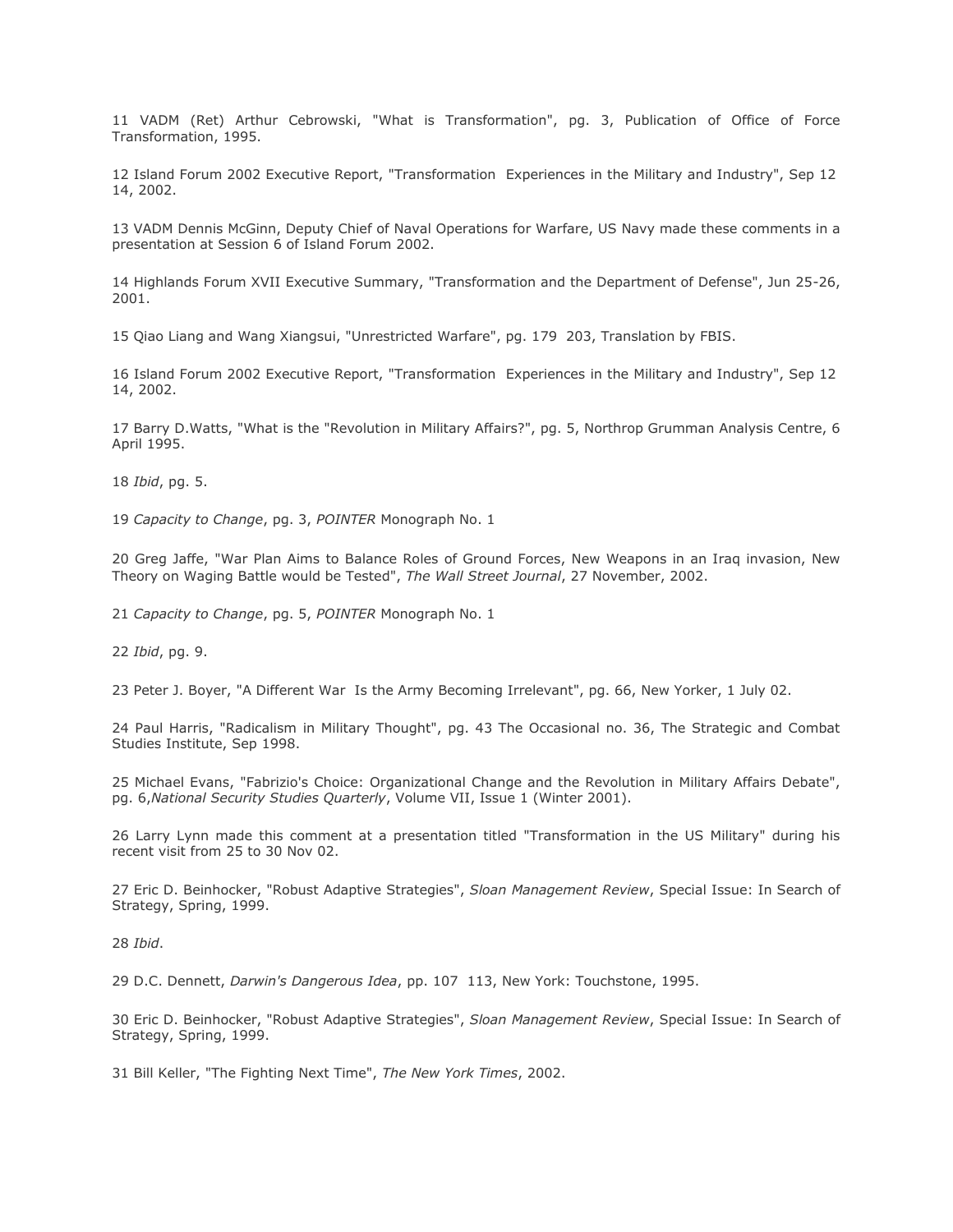32 Richard Foster, "Creative Destruction: Emergence, Performance and Extinction In American Business", Presentation at Session 3 of Island Forum 2002.

33 Elting Morrison, *Men, Machines and Modern Times*, pg. 38, The MIT Press, 1966.

34 Philip Evans made this comment at a presentation during Session 3 of Island Forum 2002.



MAJ Roland Ng Kian Huat is a Weapons System Officer (ADA) by training and is currently an Assistant Director at MINDEF. Previously he held the appointments of Branch Head at MINDEF and HQ ADSD as well as Squadron PC. He graduated with a Masters of Engineering from University College London.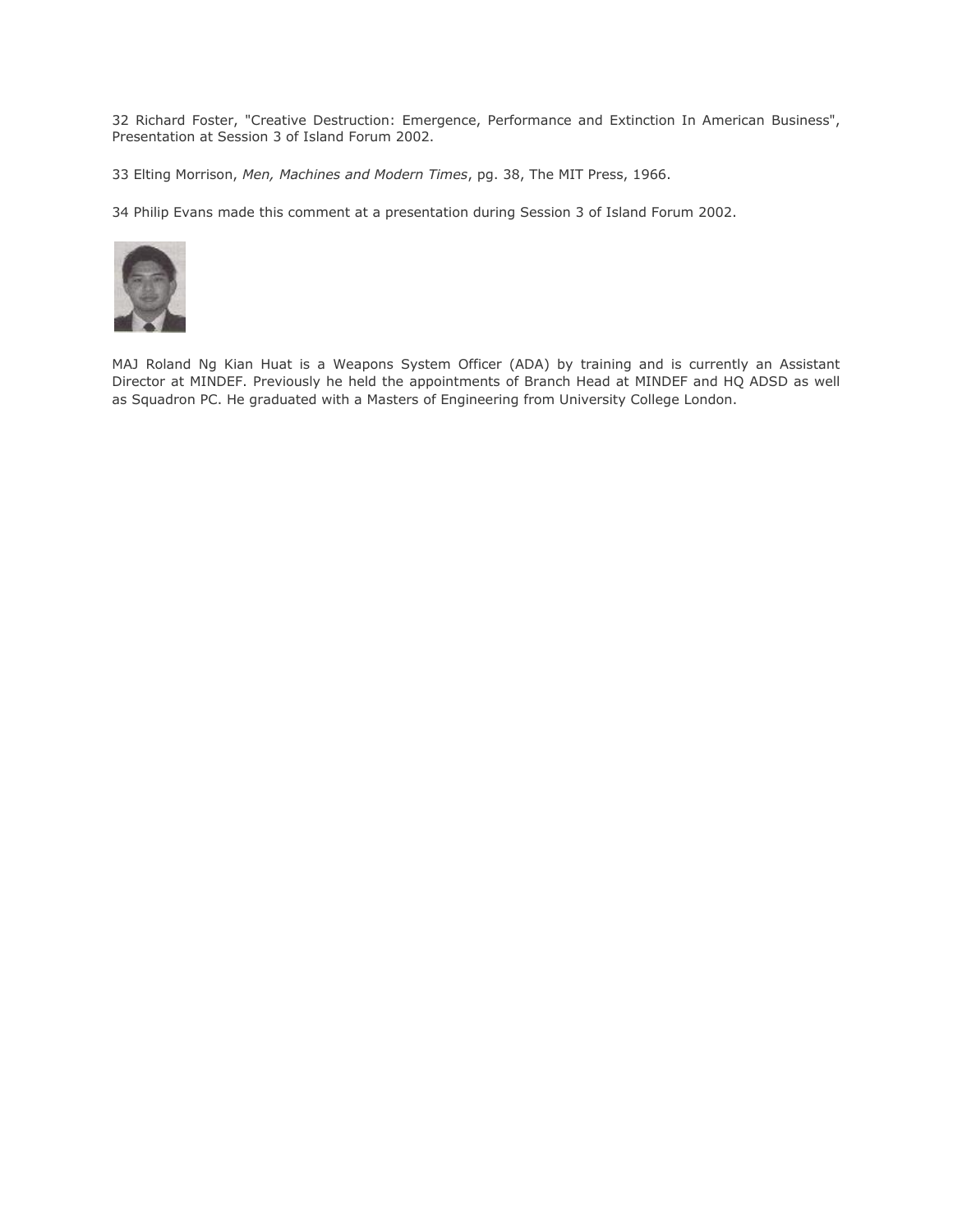# **Ingredients of Change: A Recipe for Transformation**

*by MAJ Lim Tuang Liang*

*Throughout history, militaries have continually sought to pursue technological advances in the hope of making a discovery that can be translated into transformational capabilities, giving them the convincing edge over their adversaries in the next conflict. It is this spirit of innovation and transformation that has*  seen the nature of armed conflict evolve so rapidly that militaries which continue to use operational *doctrines of the previous war were usually the ones who lose the next war.<sup>1</sup> Armed conflict is not only a test of wills, but also a test of one's ability to develop superior operational concepts based on breakthrough technologies.*

*With the end of the Cold War, militaries have recognised the need to transform their forces, adapting to the different demands of the new world order. The urgency to transform has been exacerbated with the emergence of transnational terrorist threats after September 11. The SAF, faced with a gamut of unique challenges, has also just begun in its transformation journey, seeking to develop new operating concepts to meet the security challenges in the 21st century. This essay looks towards history to reveal the important characteristics of military transformation and proposes several key mechanisms of change that will be essential to an organisation that seeks to challenge old assumptions and develop transformational modes of operation that challenge the incumbent mode of warfighting.*

#### **Characteristics of RMA / Military Transformation**

Revolutions in Military Affairs are not phenomena found only in modern warfare. Since the beginning of armed conflict, technological advances of science, coupled with the desire for military dominance, have spurred many creative military geniuses to seek disruptive ways to harness the power of technological development. Close examination of historic military records has revealed several key characteristics of RMA which are noteworthy.<sup>2</sup>

- *RMAs are rarely brought about by dominant players*. During the period between the First and Second World Wars, the dominant European players in land warfare, namely the French and the British infantry and artillery forces, did not develop the Blitzkrieg concept of tank warfare.<sup>3</sup> Similarly, the British navy, then a dominant player in sea warfare, did not fully develop the concept of carrier warfare.<sup>4</sup> Rather it was the Germans who adopted Blitzkrieg concepts with great success while the Americans and Japanese brought out the dominance of carrier warfare.
- *RMAs do not have to be technologically-driven*. A classic example can be seen in the transformation of combat tactics used by the Americans during the Revolutionary War (i.e. engaging an opponent from behind cover rather than in formation in the open), which brought about a revolutionary change in land combat without any change in the weapon technologies involved.
- *All successful technology-driven RMAs appear to have three components: technology, doctrine and organisation*. Technology in itself, even when developed into a revolutionary weapon, cannot bring about an RMA. Although it was the British who first developed the tank, the technology did not make significant contributions to their land warfare capability. The Germans, however, were quick to combine the tank, the two-way radio and dive bomber technologies into an operational concept where mobile armoured forces were used to break through the enemy defences to penetrate to the rear.<sup>5</sup>
- *RMAs often take a long time to produce desired results.* While almost all of the technological advancements embodied in the machine gun were completed by the 1870s, it did not bring about the RMA in European warfare fully until September 1914, some 40 years later.<sup>6</sup>Records have shown that the German army had begun experimenting with tanks as early as the 1920s, before they introduced the Blitzkrieg with dramatic effect two decades later.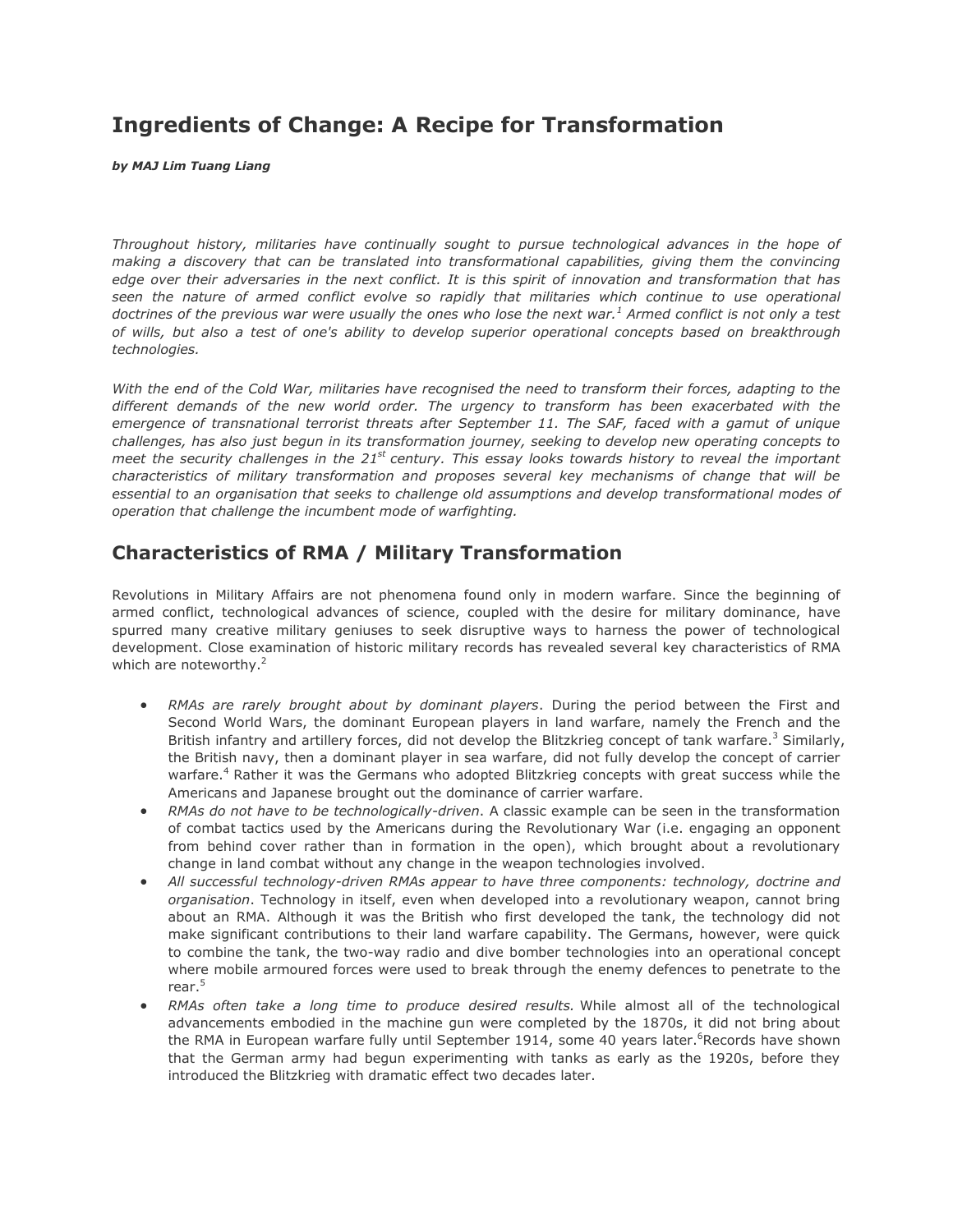Analysis of the characteristics of historical RMAs has revealed several important lessons for the SAF as it embarks on the path of transformation. Firstly, there exists greater motivation for less dominant players in the region to bring about an RMA. The SAF must therefore be alert to RMAs carried out by others even as it seeks to achieve the RMA ahead of potential adversaries. Secondly, transformation endeavours should not be limited to technology-centric exploration. Rather, equal emphasis must be placed on the development of new operational concepts and doctrines, as well as soldiers who are able to operate and innovate despite the friction of war. As Clausewitz observed, "Military activity is never directed against material forces alone; it is always aimed simultaneously at the moral forces which give it life, and the two cannot be separated." Lastly, the long gestation period of RMAs requires the commitment and stamina of the organisation to see through the oft painful process of transformation.

Having spelt out some key considerations in the transformation of our military capability, we can now proceed to examine the ingredients necessary to bring about a successful RMA, drawing from military and business examples to highlight several key elements that must be present to bring about the transformation of the SAF.

#### **Ingredients of Change**

#### **Vision: Guiding the Transformation**

The power of a clear and coherent vision in the transformation of an organisation can be best seen in Komatsu's vision of "Maru-C", a dream of "encircling" Caterpillar by attacking in product and market segments where Caterpillar was under represented, with the goal of being the dominant challenger worldwide to Cat in the earth-moving equipment industry.<sup>7</sup> From a \$170m company which specialised in the Japanese market in 1963, Komatsu grew to become a \$2.8b challenger of the industry leader, Caterpillar, gaining as much as 25% of the world market by 1985, just as Caterpillar conceded 20% of market share. This was because the sharing of the "Maru-C" vision provided the motivation, inspiration, focus and purpose for every employee in Komatsu to effect the transformation necessary in his own department to achieve the stated goal.

The development of an operational vision for the SAF would serve as a guide to the current transformational efforts undertaken throughout the organisation. A tangible vision allows different segments of the SAF to begin thinking about the local transformations within their operational scope that are necessary to support the grand vision. Furthermore, an operational vision anchors an idea that can be subjected to more vigorous debate, with a possibility of developing an alternative concept worthy of further exploration.

Without a sensible vision, a transformation effort can easily dissolve into a list of confusing and incompatible projects that will make the transformation journey a slow and meandering one. It prevents the formulation of a strategic architecture that will help focus near and medium term developmental efforts that will contribute to attainment of the final goal. $8$  Numerous proponents of UAVs have highlighted the transformational potential of the unmanned craft in modern warfare. Yet after two decades of UAV development, the Pentagon has fewer than 100 UAVs in use to show for its US\$6 billion investment. Critics have pointed out that the slow progress has been largely due to a lack of clear direction, resulting in the involvement of multiple parties with different requirements and little money.<sup>9</sup>

#### **Leadership: Breaking the Resistance**

Central to any organisational transformation is the existence of a group of leaders who firmly believe in the benefits of the transformation. Senior officers with traditional credentials will be needed to sponsor new ways of doing things.<sup>10</sup> However, there must also exist a critical mass of such sponsors in order to transform a large organisation such as the SAF. Business examples have shown that successful transformations include not only the chairman or president or division manager, but also five or 15 or 50 people who come together and develop a shared commitment to performance excellence through a process of organisational renewal.<sup>11</sup> The same can be said of military transformations, as can be seen from General von Seeckt and his cadre of visionary officers during the initial stages of development of the blitzkrieg RMA.<sup>12</sup> A military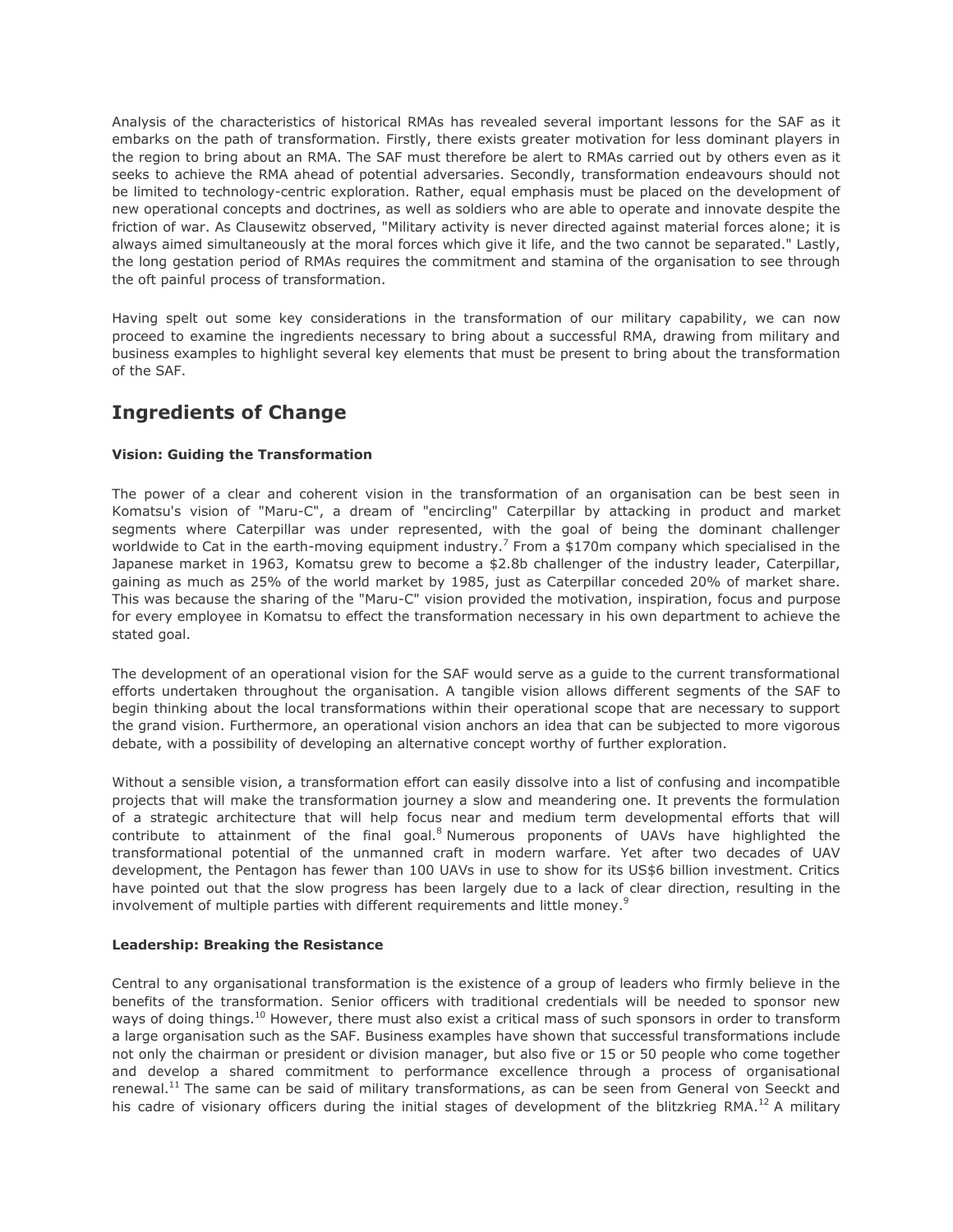transformation leading to an RMA is likely to challenge the status quo, calling for often painful reallocation of resources and organisational restructure. It is therefore through such a cadre of influential officers that the arduous and prolonged process of transformation can be sustained when faced with the uphill task of going against the established norms.

Such a coalition of transformational leadership need not include only members from senior management. Often behind successful transformations lies a guiding coalition that operates outside the normal hierarchy. The strength of a diverse guiding coalition is that it is well positioned to communicate the vision to the rank and file of an organisation at the brink of transformation.<sup>13</sup>Cor van der Klugt, the CEO of Philips in the 80s, redefined management responsibilities within the company to give product divisions greater freedom to respond to competitive and market pressures. Yet his efforts were not sufficient to pull Philips out of the crisis during his tenure when faced with stiff competition from Sony and Panasonic. What was lacking was widespread employee support as there was little alignment between senior managers' statements and the practice and attitudes of lower-level managers and their subordinates.<sup>14</sup>

The SAF should therefore involve a larger group of officers from diversified backgrounds to help explore possible transformational paths to be undertaken. Such a community of officers would possess intimate knowledge of the issues and considerations surfaced in the development of the transformational goals, and they would in turn act as agents of change, breaking down barriers to change in their respective spheres of influence and winning over the hearts and minds of the rank and file.

#### **Experimentation: Exploring the Unknown**

Admiral William S. Sims began a series of strategic and tactical exercises at Naval War College in 1919 to explore the use of aircraft in naval operations. These continued throughout 1920s and 1930s, in parallel with the Bureau of Aeronautics' development of naval aviation technology and experiments with system, basing concepts, and operational concepts. The efforts culminated in the carrier warfare doctrine of 1941-1942. This example highlights the importance of experimentation when treading the unbeaten path of transformation. Indeed, analysis of military innovation between World War I and II has shown that institutional processes for exploring, testing and refining conceptions of future war are literally the *sine qua non* of successful military innovation in peacetime.<sup>15</sup>

Experimentation provides the opportunity to make incremental discoveries on the impact that new capabilities may have on existing core competencies in the military. For example, the impact of introducing IT in modern warfare was best shown in Fleet Battle Experiment (FBE) Delta, conducted by the US Navy in conjunction with Combined Forces Command Korea. The experiment introduced a land-sea engagement network to counter hundreds of North Korean special operations boats. The results of the experiment showed a decrease in the number of leakers by a factor of  $10.^{16}$  Through the process of experimental design, execution and analysis, transformation proponents would be able to develop and demonstrate operating concepts with the potential to transform the military, and not just showcase a particular technology in an operational vacuum. The positive results from such experiments will serve to encourage commanders to embrace the change, accelerating the pace of transformation. Coupled with experimentation must be the tolerance for "honest failure" in a period of great change and uncertainty. For example, in this century the US Army has developed several radical new force structure organizations, including the airborne and air assault divisions. Yet the Army also had its failuresthe pentomic and tricap divisions. If no mistakes are tolerated on the road to transformation, strong incentives would exist to deviate as little as possible from what is "proven" to be effective in today's military. A culture for transformational change that encourages debate and allows mistakes is therefore essential for the SAF to embark on the experimentation for transformation.<sup>17</sup> If not, the desire for operational efficiency may well crowd out the hoped-for transformation.

#### **Simulation: Converting the Sceptics**

Military innovation that leads to paradigm shifts in warfare typically occurs in spurts, often accelerated when nations are at the brink of war.<sup>18</sup> Militaries scramble to employ capabilities that have been in gestation for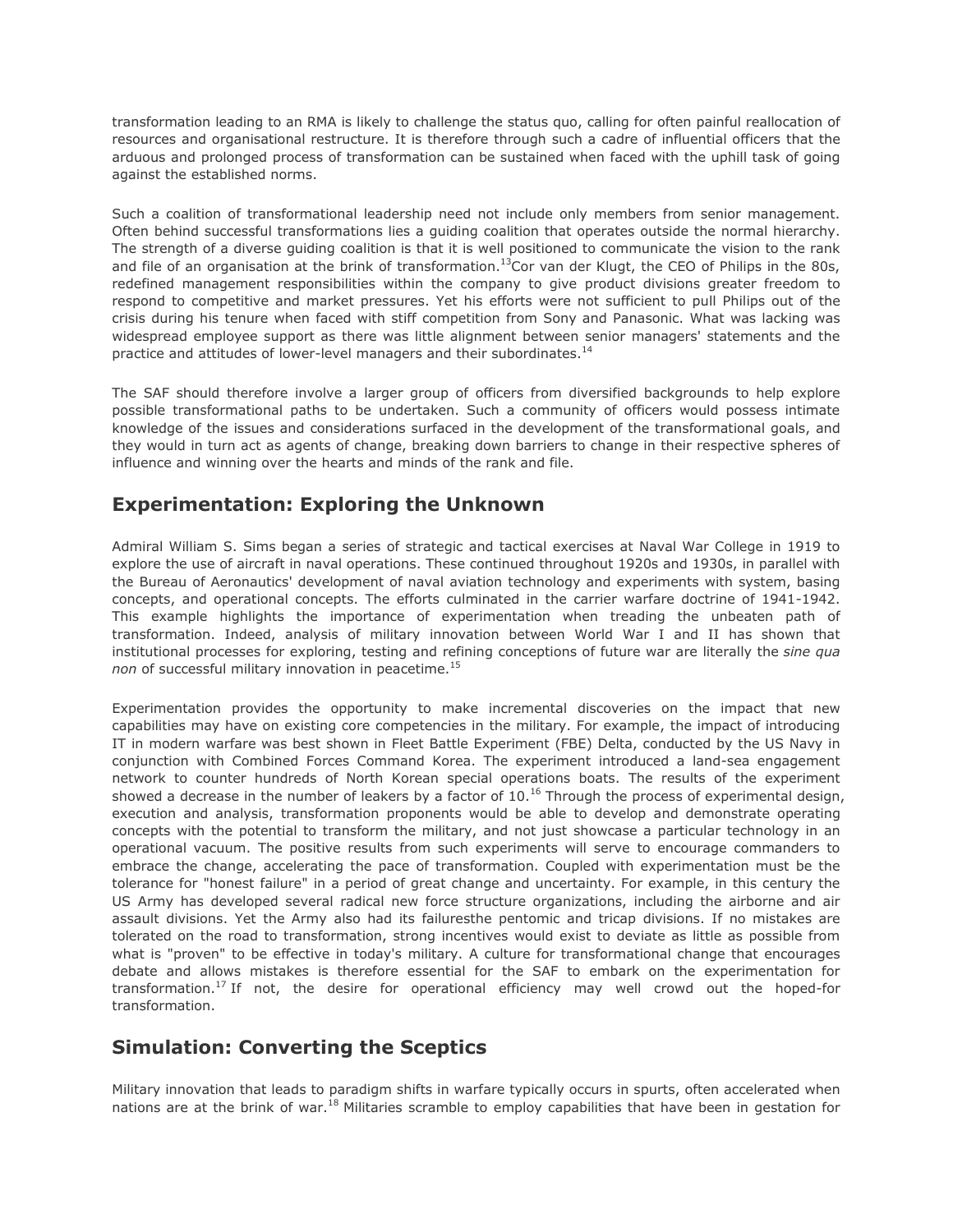long periods prior to the period of conflict, often developing transformational concepts only after the capability has been fielded in battle. This is because the military utility of an RMA is frequently controversial and in doubt up until the moment it is proven in battle. The combat value of the machine gun was lost on the British until they used it with devastating force against the Zulus at Ulundi in 1879. The power of carrier aviation was doubted all the way till the Battle of Midway in 1942.<sup>19</sup>

Short of actually provoking a war, how then can militaries stir themselves sufficiently to accept the disruptive capabilities<sup>20</sup> that will spark off an RMA? To solve this problem, the Americans and the Swedes have turned to large-scale field exercises. These enable the military to come close as they can get to the experience of war. In the past, field exercises have proven critical to the success of military transformation. The US Navy could not have developed the principals of carrier battle group operations without the series of Fleet Problems undertaken during the 1920s and  $30s$ .<sup>21</sup>

Unfortunately, the SAF would not be able to mount any large scale exercises for the purpose of transformation due to a lack of training space and the huge amount of resources that have to be committed to such a pursuit. How then can commanders be persuaded to abandon time-proven warfighting concepts and force structures, to relinquish traditional sources of power to reshape the military, at the risk of degrading operational readiness? One possible avenue lies in the field of virtual simulation. High fidelity virtual simulation systems that are designed to model yet unfielded technology will provide operators and commanders an immersive glimpse of the future. The effects of untried, yet transformational operational concepts that incorporate new technological capabilities could be easily verified through a highly integrated network of simulators, without the cumbersome staging of actual forces in live scenarios with limited realism. Simulations of lower fidelity and higher aggregation would not enable commanders and operators to "experience" the change, making the task of winning over the masses an uphill one.<sup>22</sup> Therefore it would be worthwhile for the SAF to acquire or develop hi-resolution virtual simulation technology for experimentation. Without the tools to help the SAF glimpse into the future, transformational attempts would very likely be a calculated leap of faith.

#### **Failed Transformations**

Having discussed some of the core ingredients that should be included in the transformation of the SAF, it would be useful to examine historical examples of failed or incomplete RMAs. Three key phenomena that have caused RMAs to falter are presented to highlight the possible stumbling blocks that should be taken into consideration in any military transformation. $^{23}$ 

#### **Lack of Operational Concepts**

Even the most powerful weapon system, if not coupled with a revolutionary operational concept, will never bring about an RMA. The machine gun or rather the lack of a position for the machine gun is a prime example. Towards the end of the  $19<sup>th</sup>$  century, the development of a machine gun was fairly complete, yet most European armies had no idea what to do with the weapon. In the battles of Wissembourg and Spichern in 1870 during the Franco-Prussian War, the French mounted machine guns on artillery carriages and sited them with field artillery as indirect fire weapons.<sup>24</sup> Naturally, the machine guns were blown to bits by Prussian artillery before a single bullet could be fired.

#### **Incorrect or Incomplete Operational Concepts**

There are times when certain elements missing in an operational concept can cause one player to miss the full potential of an RMA that is achieved by another. Towards the end of WWI, the Royal Navy had over three years of wartime experience operating almost a dozen carriers of various types, $25$  before any other naval powers had even one. Yet the British missed the carrier RMA because their concept of operations did not include the "deck park", which allowed a major component of the carrier's aircraft to be stowed, rearmed and refuelled on the flight deck. The result was British carriers that carried 24-30 aircraft, whereas American and Japanese carriers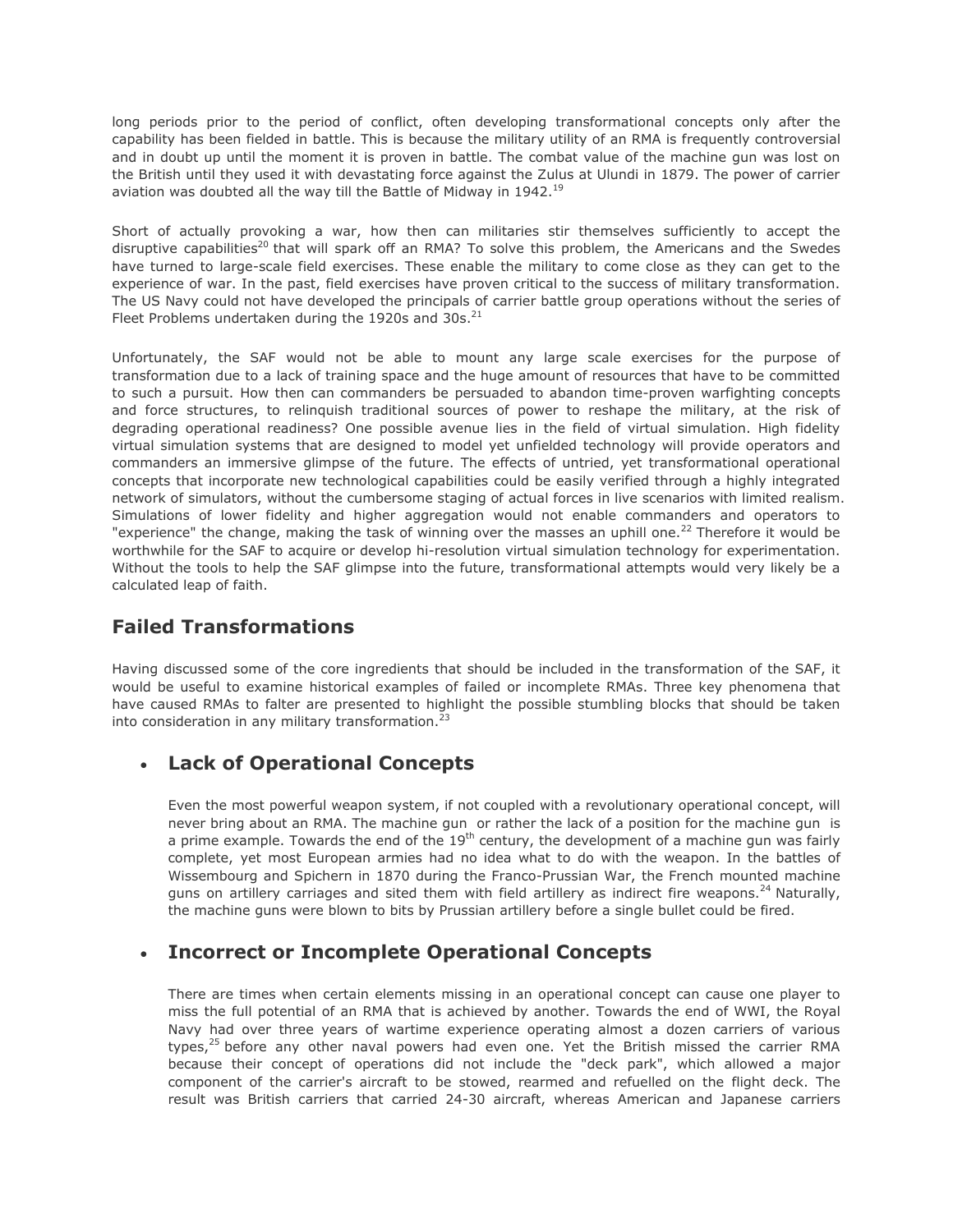carried 80-100 aircraft.<sup>26</sup> As such, the American and Japanese carriers could launch larger single attacks and faster successive attacks which made a world of difference.

#### **Rejection of Operational Concept by Established Military Culture**

There have been occasions when an effective operational concept was unacceptable to the prevailing military culture, which prevented the active development of doctrine and force structure to exploit the operational concept. Analysis of the use of the machine gun by the British during the period leading up to WWI highlights this point. Unlike the continental European armies, the British had learnt how to use the machine gun with devastating effect by the end of the  $19<sup>th</sup>$  century. The machine gun was employed extensively in Africa fighting the native tribes.<sup>27</sup> However, the machine gun was conceived by the "officers and gentlemen" as an uncivilised weapon against other officers and gentlemen, hence reserved for use by colonial forces on native tribes, and initially limiting its employment in WWI.

#### **Conclusion**

This essay has examined the several fundamental characteristics of RMA throughout history. The observation that RMAs are usually not brought about by dominant players should create an urgency for the SAF, regarded by many as the dominant armed forces in the region, to take its transformation efforts seriously to maintain a capability edge, lest a more motivated and less dominant player bring about an unanticipated RMA in our region. In an attempt to transform the military, the SAF should not fall into the technology trap, neglecting the elements of doctrine and organisation which have proved to be equally essential in successful RMAs. Most importantly, the SAF must remain committed to transformation, and be able to institutionise innovation throughout the ranks to see through a period of 15-20 years before an RMA can be achieved.

Four important ingredients of change have also been presented that are important in the transformation process. The contributions of vision, leadership, experimentation and simulation must be present at every stage of change so as to move any large organisation which is determined to remake itself. These ingredients provide the mechanisms to move every single soldier in the SAF onto the path of transformation.

Finally, an analysis of failed or incomplete RMAs has shown that the development and acceptance of potentially revolutionary operational concepts are vital to the success of military transformation. Greater effort must be put into the concerted development of concepts that will exploit the strategic strengths of the SAF. The upcoming Future Systems Directorate has been given the mandate to explore many of such revolutionary concepts to spearhead the SAF's transformation. Services must be willing to participate actively in the development and exploration of concepts that draw on the complementary capabilities of each service as we move forward to the next stage of Integrated Warfare. Only with an open mind, a maturity to rise above service-centric turf guarding, and a firm commitment to transformation can a new page of the SAF's history be written.

#### **Endnotes**

1 The French could not see how the tank could overcome the power of defence so well demonstrated in 1914-1918. See Doughty (1985)

2 See Hundley (1999) pp. 11-17

3 See Macksey (1975) on exploitation of tank technology in the blitzkrieg concept.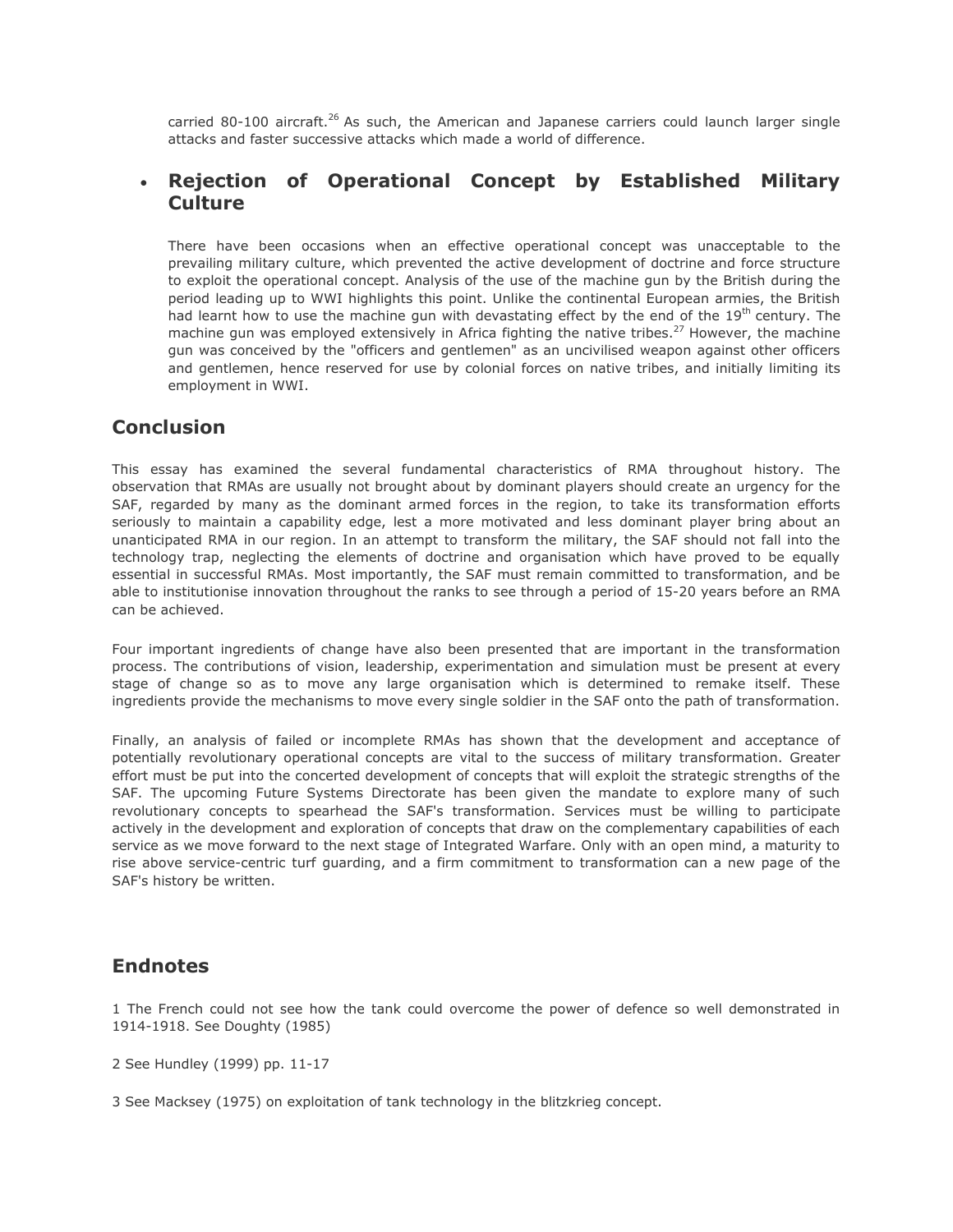4 The British conducted the first carrier air raid in history on Christmas Day 1914 the attack on Cuxhaven Zeppelin base by seven British seaplanes from three impoverished carriers in the Heligoland Blight.

5 During the 1920s-30s, the US Army viewed tanks as infantry support weapons, which led them to develop tanks with low-velocity guns that were significantly inferior to the German tanks they faced in WWII. (See Johnson, 1990)

6 See Ellis (1975)

7 See Hamel & Prahalad 1989, "Strategic Intent", *Harvard Business Review*, May-Jun 1994

8 See discussion on strategic architecture by Hamel & Prahalad (1994)

9 See "The Search For An Affordable UAV", *DefenseNews* (Sep 2002)

10 See Rosen (1991) pp. 76-105

11 See Kotter, J.P, 1995, "Leading Change: Why Transformation Efforts Fail", *Harvard Business Review*, Mar-Apr 1995

12 See Corum (1992)

13 See Hamel and Prahalad (1994)

14 See article on "Why Do employees Resist Change", *Harvard Business Review*, May-June 1996

15 Murray and Watts (1995) pp. 88

16 See discussion on NCW by Alberts, Gastka, Hayes and Signori (2001) pp. 272-274

17 See discussion on transformational change. MAJ Seet Pi Shen (2001)

18 Team Sigma discussion with Larry Lynn on Military Transformation, 2002

19 See Turnbull and Lord (1949)

20 See discussion on sustaining and disruptive capabilities by Christensen (2000)

21 Extract of Testimony of Andrew Krepinevich, Executive Director, before the Senate Armed Services Subcommittee on Emerging Threats and Capabilities, 1999.

22 Team Sigma discussion with John Gastka on Network Centric Warfare, 2002

23 See Hundley (1999) pp. 26-30

24 See Ellis (1975) pp 63- 64

25 These included Ark Royal, the first ship designed and built as a carrier, and Argus, the first flat deck carrier. See Friedman (1988) and Murray and Watts (1995)

26 British carriers were also somewhat smaller than the American and Japanese counterparts but the key factor was the lack of deck parks.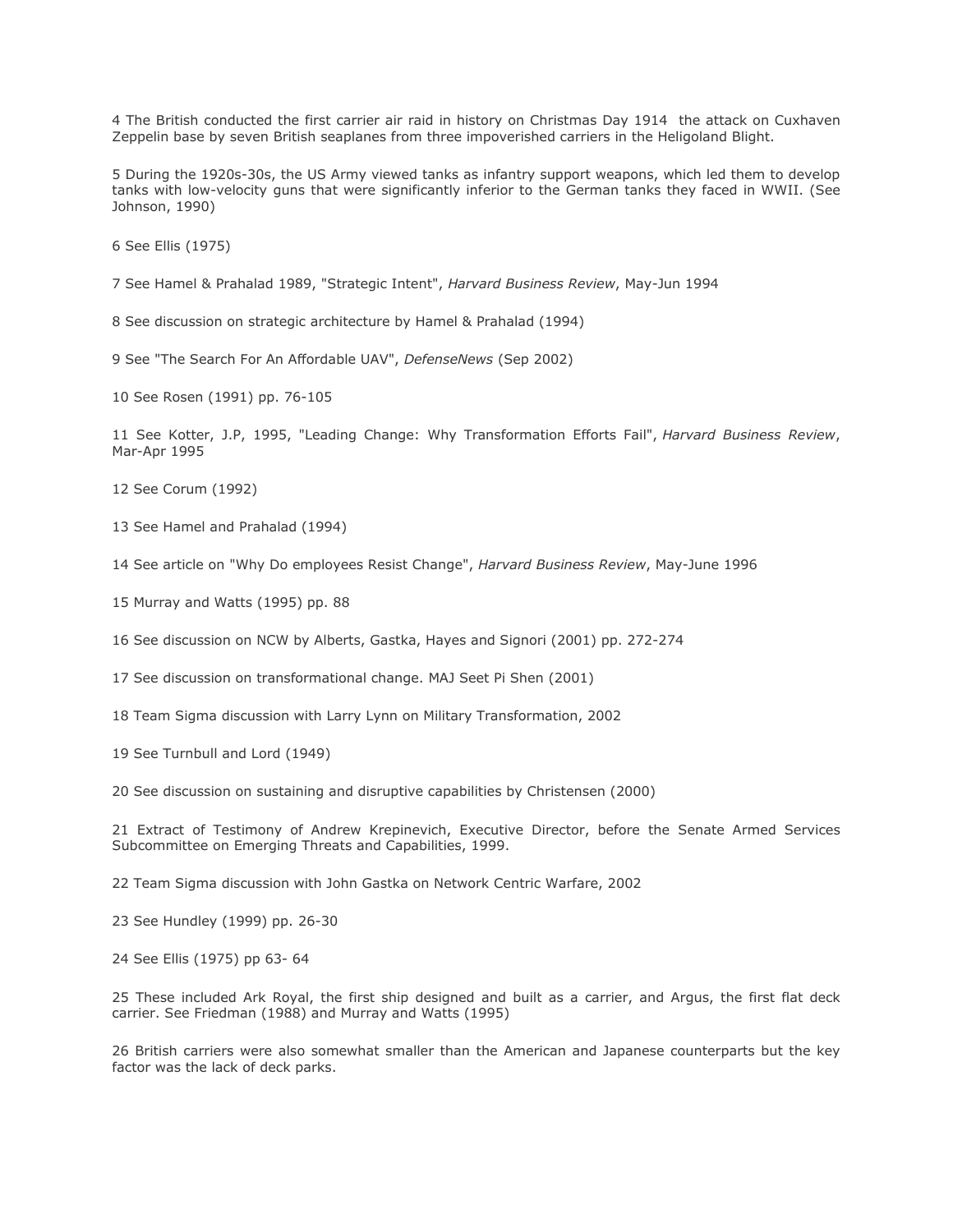27 In the Battle of Omdurman, 11,000 Dervish were brought down primarily by six Maxim guns, with only 48 losses on the British side

#### **Bibliography**

Christensen, C. 2000, *The Innovator's Dilemma*, Harper Business School Press, Boston, Massachusetts

Corum, J.S. 1992, *The Roots of Blitzkrieg: Hans von Seeckt and German Military Reform*, University Press of Kansas, Lawrence, Kansas

Doughty, R.A. 1985, *The Seeds of Disaster: The Development of French Army Doctrine, 1919-1939*, Archon Books, Hamden, Connecticut

Ellis, J. 1975, *The Social History of the Machine Gun*, The John Hopkins University Press, Baltimore, Maryland

Friedman, N. 1988, *British Carrier Aviation: The Evolution of the Ships and Their Aircraft*, Annapolis, Maryland

Hamel, G & Prahalad, C. K. 1994, *Competing for the Future*, Harvard Business School Press

Hundley, R.O. 1999, *Past Revolutions, Future Transformations: What Can the History of Revolutions in Military Affairs Tell Us About Transforming the U.S. Military?*, RAND Publications, Santa Monica, California

Johnson, D.E. 1990, *Fast Tanks and Heavy Bombers: The United States Army and Development of Armor and Aviation Doctrines and Technologies, 1917-1945*, PhD Thesis, Duke University, Durham, North Carolina

Macksey, K. 1975, *Guderian, Creator of the Blitzkrieg*, Stein and Day, New York

Murray, W. & Watts, B. 1995, *Military Innovation in Peacetime*, report prepared for OSD Net Assessment

Rosen, S.P. 1991, *Winning the Next War: Innovation and the Modern Military*, Cornell University Press, Ithaca, New York

Seet, P.S. 2002, *A Culture For Transformational Change Strategies For The SAF*, Pointer, Jul-Sep

Turnbull, A.D & Lord, C.L. 1949, *History of United States Naval Aviation*, Yale University Press, New Haven, Connecticut



MAJ Lim Tuang Liang is a pilot by vocation and is currently attending the Air Command and Staff College, Montgomery, Alabama, US. He was previously a Branch Head at the Air Plans Department. MAJ Lim graduated with a Masters in Engineering (First Class Honours) from Imperial College of Science, Technology and Medicine in 1995.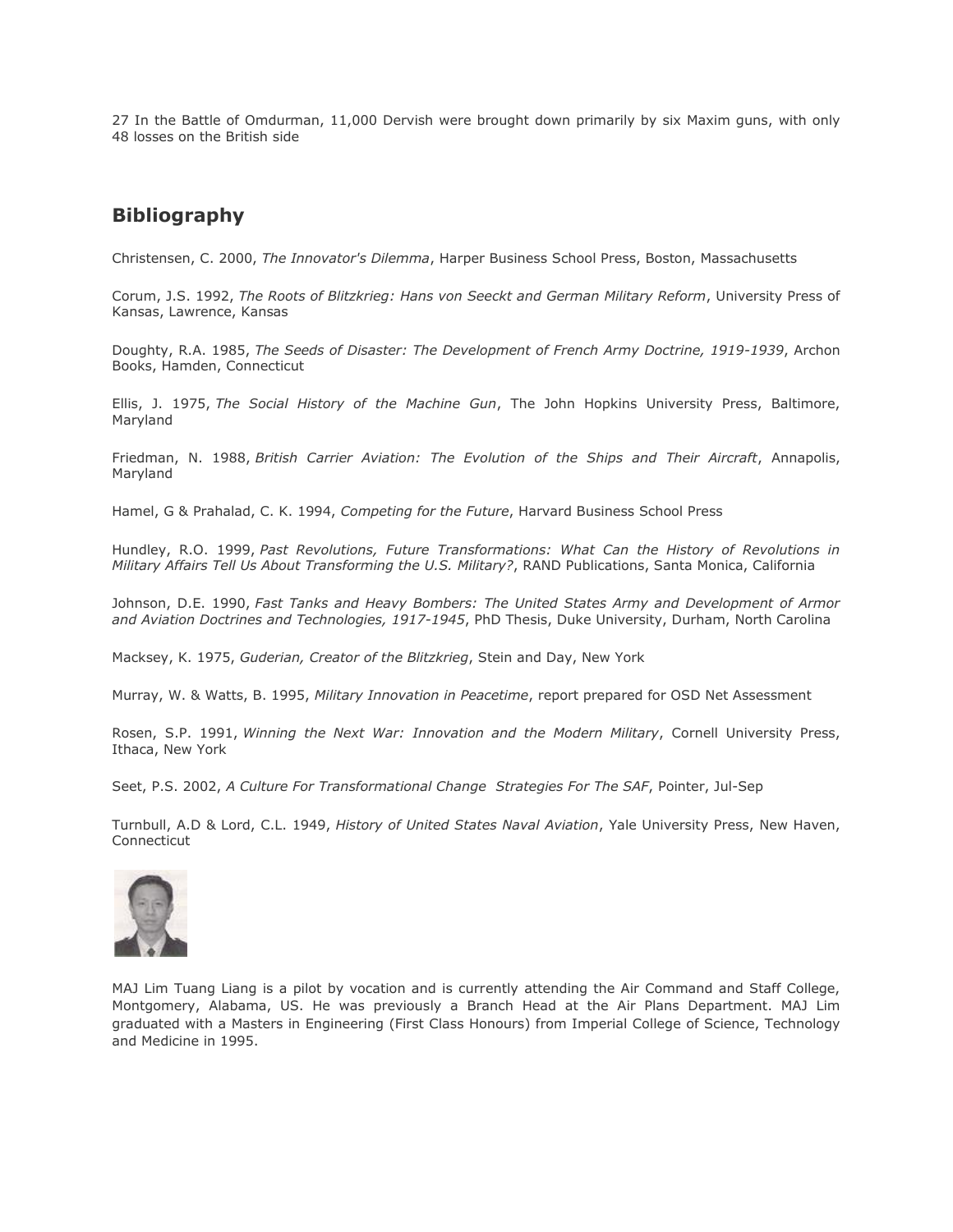# **Manoeuvre Warfare: Lessons from the Boardroom for the Battlefield**

*by MAJ (NS) Seet Pi Shen*

*"All the business of war, and indeed all the business of life, is to find out what you don't know from what you do."*

*Arthur Wellesley, 1st Duke of Wellington<sup>1</sup>*

Whether in peace or war, uncertainty is a part of life and the Duke of Wellington's comment is as relevant *today as during the Napoleonic era. Today, with rapid technological and social developments, military forces must not only 'live' but also 'thrive' in a state of rapid, continuous change, bordering on chaos. It is widely believed that the world is undergoing a 'revolutionary' period of change as it transits from the 'Industrial Age', with the focus on machines, to the 'Information Age', with the focus on knowledge.<sup>2</sup> Like the transition from the Agrarian Age to the 'Industrial Age', this will have a significant effect on the future of military organisations.*

*In this context, the Singapore Armed Forces (SAF) needs to learn to thrive in this new paradigm of highly complex uncertainty. Manoeuvre warfare has been identified by many modern armed forces to be very appropriate in dealing with the chaotic nature of future warfare. However, like most armed forces, the SAF does not often get to practice manoeuvre warfare in peacetime and only gets to train its people hard on it.*  Instead of being insular and resting on its laurels, it should look to other disciplines and organisation that *may be using manoeuvre warfare concepts to learn the 'best practices' in managing and overcoming the problems of complex uncertainty.*

*It is the argument of this essay that the SAF can learn much from commercial practitioners of manoeuvre warfare. Business firms constantly engage in commercial warfighting operations daily and many successful companies practice manoeuvre warfare, either consciously or unconsciously, to winning effect to stay ahead of the competition.*

*The essay will briefly highlight the core approaches of manoeuvre warfare and show why manoeuvre warfare*  is highly appropriate to modern, non-linear warfare. It will then explore why the SAF needs to learn from *other non-military practitioners of manoeuvre warfare, especially in the business world, and examine how some successful companies have effectively implemented some of these concepts. It will conclude that by synthesising the lessons of the business world with the realities of the modern battlefield, the SAF will be able to fight above its weight by targeting potential adversaries' centres of gravity and dislocate them by shattering their will to fight.*

#### **Manoeuvre Warfare the SAF's Context, Approach, and Philosophy**

The SAF has embraced manoeuvre warfare because it believes that as a warfighting philosophy, it can help overcome several constraints unique to Singapore. Firstly, in terms of geography, it lacks strategic depth and is required to defend Singapore against potential aggressors within a complex littoral region. Secondly, given population constraints, it will be unable to generate capability based on human mass. And thirdly, it will face budgetary constraints of slower economic growth in the future as compared to the past. Together, these constraints mean that the SAF needs a fighting philosophy that allows it to 'fight above its weight', producing results disproportionate to its size and capabilities.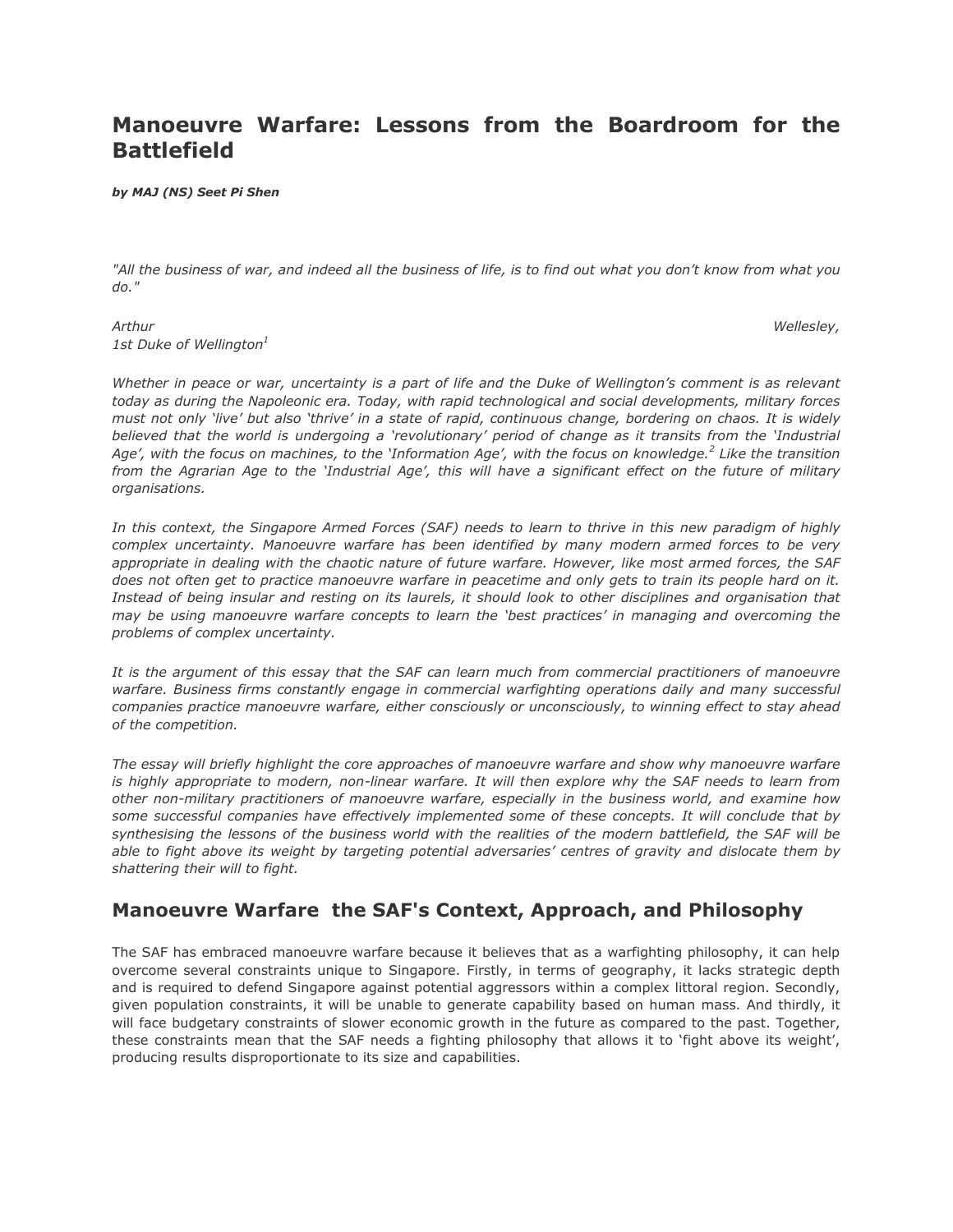A simplistic approach to manoeuvre only focuses on one or two dimensions. However, in the 'Information Age', conflict will be waged across a multi-dimensional battlespace and not merely be restricted to positional manoeuvres. In this complex and often confusing state, the SAF needs to target the enemy's centre of gravity – the mind of the enemy commander and the will of his forces to fight thereby offsetting strength through the defeat of the will to fight through a combination of well-integrated rapid and bewildering physical and non-physical operations. The aim is to avoid direct attack, but rendering the enemy inert by attacking the intangibles of war – political support, psychology, morale and fear. This detrimental psychological effect will ultimately collapse the enemy's will to fight. Even if the enemy has numbers and technology, without a will to win, he will be defeated.

Essentially, this is a dislocation philosophy of manoeuvre and provides an extremely economical means of defeating the enemy by setting aside the enemy's strength, rather than expending time, lives and resources to destroy him.*<sup>3</sup>* Hence, an appropriate definition of the SAF's concept of manoeuvre warfare is: "*an approach to operations in which shattering the enemy's overall cohesion and will to fight is paramount …by inflicting on him a series of rapid, violent and unexpected actions which create a turbulent and deteriorating situation in which he cannot cope*."*<sup>4</sup>*

#### **Why the Military Needs to Learn from Others**

Studies have shown that armed forces that choose to think that they have a monopoly in skills of managing in highly complex uncertainty will become complacent and will adopt highly incremental approaches to adapting to chaos and trap themselves in an organisational treadmill, blinding themselves to new perspectives on tackling new issues and problems.<sup>5</sup> The results are 'bureaucratised' forces with authoritarian leaders with poor internal communications, ignoring possibilities and creativity.<sup>6</sup>

Moreover, modern technological developments have added an entirely new dimension of uncertainty and have so obfuscated the fundamental principles of strategy that any simple construction of conflict strategy is now impossible. As Michael Handel puts it,

"*The technological revolution that began to accelerate at a geometric pace after the mid nineteenth century*  has created a situation not unlike that facing scholars in the natural sciences: that is, the proliferation of *specialised fields of research and the exponential growth in knowledge made it extremely unlikely that a single expert could cultivate an in-depth understanding of all the developments taking place. Just as it would hardly be possible to write one book encompassing the whole of modern science, it would be exceedingly difficult to compress all that is known and relevant about war into a single tome.*" 7

What is needed is an 'interactive military' that is able to learn from other practitioners in other fields and change in line with long-term changes within society.<sup>8</sup> Unless military organizations start to learn 'best practices' from other disciplines and organisations, they will be unable to thrive in highly complex and changeable conditions. Instead, they will be trapped in a system where cultural values of stability and efficiency, mechanical technology, physical tasks, vertical hierarchies, and centralised power and control dominate over cultural values of change and problem solving, electronic technologies, mental tasks, horizontal hierarchies, and dispersed power and control.<sup>9</sup>

#### **Learning from Business Six Concepts**

This essay contends that the military has much to learn from business when it comes to thriving in an environment of high uncertainty and competition. In particular, some firms have been able to successfully apply some of the manoeuvre warfare concepts in highly innovative and creative situations that have seen them outsmart, outplay and outlast their rivals.

Given the context, there are six key manoeuvre warfare concepts that emerge. These are taken from the US Marine Corps publication, MCDP1 'Warfighting'.<sup>10</sup>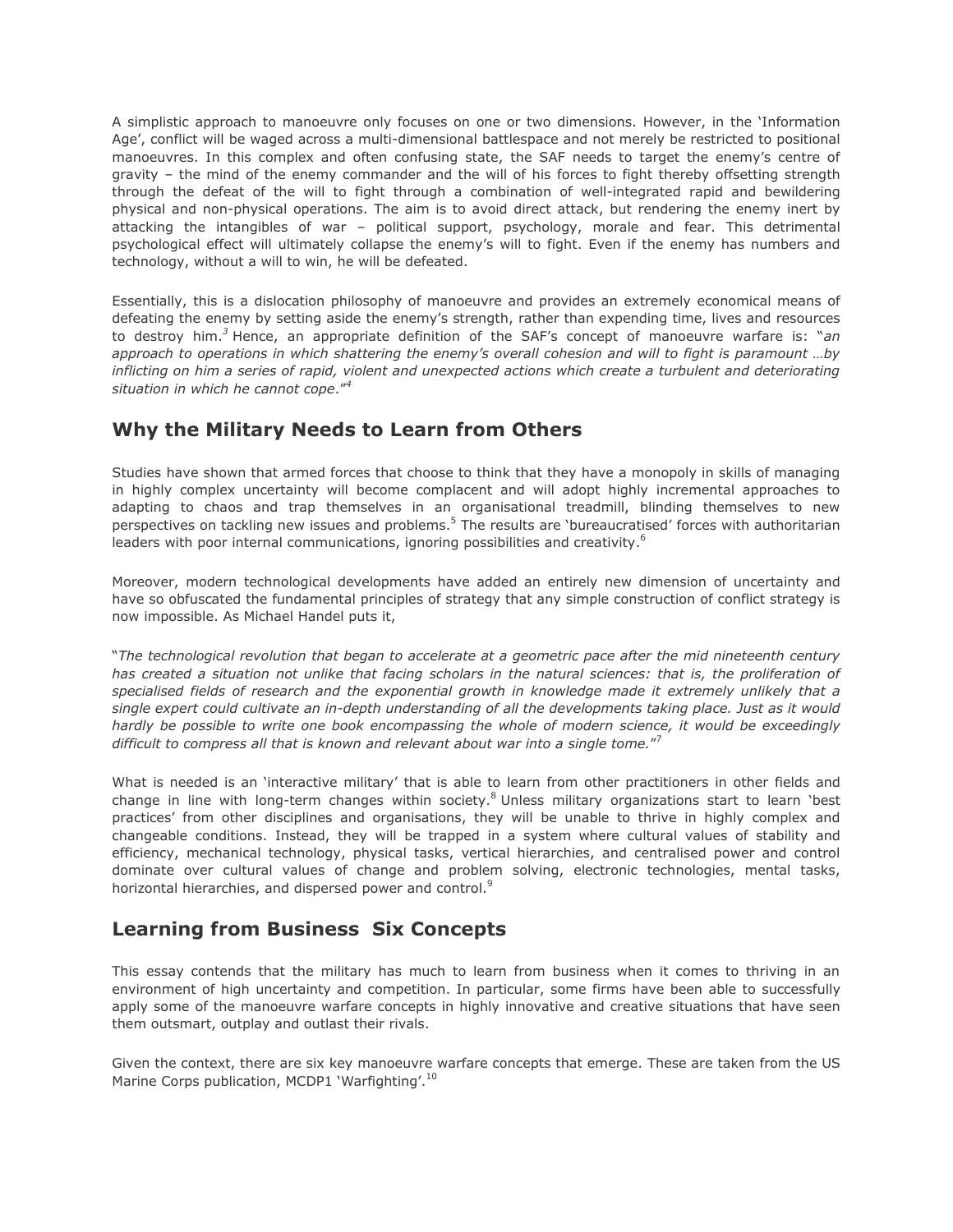- (1) Targeting critical vulnerabilities
- (2) Boldness
- (3) Focus
- (4) Decentralised decision making
- (5) Rapid tempo
- (6) Integrated warfare

These will be defined individually below and will be illustrated with key examples from industry showing companies that have effectively employed them with possible lessons for the SAF. The subsequent discussion borrows heavily from concepts and ideas presented in an excellent article by Clemons and Santamaria in the April 2002 Harvard Business Review.<sup>11</sup>

## **Targeting Critical Vulnerabilities**

A critical vulnerability is a characteristic or key element of a force that, if destroyed, captured or neutralised "will significantly undermine the fighting capability of the force and its centre of gravity."<sup>12</sup> A critical vulnerability is not just a weakness but any source of strength or power that is capable of being attacked or neutralised. A successful attack on a critical vulnerability should aim to achieve a decisive point in an operation or campaign. A force may have a number of critical vulnerabilities. The superior commander seeks to exploit these weaknesses that will cause major damage to the enemy.

In the maritime freight industry, DHL Worldwide Express in 1969 saw a critical vulnerability in the major industry players in the late 1960s. Then, ships' papers (or manifests) which must be presented at customs always travelled with the ships' cargo and this resulted in ships being held up at the destination port while the manifests were processed. Sending the manifests by postal mail failed as the mail service at that time was too slow, with ships arriving before the paperwork. DHL identified that if manifests were sent ahead by air, cargo could be cleared through customs before the ship arrived. The idea proved an overwhelming success as it shortened significantly the clearance and port turnaround times, saving their clients' money and raising each ship's earning capacity. More significantly, in a short time, the innovative offering of expedient, reliable, door-to-door service for one all-inclusive price dislocated the maritime freight industry and launched the international air express industry.<sup>13</sup>

The SAF must continually scan the environment in peacetime to analyse potential strengths, threats, weaknesses and opportunities. The SAF should continue to build up a comprehensive multi-spectrum and multi-agency intelligence network combined with strong analytical capabilities. In particular, with today's emphasis on fighting terrorism, many resources have to be put into human intelligence to infiltrate the terrorist networks. More importantly, good analysts are required. Like DHL which based its plans on what its own analysts saw as a chink in the major maritime freight players' armour, the SAF needs people who can think 'out-of-the-box' and see the weaknesses in the terrorists plans and develop strategies to target them. Coupled with this is the need for the SAF to reduce its own critical vulnerabilities. To keep ahead of the competition, as early as 1989, DHL exploited IT developments to be the first air express company to implement electronic submission of cargo manifests to customs. This initiative reduced the customs clearance process by half and cut down DHL's package delivery time by as much as half a day.<sup>14</sup>

#### **Boldness**

Manoeuvre warfare thrives on uncertainty and requires "a state of mind born of a bold will".<sup>15</sup>Modern conflict differs from the 'Industrial Age's' linear approach where the opposing forces' fronts and flanks delineated the battlefield. Non-linearity results from technological advances enabling land forces to manoeuvre, acquire and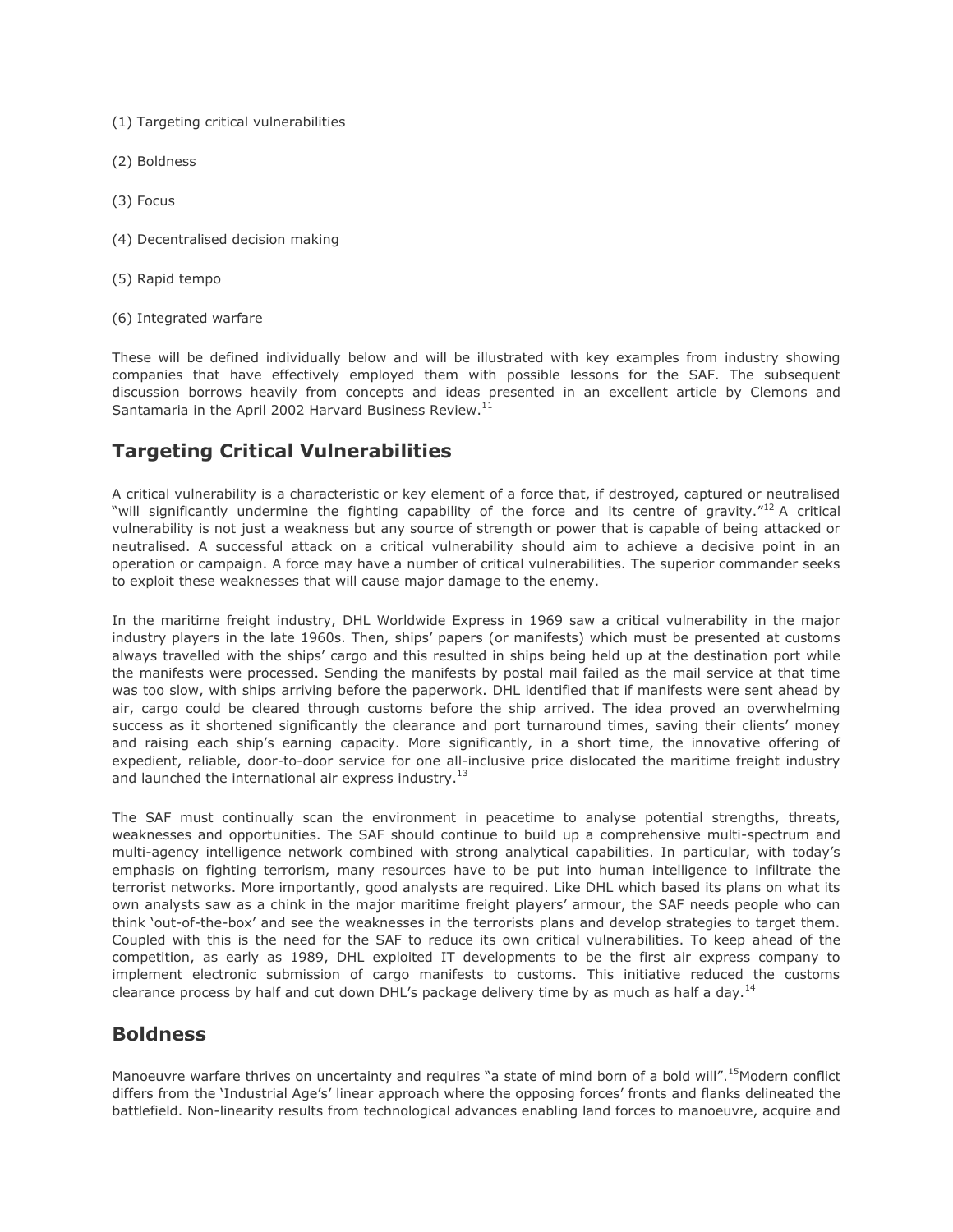engage targets throughout the battlespace. Rather than large units moving solidly in a single line of advance, warfare will be a more confused patchwork of dispositions, with friendly forces in front of, among and behind enemy forces. The battlefield will take on more of Sun Tzu's 'deceptive and formless' principle of warfare. In this context, it will sometimes take bold actions to see groundbreaking results where commanders exhibit "boldness, an exploitive mindset that takes full advantage of every opportunity, and the moral courage to accept responsibility for this type of behaviour".<sup>16</sup>

Boldness was a characteristic of the spirit that characterised many of the Chinese entrepreneurs who came to Singapore in the chaotic periods during the Opium Wars, Boxer Rebellion, and World Wars I and II. It was that of "a love for independence, adventure, enterprise, doggedness, righteousness and belligerence… and a sense of shrewdness and ruthlessness in business dealings."<sup>17</sup> The case of Tan Kah Kee is significant. When his father's business failed in 1904, with extraordinary fortitude, enterprise and risk-taking ability, he established his own business in pineapple canning, then diversified into rice milling. However, he soon made a risky decision to switch to rubber, then a very unproven product. The switch from rubber plantation to rubber manufacturing was a bold move, establishing him as one of Southeast Asia's most successful Chinese overseas businessmen. By the 1920s, he came to preside over a huge business empire which employed over 10,000 persons that extended into most East and Southeast Asian cities with interests like rubber plantation and manufacturing, shipping, import and export brokerage, real estate and rice trading.

The Economic Restructuring Committee has identified that boldness is a cultural characteristic that is distinctly lacking in Singaporeans.<sup>18</sup> However, this should not stop the SAF to identify and develop people with potential for boldness, especially among those with leadership potential. It is already an important selection criterion in the Special Operations Force (SOF) selection process and similar priority should be placed in the SAF's selection of officers and specialists. The US Marine Corps' Marine Corps Combat Development Command (MCCDC) has shown that in the rapidly changing future battlefields, soldiers who have high quality 'out-of-the-box' and bold thinking will operate better.<sup>19</sup> To facilitate this, pocket-sized booklets have been distributed to all Marines highlighting the latest draft concepts. Marines are encouraged to boldly write-in or visit special web sites and join in threaded discussion groups. The intent is to build individual Marines who will be able to capitalise on boldness and win on the modern battlefield.

#### **Focus**

To prevent dissipation of efforts, there is a need to provide unity, or focus, to the decentralised initiatives of manoeuvre warfare. In addition, with limited resources but the ability to exploit identified gaps quickly, manoeuvre warfare emphasises achieving local superiority and "often involves extremely high attrition of selected enemy forces where we have focused combat power against critical enemy weakness. Nonetheless, the aim of such attrition is not merely to reduce incrementally the enemy's physical strength. Rather, it is to contribute to the enemy's systemic disruption."<sup>20</sup>

Until recently, Nissan, the giant Japanese car maker was beset in huge debts and losses and had to accept an infusion in May 1999 of US\$5 billion by Renault. To restore it to profit, Carlos Ghosn was brought in as Chief Operating Officer and he set about to give the company a focus on returning to profitability by reducing costs by 20%.<sup>21</sup> "Every day, [managers] wake up, they must look in the mirror and see a reduction of 25% or 30%." This was needed to help it focus on the real task at hand of returning to profitability by meeting the demands of customers for higher quality cars, instead of its problems of infighting among management, poor design, difficult union relationships and overcapacity. This was driven all the way down the Nissan hierarchy which saw centralised purchasing implemented and the reduction in numbers of basic chassis designs but with much higher quality. But Ghosn drove this focus beyond just the Nissan employees to reach that of affiliates and other suppliers by offering them deals: "cut costs by 20%, and they get more business and more security. If not, they lose Nissan's business." The result of re-focusing Nissan meant that it was able to harness enough resources to win back customers in major markets with its new higher-quality car designs that were also more profitable and regaining some of its market share so that by mid-2002, Nissan stock was soaring on the stock-exchanges.<sup>22</sup>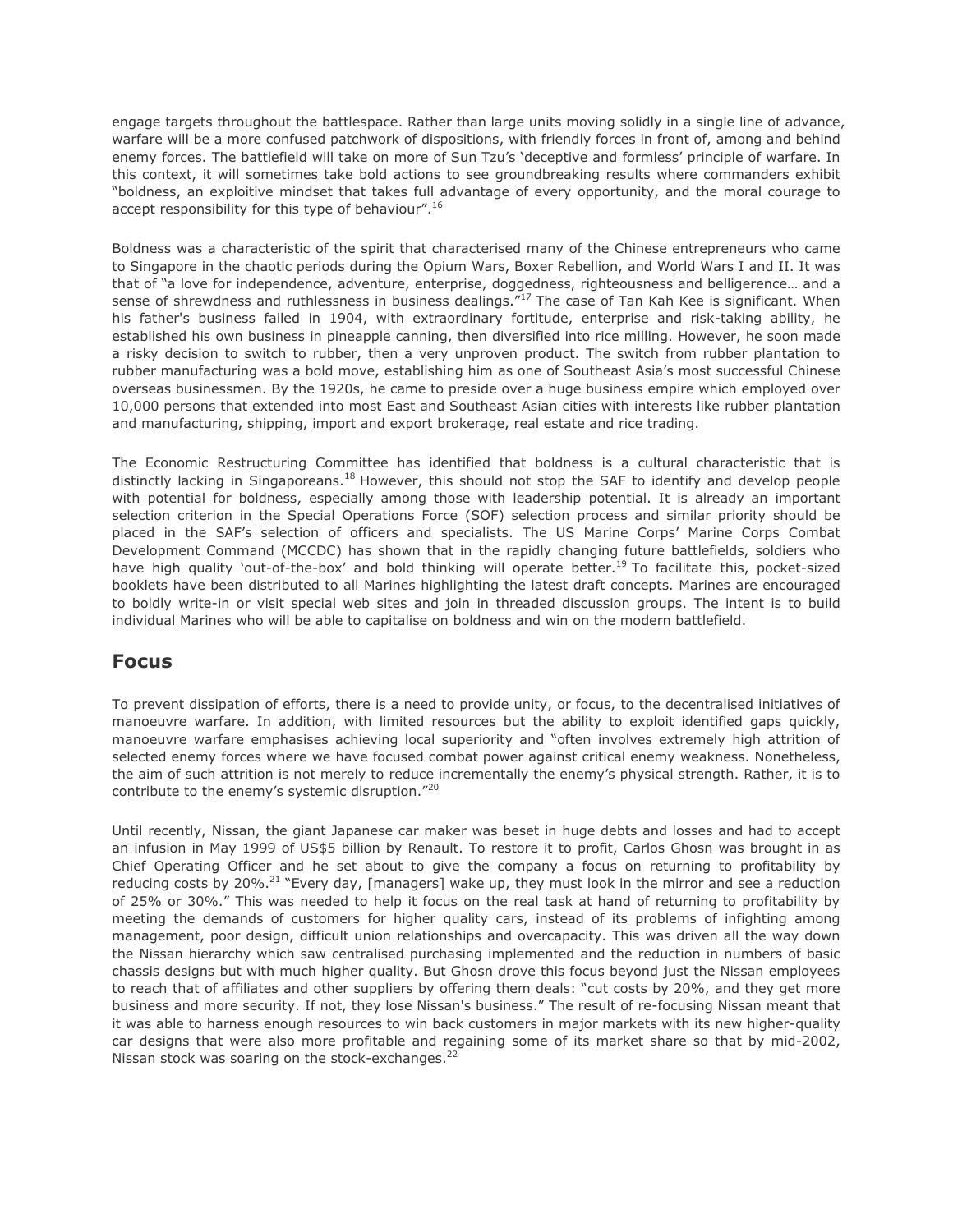Until recently, the major constraint to the SAF was manpower resources. However, with the slow recovery from the Asian financial crisis as well as the after effects of September 11 hitting the global economy, defence budgets are also being constrained. However, the military are called to play increasing roles like more UN deployments and prosecuting the war against terrorism. Shrinking defence dollars will mean that improvements to future defence capabilities will hinge on creative solutions in defence procurement, work practices and processes. If focus is not maintained, resources will not be enough to meet the demands. Like Nissan, the SAF must look ahead and the resources available must be focussed on the Schwerpunkt. It could follow the US Army's model when it was forced, in the 1990s, with cuts in defence budgets after the Cold War, to create the 'Louisiana Manoeuvres Task Force', insulated from external interference, to challenge entrenched mindsets and develop innovative solutions to focus the organisation.<sup>23</sup> entrenched mindsets and develop innovative solutions to focus

#### **Decentralized Decision Making**

Auftragstaktik or decentralised decision making will help alleviate the problems of micro-management and compressed time-space for commanders.<sup>24</sup> This requires a commander to direct what is to be achieved by making his intentions thoroughly clear and allocating necessary resources to realise these intentions. However, he concedes to his subordinates the license to accomplish these tasks. It aims to capitalise on every opportunity that presents itself on the battlefield, reducing the requirement for detailed orders and coordination. General Patton once said, "Never tell people how to do things. Tell them what to do, and they will surprise you with their ingenuity."<sup>25</sup>

For businesses that attempt to enter the Chinese retail market, there has always been the dilemma of how much control to keep and how much to give away. Instead of retaining strict control and setting up proprietary branches, Ron Sim, the founder of Osim decided to work with franchisees and leave distribution to the people who knew the ground and concentrate on innovating Osim products to stay ahead of the competition from 1993 to 2002. Franchisees deal with the nitty-gritty of setting up outlets, of which there are at least 85 now in China, and Osim only maintains quality control over the service that he wants associated with the brand. To ensure that the quality ethos is developed across the franchisees, Osim provides the senior sales and marketing team to inculcate the right marketing and management philosophy for them. The result has been a success with Osim sales of health products in China bringing in US\$10 million a year. $26$ 

To build this capability for decentralised decision-making, the SAF could possibly expand the 'Wrangler Teams' concept.<sup>27</sup> Besides just being small think tanks that address critical issues facing the SAF in the future, they could be given clear goals and actual resources to run real projects. A possible model is that of Microsoft's new-venture teams that give free reign to each member's creativity because their separate facilities and location free them from organisational rules and procedures. Such teams are typically small and loosely structured and include a mix of experience and personalities. They target people with 'bandwidth', a breadth of interest, and throw them together in mixed teams of 'nerds' and sensitive designers. They are given clear goals and the resources they require. The resulting creative tension produces unique and innovative results.<sup>28</sup>

## **Rapid Tempo**

Time compression, not speed, defines the information age.<sup>29</sup> Tempo is the rhythm or rate of activity relative to the enemy, within tactical engagements and battles, and between operations.<sup>30</sup>Information sharing provides increased battlespace knowledge which should improve situational awareness which will increase the tempo a force can generate by increasing the friendly decision cycle and thus the ability to out manoeuvre the threat force. Here, "the relevant measure is not absolute speed. Rather, success is based on relative speed i.e. identifying opportunities and making decisions more quickly than one's opponent, thereby forcing him into a constant state of reaction."<sup>31</sup>

Creative Technology, the world's largest maker of soundcards for personal computers (PCs), under the leadership of Sim Wong Hoo, has set a rapid tempo to keep ahead of its potential competitors especially in the higher-end, higher margin markets.<sup>32</sup> It achieved an initial advantage in 1989 with the launch of the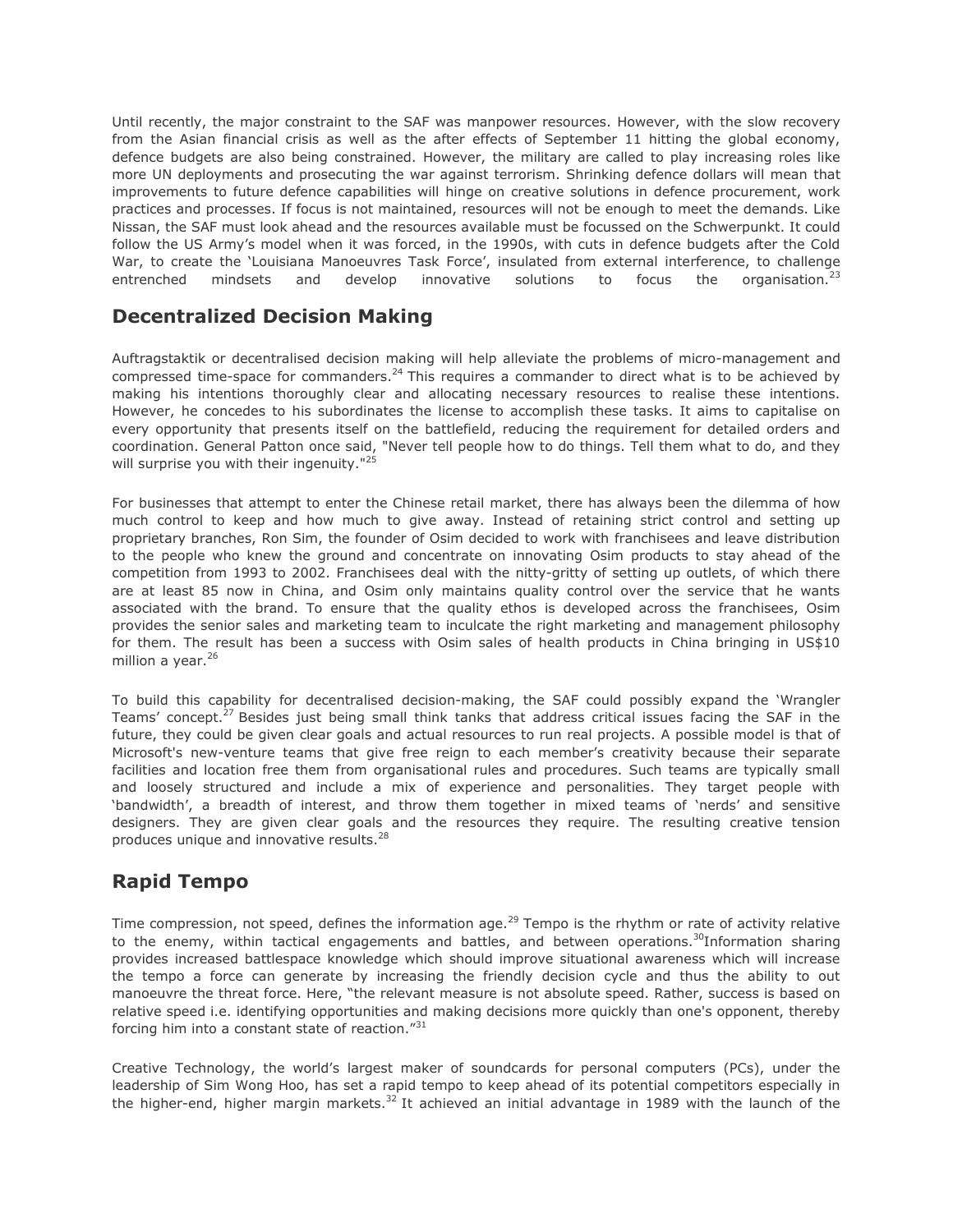Sound Blaster sound card that enabled IBM-compatible PCs to produce high quality audio. The Sound Blaster platform soon became the de facto industry-standard. However, it began to face competition from other sound card firms in the US like EMU and Aureal and from industry heavyweights like Intel, which produced the MMX chip to replace sound card technology. However, with its high tempo of innovation and Sim Wong Hoo's visionary leadership, Creative Technology has managed to stay ahead in the sound quality game with new generation multimedia audio products launched every 2 years or less from 1989 onwards.<sup>33</sup> The result is that Creative Technology has managed to acquire its competitors that have not been able to keep up with the innovation pace (EMU in 1993 and Aureal in 2001) while consolidating its position at the high-end of the multimedia market as the choice of gamers and multimedia enthusiasts worldwide, while consigning its potential competitors to the lower-end market.<sup>34</sup>

The SAF must develop intuitive commanders like Sim Wong Hoo who thrive in a time-compressed environment in peace or war. Training of commanders must promote decision and calmness in chaos. Disorder should be practised in day-to-day activity and promoted in culture. This conflicts with traditional military bureaucratic values and technocratic discipline that seek to impose routine, order and logic. Because chaos threatens peacetime efficiency and increases risk, it is generally avoided in the militaries. To substitute for the lack of chaos in peacetime, the SAF should maximise opportunities for future commanders to gain operational experience in its widest sense and UN tours should be made compulsory for Regular officers.

## **Integrated Warfare**

To make manoeuvre warfare work effectively, all the previous elements need to work together. The joint effects of the integration of elements will be greater than the sum of individual effects. This is in line with the SAF's approach to integrated warfare, and is acknowledged in Defending Singapore in the 21st Century, "Superior numbers in platforms…will become less of an advantage unless all these platforms can be integrated into a unified, flexible and effective fighting system."<sup>35</sup>

Acer Computers has grown from strength to strength by adopting many of the elements highlighted above in an integrated manner.<sup>36</sup> In the Taiwanese PC industry, many players closed down in the 1990s as they could not break out from the 'cloning' practices of the 1970s and 80s that gave an image of low price and low quality. Acer Computers, despite strong competition and limited resources, under the charge of Stan Shih, was able to do that by targeting the critical vulnerabilities of product quality and delivery efficiency among other players. It built up strong relationships with component suppliers as well as developed manufacturing processes that allowed it to halve the actual time taken to design and produce new motherboards for new CPU chips. This resulted in greater speed, something that the company thrived on since its early days of cloning IBM PCs. Its culture for high tolerance of errors also fosters an attitude of boldness among its managers and employees. To ensure that its junior hierarchy are equipped to make decentralised decisions, the company's coaching philosophy is that of "being a tutor who conceals nothing from the pupils." This is translated into employees being rewarded by being given the opportunity to run small business units that are more entrepreneurial and responsive, thereby increasing the tempo. Focussing the company's efforts is the overall vision of making Acer into a "worldwide alliance of borderless global companies". This integrated effort has seen Acer rise above its peers and establish itself with a strong reputation among global PC producers.

For the SAF to achieve the full capabilities the various aspects must work together and as war becomes faster and more complex, the need for tighter co-operation among branches and services becomes greater. Jointness will be facilitated with the integration of C4ISR and doctrine across services with more forces incorporating air, land, sea, and space elements in the future.<sup>37</sup>This may see the SAF moving more towards joint headquarters removing component commands,<sup>38</sup> and perhaps doing away with service divisions, creating true joint organisations along the lines of the US Marine Corps.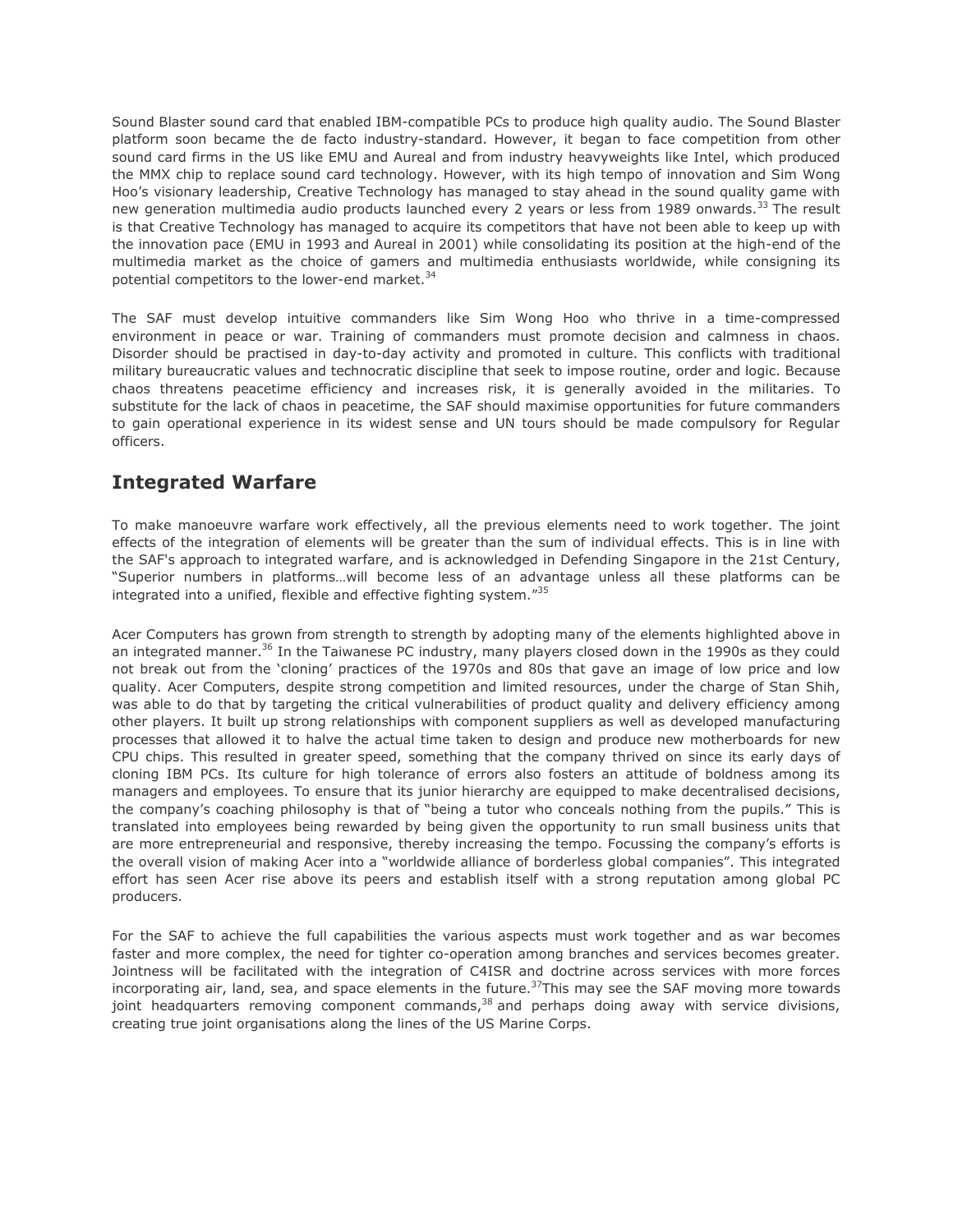#### **Conclusion**

This essay has shown that manoeuvre warfare is being practiced daily in many corporate firms today and is useful in the often chaotic, ever-changing business environment. Manoeuvre warfare is attractive because it works to create and exploit an advantage as a means of defeating an opponent quickly, effectively and economically.

In times of armed conflict, like that which is seen in the highly competitive commercial environment, manoeuvre warfare concepts provides a means to 'fight smart' and be a protocol for success in battle that strives to take advantage of the friction, uncertainty, fluidity, disorder, violence and danger of the war environment to undermine the will of the opposition and quickly force a favourable outcome. Thus, over the long term, the SAF must ensure that its mastery of manoeuvre warfare principles evolves ahead of competitors. Only by so doing can it ride the waves of uncertainty and stay ahead of its potential adversaries.

## **Endnotes**

1 Quoted in Boyle, E. 2001, *Once Tempted*, Avon, New York.

2 'The Future of Warfare', *The Economist*, 8 March 1997, p 21.

3 Leonhard, R. 1998, *The Principles of War for the Information Age*, Presidio Press, Novato, CA, p 255.

4 British Army 1996, *Design for Military Operations – The British Military Doctrine*, pp 4-21 to 4-22.

5 Sullivan, G.R. & Harper, M.V. 1996, *Hope is not a method: what business leaders can learn from America's army*, New York, Times Business, Chapter 2.

6 O. Dunivin, K. 1994, 'Army Culture: Change and Continuity', *Armed Forces and Society*, Vol 20, No 4, Summer 1994, pp.531-547; Phelps, M.L. 1997, 'The Australian Army's Culture: From Institutional Warrior to Pragmatic Professional', ADF Journal, No 123, March/April 1997, pp. 37-43.

7 Michael I. Handel, 1996, *Masters of War: Classical Strategic Thought*, 2nd edition, London, p 2.

8 Smith, H., Sutcliffe, K., Jones, K. & Spurling, K., *Economic, Social and Political Trends in the Years up to 2020*, Australian Defence Studies Centre, Australian Defence Force Academy, October 1989, p. xiii.

9 Byrne, J. A. 1992, 'Paradigms for Postmodern Managers', *Reinventing America, Business Week*, pp 62-63; Land, G & Jarman, B. 1992, *Breakpoint and Beyond*, New York, Harper Business.

10 US Marine Corps 1997, *MCDP1 'Warfighting'*, Chapter 4.

11 Clemons, E. K. & Santamaria, J.A. 2002, 'Maneuver Warfare – Can Modern Military Strategy Lead You to Victory', *Harvard Business Review*, Apr 2002, pp 57-65.

12 Australian Army 2002, *Land Warfare Doctrine 1: The Fundamentals of Land Warfare*, Doctrine Wing, CATDC.

13 For more details, see Tan, M. & Neo, B. S. 1996, 'DHL Air Express: Exploiting IT for Market Leadership and Process Innovation', in Neo, B. S. 1996 (ed), *Exploiting information technology for business competitiveness : cases and insights from Singapore-based organizations*, Singapore, Addison-Wesley Pub. Co.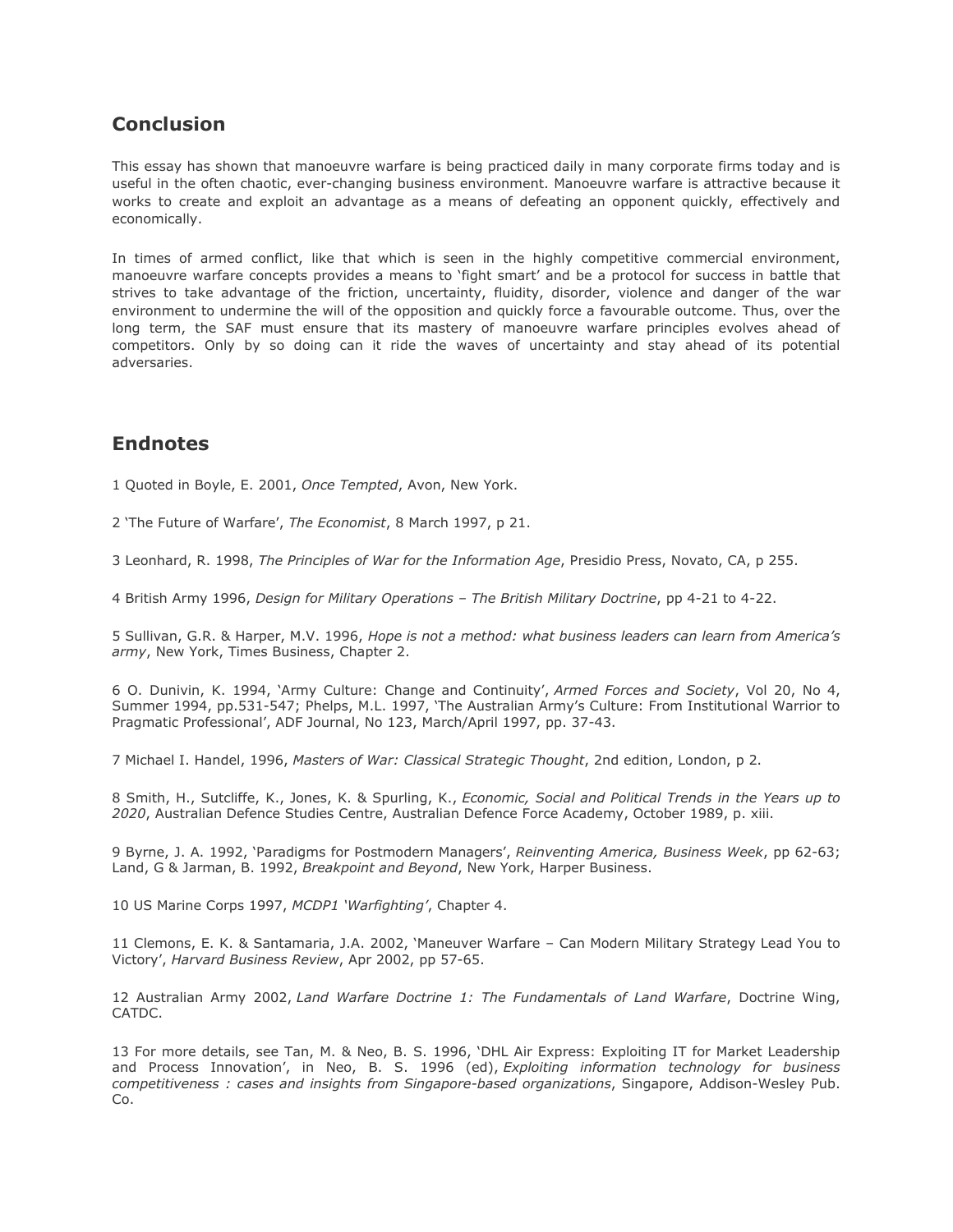14 Then, J. 1993, 'Case Study on DHL,' *Computerworld Southeast Asia*, 21 May 1993

15 US Marine Corps 1997, *MCDP1 'Warfighting'*, Chapter 4.

16 US Marine Corps 1997, *MCDP1 'Warfighting'*, Chapter 4.

17 Yong, C.F. 1987, *Tan Kah Kee: The Making of an Overseas Chinese Legend*, Oxford University Press, Singapore

18 Ministry of Trade and Industry, 2002, *Report by Sub-Committee on Enhancing Human Capital*, Singapore, Chapter 2.

19 Rhodes, J.E. 1998, 'Every Marine an Innovator', *Marine Corps Gazette*, Jan 1998, pp 40-41.

20 US Marine Corps 1997, *MCDP1 'Warfighting'*, Chapter 4.

21 'Remaking Nissan', *Businessweek*, 15 Nov 1999

22'Commentary: Ghosn's Way: Why Japan Inc. Is Following a Gaijin', *Businessweek*, 20 May 2002; 'The Man Who Steered Renault to Japan', *Businessweek*, 13 Jan 2003

23 U.S. Department of the Army, 1995, *Force XXI, America's Army of the 21st Century: Meeting the 21st Century Challenge*, Fort Monroe.

24 Lind, W.S. 1985, *Manoeuvre Warfare Handbook*, Westview Press, Boulder, p 13.

25 Quoted in Clemons, E. K. & Santamaria, J.A. 2002, op cit, p 62.

26'That Midas Touch', *The Straits Times*, 23 Nov 2002

27 'Manpower Policies' supplement, *Pointer*, Feb 1982, p. 10.

28 Micklethwait, J. and Woolridge, A. 1997, *The Witch Doctors*, Random House, London, p. 147.

29 Sullivan, G.R. and Harper, M.V., 1996, op cit, p 48.

30 Australian Army 2002, *Land Warfare Doctrine 1: The Fundamentals of Land Warfare*, Doctrine Wing, CATDC.

31 Clemons, E. K. & Santamaria, J.A. 2002, op cit, p 62.

32 Cane, A., 2000, 'CREATIVE TECHNOLOGY: A blast of entrepreneurial spirit', *FT.Com* http://specials.ft.com/ln/ ftsurveys/country/sing\_bus.htm (downloaded 15 Dec 2001)

33 The 1989 introduction of the Sound Blaster card was followed by the launch of the Sound Blaster Pro card in 1991 offering stereo sound, the Sound Blaster 16 card in 1992 offering 16-bit CD quality sound, the Sound Blaster AWE card in 1993 offering 32-bit Wavetable synthesis, the Sound Blaster EAX card in 1998 offering enhanced 3D sound effects, and the latest Sound Blaster Audigy audio processor in 2001 with enhanced digital music creation effects.

34 Pfetsch, S & Lee, E. W., 2000, *Asia's Toughest Companies: Creative Technology Ltd*, Presentation to Nanyang Business School, Nanyang Technological University, Singapore, 31 Jan 2000.

35 *Defending Singapore in the 21st Century*, Ministry of Defence, Singapore, p. 10.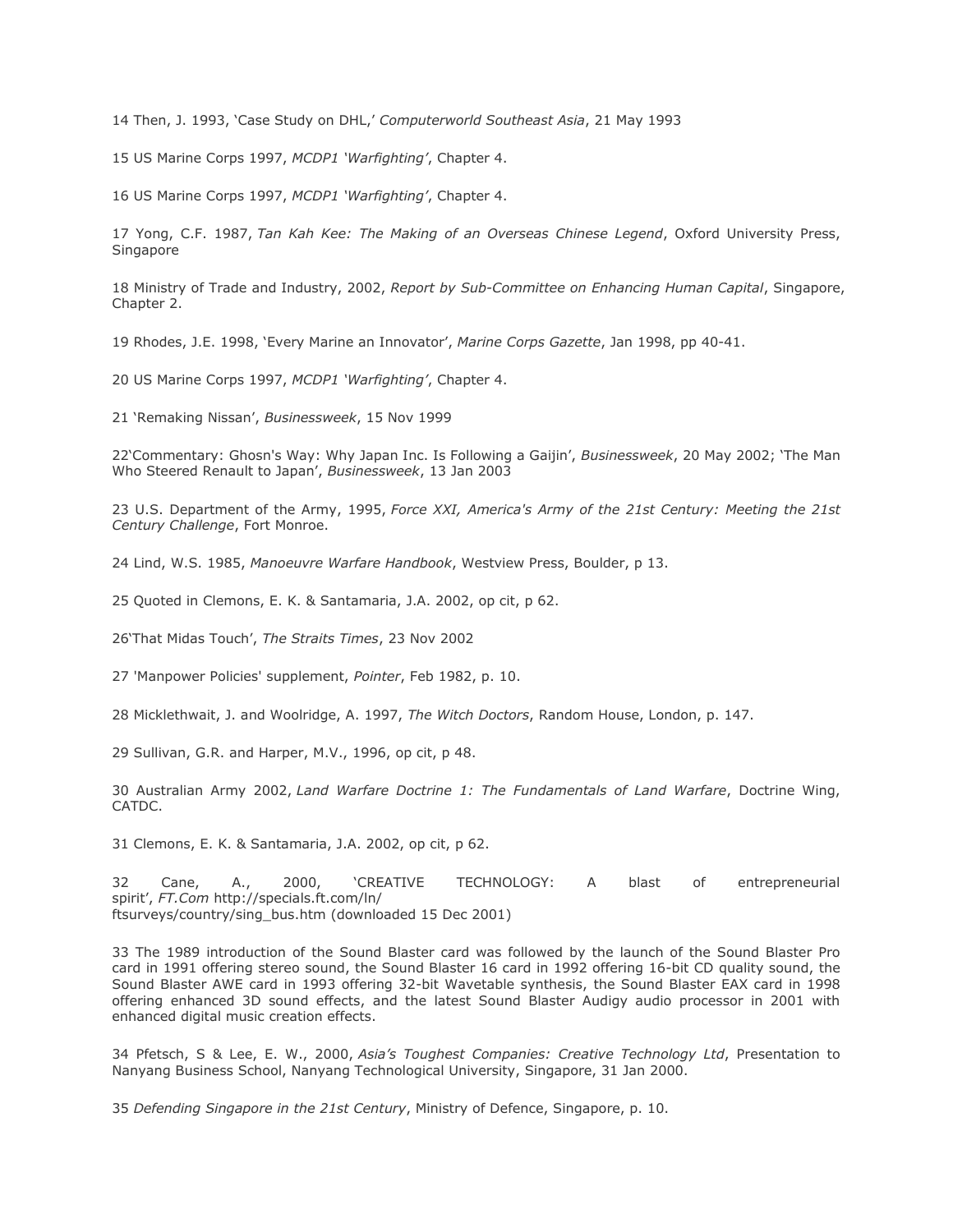36 Trompenaars, F. and Hampden-Turner, C. H. 2002, *21 Leaders for the 21st Century*, McGraw-Hill, New York, Chapter 12.

37 Miller, P.D. 1993, 'A New Mission for Atlantic Command', *Joint Force Quarterly*, No 1, Summer 1993, pp 80-87.

38 Ankersen, C.P. 1998, 'A Little Bit Joint - Component Commands: Seams, Not Synergy', *Joint Force Quarterly*, Spring 1998, p 118.

#### **Bibliography**

Ankersen, C.P. 1998, 'A Little Bit Joint - Component Commands: Seams, Not Synergy', *Joint Force Quarterly*, Spring 1998, p 118.

Australian Army 2002, *Land Warfare Doctrine 1: The Fundamentals of Land Warfare*, Doctrine Wing, CATDC.

Boyle, E. 2001, *Once Tempted*, Avon, New York.

British Army 1996, *Design for Military Operations – The British Military Doctrine*.

Byrne, J. A. 1992, 'Paradigms for Postmodern Managers', *Reinventing America, Business Week*, pp 62-63

Cane, A., 2000, 'CREATIVE TECHNOLOGY: A blast of entrepreneurial spirit', *FT.Com* http://specials.ft.com/ln/ ftsurveys/country/sing\_bus.htm (downloaded 15 Dec 2001)

Clemons, E. K. & Santamaria, J.A. 2002, 'Manoeuvre Warfare – Can Modern Military Strategy Lead You to Victory',*Harvard Business Review*, Apr 2002, pp 3-10.

'Commentary: Ghosn's Way: Why Japan Inc. Is Following a Gaijin', *Businessweek*, 20 May 2002

*Defending Singapore in the 21st Century*, Ministry of Defence, Singapore

Kotler, P., Ang, S.W., Leong, S.H. & Tan, C.T., 1999, *Marketing Management - An Asian Perspective*, 2nd Ed, Prentice Hall, Singapore.

Land, G & Jarman, B. 1992, *Breakpoint and Beyond*, New York, Harper Business.

Leonhard, R. 1998, *The Principles of War for the Information Age*, Presidio Press, Novato, CA.

Lind, W.S. 1985, *Manoeuvre Warfare Handbook*, Westview Press, Boulder.

'Manpower Policies' supplement, *Pointer*, Feb 1982.

Michael I. Handel, 1996, *Masters of War: Classical Strategic Thought*, 2nd edition, London.

Michael Noll A., 1997, *Highway of Dreams: A Critical View Along the Information Superhighway*, Lawrence Erlbaum Associates, NJ.

Micklethwait, J. and Woolridge, A. 1997, *The Witch Doctors*, Random House, London.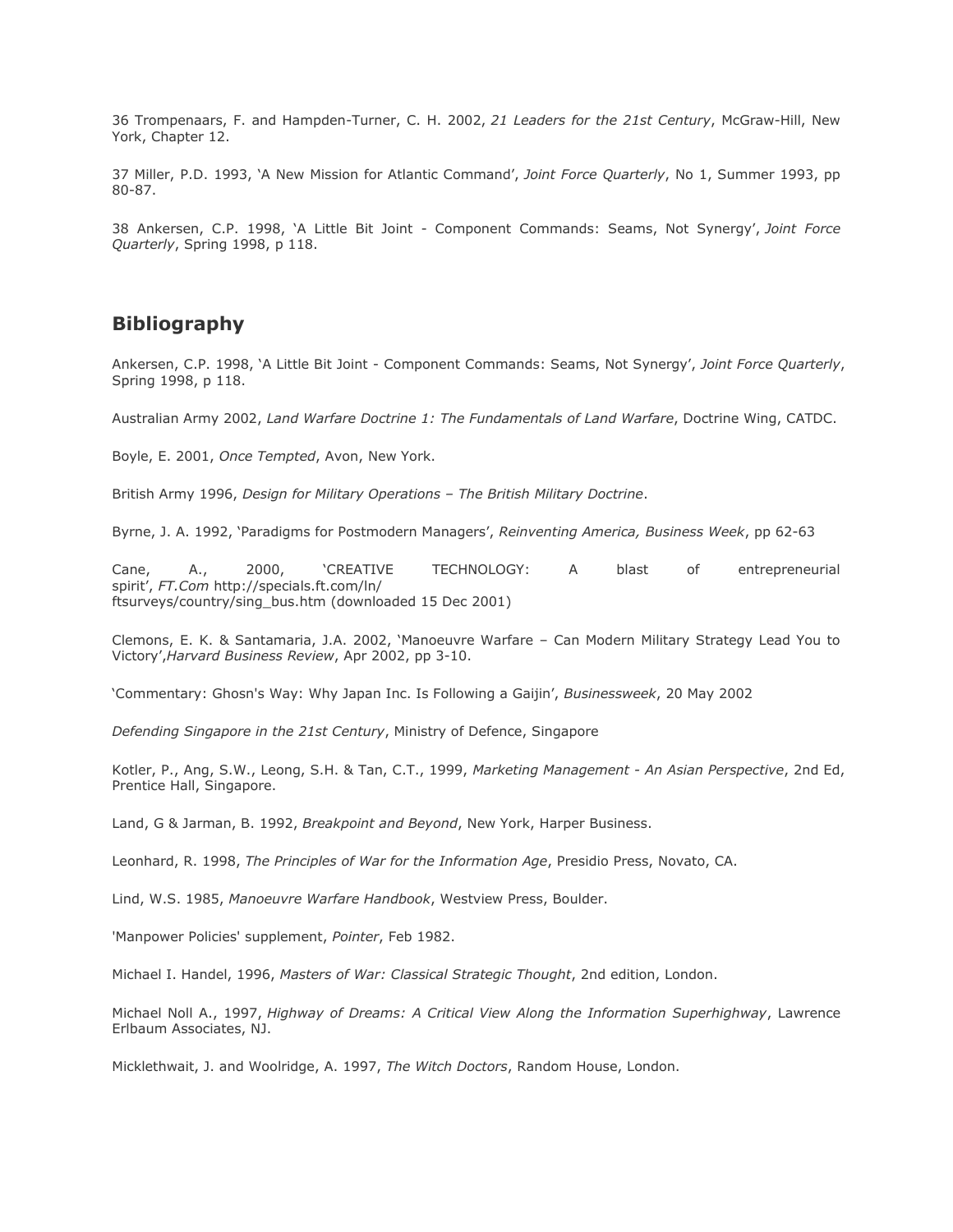Miller, P.D. 1993, 'A New Mission for Atlantic Command', *Joint Force Quarterly*, No 1, Summer 1993, pp 80- 87.

Ministry of Trade and Industry, 2002, *Report by Sub-Committee on Enhancing Human Capital*, Singapore.

Neo, B. S. 1996 (ed), Exploiting information technology for business competitiveness : cases and insights from Singapore-based organizations, Singapore, Addison-Wesley Pub. Co.

O. Dunivin, K. 1994, 'Army Culture: Change and Continuity', *Armed Forces and Society*, Vol 20, No 4, Summer 1994, pp.531-547.

Pfetsch, S & Lee, E. W., 2000, *Asia's Toughest Companies: Creative Technology Ltd*, Presentation to Nanyang Business School, Nanyang Technological University, Singapore, 31 Jan 2000.

Phelps, M.L. 1997, 'The Australian Army's Culture: From Institutional Warrior to Pragmatic Professional', *ADF Journal*, No 123, March/April 1997, pp. 37-43.

'Remaking Nissan', *Businessweek*, 15 Nov 1999

Rhodes, J.E. 1998, 'Every Marine an Innovator', *Marine Corps Gazette*, Jan 1998, pp 40-41.

Smith, H., Sutcliffe, K., Jones, K. & Spurling, K., *Economic, Social and Political Trends in the Years up to 2020*, Australian Defence Studies Centre, Australian Defence Force Academy, October 1989.

Sullivan, G.R. & Harper, M.V. 1996, *Hope is not a method: what business leaders can learn from America's army*, New York, Times Business.

'The Future of Warfare', *The Economist*, 8 March 1997.

'The Man Who Steered Renault to Japan', *Businessweek*, 13 Jan 2003

'That Midas Touch', *The Straits Times*, 23 Nov 2002

Then, J. 1993, 'Case Study on DHL,' *Computerworld Southeast Asia*, 21 May 1993

Trompenaars, F. and Hampden-Turner, C. H. 2002, *21 Leaders for the 21st Century*, McGraw-Hill, New York

U.S. Department of the Army, 1995, Force XXI, *America's Army of the 21st Century: Meeting the 21st Century Challenge*, Fort Monroe.

U.S. Marine Corps 1997, *MCDP1 'Warfighting'*.

Yong, C.F. 1987, *Tan Kah Kee: The Making of an Overseas Chinese Legend*, Oxford University Press, Singapore

*The online version has been revised by the author as of 9 Jan 2004.*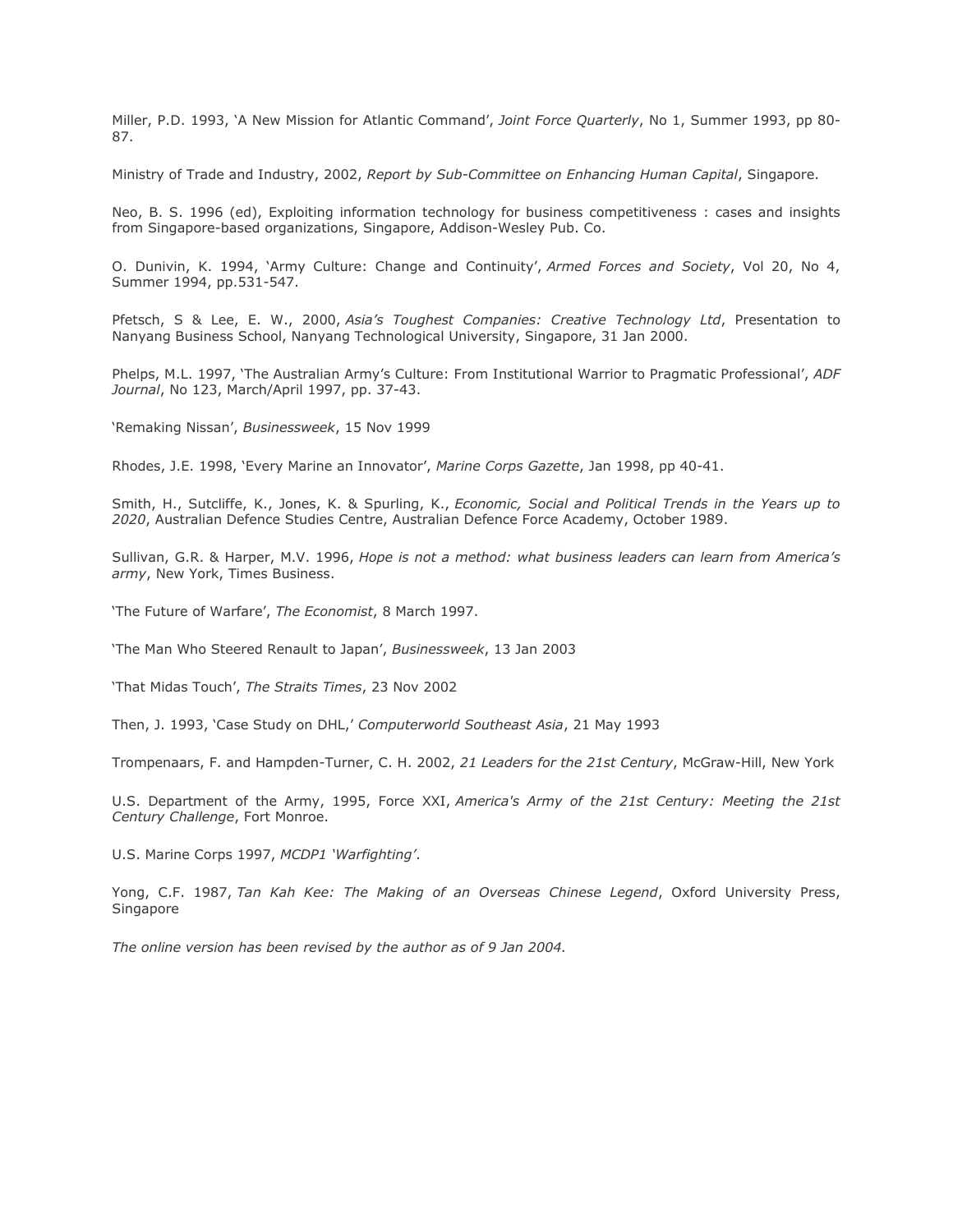

MAJ (NS) Seet Pi-Shen is a Guards Officer by vocation and was a Section Head at HQ Supply & Transport when he contributed this essay. He is now pursuing a PhD at the Judge Institute of Management, University of Cambridge. He is also currently the Business Strategy & Development Director for AML Sci-Ed Consultants, Pte Ltd. He graduated with a BA (2<sup>nd</sup> Class Upper Honours) in Philosophy, Politics and Economics from Oxford University in 1992 and obtained a Master in Defence Studies, University of Canberra, in 1999. He also attended the Australian Army Command and Staff Course (Fort Queenscliff) 1999. MAJ (NS) Seet won a Merit Award in last year's competition.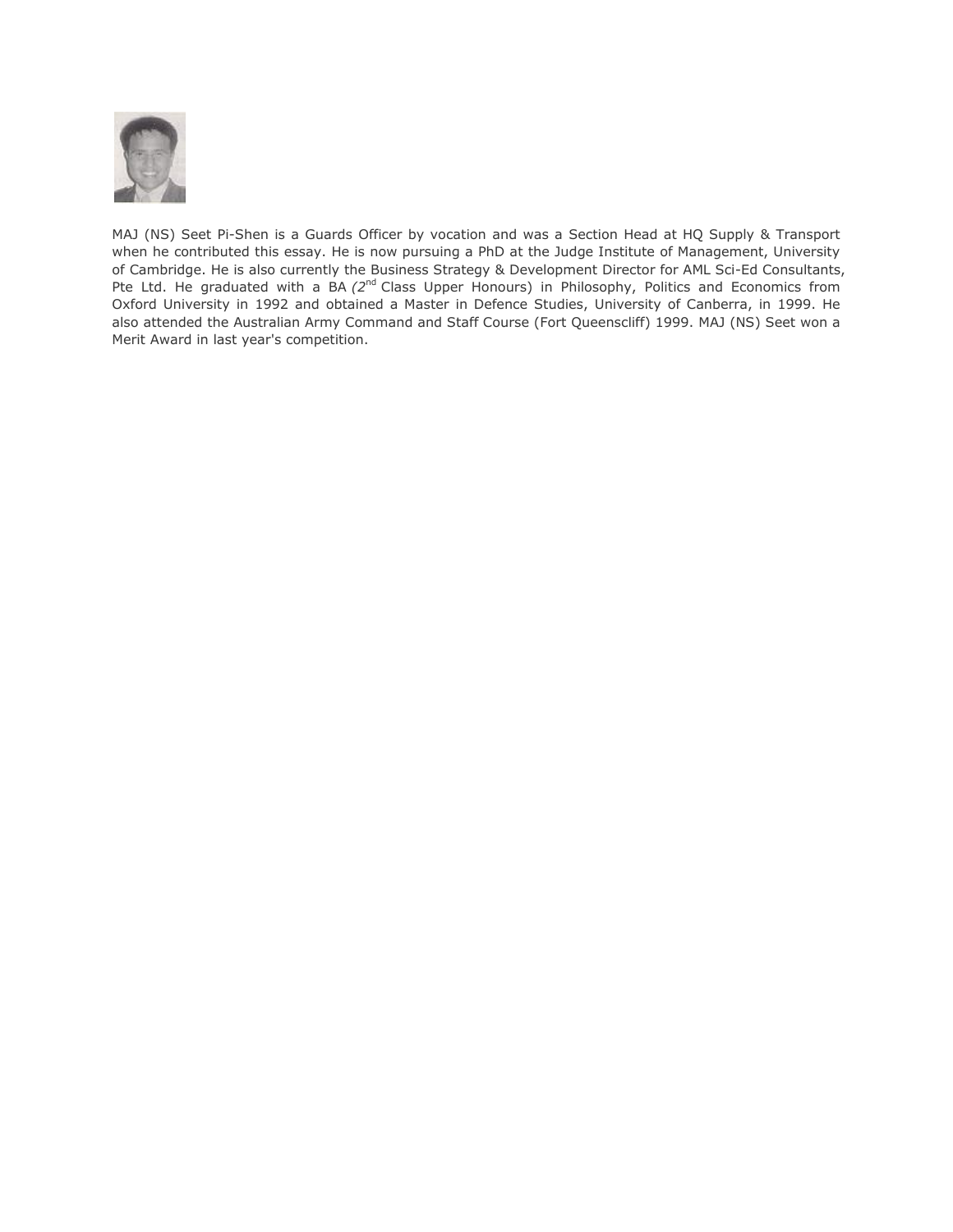## **Competing to Stay Ahead: Interservice Competition as a Solution and not a Problem**

*by MAJ Kwek Ju-Hon*

*Interservice competition is a much-maligned phenomenon.*

*Received wisdom from recent military history is that rivalry between the services lies at the root of many of the modern military's failures. Among them wasteful duplication in force structure, parochialism in strategic outlook, and a general lack of interoperability between the military's various branches. Infamous examples of military failure have become test cases for the ills of interservice rivalry. Perhaps most compelling is an anecdote from the 1983 US invasion of Grenada. The scene: an Army unit in urgent need of close air support; Navy aircraft fly overhead and the carrier USS Independence looms in the distance. An officer is crouched in the booth of a local payphone, desperately using his personal telephone calling card to make an international call to his divisional headquarters in Fort Bragg, North Carolina. The urgent request is eventually routed to the Navy, and then back to the nearby carrier. The reason for this predicament? A lack of common frequencies between Army and Navy radios.<sup>1</sup>*

*Jointness is seen as the panacea to the ills of interservice competition. The official literature of almost every armed force extols the merits of integration how the various services working together provide a greater capability than the sum of their individual parts, and how joint solutions offer efficiency savings through rationalisation and the elimination of wasteful duplication. It seems that with more jointness, one cannot go wrong.*

*This paper seeks to challenge that assumption, and its corollary that competition within the armed forces is inherently undesirable. While repeats of the negative instances of interservice competition are certainly worth avoiding, recent history provides several powerful counter-examples of how under the right conditions such internal competition can be a powerful source of innovation.<sup>2</sup> The tensions borne of competition, when properly channelled, can serve as a powerful source of energy to drive a military organisation forward. The implication to senior leadership is that it should invest less of its energies in suppressing internal rivalries, and focus more of its efforts towards creating the right conditions for effective internal competition.*

## **The Debate over Interservice Competition**

It is often remarked that though it is a single nation, the US has four air forces, three armies, two strategic missile forces, and one and a half navies. Such duplication is said to be the result of allowing the services too free a hand in defining and lobbying for their requirements. The Army, Navy, Air Force, and Marines are all budget-maximising bureaucratic entities, each with institutional personalities that drive self-interested behaviour. The result is wasteful duplication that takes place at a tremendous cost to the taxpayer. Billions could be saved a year through the centralised consolidation of requirements, and sharing of capabilities through integration.

Beyond the pecuniary costs of interservice competition, there exist what might be termed bureaucratic costs. In peacetime (and sometimes even at war) the services spend as much time fighting one another as they do preparing to fight the enemy. Each service is bound by a certain parochialism in its outlook borne of a distinct strategic paradigm that has emerged in the course of coping with the unique challenges of its operating medium. Ideas that fall outside of this paradigm will be energetically refuted. The Navy, for example, with its entrenched sense of independence, will jealously guard its capital ships. The Air Force, with its image as wielder of the decisive instrument of war, will be quick to quash any suggestions that it should acquire anything but the fastest-flying and most technologically advanced manned aircraft.<sup>3</sup>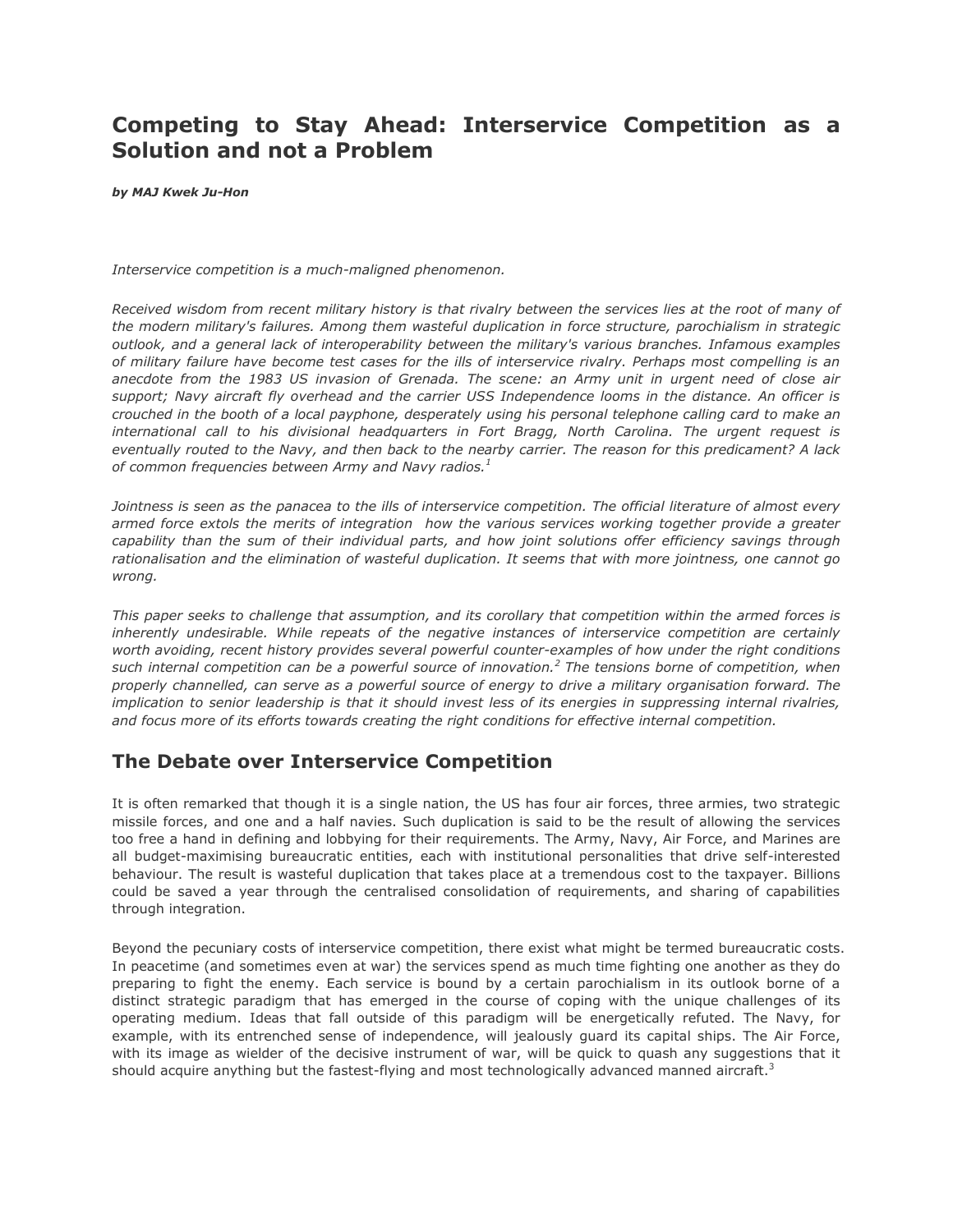Interservice competition is the norm rather than the exception. Bill Owens, a former Vice-Chairman of the US Joint Chiefs of Staff admits that "unfortunately, many military people are incapable of distinguishing between pride and blind loyalty to their specific military service." He notes that "this rivalry is formed at the earliest moments in a military career," and often enough "become(s) institutionalised in the interservice competition for budget funds, or when the Joint Chiefs of Staffs have to decide which service will lead an emergency joint task force at the outbreak of a crisis."<sup>4</sup>

Owens cites the infamously botched rescue attempt in the 1980 Iran hostage crisis to illustrate how bureaucratic costs can severely impinge on operational effectiveness. What was meant to be a covert night operation by a lean group of special forces ballooned into a overt operation conducted in broad daylight involving an unwieldy patchwork of Army commandos, Navy helicopters, Air Force transport planes, and Marine aviators. Operational efficiency gave way to service parochialism as every service lobbied for, and got, a piece of the action. The results were disastrous: several helicopters failing to reach to site due to miscommunication, a collision between a helicopter and  $C-130$  that costs eight lives, and an aborted raid.<sup>5</sup>

### **Jointness as the Solution?**

With these failings in mind, most modern militaries have found an intuitively obvious solution in jointness. Indeed the institutional histories of many western militaries could be sketched out in terms of an ongoing struggle to impose a degree of jointness and integration over often reluctant services.

In the post-World War II United States, intense interservice squabbling over roles and missions between the Army, Navy, and a newly created Air Force precipitated the National Security Act of 1947. This was a farreaching attempt to unify the Armed Forces through the creation of the Joint Chiefs of Staff. The Joint Chiefs of Staff functioned as a committee of autonomous service heads who were meant to rise above their services' interests to contribute a unified military perspective to national security issues. Jointness was further entrenched through a system of regional Commander-in-Chiefs (CINCs), four-star flag officers who were responsible for planning and conducting operations with forces drawn from all services.<sup>6</sup>

Over the years, the norm of jointness was gradually imposed top down, even in the face of internal resistance. Organisations and resources were centralised, and doctrines and commands integrated. Jointness reached its apogee with the Department of Defense Reorganisation Act of 1986 (more commonly known as the Goldwater-Nichols Act). The Act aimed itself at addressing the remaining maladies of interservice competition by taking jointness to new heights. It enlarged the authority of the Chairman of the Joint Chiefs of Staff and provided him with independent staff. In addition the Act mandated the development of a joint perspective through the creation of a joint career track, and the insistence that senior officers served in a joint billet as part of the criteria for promotion to flag rank. Finally, to address the problem of service parochialism obstructing operational effectiveness, it removed service chiefs and service secretaries from operational command responsibilities. The chain of command was ran from the President to the Secretary of Defense, directly to the CINCs.<sup>7</sup>

Some have suggested that even these latest efforts at jointness have not gone far enough. Bill Owens argues that much more radical change is needed. He goes so far as to suggest removing the power to make decisions on research and the procurement of major weapons systems from the individual services. These powers should be concentrated in a joint requirements committee chaired by the Secretary of Deputy Secretary of Defense. Owens also advocates consolidating all of the military's intelligence, communications, logistics, and medical capabilities under a single joint command.<sup>8</sup>

## **The Problems with Jointness**

So jointness is the answer to the major problems facing the military.

Or is it?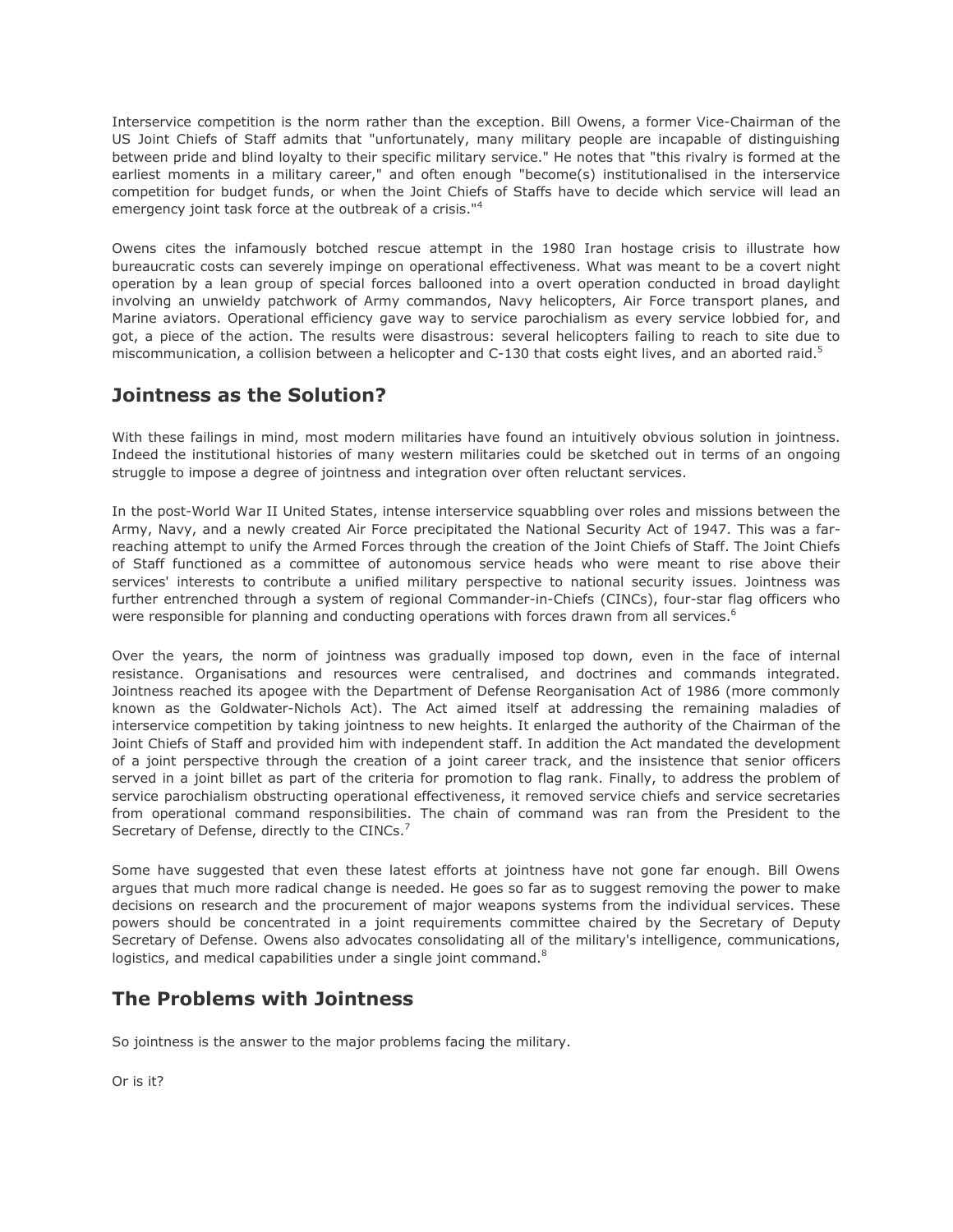The case for increasing jointness certainly seems compelling. Indeed it has become such a mantra in the minds of modern military professionals that it is may seem like heresy to even suggest that jointness may have a down side. But a change of perspective can free the mind. And the lenses of economics make possible such liberation.

Under the rubric of economics, modern armed forces are an almost perfect fit with the profile of a monopoly. Armed forces are unitary organisations with no competitors. In peacetime, they operate in an environment of high (and state enforced) barriers to entry. In the absence of competitive pressures, they make decisions through rule-based systems, much in the manner of a command economy. If corporate mergers are the economic equivalent of jointness, then moves to integrate the various services are analogous to an ongoing large-scale merger aimed at creating an integrated defence conglomerate.

The benefits of the defence monopoly are similar to those associated with other corporate monopolies: lower costs from rationalisation, economies of scale, an end to "wasteful" competition, and an increased capacity for technological progress through the pooling of resources for research and development. But monopolies come at a cost: monopoly power, higher prices, a lack of innovation and inefficiency. Management in a monopoly is much more susceptible to group-think and inertia. Lacking the diversity of thought, and the incentive to innovate that is forced by competitive pressures, a monopoly becomes increasingly unwieldy and insufficiently agile to adapt to the rapidly changing realities of the market.

Intuitively we prefer a free market system to centrally planned economies, and competition to monopoly. In a competitive private economy, firms do not remain static. Their environments are subject to continuous change, and they are forced to search for new markets, products, methods of production and in-house forms of industrial organisation. The great irony that emerges is that while we prefer competition in every other field, we seem intent on removing it from the military in an unstoppable march towards greater jointness.

## **Defence as a Natural Monopoly?**

It has been suggested that defence is a natural monopoly, and that some of the problems inherent in jointness can be solved by having competition at the level of defence industries. Fierce competition between defence contractors should guarantee innovation in military technologies, or so it is thought. Several years ago, the US Department of Defense put a halt to the wave of mergers and acquisitions that were forced by the defence cutbacks of the early 1990s. Deputy Secretary John Hamre and Under-Secretary for Acquisition and Technology Jacques Gansler argued that any further reduction in the number of firms in key defence markets would impair the military's ability to obtain innovative and cost effective weapons. Such fears led the Department of Defense to reject a number of proposed mergers, for example between Lockheed Martin and Northrop Grumman.<sup>9</sup>

Though they recognise the importance of competition, such policies ignore the root cause of the very problem they aim to address. Vertical and horizontal concentration among defence firms does not threaten the defence establishment's efficiency and effectiveness. The real threat comes not from the sellers of weapons, but from the buyers. The US market for defence goods (and for that matter, the market in any other country) is hardly a normal market. The simple reality is that there is a single buyer the government. Even when defence contractors want to sell military equipment to other governments, they must have the government's permission and often assistance to market and support their products.

The number of suppliers in a given market is irrelevant if there is only one buyer. Economists term this a monopsonist. Whether there are ten sellers or one, every seller must respond to the preferences of the monopsonist or else be forced out of business. Sellers in the market are foolish to antagonise the monopsonist. Interservice competition breaks this "monopsony". Because each military service strives to pursue its own agenda, several quasi-autonomous entities represent the government. Gholz and Sapolsky's hypothesis is that "rivalry among the services or lack of it determines the rate and direction of innovation in weapon systems. Such rivalry is necessary for meaningful competition among contractors and government facilities that conceive and develop innovative technologies."<sup>10</sup> But as they point out, for many years, and with increasing success, governments have been trying hard to suppress it.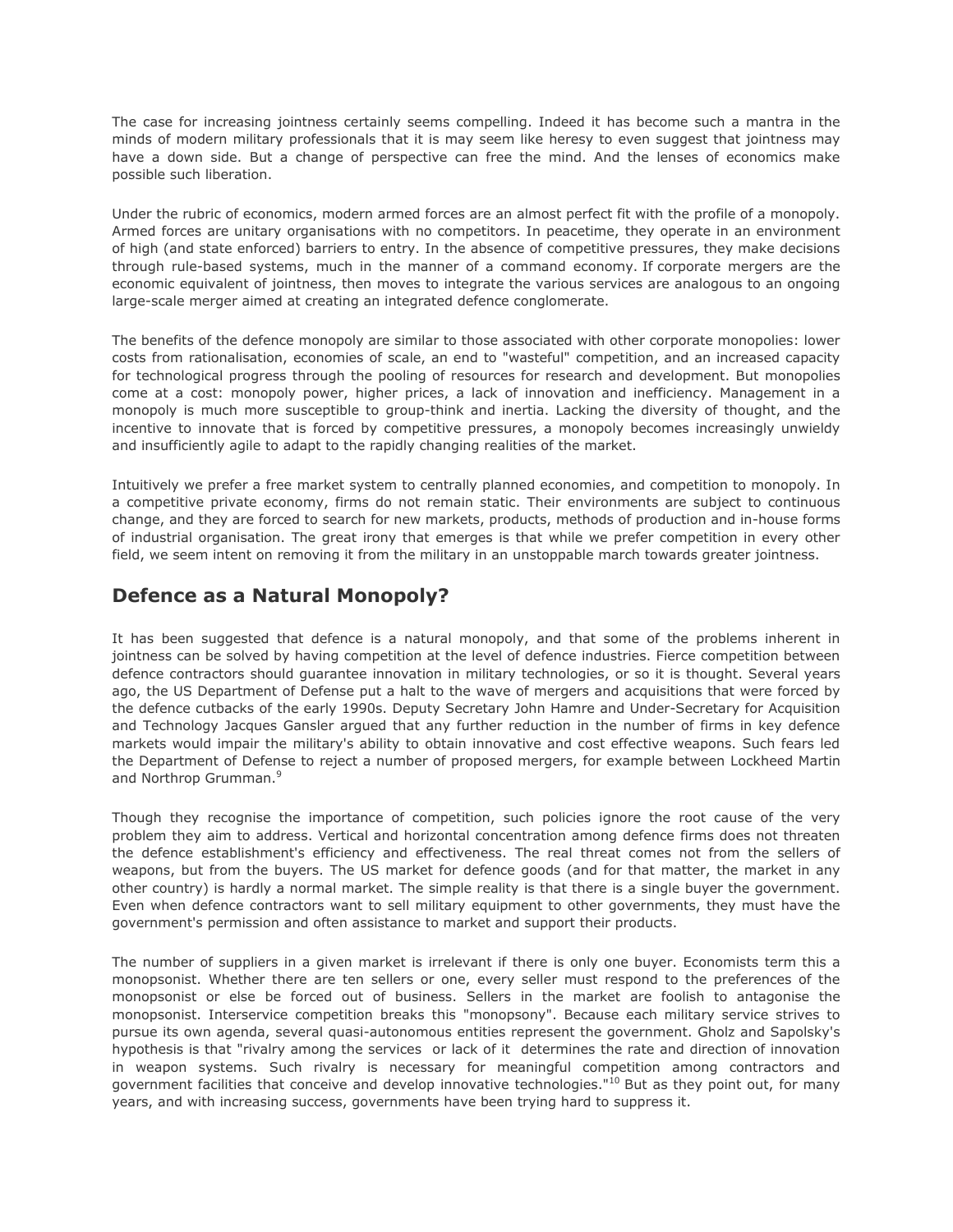The buyer side competition that prevailed during World War II and in the early phases of the Cold War was stamped out in the 1960s. In an effort to contain procurement costs, then Secretary of Defense Robert McNamara tried to suppress interservice rivalry by encouraging the services to adopt as much commonality as possible in their weapon designs.<sup>11</sup> The flagship of these efforts was the TFX project, an effort to develop a multi-role aircraft for both the Air Force and the Navy. Neither service wanted nor needed the same aircraft and both resisted cooperating. The Navy eventually completely withdrew from the project and purchased its own aircraft. The TFX morphed into the Air Force's F-111 fighter-bomber, an expensive system yet unremarkable system that came late into operational life. The TFX example illustrates a key pitfall of joint procurement procedures: "the lowest common denominator is used in the resolution of differences in service positions, adding together these requests rather than making hard choices either between services or between operational theatres."<sup>12</sup>

The latest incarnation of joint procurement is the Joint Strike Fighter (JSF), which involves collaboration between the airforce, marines, navy and several other nations in the development of three versions of a lightweight and versatile combat aircraft. Given the resources that have been invested into the JSF, it is likely that there will not be another major fighter aircraft development project for quite some time. By 2010 all of America's tactical aircraft technology will be targeted at this single project. While the JSF itself promises to be a cutting-edge system, if the programme runs into problems, or if unexpected operational needs develop, the US will have no alternatives at hand.

The strength of the services is that they develop their own competencies, and in doing so generate a multiplicity of choices. If there is only one (joint) template, then the chance of getting it wrong is multiplied. Sapolsky and Gholz take the extreme view of the Joint Strike Fighter as part of the "misguided drive to avoid duplication in weapons development (which) has expanded to a new, pernicious level under the banner of jointness" that amounts to "a danger to national security."<sup>13</sup>

#### **Interservice Competition as the Solution?**

There are three significant advantages to inter-service competition. First, it helps generate vital information. As budget maximising bureaucracies, defence ministries and armed forces have every incentive to overestimate the threat and under-estimate the cost of their preferred policies. While the Air Force, for example, might not come clean on its vulnerabilities, the Army and Navy certainly will. What is the importance of air superiority in an age of effective long range Surface to Air Missiles? Can fighters be replaced with unmanned combat aircraft? Does air power provide the flexibility of response required in modern conflicts? By all means ask the Air Force; but ask the Army and Navy as well.

Second, interservice competition makes available a diversity of policy alternatives. In its worst form, jointness can create opportunities for collusion between the services. Effective interservice competition prevents such collusion and generates a vigorous level of debate over alternatives, which is a necessary precursor to informed decision. Duplication is wasteful unless it is harnessed to generate policy options and comparisons. In today's uncertain world, it is best to have a portfolio of multiple perspectives on defence issues.

Third, competition spurs innovation. When there is the promise of significant reward or loss, the services may offer up not just information about their rivals but also new ideas for improving military capabilities. Recent military history provides evidence (discussed below) to show how under the right conditions, interservice competition has been a powerful force for innovation that has helped the armed forces transform to meet new challenges. Services, feeling their raison d'être threatened by the rise of a new technology, threat or operational need, have risen to the challenge by developing innovative approaches which sustain their relevance.

While clearly not the only candidates to provide internal competition, the services, with their distinctive identities, unique traditions, and organisational wherewithal, are ready-made competitors. Most importantly they meet a key condition that is crucial for effective competition - they are a set of relatively secure organisations that can still be made to feel uncertain about their futures. Organisations threatened with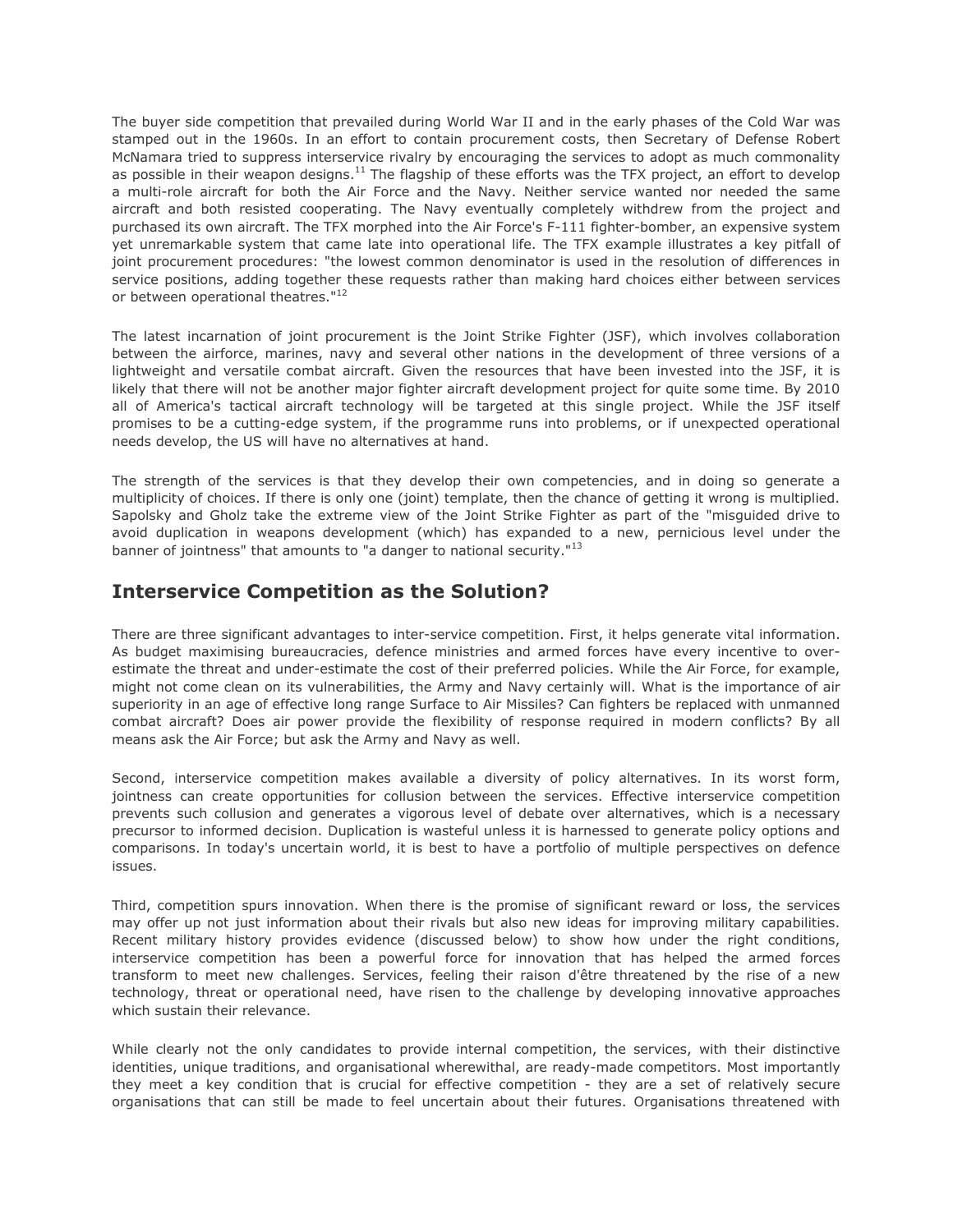imminent demise cannot function. Their ability to plan is crippled by the insecurity of their employees. Conversely, organisations that are totally secure are subject to the inertia of the incumbent, which makes creative ideas a rare and urgency of action difficult to arouse. "Pushed to worry about their futures, but not slated for quick disbandment, the services would have the resources, time, and need to think hard about their special talents and contributions to national security."<sup>14</sup>

#### **Competition in Action: the Emergence of Air Power**

The history of the emergence and subsequent development of the air power is rich with examples of the potentially benign effects of interservice competition. A hundred years ago, the land and the sea were the only two domains of warfare, and were each the undisputed domain of armies and navies respectively. Aside from occasional interactions at the interfaces shore bombardment, coastal defence artillery and raids ashore armies and navies could discount the threat of encroachment from other domains by their opposites.

But aviation technology changed this. Military operations in the air blurred the sharp distinction between the land and sea, and armies and navies found that they needed to operate in the air in order to secure their operations in their proprietary spaces. Early air planes were used by armies and navies only for supporting operations like reconnaissance and artillery spotting. But the airmen had their own ideas. In developing the technological and doctrinal means of delivering massed destructive power from the air, they came to challenge the relevance of forces constrained to operations on land and sea.<sup>15</sup>

The creation of air forces as independent services precipitated fierce debates over the rightful roles and missions of each branch of the armed forces. Independent air forces became the norm only after World War II. The US Air Force, for example, was created in 1947, at a time of struggle for strategic and budgetary dominance that had been triggered by deep post-war budget cuts, and a sense of awe at the destructive power of the atom bomb. Politicians saw nuclear weapons as the obvious answer to a numerically superior foe that was apparently willing to take large casualties on the conventional battlefield. This was certainly cheaper than a build up based on conventional weapons. Despite its relative youth, the US Airforce managed to sell the concept of strategic bombing, and consequently won jurisdiction over ballistic missile development, and with it the lion's share of available defence resources.

The Navy did not take this sitting down. Unwilling to accept second place behind the Air Force, it embarked of a series of experiments in operational concepts and technologies aimed at re-establishing its primacy as a service. Most notable among its successes was the conception of the Polaris Missile as an alternative to the Air Force's strategic nuclear missiles. The Polaris was revolutionary on two counts. First it was a solid fuelled missile, making it safer to launch than the Air Force liquid-fuelled missile systems. Second, it was fired from a submarine, making it much less vulnerable to attack than land based aircraft and missiles. The Polaris reduced the need to deploy hundreds of vulnerable, and not to mention costly, strategic bombers and liquidfuelled missiles that the airforce was developing.<sup>16</sup>

In the race with the Soviet Union to develop a secure nuclear deterrent, it was competition among the services that led quickly to the right answer. Without the competition, unwelcome as it may have been to the Air Force, the US would have had to work iteratively through a painfully long and costly sequence of bombers and land based liquid-fuelled ballistic missiles before stumbling on the submarine based system. In fact, it might not have found that solution at all.

In addition to Polaris, the Navy also developed more effective tactical aircraft than the Air Force, which remained blinkered by the widespread acceptance of the importance of its strategic bombing role. So significant was the Navy's lead that the Air Force was forced to use Navy-designed aircraft and tactics during the Vietnam War. And neither did the Army stand still. After faltering in its initial attempts to join the domestic nuclear arms race, it began to challenge the emphasis on strategic nuclear systems by promoting a renewed focus on conventional warfare. Innovations like the Green Berets, attack helicopters, and air assault tactics were the result. These have proved indispensable to conflicts in the present "post-nuclear" age.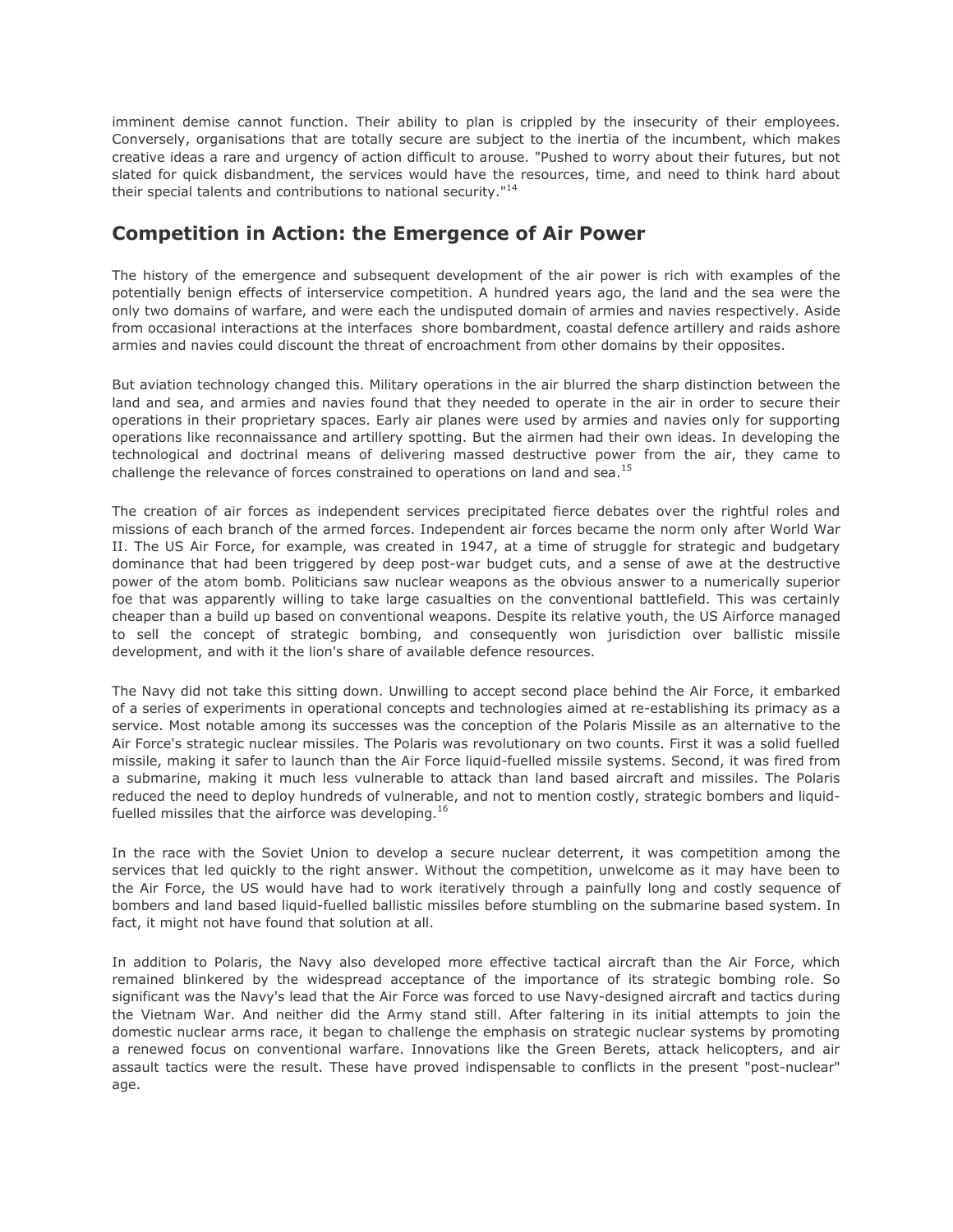By the 1990's the cycle of competition had come full circle. Worried about its ability to fight and win in conventional wars, the Air Force worked hard to improve its performance in air superiority, battlefield interdiction and close air support. By the time of the Gulf War and air campaign in Kosovo, the Air Force was well-equipped for crucial tactical roles like precision bombing and the suppression of enemy air defences.

"Because of competition that has prevailed among the armed services (and between the services and the intelligence agencies), the US military has better attack helicopters, amphibious warfare capabilities, satellite communications and surveillance systems and special operations forces than it would have had absent the competition."<sup>17</sup> Even among public bureaucracies, competition is an excellent spur to innovation.

These examples follow a predictable pattern. The emergence of a new technology, the creation of new roles that do not fit neatly into a particular service's exclusive operational domain, and the subsequent realisation by the service that if expanded, these may come to challenge their pre-eminence in traditional areas. Classic turf battles such as these occur at the margins between of domains dominated by the respective services. In the early 20<sup>th</sup> century the new medium was the air, and the supporting disruptive technologies were nuclear missiles and aviation.

## **Effective Competition**

The problem, of course, is that competitors try their best to avoid competition. Collusion is preferred as it allows for mutual benefit. In private markets, antitrust laws exist to protect consumers from collusion among firms. There is no similar shield against collusion between non-profit organisations, least of all the armed forces. Jointness among services can become a shield against being played off against one another. Tradeoffs are made on the friendliest possible terms, with the threat of retaliation if a particular service's most important needs are not met.

Likewise, even intense competition can also be stifling to innovation if it takes place under the wrong conditions. Where collusion is impossible, rather than competing by innovating and moving ahead, services may use their unique advantages to block advancement by their competitors. The airforce may be unwilling to lend its resources to the Navy's experiments in maritime air operations, or the Navy may find a host reasons to torpedo an Army amphibious concept that diminishes the role of capital ships.

The early history of British carrier aviation illustrates the pernicious effects of competition under the wrong conditions. At the end of World War I, Britain was the only country with aircraft carriers. The Royal Navy was already using adept at conducting the sorts of missions that characterised mature operations of other navies during World War II. Yet by the outbreak of World War II, the British were outclassed in this field by their American and Japanese counterparts. Why the change of fortunes?

Ineffective competition explains part of the story. When the Royal Air Force was established as a separate service in 1918, the decision was taken to centralise the procurement and operation of all aircraft. The Naval Air Service was fully subsumed into the new Air Force, thereby stifling the Navy's nascent interest in aviation.

The Royal Air Force saw strategic bombing as its primary mission, and since it controlled all aircraft in Britain, the Royal Navy had to put forward its ideas for aviation to a predictably hostile Air Ministry. Furthermore, all naval links with the aviation industry were cut, and the Royal Navy lost a 60,000 strong naval aviation community. The loss of naval aviators who believed in the potential of aircraft carriers eliminated the counterweight to the naval gunnery community. This materially affected conceptions of how aircraft should be used in naval warfare. $^{18}$ 

The fateful decision to centralise all aircraft under the Royal Air Force essentially amounted to the conferment of monopoly rights over aviation. Instead of exploiting the competitive tension inherent in the overlap of capabilities, the Air Force was given inordinate power to determine the terms on which its competitor would compete. British naval aviation thus fell far behind.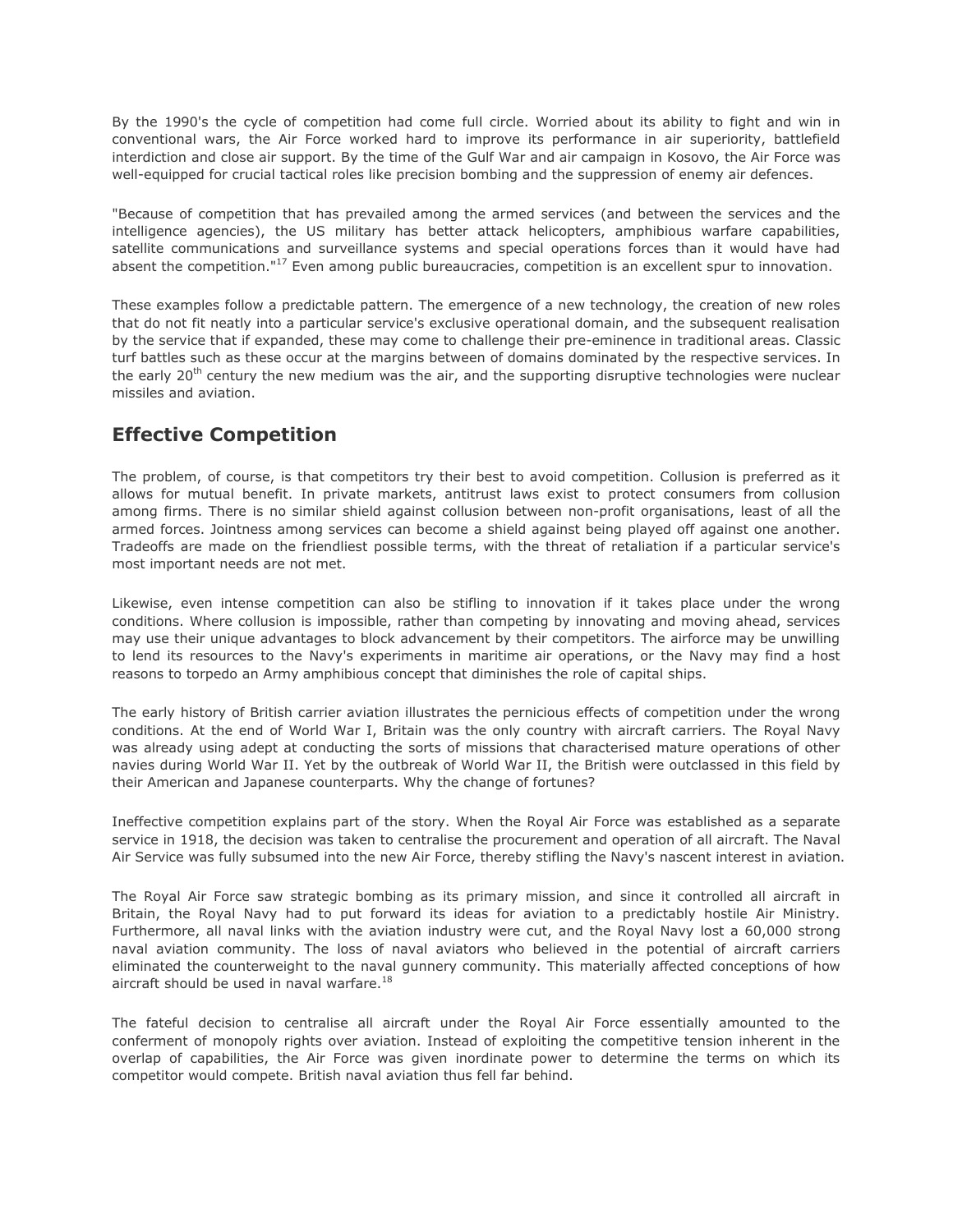### **Operationalising Interservice Competition: So What Next?**

The hypothesis of this paper has been that effective internal competition is essential for the armed forces to move ahead to meet the uncertainties of the future. What then are the implications on the present?

The biggest change would come in the role of joint staff. Joint staffs have traditionally seen their roles primarily in terms of promoting coordination and integration. Under a new norm of interservice competition, rather than reining in the services and suppressing existing rivalries, joint staffs should instead concern themselves with identifying appropriate competitive spaces, and ensuring the right conditions are in place in each of those spaces for interservice rivalries to be played out towards productive ends. To tap the benefits of interservice competition, joint staff will have to perform two distinct roles: that of market maker, and that of regulator.

Competition yields greater benefits in some fields than others, and so the appropriate competitive spaces need to be clearly identified by the market makers of joint. For obvious reasons, these are more likely to be found in functional areas of long term planning and acquisitions, and in the development of operational concepts, rather than in the actual conduct of operations. Competitive spaces form naturally around disruptive technologies that straddle service specific boundaries. Historical examples discussed above were aviation and nuclear weapons. Future rivalries are most likely to emerge with the emergence of new technologies which extend warfare into previously untouched domains such as space, or even cyberspace.

Within each competitive space, joint staff should develop a broad understanding of future challenges, and frame these appropriately such that they can be thrown out to the services to find operational solutions, with the carrot of generous start-up funding for promising ideas. Joint staff would then take on the role of a venture capitalist, seeding interesting new ideas, managing a portfolio of concepts and technologies, and bringing the successful ones to market through their implementation. Services that develop a successful operational concept or technology could be rewarded not just with developmental funds, but by being given custody over the assets and budgetary resources that arise from their implementation. Over time, services would be able to grow and morph in accordance with their ability to meet the operational challenges of the day.

Indeed competition need not be limited solely to the services. The services are the obvious initial choices simply because they are well established. However, in a well functioning competitive system, it is plausible that groups that do not map neatly onto existing service boundaries could emerge to conceive and implement new ideas, possibly even planting the seeds of a new independent service. The thought of moving beyond the existing services may sound preposterous, until we reflect on the relative youth of most air forces (creations of the post-World War II era). The same could be said of the US Marines, who gained independent status only in 1952.

The second role that joint staff needs to perform is that of regulator. It must create and maintain the conditions not just for competition *per se*, but for effective competition. The reality is that competitors do not like to compete. Where possible, they will collude. Where collusion is impossible, they will use their power to obstruct the progress of their rivals. Joint staff will need to formulate and police the equivalent of anti-trust regulations to ensure that services do actually compete, and that their competitive energies are channelled towards a productive purpose. Such regulations would constitute the "rules of engagement" between the services as they face each other across a particular competitive space.

Finally, to promote the development of the internal market, joint staff should focus its attention on the creation of certain common standards across the market. These would form a common backbone of against which competition takes place. An example of this would be the establishment of common Command and Control (C2) protocols. These would serve to ensure the future capacity for integration among the multiplicity of systems that result from interservice competition. The market is strengthened by with a common basis for competition, much in the way that GSM protocls or standard computing languages have contributed to the development of the mobile phone and software industries. Competition is fierce, but the resultant products are fully interoperable.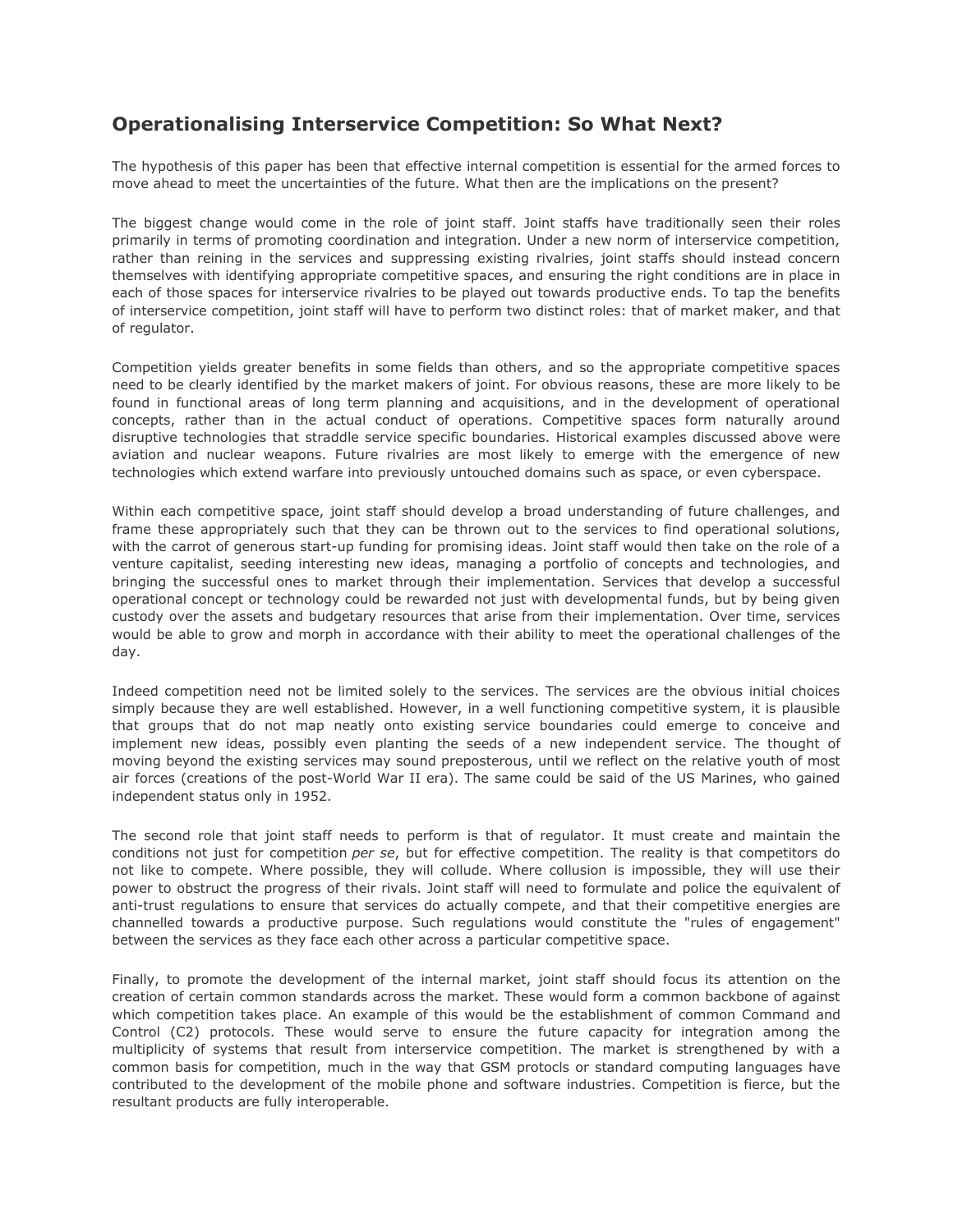Interservice competition requires a tolerance for duplication and messiness. But under the right conditions, its benefits are clear. Armed forces should not assume that that joint staff, and the senior levels of leadership that it represents, has all the answers. Neither should they pin all their hopes on specially carved out innovation offices or transformational units, for these merely serve to create a monopoly in the creative endeavour. Where such entities exist, they must be put in direct competition with the services, where rich veins of creativity may lie untapped.

Adopting the prescriptions of interservice competition in some areas of the military would result in a radically different armed force. Indeed as the competitive pressures play out over time, it may turn out to be one that may look radically different from decade to decade. But given the rapid pace of change in the external environment, such change would perhaps be for the best. The danger is that most militaries would miss out on this should they adhere blindly and uncritically to the present credo of jointness. "With fewer dollars and more friction, the services will have to think harder about the threat and how the Armed Forces can meet it. There is no better incentive to candor, error correction, and creativity in defence planning than a tight budget and a few smart rivals competing for a share of the pie."<sup>19</sup>

#### **Endnotes**

1 For an account of this incident see Bill Owens (2000) p 154.

2 Due to the limits of open sources, the cases discussed here are drawn mainly from the American (and to a lesser extent the British) military. However the lessons are easily contextualised to become applicable to almost any modern armed force.

3 See C. Kenneth Allard's *Command, Control, and Common Defence* (New Haven: Yale University Press 1990), and Carl H Builder's *The Masks of War: American Military Styles in Strategy and Analysis* (Baltimore: Johns Hopkins University Press, 1989) for good accounts of the institutional personalities of the Services in the US Armed Forces.

4 Bill Owens (2000), pp. 7-8.

5 Bill Owens (2000) pp. 153-154.

6 For an account of the earliest attempts at jointness see Roman and Tarr (2002), pp. 93-97.

7 The best account of Goldwater-Nichols Act is found in Roman and Tarr (2002), pp. 100-108. As powerful a statement of jointness as the Act was, it did not contain an explicit definition of the very concept it sought to entrench. Jointness was defined by negation through the identification of interservice rivalry as an obstacle to it. The implication of course, was that interservice rivalry was a net negative that needed to be suppressed.

8 See Owens (2000) p 23 and pp. 205-206.

9 Sapolsky and Gholz (2000), p. 5.

- 10 Sapolsy and Gholz (2000), p. 6.
- 11 Palmer (1978) gives an excellent account of McNamara's policies.

12 Harold Brown (1983) p 209.

13 Sapolsky, Gholz and Kaufman (1999) p 83.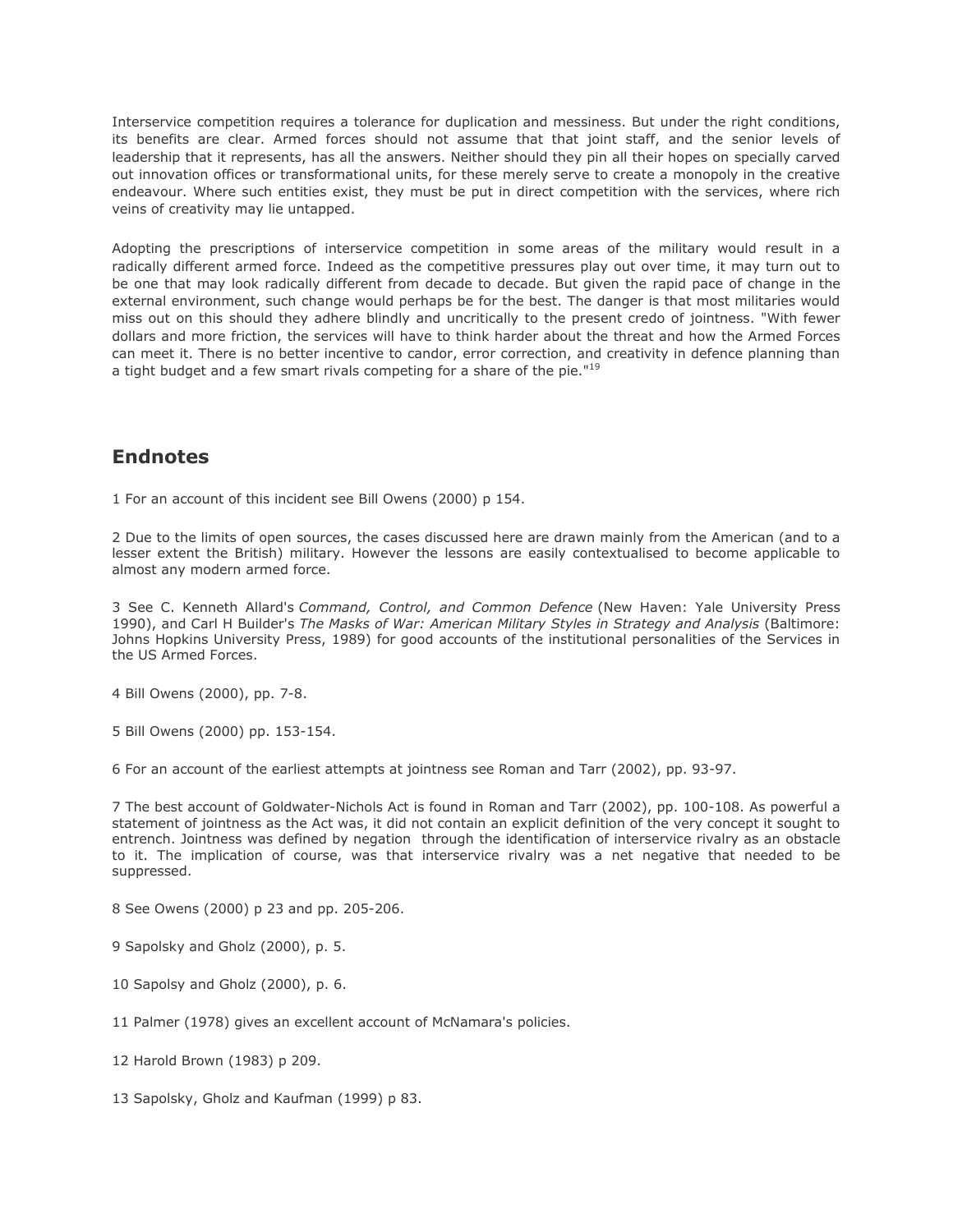14 These conditions are from Sanford Weiner. Quoted in Sapolsky (1997) p. 52.

15 Builder (1994), p. 33.

16 Sapolsky (1972) provides the most comprehensive account of the factors that accounted for the success of the Polaris project.

17 Gholz and Sapolsky (2000) p. 7.

18 Van Tol (1997) p 83.

19 Sapolsky (1997), p. 53.

#### **Bibliography**

Brown, Harold, *Thinking About National Security* (Boulder, CO: Westview Press 1983).

Builder, Cark H., "Roles and Missions: Back to the Future", in *Joint Forces Quarterly*, Spring 1994, pp. 32-37.

Cropsey, Seth, "The Limits of Jointness", in *Joint Forces Quarterly* Summer 1993, pp. 72-79.

Dougherty, Kevin J. "The Evolution of Air Assault", in *Joint Forces Quarterly*, Summer 1999, pp. 51-58.

Hartley, Keith, "The Economics of Joint Forces" in Andrew Duman, M.L.R. Smith, and Matthew Uttley (eds.), *The Changing Face of Military Power: Joint Warfare in an Expeditionary Era* (New York: Palgrave MacMillan, 2002).

Fautua, David T., "The Paradox of Joint Culture", in *Joint Forces Quarterly*, Autumn 2000, pp. 81-86.

Owens, Bill and Ed Offley, *Lifting the Fog of War* (New York: Farrar, Straus, and Giroux, 2000).

Palmer, Gregory, *The McNamara Strategy: Programme budgeting in the Pentagon, 1960-1968* (Westport CT: Greenwood Press, 1978).

Roman, Peter J. and David W. Tarr, "The Joint Chiefs of Staff: From Service Parochialism to Jointess", *Political Science Quarterly*, Spring 1998.

Sapolsky, Harvey M. *The Polaris System Development: Bureaucratic and Programmatic Success in Government* (Cambridge MA: Harvard University Press, 1972).

Sapolsky, Harvey M, "Interservice Competion: The Solution, Not the Problem", *Joint Forces Quarterly*, Spring 1997, pp 50-53.

Sapolsky, Harvey M., Eugene Gholz and Allen Kaufman, "Security Lessons from the Cold War", *Foreign Affairs*, 1 Jul 1999, pp 77-90.

Sapolsky, Harvey M. and Eugene Gholz, "The Defence Monopoly" in ???

Van Tol, Jan M., "Military Innovation and Carrier Aviation the Relavant History" in *Joint Forces Quarterly*Summer 1997.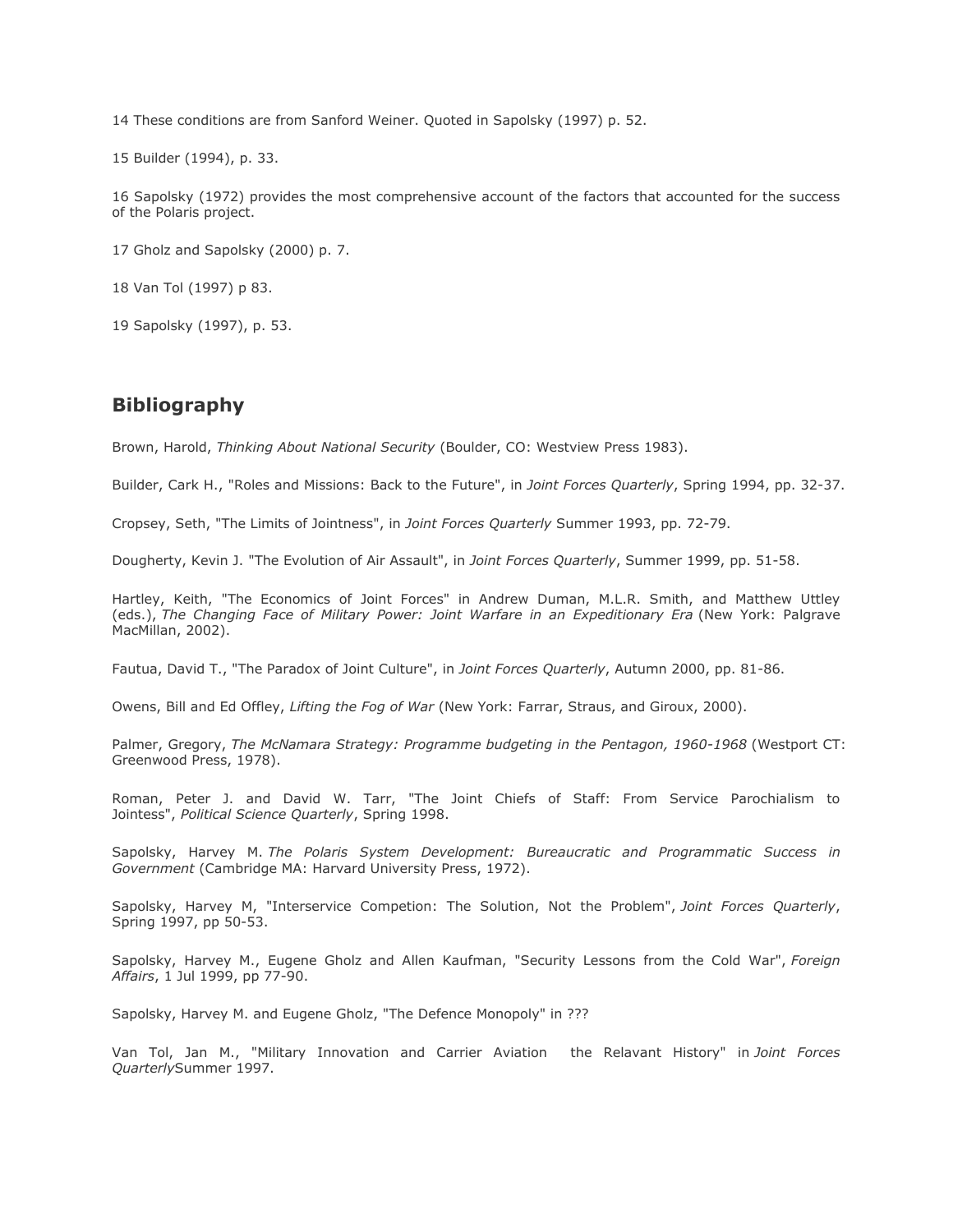Van Tol, Jan M. "Military Innovation and Carrier Aviation An Analysis" in *Joint Forces Quarterly*, Autumn/Winter 1997-98.



MAJ Kwek Ju-Hon is a Navy combat officer and is currently a Branch Head in the Defence Policy Group. His previous appointments include serving as an Operations Officer onboard a Missile Corvette (MCV). He graduated from Oxford University in 1996 with First Class Honours in Philosophy, Politics and Economics and received a Masters degree in East Asian Studies from Yale University in 1997.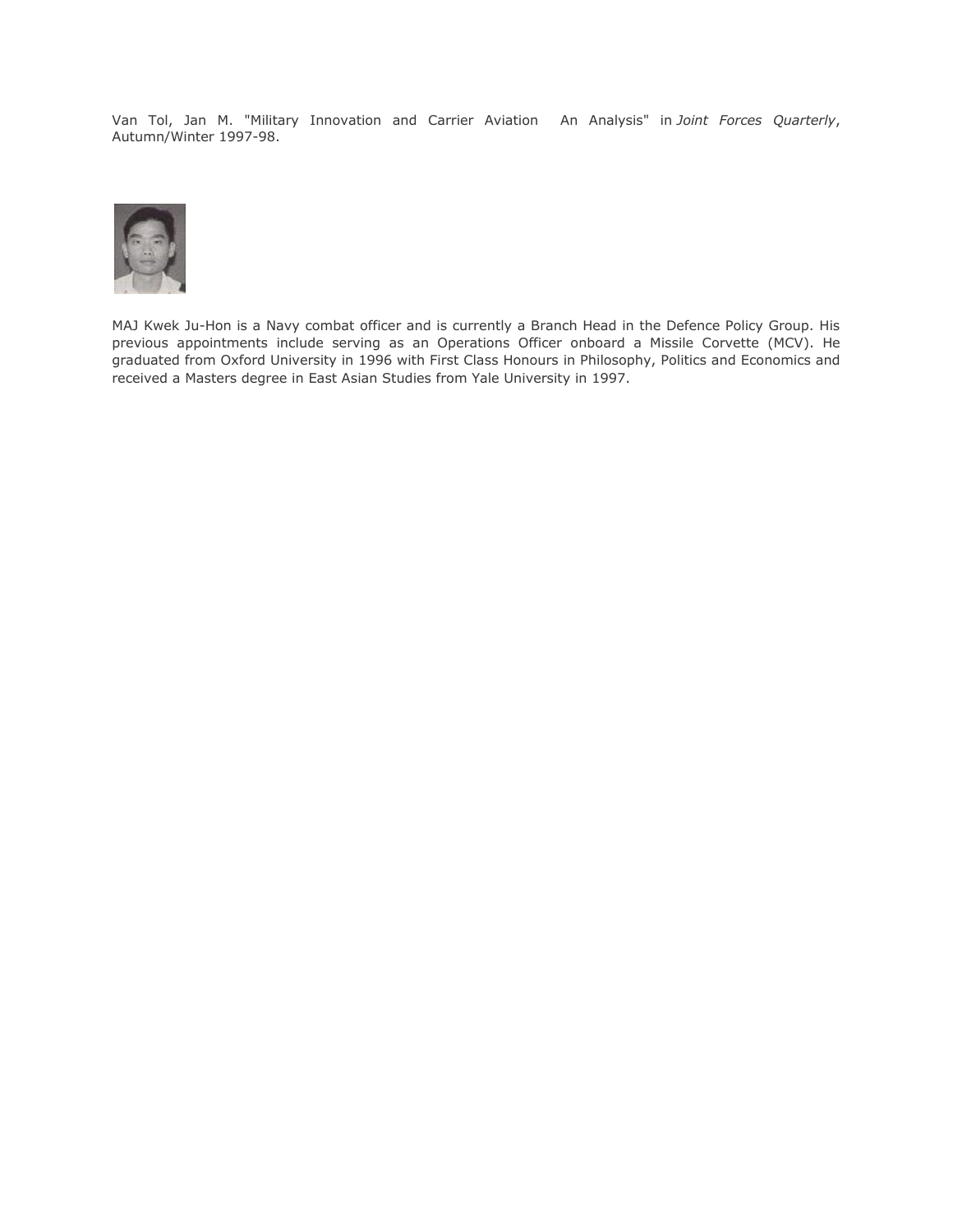# **Countering the Friction and Fog of War in the Information Age**

*by MAJ (NS) Chia Eng Seng Aaron, PhD*

*"Everything in war is very simple, but the simplest thing is difficult."*

#### *Clausewitz<sup>1</sup>*

*The information age allows integrated forces to operate in a dispersed manner without sacrificing operational capability. A dispersed force complicates the enemy's targeting problems. It enables better responsiveness offered by improved Command, Control, Communications, Computer and Intelligence (C4I). It improves intelligence gathering and dissemination. Finally a common operating picture will allow each unit in the network to respond to each of the threats reducing the overall potential risk. It enables the dispersed force to attack the defender from a variety of angles complicating the defensive task. Thus, information age technologies have the potential to deliver a decisive advantage in all forms of combat including asymmetric warfare.*

*However, war in the information age is not without friction or fog. Every good officer needs to understand them and be able overcome them whenever possible, and not to expect a standard of achievement in his operations when the very friction makes it impossible.<sup>2</sup> This article explains the concepts of friction and fog of war and how they may manifest in this information age. It discusses the measures the SAF need to counter or at least minimise them. It stresses the need for an overhaul in our structures, processes, and mindset in order to exploit information technologies and transform ourselves to prepare for future war(s).*

#### **Friction and Fog in the Information Age**

One of Clausewitz's most notable ideas about military art of war was the concept of friction.<sup>3</sup> He pointed out that a person who has not experienced war could not comprehend why the conduct of battle is so difficult.<sup>4</sup> "The difficulties accumulate and end by producing a kind of friction that is inconceivable unless one has experienced war."<sup>5</sup> The most unpredictable part of friction is people: the troops who fight and the commanders who command them. On the military machine, Clausewitz noted that none of its components is one piece: "each part is composed of individuals, every one of whom retains his potential for friction." His second meaning of fiction is the information theory sense of what we have recently come to call "noise" in the system. According to Clausewitz, plans and commands are signals that inevitably get garbled amid noise in the process of communicating them down and through the ranks even in peacetime. Although Clausewitz used fog four times, he never uses "fog of war." Twice, fog referred to a meteorological phenomenon that served as a type of friction.<sup>6</sup> In the third occurrence he referred to the unreliability of information in war. Clausewitz noted that "all action takes place, so to speak, in a kind of twilight, which, like fog or moonlight, often tends to makes things seem grotesque and larger than they really are."<sup>7</sup> In the last instance, he employed "fog" to describe war's ambiguities - "war is the realm of uncertainty; three quarters of the factors on which action is based are wrapped in a fog of greater or lesser uncertainty."<sup>8</sup> Thus, his famous metaphor of the "fog" of war implied how distortion and overload of information produce uncertainty to the actual state of affairs.

Friction is compounded by other factors and forces, including the environment of danger that characterizes war and the physical exertions required in battle. One of the most unpredictable elements is introduced by the relationship between friction and chance in war.<sup>9</sup> One example of friction related to chance is weather and its effects on the outcome of battle. In addition, Clausewitz noted, "We have identified danger, physical exertion, intelligence and friction as the elements of war that coalesce to form the atmosphere of war, and turn it into a medium that impedes activity. In their restrictive effects, they can be grouped into a single concept of friction."<sup>10</sup> It is difficult to differentiate between the effects due to fog and friction, for fog is in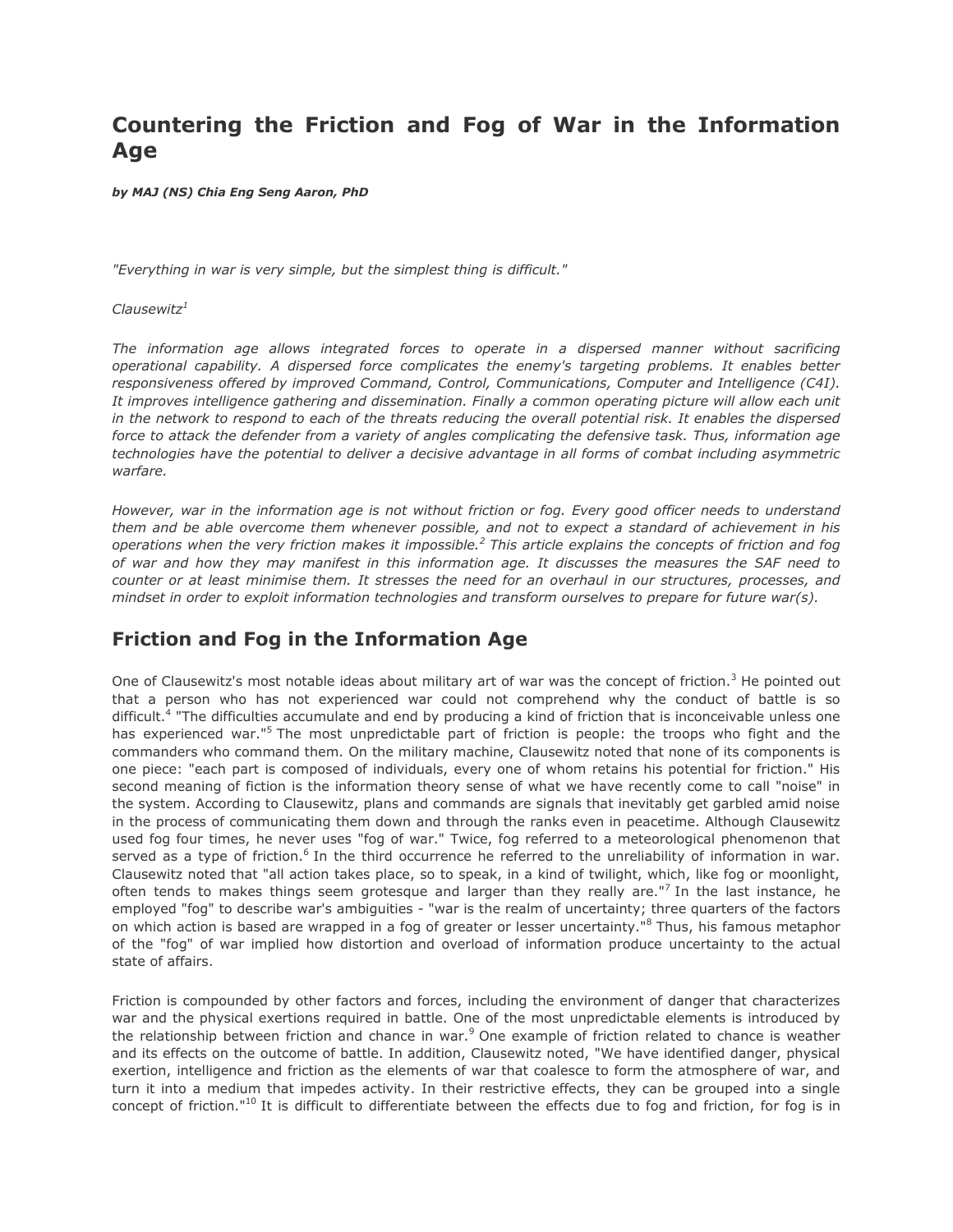fact part of friction. Fog is emphasized from the other forms of friction because many believe that information technologies can help to lift the fog of war. $^{11}$ 

As mentioned earlier, the most unpredictable part of friction is people. This is manifested especially through the inability of different services to fight together (dis-jointness) and human frailties. The fog of war is revealed though battlespace shadows and intelligence failure. Finally, friction is multiplied in asymmetric warfare as evidenced by the difficulties in countering terrorism.

#### **"Dis-Jointness"**

The inability of two or more services to communicate directly with one another is a great source of friction that continues to undermine the military. Some soldiers are incapable of distinguishing between pride and blind loyalty to their specific military service. Rivalries become institutionalised due to interservice competition for budget and weapons ownership. For example, should the Army rather than the Air Force control the helicopters used in support of the troops?<sup>12</sup> People sometimes confuse professionalism with loyalty to a particular military service, or even a professional vocation within a service. The problem occurs when this relatively healthy expression of solidarity to a community hardens into an unreasoned, blind commitment to existing doctrine or structure. This erodes the effectiveness of joint operations.

In the Gulf War, the battlefield was divided among service components. Lines were drawn on the maps that laid out the areas of responsibility. These were drawn not only because of service rivalry but also because of technology. The US Army could not communicate with the US Marines; the Marines had difficulty communicating with the US Air Force (USAF); and the USAF had problems communicating with the US Navy.<sup>13</sup> For example, the Navy was forced to fly a daily cargo mission from the Persian Gulf and the Red Sea to Riyadh in order to pick up a computer printout of the air mission tasking order, then flew back to the carriers, and distributed the document for planning the next air strike. The inability of Navy/Air Force communications systems during Operations Desert Storm severely complicated joint missions.<sup>14</sup> Worst still, friendly fire deaths in the vast majority of incidents in Desert Storm involved misperceptions and human error caused by the lack of proper data links and common operating procedures among the different services.<sup>15</sup>

Differing services' requirements continue to plague the US in the Gulf War. The USAF wanted to attack strategic targets deep inside Iraq while the Army wanted the USAF to concentrate on hitting Iraqi Army units in the planned line of advance of the ground forces. "Air support-related issues continue to plague final preparations for offensive operations and raise doubts concerning our ability to effectively shaped the battlefield prior to initiation of the ground campaignArmy nominated targets are not being serviced."<sup>16</sup>

#### **Human Frailties**

Information technologies will not signal the end of the human in the loop and by extension human error in warfare. A common operating picture will not ensure that each person viewing the common picture will interpret it the same way or make a predictable or wise decision to capitalize on the information. In an "information-rich" environment, there is only so much that any human can absorb, digest, and act upon in a given period of time. Information overload is perhaps the most cited drawback. E-mail is already one of the office's most hated tyrannies. The greater the stress, the more data will be ignored, noise will be mistaken for information and information will be misconstrued, thus increasing the prospects for confusion and surprise. The spatial and temporal distribution of information relevant to decisions in war means that some key pieces will be inaccessible at any given time and place. The empirical fact of non-linear dynamics, when coupled with mismatches between reality and our representations of it, reveals limits to prediction, no matter how much information and processing power we have. Moreover, the constant flow of information could result in not reaching a decision or decisions being delayed as staff seek out every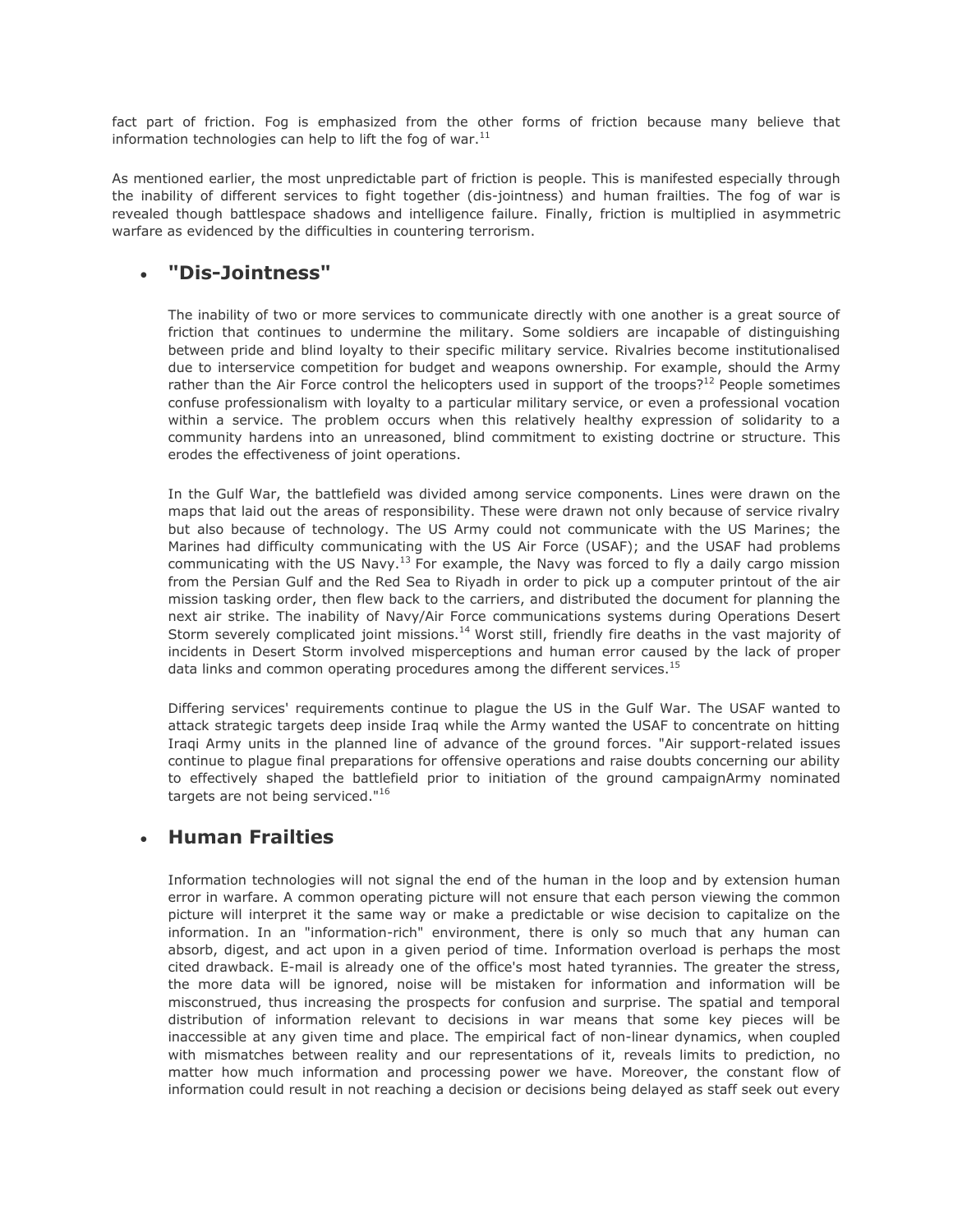obtainable detail. Staff and even commanders may become so immersed in managing the systems, providing inputs and assessing their outputs, that they forget to analyse the situation themselves.

#### **Battlespace Shadows**

Many ancient and current strategists and military theorists such as Sun Tzu<sup>17</sup> and Napolean Bonaparte<sup>18</sup> have long written about the importance of knowing the battlefield and one's enemy. In the early days of organised warfare, the commander's ability to influence events was defined by the range of human eyesight. Technology has changed this. Better communications expanded the dimensions within which land, sea and air scouts could report "what they saw" beyond visual range. General Schwarzkopf, the Commander-in-Chief of Allied forces in Operation Desert Storm in 1991, was able to "see" what was occurring in an area of nearly 250,000 square miles with greater fidelity and accuracy than any other previous military commanders in any previous conflict.<sup>19</sup> Still, the vision is spotty, usually late and hardly clear. The technology and military systems used for battlefield surveillance did not cover the entire areas at all times and could not see through bad weather conditions or smoke clouds from the burning of oil fields. They were not able to detect mobile Iraqi Scud missile launchers.<sup>20</sup>

Combat occurs in the real world, not in the information domain. What sensors see may not be what is actually there. For example, despite impressive aerial surveillance and bombing, the Serbian Army in Kosovo withdrew with much of its combat power intact as a direct consequence of its effective concealment techniques.<sup>21</sup> Despite state of the art surveillance systems, and supposedly powerful intelligence, the US still managed to partially destroy the Chinese Embassy in Belgrade.<sup>22</sup> As long as there is a thinking opponent employing decoys, deception etc, no amount of sensor coverage will ever perfectly capture the true situation. Adversaries can acquire sophisticated commercial capabilities to attack information systems and sensors through physical attacks, hacking, jam-ming and deception. The widespread use of Global Positioning System (GPS) for military purposes also brings with it new vulnerabilities. These satellites are vulnerable to physical attacks, electromagnetic pulse, spoofing and low cost jamming. The "electronic flank" will continue to form part of the friction and fog in the information age.

#### **Intelligence Failure**

Another problem in the Gulf War was information analysis and dissemination. The array of intelligence systems and tactical military sensors continuously generated great volumes of raw data about the Iraqi forces, their locations, activities and movements and communications. However, there were not enough people or equipment to process the raw data into meaningful depictions of the Iraqi capability and their movements. The system was also unable to disseminate intelligence reports below the division level.<sup>23</sup> The fog of war persists.

#### **Asymmetric Warfare**

The US may be confident that its lead in information, electronics and communications technologies will allow her to prevail against plausible opponents in the next century. However, future opponents of the US will adopt asymmetrical strategies that rely, in part, on friction. While the US is talking on the synergistic nature of remote fires, precision engagement, battlefield awareness and information dominance, she will see the synergistic nature of terror, deceit, brutality and unpredictability. Friction was at work in the recent terrorist attack on the US World Trade Centre on 11 September 2001. With all her intelligence marvels, she was not able to envisage such an attack on her own soils and still has not located Osama Bin Laden.

Technological innovation introduces novelty in warfare, and the indirect effects are never predictable with any degree of certainty. Superior technology cannot avoid the inevitable confusions and frustrations of the battlefield. While technological advances might mitigate certain forms of friction,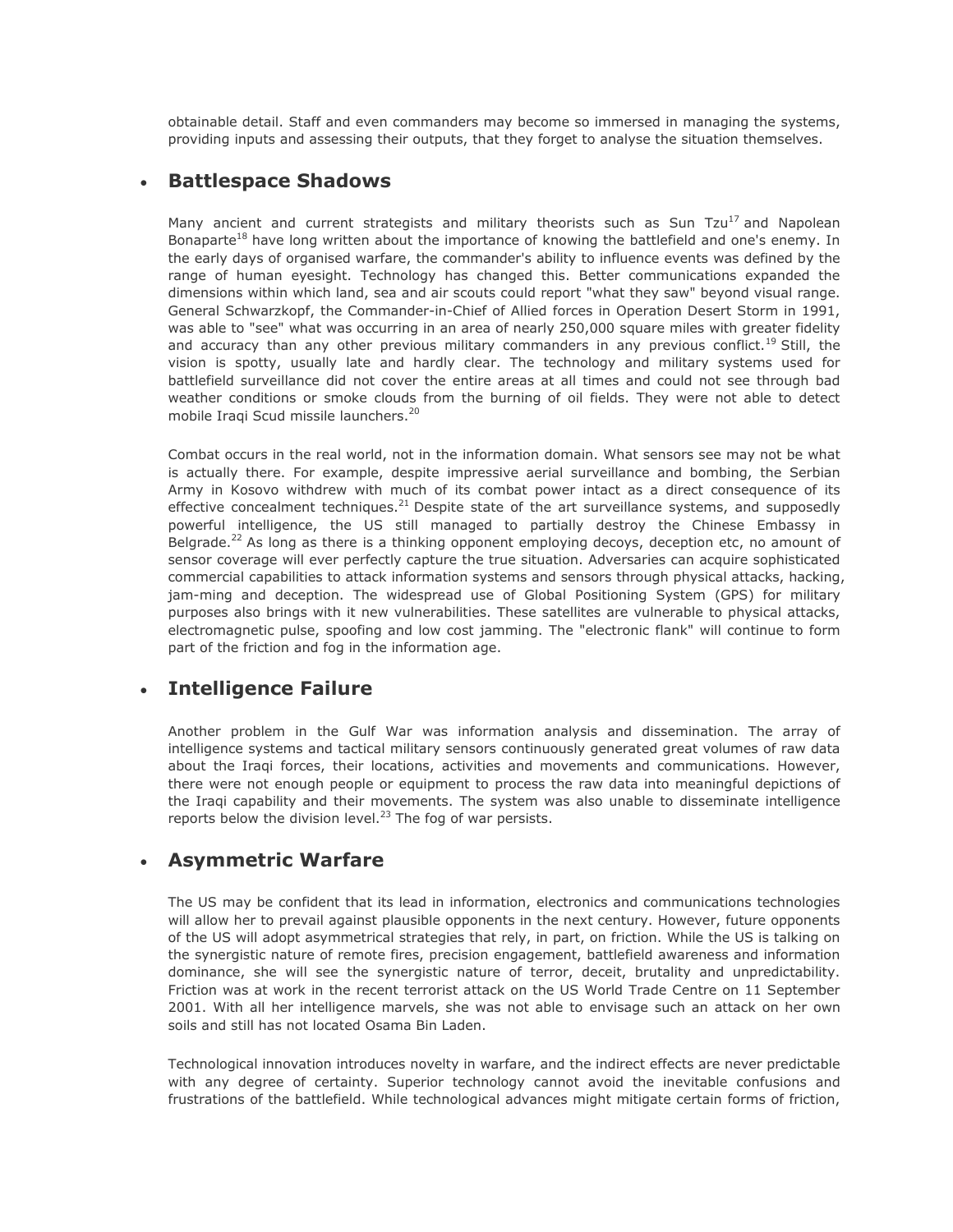they would neither eliminate nor substantially reduce its potential magnitude.<sup>24</sup> We must not be "blind to its harmful effects."<sup>25</sup> Although information technology can confer great advantages, by itself it cannot determine the outcome of war. There is no prescription for war for "there are in warfare no constant conditions."<sup>26</sup> As observed by Clausewitz: "Great part of the information obtained in war is contradiction, a still greater part is false and by far the greatest part is of doubtful character."<sup>27</sup> Although the information revolution appears to be able to supply military forces with new capabilities and "near-perfect" information, the friction and fog of war nevertheless will not vanish.

## **Countering the Friction and Fog of War**

According to Clausewitz, friction can be countered by training, discipline, regulations, orders and "the iron will of the commander". He also specifies one lubricant to reduce the friction of war: "Only one, and a commander and his army will not always have it readily available: combat experience."<sup>28</sup> Unfortunately combat experience is hard to come by. Observation of war perhaps offers the next best lessons in the study of friction. In its absence, history offers the next best alternative as a storehouse of information about how people behave in war. History provides a window to study some of the real complexities commanders faced in difficult settings. Moreover, the study of military history enables us to assess different perspectives and understand situations better. Lessons from the Gulf War have taught us some of the friction and fog faced in war. We can then make better preparations for war.

Information technology alone will not provide the military with the combat power and strategic agility we will need in the wars and crises of the future. We need a "military process reengineering." It must transcend new weapons and information systems to include a thorough re-examination of basic size force structure, roles and missions of the services.<sup>29</sup> We need to focus on systems integration, the process by which we tie military technological applications into the organisations and force structures. One of the best examples of using new technology with innovative military organisation tactics was Nazi Germany's use of blitzkrieg,<sup>30</sup> which combined the use of close air support, radio communications, and German tank divisions specifically designed to outrace and outgun the enemy.

Joint war fighting brings combat capabilities of the services together resulting in a whole that is greater than the sum of the parts. Therefore we must scrutinise research and procurement of weapon systems at joint level, not individual services level and improve our joint war fighting capabilities. Several areas of focus are: joint, versatile and flexible structures; joint command, control, communications, computers, intelligence, surveillance, and reconnaissance (C4ISR); joint manpower considerations; and joint experimentation. From the technology angle, we need to continuously insert new technologies and take advantage of the "revolution in logistics affairs".

## **Joint, Versatile and Flexible Structures**

We need to critically look at our force structure and the roles and missions of our services. Can we have a force structure without the services, but one based on missions? Is the present system of divisions, brigades and battalions modelled after the Napoleonic Grande Armée still valid? New forms of structures are required especially one based on modular combat groups. We need versatility and flexibility to achieve operational success. We must be able to fight a conventional warfare as well as an asymmetric one. Similarly defence science and technological agencies need to be structured accordingly.

War is complex. Complexity theory suggests that the most effective way of managing highly interrelated and dynamic problems is by the decentralisation of decision-making and action to close to the source of complexity.<sup>31</sup> Decentralisation relies on initiative, the acceptance of responsibility and mutual trust. This is similar to the British's mission command which is fundamentally a decentralized style of command whose key elements are "timely decision making, the importance of understanding the superior commander's intention and applying this to one's own actions, and a clear responsibility to fulfil that intention."<sup>32</sup> The US concept of self-synchronisation, an essential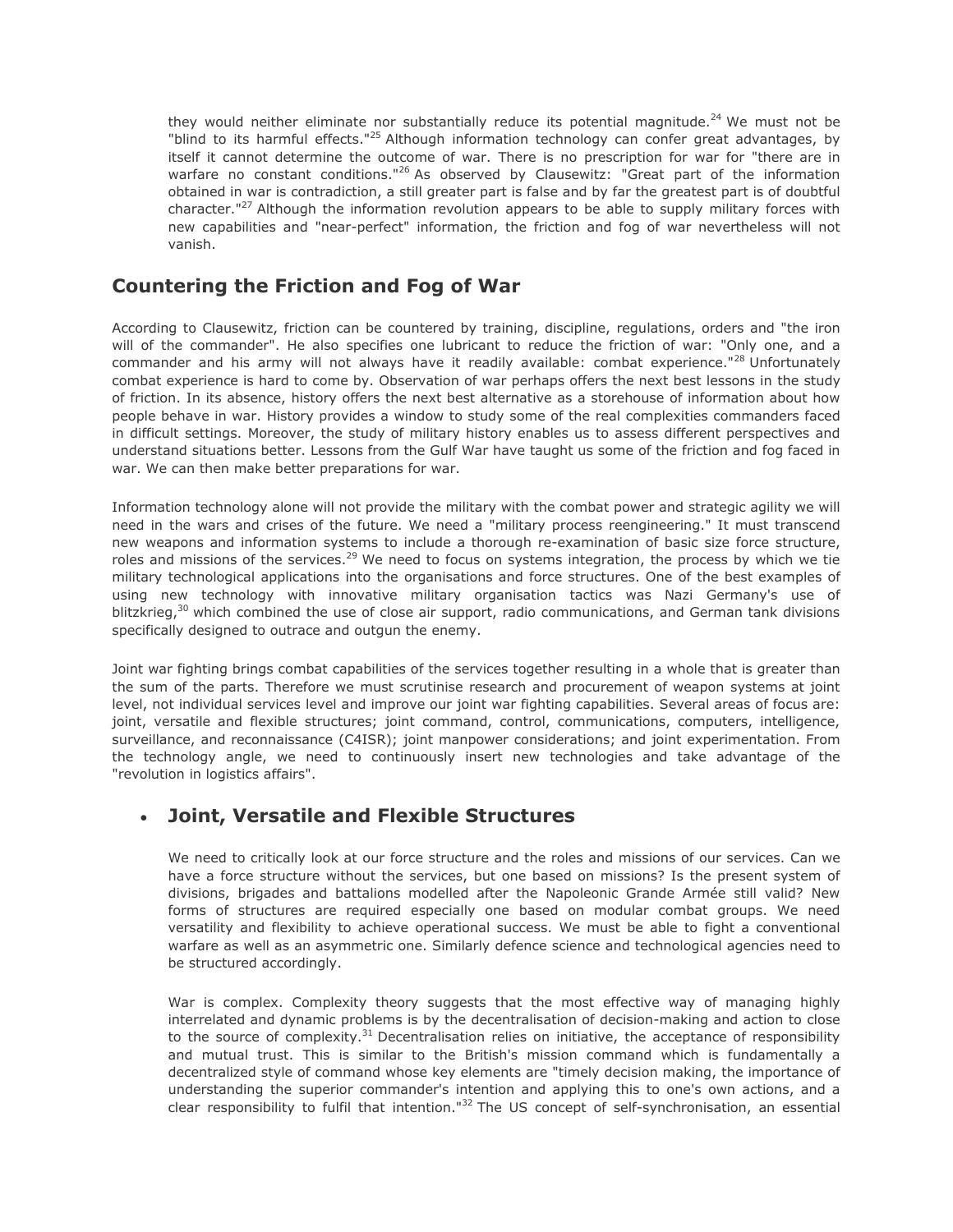element of Network Centric Warfare, envisages commanders and individuals armed with the commander's intent to do what needs to be done without traditional orders.<sup>33</sup>

#### **C4ISR**

Service commanders need to grasp the implications of the new information technologies that make it possible to operate together in a synergistic manner where it was difficult or almost impossible earlier on. Attrition warfare<sup>34</sup> and platform centric warfare<sup>35</sup> may no longer be optimal. Manoeuvre warfare<sup>36</sup> or mission based warfare aided by innovative military structures and new sensor, weapon and communication technologies may be more appropriate. In a mission based environment, the primary consideration becomes acquiring platforms that can be networked with other systems and sensors based on the mission. Some writers would term this as Network Centric Warfare. By being part of the network, the platform is able to obtain information and capabilities the stand-alone platform cannot.

We need to provide for information accessibility, commonality and velocity. The information needs to be precise to enable the accurate application of force. The more we rely on information resources and systems, the greater must be our efforts to protect them. We need to employ safeguards against attacks upon our critical information networks and in detecting, combating, and recovering from cyber attacks as soon as they are attempted. Commanders and soldiers need to be trained and developed to operate in an information rich environment.

### **Joint Manpower Considerations**

The term "interoperability" is often used only in the context of physical interoperability between equipment and systems. However,

shared understanding can only be provided by cognitive and doctrinal interoperability.<sup>37</sup>This implies a depth of common military education and training to produce officers of quality who approach problems in the same way it does not imply a lack of originality or flexibility of mind, but rather a confidence and mutual understanding based on shared military values and education. This is critical in understanding the "commander's intent".<sup>38</sup> We need to consolidate education and training into a single entity that can articulate a common vision. We need to recruit enlisted personnel and cadets to the military as a whole instead of just their own service. The military schools would be located together as a single organisation. We need to locate the services together, train them full-time together and deploy them as a single entity.

Most militaries have a methodology for decision-making that has been described as traditional, theoretical, and predominantly prescriptive, i.e., your standard operating procedures. The standard method for making decisions is to decide on an aim, consider all the relevant options, define all the important evaluation criteria, weigh the importance of each criterion, evaluate each option on each criterion and select the winner, otherwise know as "Rational Choice Strategies"<sup>39</sup> or RCS. There is strong evidence that most decision makers do not use RCS. Most uses Naturalistic Decision Making (NDM), which addresses how people actually make decisions in natural or realistic situations.<sup>40,41</sup> These methods apply to ill-structured problems in uncertain, dynamic environments where high stakes and time pressures are norms and are thus highly appropriate to many tactical situations. We need to change the way we think and make decisions. We also need to learn and explore ideas from nature, science fiction and even fantasy novels. They are a rich source of inspiration.

## **Joint Experimentation**

Meaningful improvements in all areas of joint war fighting will require a willingness to question current practices, organizational patterns, and command processes in essence, continued progress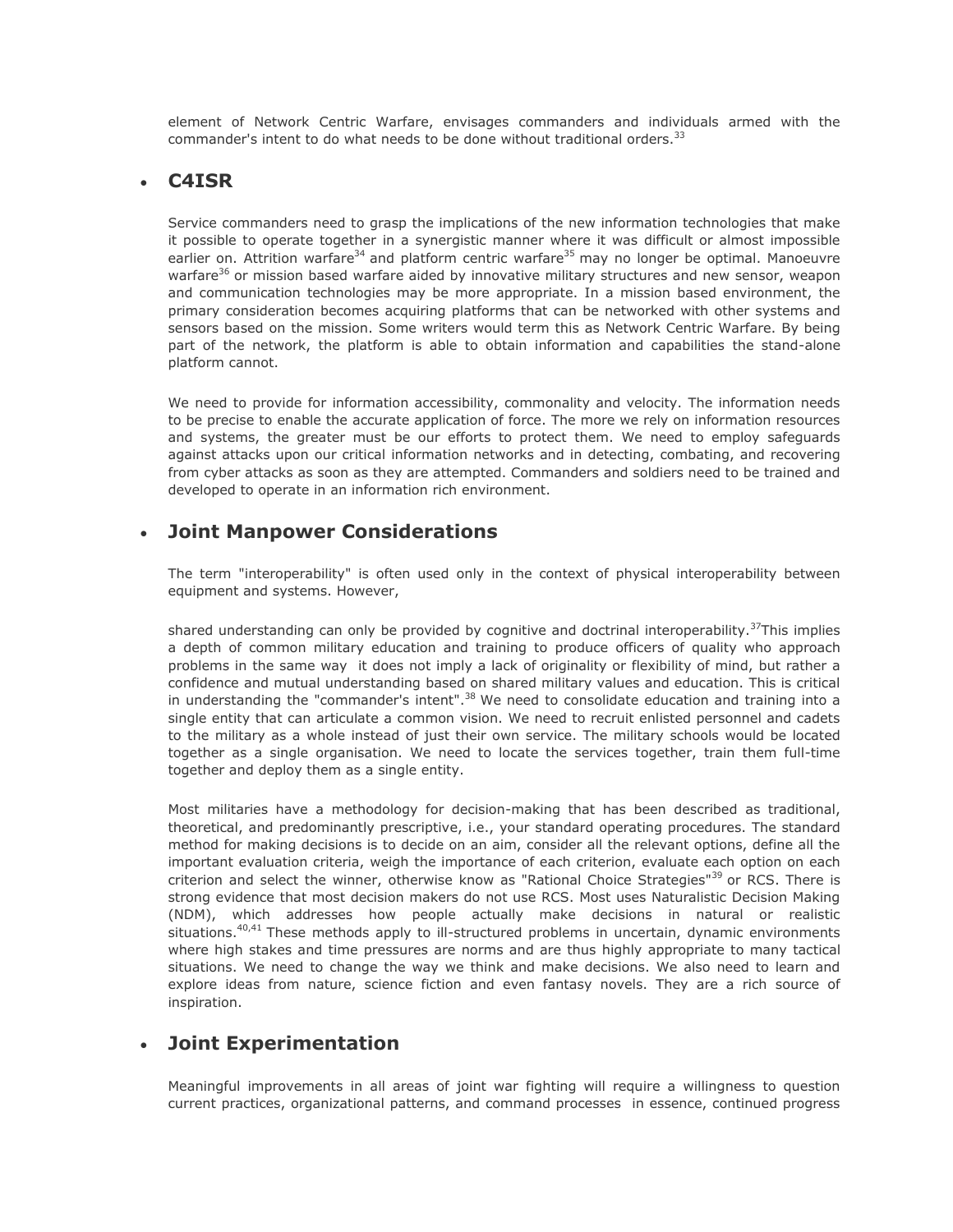toward significant cultural change. Unless a significant level of disruptive experimentation takes place, the coherent development of capabilities to enable transformation will not occur. Experimentation is designed to evaluate new missions, devise new force structure, and test new operational concepts. It allows us to integrate the experimental concepts and new weapon systems being developed by the services into a joint framework early in the development process. Modelling and simulations will attain new significance. Some disruptive experimentation that appears to be of no training value will be required to enable us to envisage new ways of doing things.

### **Continuous Insertion of New Technologies**

The exceedingly rapid pace of technological advancement in the latter half of the 20<sup>th</sup>century has rendered traditional military systems development, acquisition and lifecycle support strategies impractical. Technologies are often sadly out of date by the time the first unit is equipped. In recent years, this problem has become especially severe within the electronics community. Advances in technology, system proliferation, spectrum re-use technologies and spectrum management concerns have all figured heavily in creating an environment in which legacy equipment can no longer function in an efficient manner. New development techniques are needed in order to mitigate these problems. Faster, more streamlined design is necessary to support the needs of the modern military. The pace of technology advancement dictates that systems be designed to maximize the transparent insertion of new technologies at virtually every phase of their life cycle from procurement through fielding and operational use, to protect them from premature obsolescence.

## **Revolution in Logistics Affairs**

Information age technologies, particularly in the fields of asset tracking and remote diagnostics, revolutionise logistics so much that some people are calling it the "Revolution in Logistics Affairs". Logistics should become more focused towards actual requirements, rather than over insurance. This will allow reduced logistics drag and a smaller logistics footprint, while increasing flexibility and the ability to sustain expeditionary operations. Full platform systems integration allows for selfdemand whereby platforms automatically request re-supply and anticipate repair. The reduction of stocks in the area of operations also means a reduction of personnel required. This also means that a big part of logistics can be contracted out, saving military personnel for combat posts as well as providing economic activity during peacetime and employing civilians during wartime.

## **Conclusion**

In its Joint Vision 2020, the US recognized the role of friction in war:  $42$ 

*"friction is inherent in military operations. The joint force of 2020 will seek to create a "frictional imbalance"*  in its favor by using capabilities envisioned in this document, but the fundamental sources of friction cannot *be eliminated. We will win but we should not expect wars in the future to be easy or bloodless."*

Friction and fog will continue to be central to future warfare regardless of technological changes in the means of combat. They are difficult to overcome especially in asymmetric warfare, but we must work hard to reduce their occurrences as much as possible.

Technological change alone cannot counter the friction and fog of war and does not lead to transformation intellectual change is also necessary. We need to foster a mindset that allows us to take advantage of both new ideas and new technologies. It will involve the controversial and difficult effort of integrating innovative military technological applications and organising new ways of conducting warfare into a realigned military force structure. Identifying specific organisational reforms will be difficult and every change will challenge and threaten a host of entrenched military traditions and bureaucratic interests. There will be resistance and opposition. However, not to exploit information technologies for war would be foolhardy.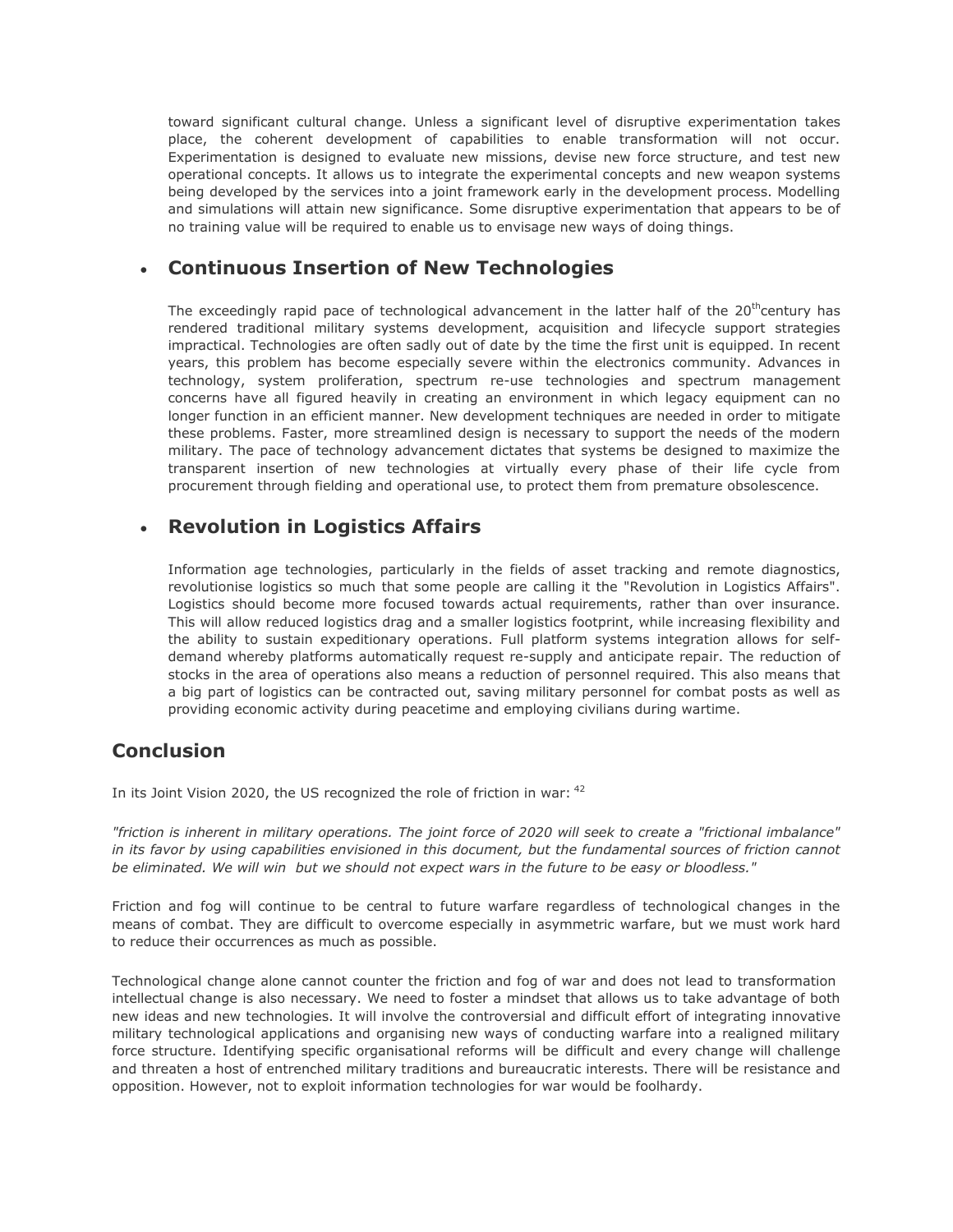A blueprint for change will require the following considerations<sup>43</sup>: First, we need to define our threats and work out a overarching set of capabilities we believe our forces must possess to support war now and in the future. Second, we need to use those capabilities to guide the development of joint operational concepts and architectures that drive decisions concerning materiel and non-materiel improvements and to establish standards for interoperability. Joint experimentation and process reengineering are good approaches. Third, we must integrate requirements for new doctrine, organizations, training and education, leadership, personnel, and facilities into the process. Finally, we need to find ways to modernize and integrate legacy systems when needed, while developing technological bridges with interagency and international partners.

#### **Endnotes:**

1. Carl Von Clausewitz, *On War*, eds. Michael Howard and Peter Paret, Princeton University Press, Princeton, New Jersey, 1976, p. 138.

2. Clausewitz, p. 140.

3. Stephen J. Cimbala, *Clausewitz and Chaos: Friction in War and Military Policy,* Praeger Publishers, Westport, Connecticut, 2001.

- 4. Clausewitz, p. 140.
- 5. Clausewitz, p. 119.
- 6. Clausewitz, p. 120 and 143.
- 7. Clausewitz, p. 140.
- 8. Clausewitz, p. 101.
- 9. Colin S. Gray, *Modern Strategy*, Oxford University Press, Oxford, 1999, p. 41.

10. Clausewitz, p. 114.

11. Admiral Owens argued that it is possible to lift the fog of war through the Revolution of Military Affairs. For such an argument, see Owens, *Lifting the Fog of War*, John Hopkins University Press, 2000.

12. The answer is at Joint level. Although many of the scarce war resources are already being decided at Joint level, the rivalry remains. We are still working more at Service level than a truly integrated Joint level.

- 13. Owens, p. 92.
- 14. Owens, p. 64.
- 15. Owens, p. 155.

16. Memorandum from BG Steve Arnold, cited in Rick Atkinson, "Crusade The Untold Story of the Persian Gulf War," Boston and New York: Houghton Mifflin, 1993, p. 339.

17. "One who knows the enemy and knows himself will not be endangered in a hundred engagements. One who does not know the enemy but knows himself will sometimes be victorious, sometimes meet with defeat. One who knows neither the enemy nor himself will invariably be defeated in every engagement." From Sun Tzu, *The Art of War*, trans. Ralph D. Sawyer, Boulder: Westview Press, 1994, p. 135.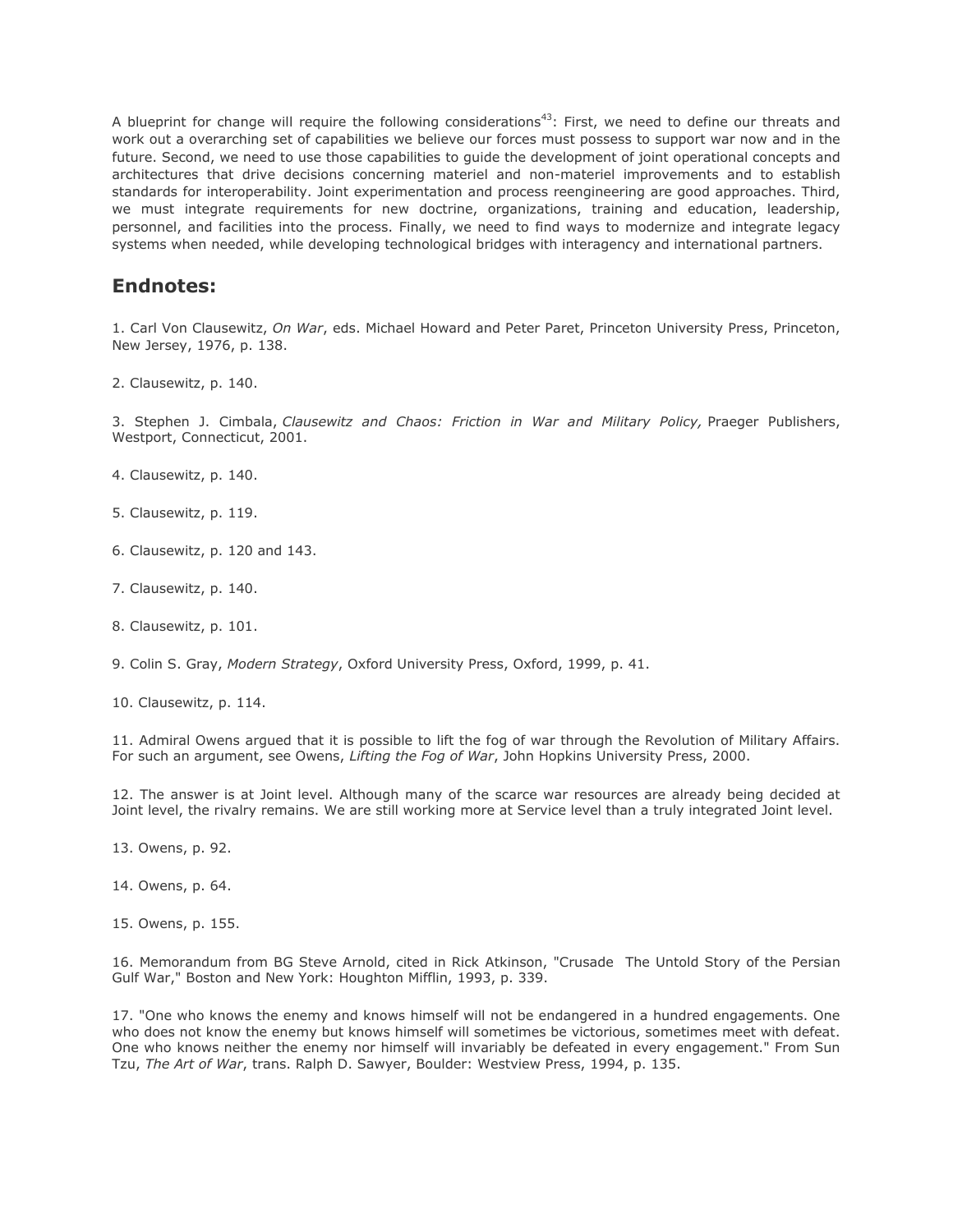18. A general never knows anything with certainty, never sees his enemy clearly and never knows positively where his is.... The general never knows the field of battle on which he may operatehe has no positive information; data to reach a knowledge of localities are so contingent on events that almost nothing is learned by experience. From *The Military Maxims of Napoleon*, in "Roots of Strategy," eds. Wilhelm Defense Leeb and Thomas R. Philips, Stackpole, Books, 1985, p. 440-41.

19. Owens, p. 13.

20. Owens, p. 13-14.

21. David Potts, "The Delilah Factor New Threats and Vulnerabilities", in *The Big Issue: Command and Combat in the Information Age*, David Potts, eds, UK Strategic and Combat Studies Institute, Mar 2002, p. 98.

22. Ibid.

23. Robert H. Scales, *Certain Victory: The U.S. Army in the Gulf War*, Office of the Chief of Staff, United States Army, 1993, p. 371-72.

24. Bary Watts, *Clausewitzian Friction and Future War*, McNair Paper 52, National Defense University Press, Washington D.C., 1996, p. 124.

25. MAJ Milton Ong Ann Kiat, "Cautions and Cautiousness in Harnessing Technology for Army 21." *Pointer*, Vol. 27, No. 3, Jul-Sep 2001, p. 93-102.

26. Sun Tzu, p. 113.

27. Clausewitz, p. 162.

28. Clausewitz, p. 141.

29. Michael Vlahos, "The War After Byte City", in *The Information Revolution and National Security*, ed., by Stuart J. D. Schwatzstein, Washington, D.C., The Center for Strategic and International Studies, p. 88.

30. Although formed by two German words, blitz and krieg, for "lightning" and "war" respectively, it is not a German word. It was supposedly coined by a British newspaper editor in 1940. See Brassey's Encyclopedia of Military History and Biography, Washington D. C. and London, 1994, p. 161.

31. Tom Czerwinski, "Coping with the Bounds", in *Speculations on Non Linearity in Military Affairs*, Institute for National Strategy Studies, Washington, 1988, p 79-95.

32. British's Army Doctrine Publication (ADP) Volume 2, *Command*, Army Code 71564, Apr 1995, Paragraph 0210.

33. Jim Storr, "A Command Philosophy for the Information Age: The Continuing Relevance of Mission Command"in *The Big Issue: Command and Combat in the Information Age*, David Potts, eds, UK Strategic and Combat Studies Institute, Mar 2002, p. 98.

34. Attrition warfare focuses on grinding down the enemy though superior resources and numbers. Attrition warfare achieves victory eroding their strength with superior mass and killing power and annihilating them through complete destruction and occupation.

35. Platform centric warfare places an emphasis on the platform or weapons system as the focal point of combat. Platforms inflict physical damage upon an enemy. The ability of this combat power forms the basis for military organization, doctrine, tactics, techniques and procedures.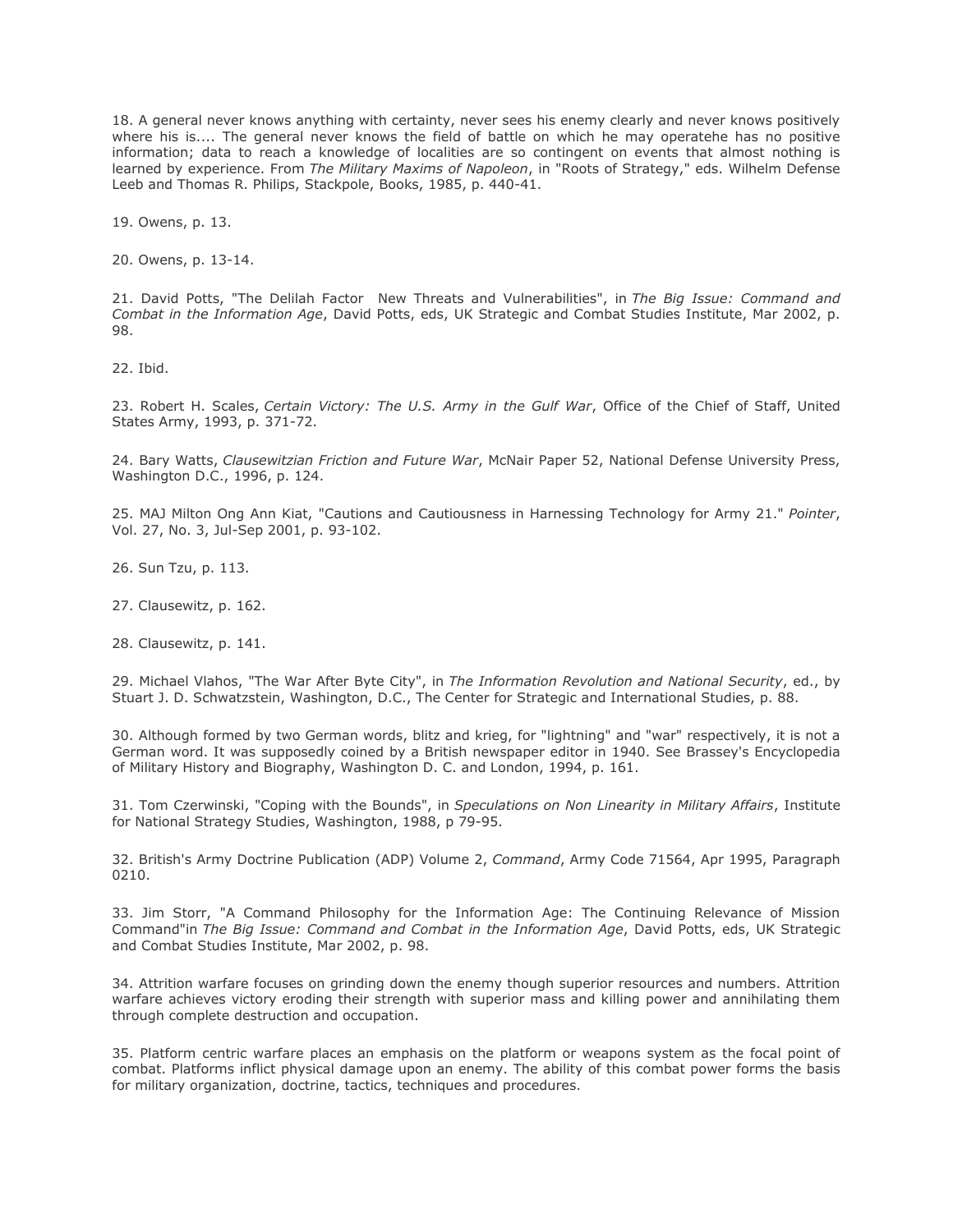36. Manoeuvre warfare is the employment of forces on the battlefield through movement in combination with fire to achieve a position of advantage in respect to the enemy in order to accomplish the mission. Its primary goal is to generate systemic disruption and create enemy friction through rapid violent attacks against key centers of gravity. While force is important, it is the concentration of that force in space and time that is most critical. Consequently, manoeuvr is measured in terms of speed and surprise, not firepower alone.

37. Similar concepts are espoused by the US as "co-operability", UK as "interoperability of the mind", Germany as "einheit im denken" or "unity in thought."

38. This will be discussed in more detail in the next paragraph.

39. Kallimeier, et al, "Towards Better Knowledge: a Fusion of Information, Technology and Human Aspects off Command and Control," *Journal of Battlespace Technology,* Vol. IV, No. 1, Mar 2001, p. 34-43.

40. Raphael Pascual and Simon Henderson, "Evidence of Naturalistic Decision Making in Command and Control", in*Naturalistic Decision Making*, Caroline E Zsambok and Gary Klein ed, Lawrence Erlbaum, Associates, New Jersey, 1997, p. 217-266.

41. Gary Klein, *Sources of Power: How People Make Decisions*, MIT Press, London, 1998, p. 38-29.

42. Director for Strategic Plans and Policy, J5; Strategy Division, "Joint Vision 2020," US Government Printing Office, Washington DC, June 2000.

43. Several of these considerations are obtained from: Posture Statement of General Richard B. Myers, USAF, Chairman of the Joint Chiefs of Staff before the 107th Congress Senate Appropriations Committee (Subcommittee on Defense), 21 May 2002.



MAJ (NS) Chia Eng Seng Aaron, PhD, is presently working in the Defence Science and Technology Agency. He was an Air Operations and Communications Officer and Air Engineering Officer by training and had served in Air Plans Department, Air Intelligence Department, Air Logistics Department and DSO National Laboratories. MAJ Chia has a PhD in electrical engineering and a Masters in Business Administration (Management of Technology). He won a Commendation Award in 2001.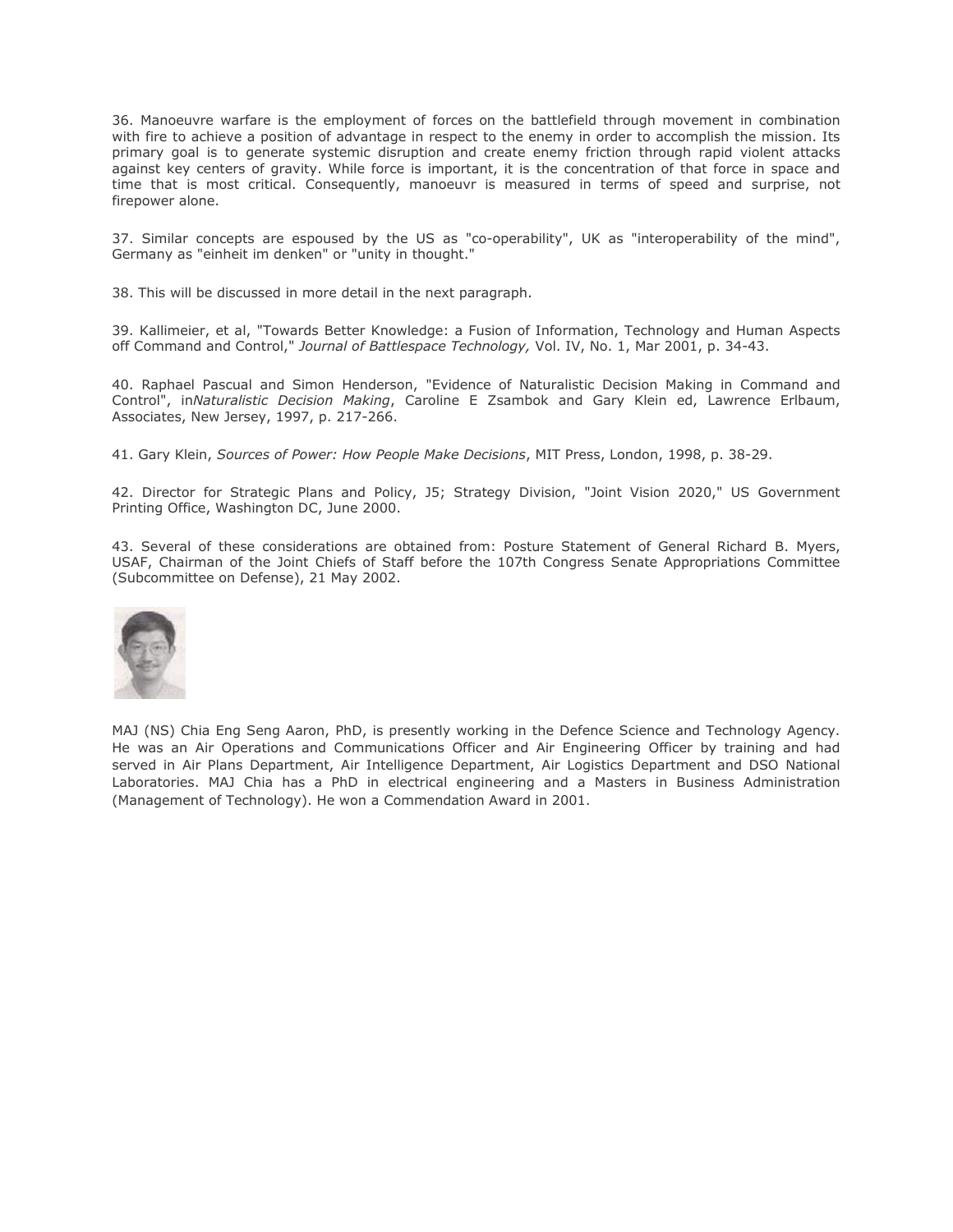# **Will China Attack Taiwan**

*by CPT Fan Sui Siong, Kelvin*

*Tensions across the Taiwan Straits have intensified in recent years in the wake of increasingly strong signals from Taiwan that it may soon declare independence. These signals, coupled with mainland China's increasingly aggressive stance led many military and political commentators to speculate that the People's Republic of China (PRC) will solve the "Taiwan" issue once and for all by regaining Taiwan with military force. However, this view fails to take into account the existing gaps in PRC's military capabilities as well as political pressures which would render a force-driven takeover of Taiwan implausible in the near future.*

*Any war between mainland China and Taiwan would be de-stabilising to Singapore and the whole Asia-Pacific region. Firstly, China and Taiwan are two of the most important trading partners for Singapore. The destruction of trade links in the face of war would be economically devastating in a region already economically fragile after the 1998 currency crisis and the post 9/11 economic slowdown. Secondly, a successful Chinese conquest of Taiwan could radically alter the balance of power in the region. With her size, technological expertise and wealth (the latter two partially acquired from Taiwan) China would be firmly established as the regional hegemon in place of Japan and its policies, defence, economic or foreign, would have a direct impact on Singapore. Thirdly, any war between the mainland and Taiwan could involve a nuclear element. Given Singapore's geographical proximity to the Taiwanese Straits, the repercussions could be devastating.*

*Will war occur? The China-Taiwan military balance has been extensively covered in many excellent studies. However, most of these articles focus on current military capabilities, while neglecting the dynamic aspect of military procurement as well as the political will dimension. While this essay argues that PRC is unlikely to attack Taiwan in the near future, a war is still plausible if political circumstances favour PRC and when PRC has fully acquired the military capabilities for invasion. In light of the impact a PRC-ROC conflict could bring to Singapore, it is important for Singapore tounderstand the Straits stand-off in the right military and political context. For brevity, one important aspect of this potential stand-off was neglected in the analysis that of the possible nuclear conflict which could erupt. A nuclear conflict is unlikely for two reasons. Firstly, Taiwan would be destroyed in a nuclear attack and would be utterly useless to China, even if she were to be returned. Secondly, the use of nuclear weapons would destroy all that China has worked for in building its international reputation and integrating itself into the economic and diplomatic communities.*

## **Recent Trends**

Until the lifting of martial rule in Taiwan in 1988, the Republic of China (Taiwan or ROC) has been ruled by one single party, the Kuomintang (KMT). The KMT retreated to the Taiwanese islands after losing the civil war in mainland China to the Communist Party in 1949 and had always declared its wish for re-unification with the mainland, albeit on its own terms. However, since 1988, the pro-democracy movement and popular support for official independence in Taiwan have intensified, sending strong signals to PRC leaders that the Taiwanese may soon declare de facto independence from PRC to be official. Several key events have reinforced this view. In a watershed speech given at his alma mater Cornell University in 1995, then President Lee Teng Hui, announced his deviation from the "one China" policy by declaring that the Republic of China on Taiwan (ROCOT, which includes the Taiwan Penghu islands, including Jinmen and Mazu) to be a separate and independent sovereignty deserving recognition by the international community. President Lee then initiated "state-to-state" talks with PRC in 1999. In 2000, despite strong threats from PRC, the Taiwanese people elected the leader of the pro-independence opposition Democratic Progressive Party, Chen Shui-bian as President. The DPP has since increased its strength in the Taiwanese Parliament. More recently in 2002, President Chen made what later was said to be "off the cuff" remarks about holding a referendum to decide on Taiwan's independence while Vice-President Annette Lu conducted "vacation diplomacy" in Indonesia, a move perceived by PRC leaders to be part of the current administration's efforts to assert its distinct identity. $<sup>1</sup>$ </sup>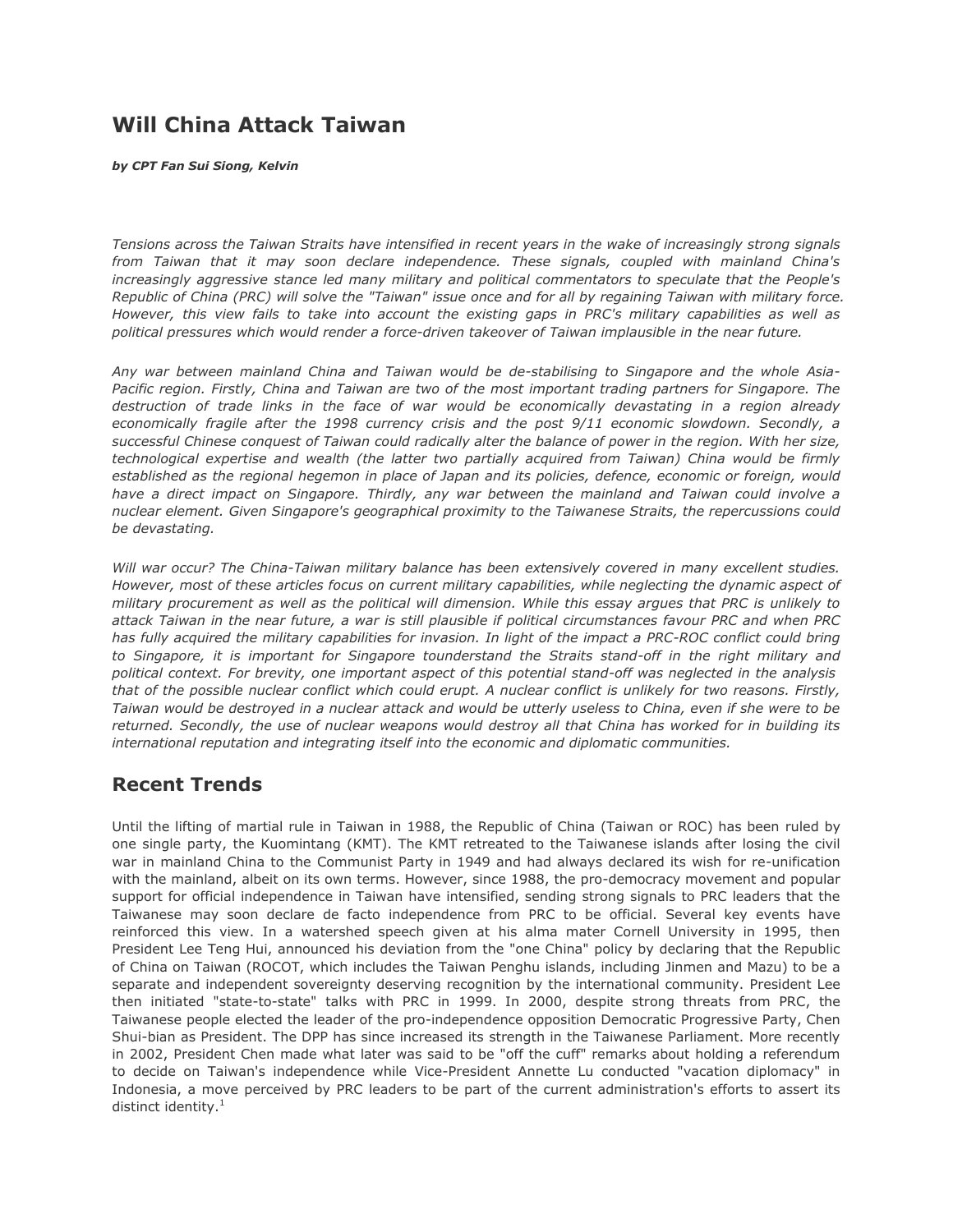On the other hand, in the wake of rising economic power, China has increasingly been more aggressive in pressing its case for Taiwan's return to Chinese rule. Prior to Lee Teng Hui's visit to the United States in 1995, China conducted naval exercises and missile tests in the Taiwan Straits in a bid to coerce President Lee into abandoning the high-profile visit. In March 2000, following the election of President Chen Shui-bian, the State Council of PRC released a white paper warning Taiwan that it will not wait for re-unification indefinitely. Instead, it urged President Chen to renounce his Democratic Progressive Party's stance on independence and explicitly affirm the "one China" principle, while reminding the international community that it reserves the right to use force against Taiwan to "safeguard its own sovereignty and territorial integrity."<sup>2</sup>

Recent events thus show the two sides to be escalating towards conflict, with both sides setting redoubtable conditions before cross-straits dialogue to resolve the differences could resume. While Beijing insists that Taiwan must accept the "one China" principle, Taipei has countered by demanding that Beijing first denounce the use of force.<sup>3</sup> This deadlock coupled with recent weapon acquisitions by both sides could thus lead popular opinion to imagine that war between the two sides is likely and imminent.

## **China's Military Policy/Doctrine**

To analyse the various strategies that China could undertake in dealing with the Taiwan issue, a brief understanding of the development of Chinese defence policy or military doctrine would be useful. During the Cold War, when the threat was a massive land invasion from the USSR, Chinese defence policy was based on the concept of the Maoist concept of "People's War", under which quantity was often emphasised over quality. In the 1990s, with other armies around the world developing more and more technologically sophisticated capabilities, a new military doctrine known as "Limited Wars under Modern conditions" had been adopted in a bid to turn the People's Liberation Army(PLA) into an army capable of responding swiftly to military incursions on or just beyond its borders. The world military, especially that of the West, now seems to be moving into a new era with the so called Revolution in Military Affairs(RMA). It is not surprising then that China is becoming more and more aware that rather than trying to match conventional military capabilities of the US and others, China could leverage on asymmetric warfare capabilities to counter or negate an adversary's superiorities. This use of unconventional approaches such as accurate ballistic missiles, information warfare and so on is particularly important because of its potential to deal with technologically superior forces that may come to Taiwan's aid in the event of war.

## **China's Military Options**

Military commentators such as James Nolt, Thomas Bickford, Bates Gill, and Michael O'Hanlon all seem to arrive at the same conclusion in their studies: China may be a nuclear power but Chinese conventional military capabilities are limited and will remain so for many years to come. In analysing scenarios that have not happened yet, we can base our analyses on known facts, which is difficult given China's extensive secrecy policy,<sup>4</sup> as well as on intentions which are conditioned within the political context. In this section, we identify two broad military options that could be used against Taiwan:

#### **Coercion**

China's 2.47 million regulars<sup>5</sup> and her ever-increasing defence budget<sup>6</sup>(which rose 17.6% to US\$20 billion in 2002) give a first glance impression that China's military is a formidable force. How effective, then, is China's military in effecting a "Genghis Khan" strategy of submission through fear?

First, we consider an air/missile attack. Intelligence reports reveal that China has about 200 shortrange missiles along the Taiwan Straits, and the number may triple within five years. The M-9 and M-11 missiles are capable of hitting Taiwan but do not possess the accuracy to consistently hit highvalue assets such as airfields, ports, or merchant ships. But what if China decides to direct the missiles towards civilian populations? Past experiences such as Iraq's scud missile attacks against Israel show that civilian casualties from missile attacks would be minimal but will the Taiwanese' will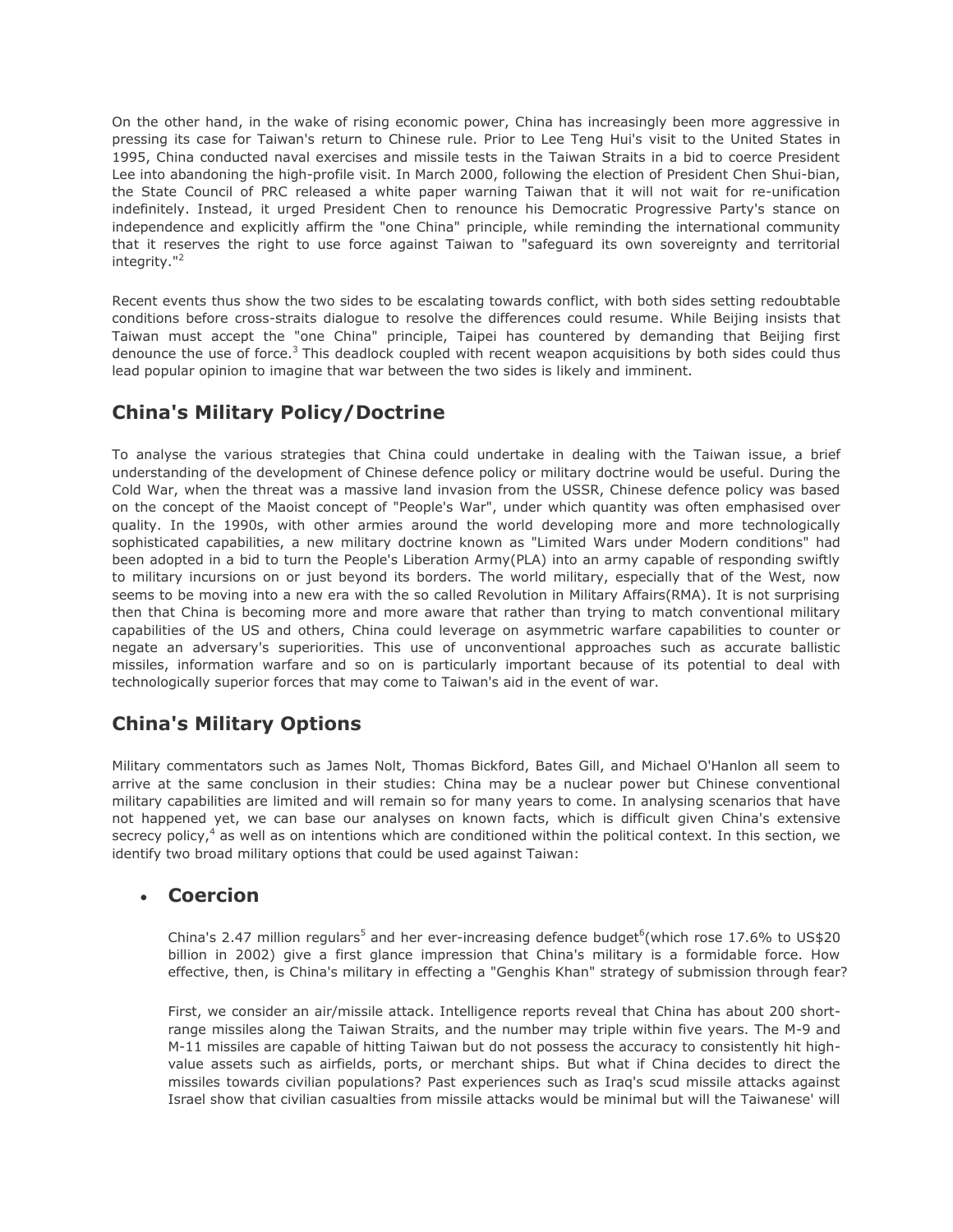to fight dissolve under this kind of terror tactic? Looking at Taiwan's response to the saber-rattling incident of 1996 where China fired missiles into the waters near Taiwan and conducted a simulated amphibious invasion, it seems that Taiwan's resolve will not be so easily broken; instead, it may just serve to embitter and harden the Taiwanese determination.

Next, we consider the idea of a blockade. A good coercive measure would be one that influences policymakers by affecting the welfare of the public. Presently, the Taiwan population enjoys a high standard of living due largely to its strong economy. Rather than threatening civilian lives, a blockade would extract an expensive economic price from Taiwan by cutting off commerce. A watertight blockade would be beyond China's abilities but all China has to do is to introduce a significant risk factor into all maritime commerce activities to create enough fear to disrupt commerce activities. As Michael O'Hanlon (2000) points out, there are three facts which point to the success of this strategy. First, Taiwan has a small coastline, thus ships have predictable routes, allowing China to focus her limited mines and submarines. Second, Taiwan has limited natural resources, and her foreign trade accounts for two-thirds of her GDP, thus a naval blockade would be economically crippling. Third, Taiwan has only four submarines, 36 major surface combatants and about 100 smaller surface combat ships compared to China's 60 submarines, 50 large surface combatants and hundreds of smaller ships.<sup>7</sup> Taiwan may thus find itself outmatched and unable to break out of the blockade without external intervention.<sup>8</sup>

Despite the attractiveness of the coercion option, two factors would act as chief deterrents for China. Firstly, launching missile attacks or enforcing a blockade would be seen as acts of a tyrant nation, bent on destroying the Taiwanese, whom the Chinese government proclaim to be their own people. The diplomatic outcry provoked from the international community would be detrimental to China's reputation at a time she is trying to establish herself as an enlightened, modern world power. Secondly, the success of these strategies depends on Taiwan remaining isolated, without external allies to help break the blockade. However, the US, though ambiguously wording its stance on the "Taiwan issue", will clearly not be a neutral party in any conflict. The 1979 Taiwan Relations Act stipulates that the US would view any conflict with Taiwan with "grave concern".<sup>9</sup> This "grave concern" led the US to send aircraft carriers to the Taiwan Straits on two occasions during the 1995-96 Taiwan Strait crisis when China conducted military exercises and launched missile near Taiwan.<sup>10</sup>The US policy is thus one of unofficial protection of Taiwan whilst maintaining its "one China" official policy.

Therefore, while China has viable military strategies to coerce Taiwan into accepting Chinese mainland rule, she is unlikely to pursue these strategic options given its wish to remain an active member of the international community and the desire to avoid a military conflict with the US.

#### **Full Scale Invasion**

#### **Political Considerations**

It is difficult for China to deploy any military option without provoking diplomatic isolation and a military response from the US. One way to minimise the adverse impact of these responses would be to launch a surprise invasion on Taiwan. Since deterrence is less costly than an all-out war to reclaim conquered territory, once Taiwan is successfully conquered, China would find it easier to reconcile the great powers within the international community, $11$  especially the UN Security Council, to the new status quo. If one adopts the "realist" view of the world order existing in a state of anarchy, one would be inclined to think that states would primarily be interested only in their own survival and their own self interests. Thus, while any of Taiwan's allies, official or otherwise, may verbally condemn any force China uses on Taiwan, they may not necessarily intervene unless it is in their self-interest to do so. Self-interest the need to protect the sources of oil and prevent a monopoly in oil sales which could hold Western economies in ransom drove the UN Security Council to launch the Gulf War against Iraq to reclaim Kuwait in 1991. However, the Security Council did little to win back the Palestine land (including the Gaza Strip) conquered by Israel during the Arab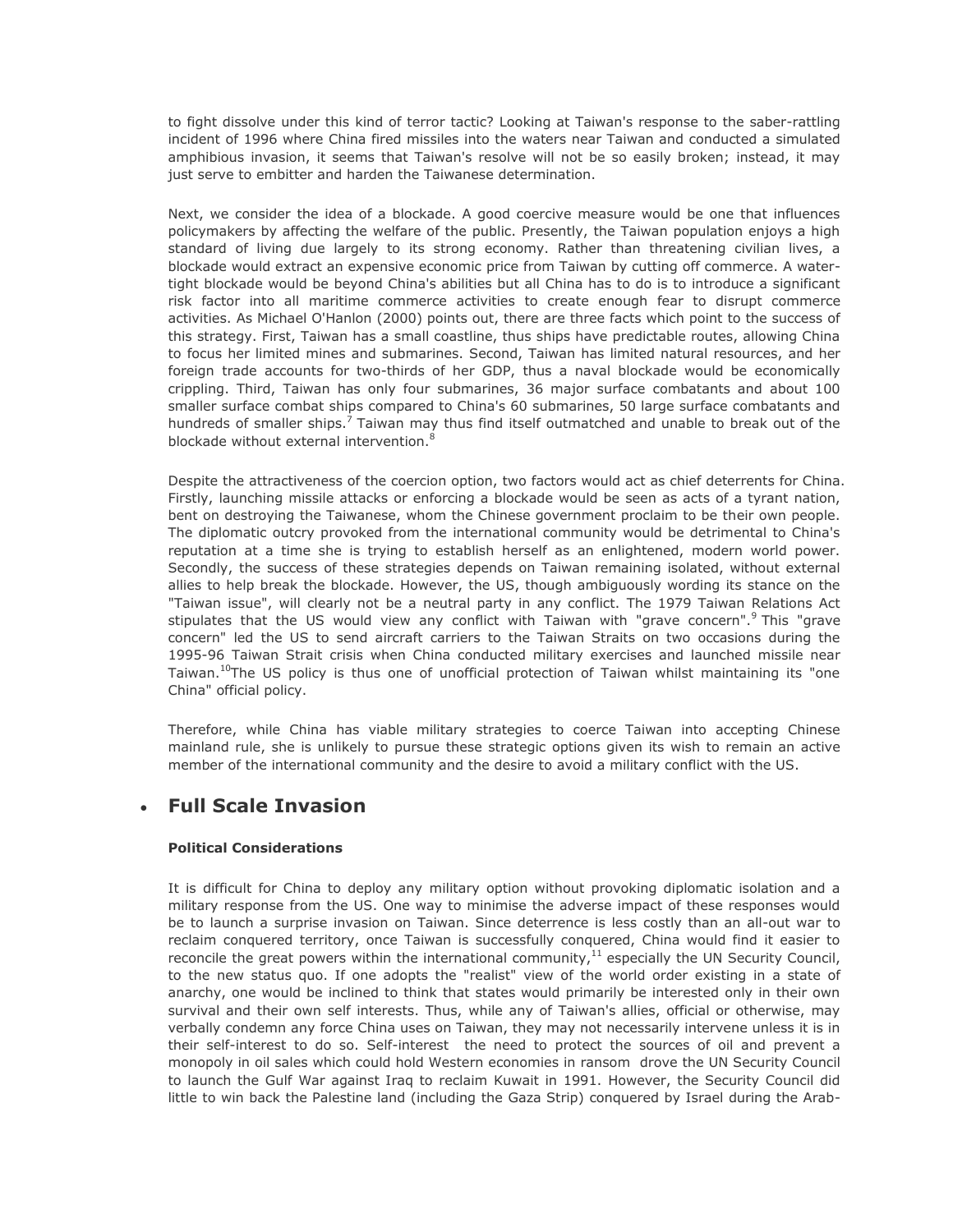Israeli War of 1967 as strategic or economic gains were not large enough to justify war. In the case of Taiwan, the key question lies in net benefits Taiwan could offer as an independent entity as opposed to being a mere province of China. Is Taiwan worth fighting for? Economically, independent Taiwan currently offer two advantages. The first is freer trade as compared to its mainland counterpart. However, given China's entry into the WTO, this gap is closing fast. The second advantage is the large contribution Taiwan makes towards economic aid and relief to developing countries which would be absorbed into the developing regions of China if Taiwan is incorporated into the mainland. Politically and strategically, an independent Taiwan protecting the Taiwanese Straits would act as a useful check against any ambitions of territorial expansion China may harbour in the region and would also protect the east-west shipping lines.

Weighed against these advantages are the drawbacks of opposing or going to war with China. Firstly, the costs of war would be high. Although China has limited military capabilities<sup>12</sup> and obsolete equipment, she still has one of the largest standing armies in the world (1.8 million soldiers) and a substantial submarine fleet which would be costly to take out. Moreover, coercion using weapons of mass destruction is likely to fail, as China herself is a nuclear power. Secondly, states opposing China risk losing trade ties and business links with the largest expanding economy in the world. Stacked alongside, the costs for the world powers far outweigh the benefits of fighting to regain Taiwan once China has conquered it by force. The US is an exception to this analysis. As mentioned earlier in the essay, American ambiguity on the Taiwan issue has made it difficult to predict what the American administration would do if China were to invade Taiwan. The US, as the only superpower left in the world, has to balance its instinct for self-interest (which prompted the switch to the recognition of PRC against ROC and the "One China" policy in 1970 under Nixon) against its diplomatic obligations towards traditional allies (which gave rise to the 1979 Taiwan Relations Act). However, given the US's recent focus on "rogue" states Iraq, Iran and North Korea, it might be difficult for the US to divert resources to fight yet another war to reclaim Taiwan, a move which would go against its "one China" policy anyway. China could therefore make a calculated guess that the US would not intervene with full scale military force if she should invade Taiwan.

Hence, on the diplomatic front, the best option for China is to launch a surprise all-out invasion of Taiwan. The key question is therefore *"Can China achieve a successful surprise full-scale invasion of Taiwan?"* The answer, fortunately, is no. The US Department of Defense predicts that even absent third party intervention, China's current military capabilities cannot support such an operation and would continue to fall short of requirements until 2005 at least.<sup>13</sup> Gill and O'Hanlon (1999) however, found this forecast to be too optimistic. Instead, they predict that it would be at least 20 years before China can pose such a threat.

## **Military Drawbacks**

Islands have a natural defence barrier because of the difficulty of securing beachheads when the shores are well defended. The British Isles, for instance, have not been successfully invaded since 1066. By virtue of the 80 mile Taiwan Strait between mainland China and Taiwan, Taiwan is accorded similar protection from mainland China's large army. However, successful landings have been staged in recent years, with the Normandy landing on D-day being the most prominent example to date. According to O'Hanlon(2000), $<sup>14</sup>$  three key elements are necessary for a successful</sup> amphibious assault (i) air superiority, (ii) initial superiority in troops/firepower at point of attack, and (iii) reinforcement advantage at point of attack. To add to this list, a successful assault will require (iv)well-trained, well-equipped troops who are properly coordinated in the battlefield. However, to quote the Pentagon, "China probably has never conducted a large scale amphibious exercise which has been fully coordinated with air support and airborne operations."<sup>15</sup>

## **Air Superiority**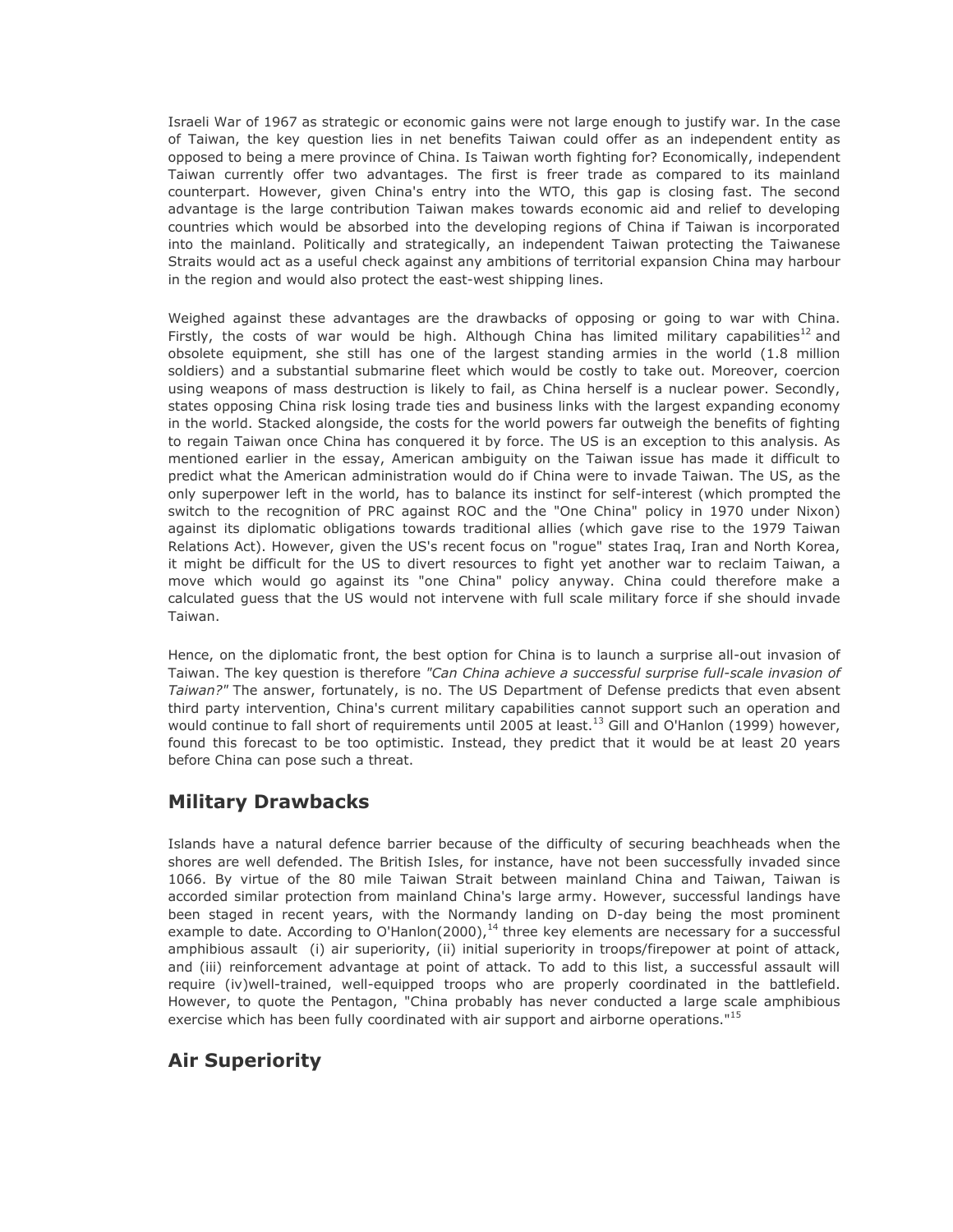To invade Taiwan, China would first have to win control of the air before she could begin transporting its troops and equipment across the Straits without overly strong resistance. Air superiority can be gained with a well-coordinated surprise attack on Taiwanese key assets such as airfields, C2 facilities, and aircraft. This could be done by simultaneously launching China's 200 ballistic missiles and her 800-1000 attack aircraft to target Taiwan's key assets. However, both options face limitations. As argued, Chinese ballistic missiles, already limited in number, are also known to be inaccurate. The option of using attack aircraft to weaken Taiwanese resistance fares no better. Firstly, mobilising so many aircraft to bases near Taiwan could alert Washington and Taipei to an imminent attack, thus negating the surprise element. Secondly, her aircraft are unlikely to attack effectively and efficiently. Taiwan possesses three times as many 4<sup>th</sup> generation fighters as China.<sup>16</sup>Chinese aircraft are mostly obsolete and slow, travel at barely supersonic speeds<sup>17</sup> and lack radar, thus limiting their ability to attack at night and rendering them vulnerable to beyond visual range attacks from radar-guided missiles of Taiwanese modern fighters. Thirdly, according to O'Hanlon, even with a well-coordinated first strike by China, at least half of Taiwan's combat aircraft would survive and be used to frustrate China's amphibious assault.

## **Initial Superiority in Troops/Firepower at Point of Attack**

To achieve this key element, China must be able to move large amounts of men and equipment quickly. However, it is limited to 70 ships which can only transport 10,000 15,000 troops, and her Il-67 transport planes which can move  $6,000$  more.<sup>18</sup> Even with an optimistically successful preemptive air campaign, China's amphibious force would have to deal with precision guided munitions from Taiwan's shore batteries and attacks from surviving airplanes and ships. Shallow water mines which Iraq employed to great effect during the Gulf War, could be laid along the Straits to frustrate Chinese attempts at landing. Furthermore, Taiwan has 236,700 active regulars and 1.5 million more ground force reservists,<sup>19</sup> giving her troop superiority over China's maximum landing force at any point along Taiwan's coastline, even if her troops are evenly spread out.

## **Reinforcement Advantage at Point of Attack**

Even if we assume that China manages to successfully establish a beachhead, she would not be able to prevent Taiwan from deploying large reinforcements to the point of attack. Given that China is attacking from the sea, China's limited and inaccurate naval gunfire will be unable to prevent Taiwan from sending reinforcements to the point of attack. Also, the Chinese air force has limited capability of finding mobile and ground targets and thus would be unable to slow Taiwan's reinforcements. As such, Taiwan could conceivably be able to accumulate a force of over 100,000 troops at the point of attack within 48 hours.<sup>20</sup>

On the other hand, China herself would be unable to reinforce her position on the beachhead quickly with her small amphibious fleet. China would take at least 48 hours, contingent on good weather, to make a round trip to fetch reinforcements, within which Taiwan would have successfully marshalled her troops to the battlefield. Accounting for attrition, China could hope to add at most 5,000 troops to the point of attack per day. China could not hope to win with her 20,000 ill-trained and poorlyequipped Chinese troops against a numerically superior Taiwanese force of 100,000.

## **Training, Leadership, and Co-ordination**

A full scale amphibious assault by China would be further frustrated by the poor quality of her troops, her lack of good leadership on the officer and NCO level, as well as command, control, computers and intelligence (C4I) deficiencies.

A recent report from the Pentagon provides a good gauge of the poor quality of Chinese troops and their leadership. While acknowledging that Chinese troops are generally patriotic, fit and good at basic infantry fighting skills, the report also suggested that "Ground force leadership, training in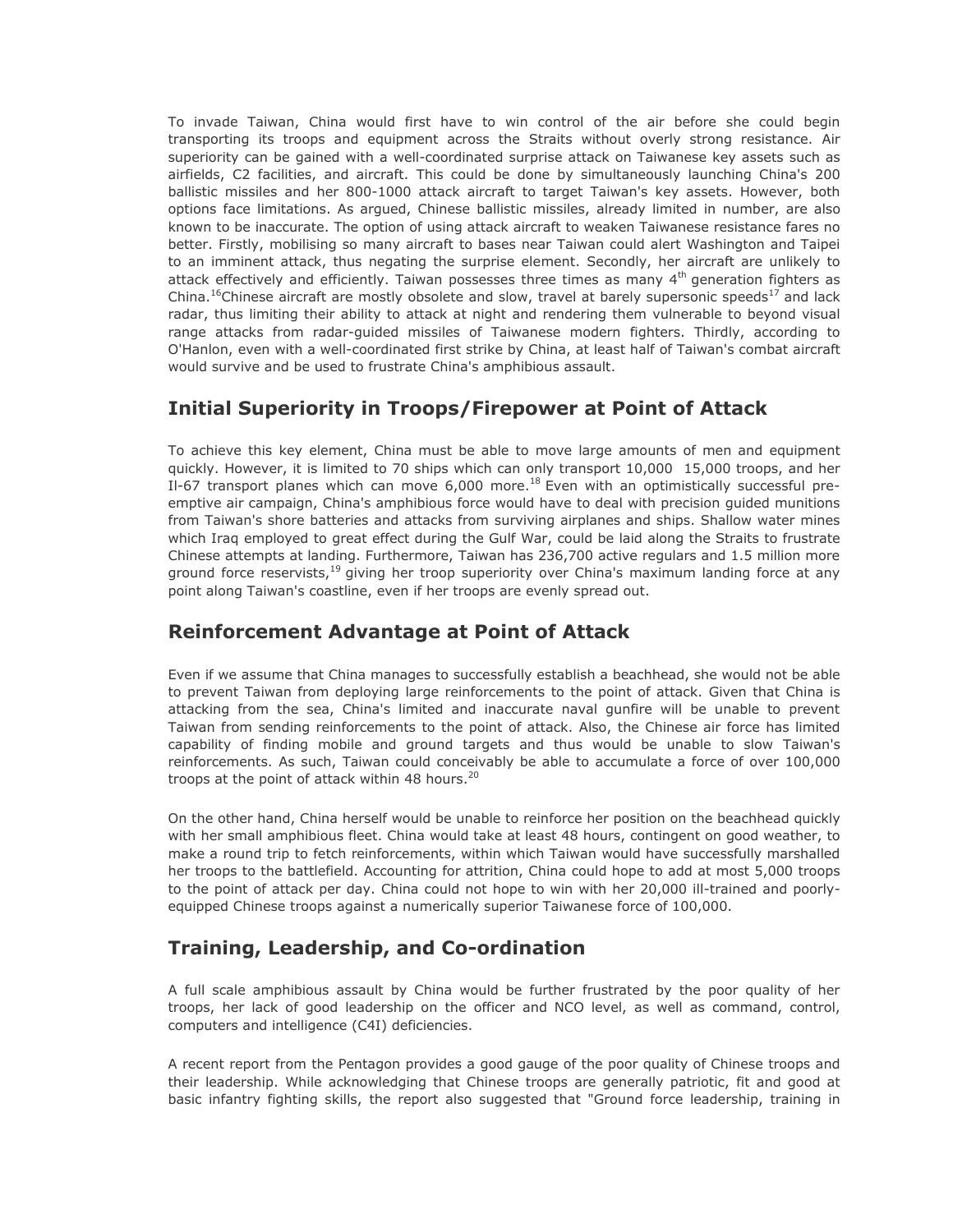combined operations and morale are poor. The PLA is still a party army with nepotism and political/family connections continuing to pre- dominate in officer appointment and advancement. The soldiers, for the most part, are semi-literate rural peasants; there is no professional NCO corps *per se*. Military service, with its low remuneration and family disruption is increasingly seen as a poor alternative to work in the private sector."<sup>21</sup>

Chinese capabilities are limited to the orchestration of only a few hundred air sorties a day,<sup>22</sup> a direct consequence of China's poor C4I. To quote the Pentagon again, "China's C4I infrastructure cannot support large-scale, joint force projection operations at any significant distance from the country's borders."

We thus see that China currently possesses none of these four key elements necessary to conduct an amphibious assault on Taiwan.

#### **Conclusion**

Despite predictions that China would attack Taiwan to assert its sovereignty in the face of strong Taiwanese grass-roots support for independence, this analysis shows that it is unlikely to occur in the near future. China has two broad military options: firstly, it could coerce Taiwan's capitulation by threatening missile attacks and/or through a blockade; secondly, China could launch a full-scale surprise invasion of the Taiwanese isles.

Coercion, while militarily feasible, could be politically and diplomatically disastrous, particularly since China is trying to integrate herself into the global world order. Moreover, coercion will succeed only in the absence of any third-party intervention. If one believes in the realist theory of global anarchy which states that states are governed by self-interest , China will find it easier if she could successfully invade Taiwan first and reconcile world opinion to it later. However, a successful surprise amphibious assault requires four integrated elements air superiority, initial advantage in troops/ firepower at point of attack, reinforcement advantage at point of attack and well-trained troops, supported by knowledgeable officers, NCO corps and sophisticated C4I capabilities. China does not possess any of these four elements as yet, hence the chances of success in an amphibious assault are small and the likelihood low in the near future.

With the take-over of Taiwan being either militarily unfeasible or politically/diplomatically damaging, it therefore seems unlikely, barring any major changes (such as a shift in geopolitical order or Taiwan declaring independence), that China would attack Taiwan in the near future.

#### **Endnotes**

1 Raymond Wu, "Watch words but seek cross-straits talks", *The Straits Times*, 13 September 2002.

2 Information office of the State Council of the People's Republic of China, "the One China Principle and the Taiwan Issue," Beijing March 2000, http://chinadaily.com.cn.net/highlights/taiwan/ whitepaper.html; Information office of the State Council of the People's Republic of China, "China's National Defence," Beijing, July 1998; and John Promfret, "Beijing stresses 'One China' to Taiwan," *Washington Post*, April 28, 2000, pp. 24.

3 Raymond Wu(2002).

4 US's "Annual Report on the Military Power of the PRC" identifies gaps in US knowledge about Chinese military power.

5 Figure taken from Anthony H Cordesman (Feb 2000), "The Conventional Military Balance in China and Northeast Asia".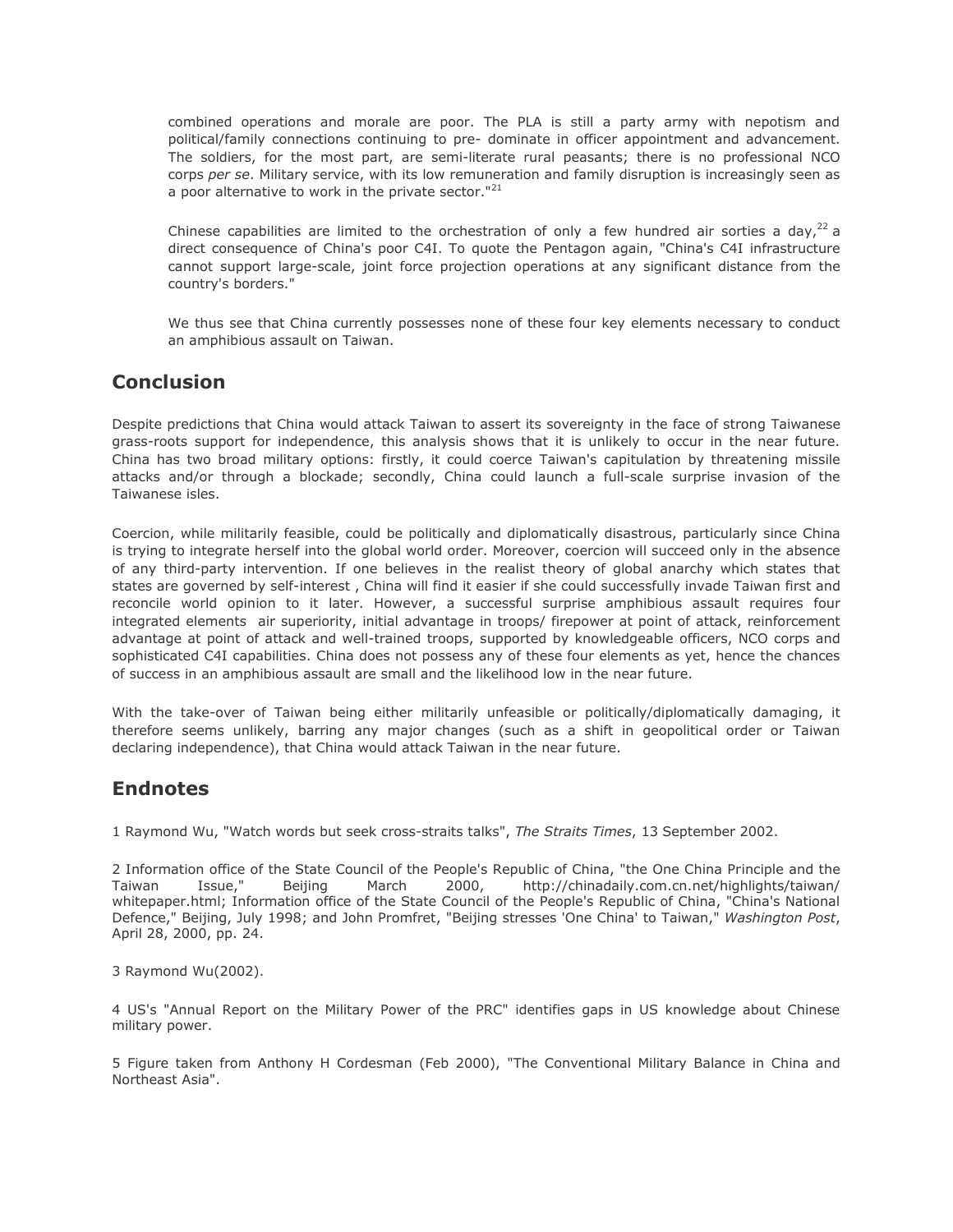6 This is her official military budget. Her actual spending could be much more than the stated amount.

7 Bates Gill and Michael O'Hanlon(1999), "China's Hollow Military".

8 Refer to Michael O'Hanlon(2000), "Can China Conquer Taiwan" for a detailed exposition to Taiwan's response to a naval blockade.

9 Henry Harding (1992), *A Fragile Relationship: The United States and China since 1972*, Washington D.C., Brookings Institution

10 First crisis occurred in 1995, when China tried to prevent the Taiwanese President Lee Teng Hui from visiting his alma mater, Cornell University. The second crisis occurred when China fired missiles to frighten Taiwanese voters away from the pro-independence Democratic Progressive Party during the 1996 presidential elections.

11 The definition of "great powers" here follows that of John Mearsheimer,

12 For a detailed exposition of China's weaknesses in military capabilities, see James Nolt's "The China-Taiwan Military Balance" (January 7, 2000) in *Across the Taiwan Strait: Exchanges, Conflicts and Negotiations* (eds, Winston L. Yang and Deborah A. Brown) and Bates Gill and Michael O'Hanlon's "China's Hollow Military" (1999),*National Interest*, no. 56.

13 Richard Fischer (2000), "Taiwan needs US arms," Asian Wall Street Journal

14 O'Hanlon gained his insight from conducting extensive research on recorded attempts at amphibious assaults 4 historical successes, 3 failures, and 2 potential attacks in the future. See "Can China Conquer Taiwan"(July 2000), International Security Vol 25 No.2, for more details.

15 William Cohen, "Future Military Capabilities and Strategy of the People's Republic of China."(1999) P. 15.

16 Pentagon (2002), "Annual Report on The Military Power of the PRC", Report to Congress.

17 See Nolt (2000) for full details of Chinese ageing and obsolete airforce.

18 Damon Bristow (June 2000), "The Military Balance Across the Taiwan Strait Does China have the Edge?", Mainland Affairs Council and Graduate of Political Science, NSYSU.

19 Figures from O'Hanlon (2000) and Cordesman (2000).

20 O'Hanlon(2000).

21 William S. Cohen, (1999) " The Security Situation in the Taiwan Strait", Report to Congress pursuant to the FY99 Appropriations Bill (Washingto DC: Department of Defense)

22 Kenneth W. Allen (1997), " PLAAF Modernisation: An Assessment", in Crisis in the Taiwan Strait (eds, James Lilley and Chuck Downs), pp. 224-232

#### **Bibliography**

Allen, Kenneth (1997), " PLAAF Modernisation: An Assessment", *Crisis in the Taiwan Strait* (eds, James Lilley and Chuck Downs), pp. 224-232

Bickford, Thomas (2001), "Myths and Realities of China's Military Power", *Foreign Policy* Vol 6 No. 14.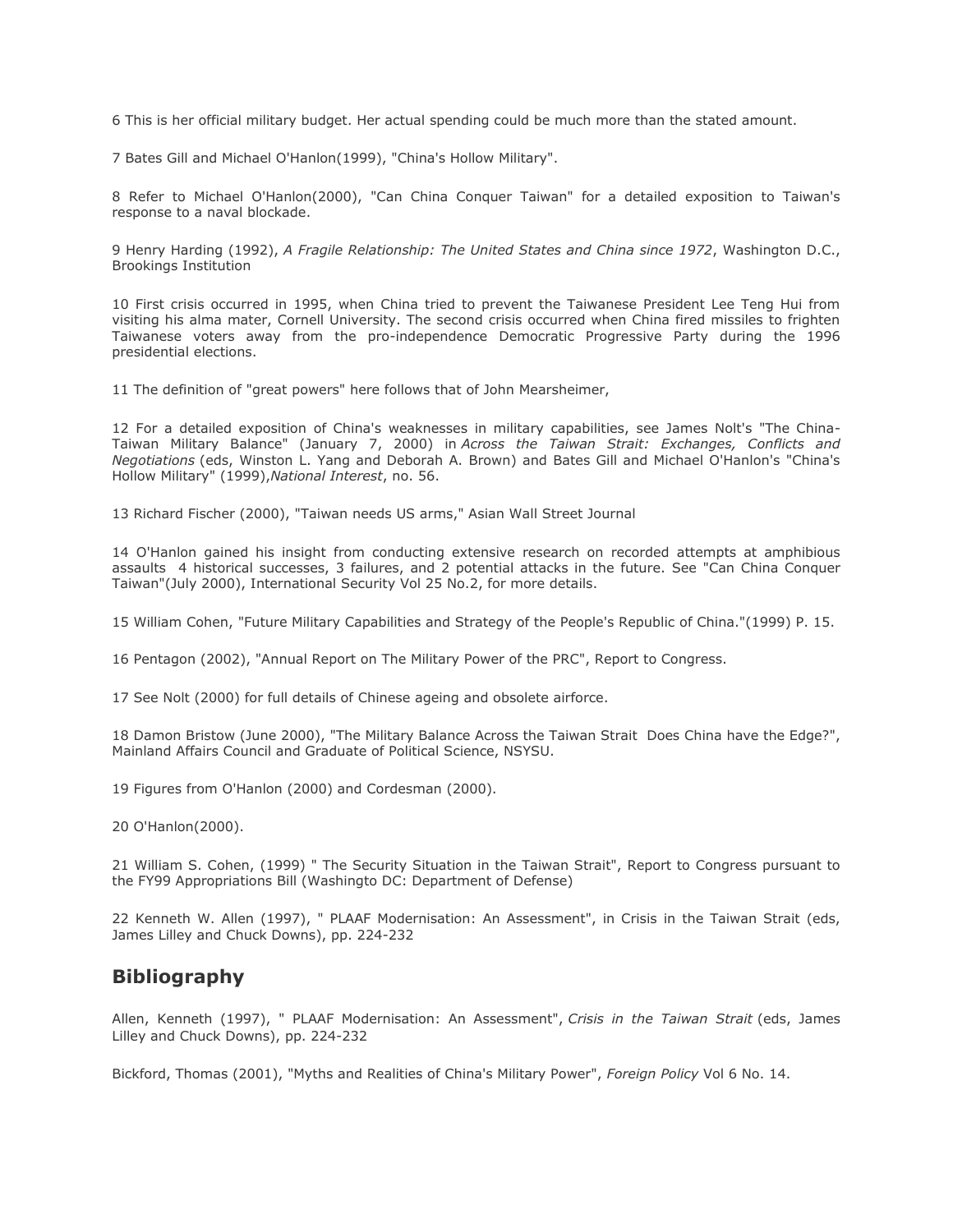Bristow, Damon (2000), "The Military Balance Across the Taiwan Strait Does China have the Edge?", *Mainland Affairs Council and Graduate Institute of Political Science, NSYSU.*

Cohen, William (1999) " The Security Situation in the Taiwan Strait", *Report to Congress* pursuant to the FY99 Appropriations Bill (Washington DC: Department of Defense)

Cohen, William (1999), "Future Military Capabilities and Strategy of the People's Republic of China.". *Report to Congress* pursuant to the FY99 Appropriations Bill (Washington DC: Department of Defense)

Cordesman, Anthony (2000), "The Conventional Military Balance in China and Northeast Asia", *Center for Strategic and International Studies*.

Fischer, Richard (2000), "Taiwan needs US arms," *Asian Wall Street Journal*

Gill, Bates and James Mulvenon (2001), "China's Nuclear Agenda", *New York Times*.

Gill, Bates and Michael O'Hanlon (1999), "China's Hollow Military", *The National Interest* No. 56.

Harding, Henry (1992), *A Fragile Relationship: The United States and China since 1972*, Washington D.C., Brookings Institution.

Isenberg, David, (2002) " Taiwan defense: Finger on the 'enter's key", *Asia Times*

Lee Che-Fu, "China's Perception of the Taiwan Issue"

Li Jia (2000), "The Taiwan Issue : A Sensitive Barometer of US-China Relations", *The National Committee on US-China Relations.*

Nolt, James (2000), "The China-Taiwan Military Balance" in *Across the Taiwan Strait: Exchanges, Conflicts and Negotiations* (eds, Winston L. Yang and Deborah A. Brown)

O'Hanlon, Michael (July 2000), "Can China Conquer Taiwan?", *International Security* vol 25 No.2.

Promfret, John (2000), "Beijing stresses 'One China' to Taiwan," *Washington Post*.

State Council of the People's Republic of China, "the One China Principle and the Taiwan Issue," Beijing March 2000, 2000, http://chinadaily.com.cn.net/highlights/taiwan/ whitepaper.html; Information office of the State Council of the People's Republic of China, "China's National Defence," Beijing, July 1998.

US Pentagon (2002), "Annual Report on the Military Power of the People's Republic of China", Report to Congress.

Wu, Raymond (2002), "Watch words but seek cross-straits talks," *The Straits Times*.



CPT Fan Sui Siong Kelvin is a Weapons System Officer (ADA) by vocation and is currently serving as Tactical Control Officer at an Air Defence Artillery Squadron. He graduated with a BA (Honours) in Economics from Cambridge University in 2001 and an MA in International and Development Economics from Yale University in 2002.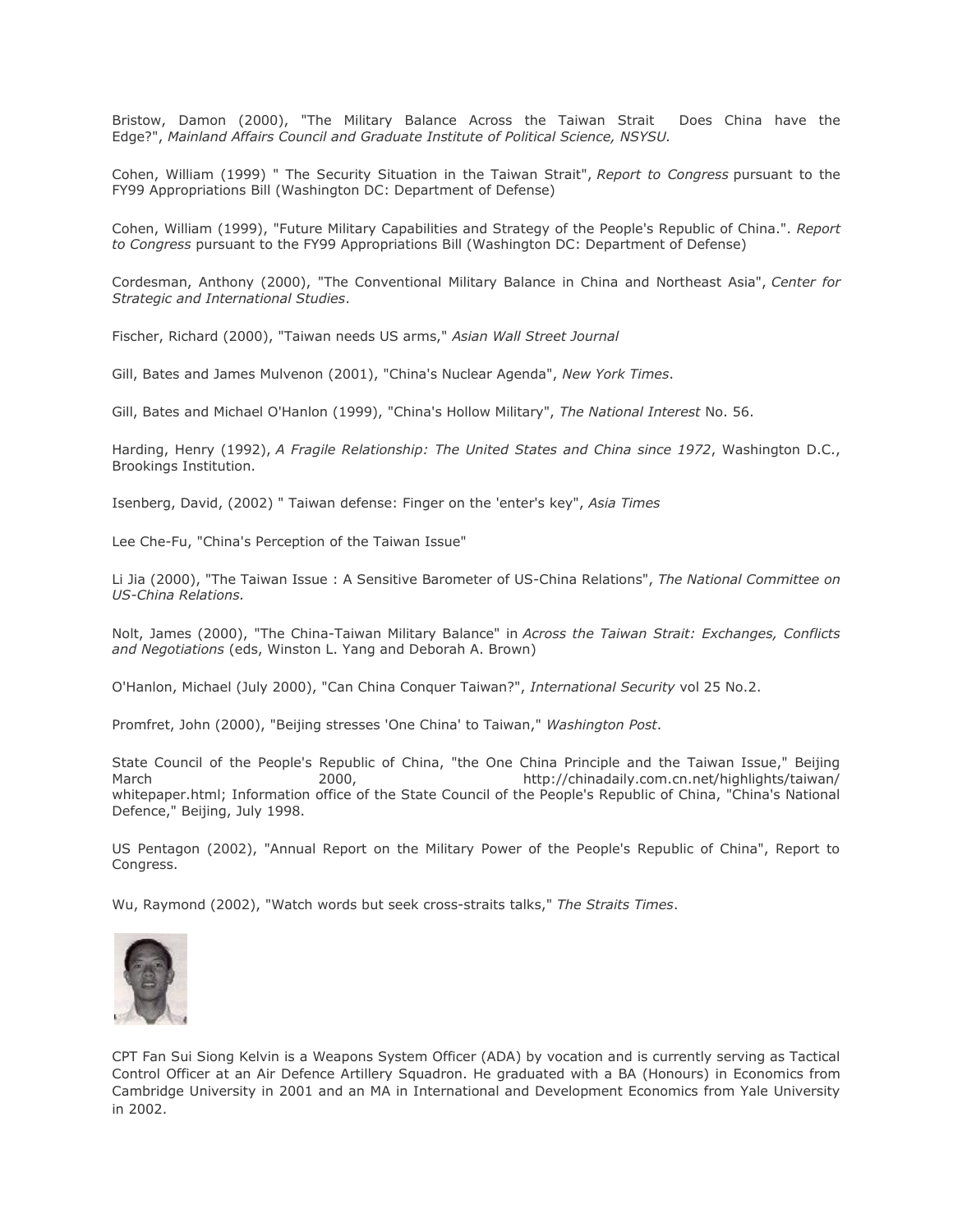# Synopses of Commendation Award Essays

## **Airbase Attacks: Striking the Eagle's Nest**

*by CPT Song Chun Keet, AID*

CPT Song points out that the airbase holds significant portions of an armed forces' defensive and strike capability. However, due to their size, fixed geographical position and strategic value, they are prime targets for aggressors who may employ a combination of air, surface and even cyberspace attacks. The essay proposes some measures to enhance survivability and expedite poststrike recovery so as to be able to fulfil its mission.

## **Combat Robots: Promises, Impacts and Reality Checks**

#### *by MAJ Lawrence Ng, Singapore Armour Brigade*

The essay introduces the technology that enables the production of combat robots. It then examines the possibilities in the deployment of combat robots and the corollary impacts on the SAF, but also notes that the challenges of translating theory into practice will serve as a reality check. MAJ Ng concludes by highlighting some possibilities in overcoming the problems so as to realise the vision of practical and useful combat robots.

## **Computer Game Based Training A New Way of Learning**

*by MAJ Adrian Koh Choon Meng, School of Armour*

With the emergence of better educated and technologically savvy National Servicemen, this essay proposes the use of computer games in training and learning in order to leverage upon the qualities of the "Twitch Speed Generation" while remaining mindful of some of the drawbacks. MAJ Koh examines the US experience and proposes how the SAF can learn from it. He concludes with a call for this form of training to complement the existing system so as to create a more positive environment for learning and thus benefit the organisation as a whole.

# **Creativity Inside the Box**

*by LTA Gaurav Keerthl, AFS*

LTA Keerthl's essay reverses the popular exhortation to "think outside of the box" and urges people to change their mindsets, without changing the corporate culture too radically and not to force, upon others, a style that is ill-suited. Within the box of the SAF, personnel are urged to overcome fear of criticism and failure, to create time amidst the stressful environment to think creatively and constantly seek to improve on the *status quo*.

## **Examining Divergent Sino-Japanese Security Relations: A China Perspective**

*by Mr Daniel Tan Kwan Wei, OSC-JID*

Despite close cultural, historical and economic ties, Sino-Japanese security relations have not been cordial. Mr Tan examines this divergence from the Chinese perspective. He cites three main areas of contention. Firstly, China perceives Japan as a security threat - seeing the US-Japan Security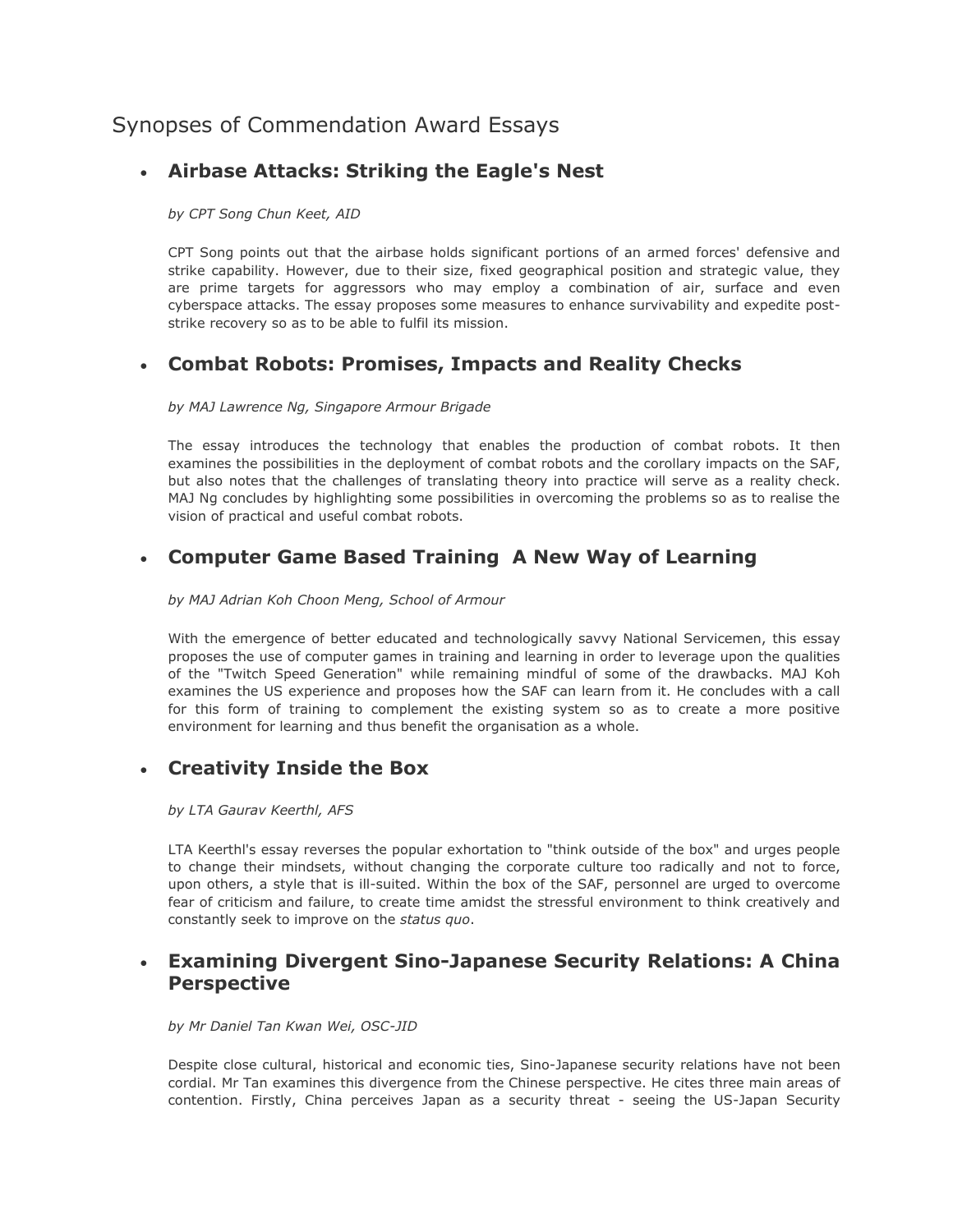Alliance as a stratagem directed against it. Secondly, China sees Japan as a strategic competitor for regional leadership. Thirdly, Chinese fears the resurgence of Japanese militarism, reflecting the burden of history and the continuing mistrust of Japan.

### **Deploying Network Centric Warfare: Can the Taste be as Good as the Recipe Promises?**

*by CPT Tay Gek Peng, ALS TAB*

This essay outlines the concepts of network centric warfare (NWC) by tracing its main attributes in the physical, information and cognitive domains of warfare. The main challenge is to translate NWC into a force multiplier on the battlefield. CPT Tay proposes a co-evolutionary of mission capability packages and sees effects-based operations as a complement to NWC. Furthermore, he highlights the need for clarity in thought and communication at the strategic level.

## **Globalisation of the Defence Industry: Opportunities and Challenges for Singapore**

*by CPT Yew Chee Leung, G5 Army*

This essay explores the globalisation of the defence industry and seeks to determine its effects on both the international defence industry and Singapore. It goes on to argue that globalisation is not only changing the structure of the defence industry, affecting business strategies and the procurement process, it is also transforming the way defence business is conducted.

### **Long-Range Military-Related Research and Development**

*by LTA (NS) Chee Peng Yong Anthony, DSTA*

LTA (NS) Chee highlights the importance of long-range military-related research and development (LRMR-R&D) for national security and competitiveness. The essay argues that this is an area requiring sustained and strong investment into the future. He cautions that the process whereby new discoveries become practical tools tends to occur over the long term. With cross-feeding advances in other disciplines or fields, innovative weapon systems and ways of fighting can be realised.

### **Military Aviation Supply Chain Management: Collaboration or Paranoia?**

#### *by OCT Lai Woon Siong Alan, AFS*

The essay highlights the importance of the military supply chain outsourcing and introduces a strategic philosophy that embraces positive prudent paranoia in an era of unprecedented uncertainty as the RSAF explores non-government linked company (GLC) co-operation. OCT Lai goes on to examine RSAF commercialisation, explore best practices from military-commercial supply chain collaborations and discusses two case studies (long vs. short-term partnership and trust vs. imposed penalty) to illustrate the relevance of these concepts to the RSAF.

## **Terrorism Can it Ever be Comprehended?**

*by LTA Ong Seow Wei, AFS*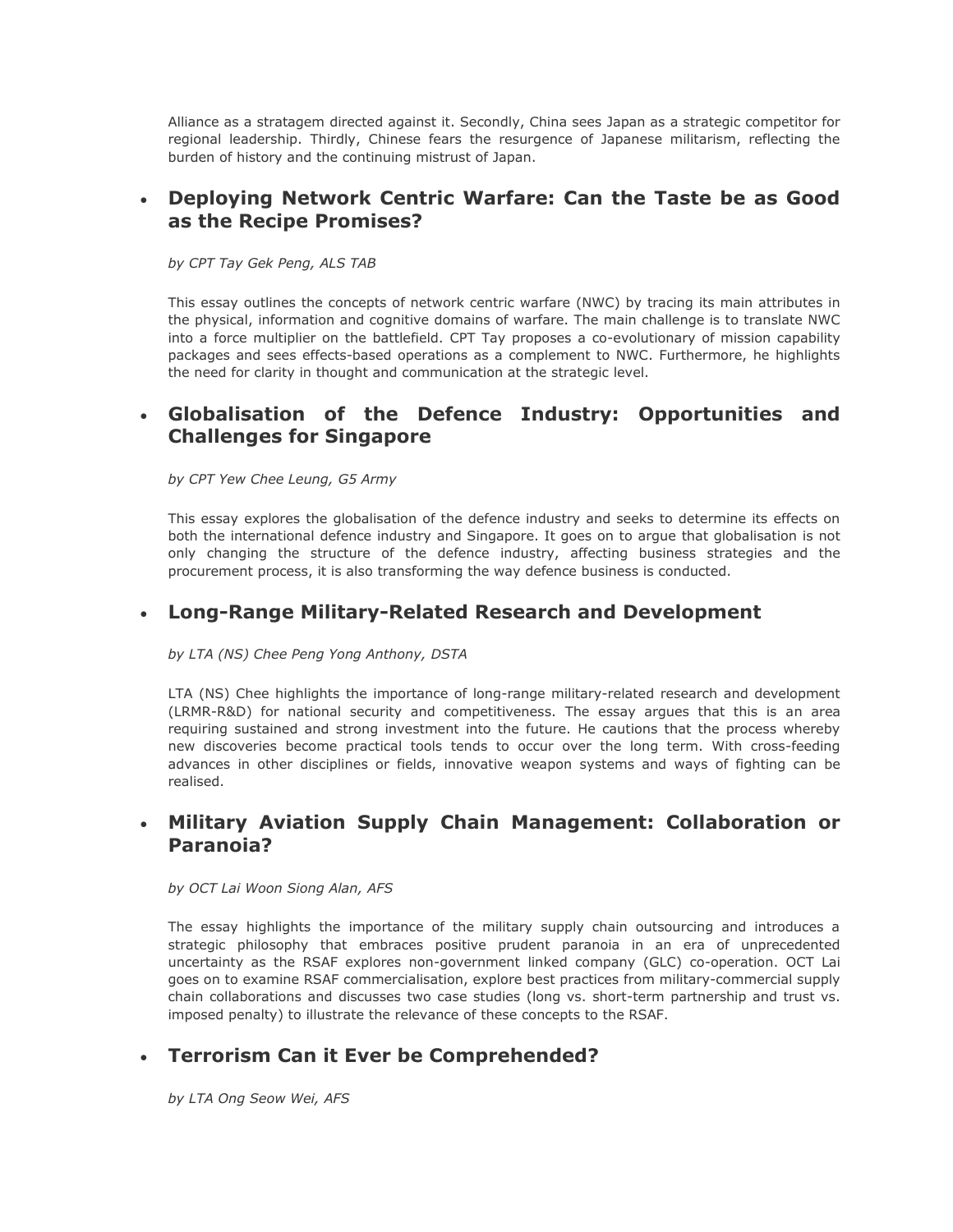LTA Ong gives an overview of terrorism as a global phenomenon, examining its main motivations rooted in religion/ethnicity, politics or violence. The essay also looks at how terrorism is sustained by sympathisers, a strong sense of identity and cohesion among its members, and state funding and backing. She points to three main measures to tackle terrorism, through halting finance to terrorists, sharing of intelligence and public education.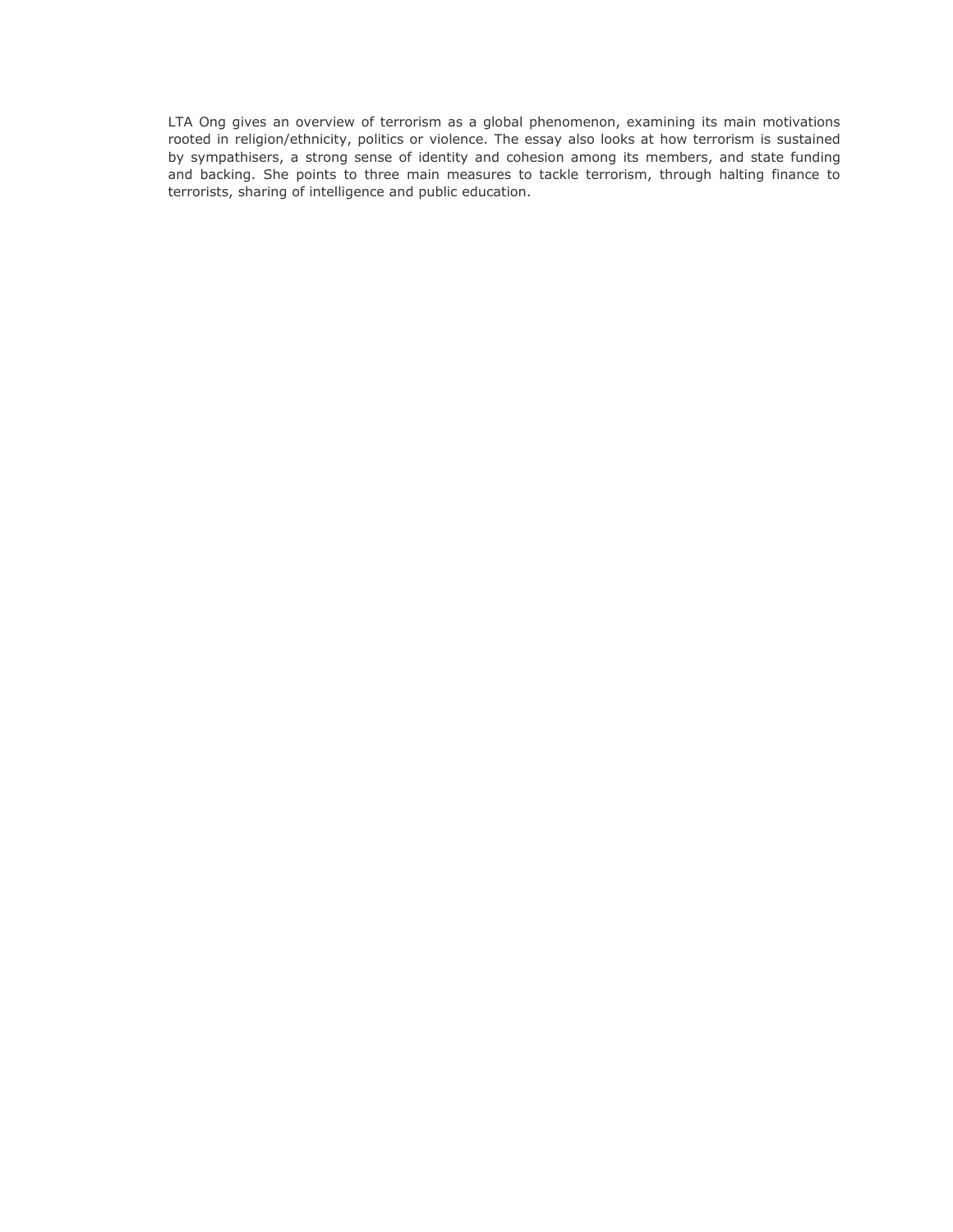## *Book Review:*

# **China's Policy Towards Taiwan: From War to Investment? A Review Article on Sheng Lijun's Books on China-Taiwan Relations**

#### *Reviewed by Mr Lim Choo Hoon*

The 10<sup>th</sup> anniversary of China and Taiwan Unification Conference held in Singapore on 27 April 1993 passed without fanfare. Compared to the media attention it received in 1993, the 10<sup>th</sup>anniversary was a non-event. Apart from a few low-key political and academic conferences held in Singapore, Beijing and Taiwan, the event was largely forgotten. However, in a recent assessment of the strategic environment in the Asia-Pacific region beyond 2001, the tensions at the Taiwan Strait are still seen by defence analysts as the most dangerous part of Asia. $<sup>1</sup>$ </sup>

Since the mid-1990s, Taiwan domestic politics has been driving the island to assert its international status as an independent state and to challenge the "one China policy". This development has been exacerbated by growing tensions between the United States and China over the Taiwan issue, as well as by unease in Wahington over China's nuclear weapons program, and in Beijing over the US desire to deploy national and theatre ballistic missile defences.

The central issue in the Taiwan Strait conflict is the principle of "One China". Beijing and Taipei agree on the principle but disagree on the definition of "One China". At the core of that issue is Taiwan's sovereignty. Since the presidential election in 2000 the issue of sovereignty, especially popular sovereignty, has become key to understanding the policy divide. For Beijing there is a single China, and Taiwan is integral to its territory. But Taiwan holds that its sovereignty is sacrosanct and cannot be diminished. Linked to sovereignty are military policies, domestic politics, economic policies, the political order of East Asia, and the future role of the United States in the region.

The literature on Taiwan Strait conflicts has been controversial as most of the publications have taken a stance which is either pro-US, pro-Taiwan<sup>2</sup>, or pro-China. Sheng Lijun's study<sup>3</sup> on the China-Taiwan relations seems to be more sympathetic towards China but is substantiated with well-documented evidence and sound arguments.

Sheng is a China-born scholar who has received his education in China and Australia. He has been a research fellow in Institute of Southeast Asian Studies, Singapore since 1995. A prolific writer, Sheng has been very active in publishing research papers and books since the completion of his PhD in International Relations from the University of Queensland, Australia in the early 1990s.

In *China's Dilemma: The Taiwan Issue*, Sheng highlights three main "dilemmas" China faced since Taiwan President Lee Teng-hui's visit to the US in 1995. Firstly, China must balance between its response to Taiwan's provocative policy of steering the island towards independence, and concentrate her "energy and resources on (domestic) modernisation", and deal with the "Taiwan issue at the later stage". Part I and II of the book discuss this dilemma by recounting the historical events leading to Lee Teng-hui's visit to the US in 1995. Sheng sees the US policy as a crucial variable shaping the nature of these complicated three-side relations. And Lee Teng-hui, the trouble maker in the Taiwan Strait conflict.

The second dilemma is that if Beijing's response to Taiwan independence movement is seen to be too mild, it will be ineffective. But if it is too strong, such as missile "testing" and military exercises, it will also be "undesirable". Part III analyses many of these issues by tracing the developments during the four years after President Lee's US trip to his articulation of the "two states theory" in the second half of 1999. This seems to be the most valuable part of the book. Sheng presents a useful chronicle of the changing Beijing's perception and policy from a strategy of peaceful unification to threat of using military force against Taiwan.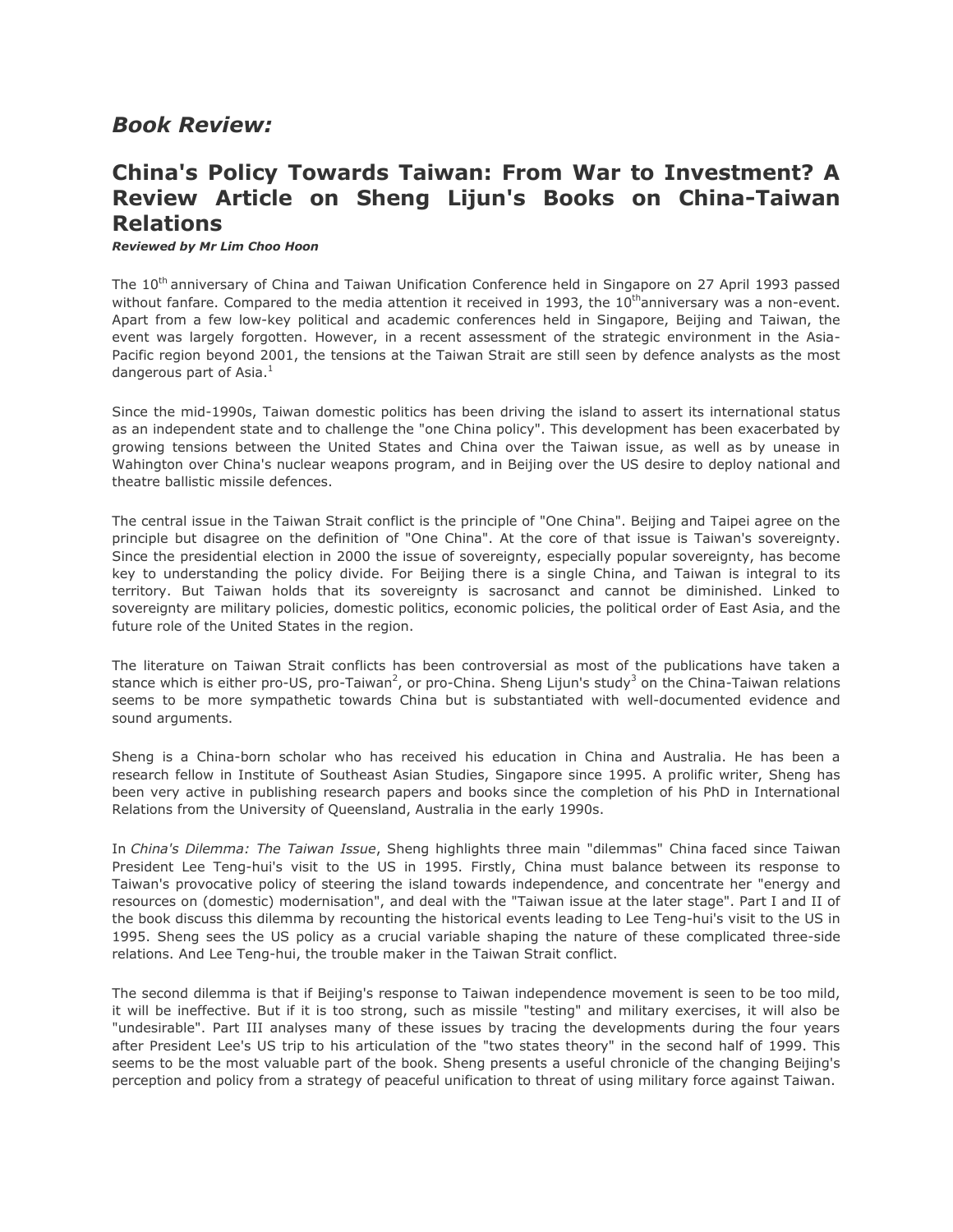The US's involvement in Chinese affairs is the third dilemma. Beijing has resisted US's meddling in the Taiwan affairs. But Beijing also realised that any effective policy to discourage Taiwan's independence must also involve the US. In the final part of the book, Sheng argues that Beijing's leadership seemed to have reached a common strategy towards Taiwan. The best way to deter Taiwan drifting towards independence is to concentrate its efforts on improving relations with the US. Beijing hopes that Washington would realise the importance of a "co-operative relationship with China for its long-term global and regional interests". In this way, it would lessen US support for Taiwan's independence movement. In return, it would not upset the *status quo*, force a response by Beijing, and derail China's efforts at economic modernisation.<sup>4</sup>

Although the book presents a logical analysis of the Taiwan issue, the discussion has several weaknesses. In developing his argument on China-America, China-Taiwan relations, Sheng has over-emphasised the prevalence of the "China threat" view in the US and of the drive for co-operation with the US by Beijing. The analysis does not sufficiently capture the ambivalence with which each side views the other. The ambivalence in the rhetoric of the two countries and realities of their relationships introduce a considerable measure of uncertainty into the diplomatic dialogue. The question of the adequacy of current policy framework and policies for addressing future challenges and conflicts is not discussed in the book.

Sheng's study of the Taiwan issue is based essentially on the China-US geopolitical relationship from 1995 to 1999. When discussing Taiwan's policy, the focus is mainly on Lee Teng-hui and the views of the wider population of Taiwan are ignored. The book offers no analysis of the weakening Guomindang (KMT) as a factor. The break-up of the KMT and its decades-long hold on power on Taiwan have definitely contributed to the unprecedented loss of the presidency to the pro-independence Democratic Progress Party (DPP) in March 2000.

The omission of China-Taiwan relations and the rise of DPP to replace Lee Teng-hui, however, has been covered to some extent, by Sheng's second book, *China and Taiwan: Cross-Strait Relations Under Chen Shui-bian*. In his introductory chapter, Sheng states that the book focuses on developments in cross-strait relations from former President Lee Teng-hui's announcement of his "special state-to-state relationship" theory in July 1999 to March 2001, a year after the election of Chen Shui-bian.

Following his first work on *China's Dilemma*, Sheng argues that "Taiwan missed its best opportunity to cement a favourable and peaceful cross-strait arrangement in the late 1980s and early 1990s when Beijing was most eager to make huge concessions."<sup>5</sup>

The core of the study is contained in chapters 4 and 5 of the book. Sheng examines the contrasting attitudes between Lee and Chen toward the "one China" issue. He draws attention to what he sees as Lee's persistent belief that the Beijing regime would soon collapse. This conviction, he claims, was behind Lee's China policy especially to his "no haste, be patient" attitude to Taiwanese investment in China.

In Sheng's view, Lee's motivation in making his "special state-to-state relationship" declaration was due to two main reasons. Firstly, Lee wanted to influence forthcoming policy by laying the groundwork that would commit his successor, assumed to be a younger KMT supporter, to his own concept of Taiwan's future. Secondly, Lee also wanted to initiate confrontation between China and the United States in order to get the latter to support Taiwan's position.

On Chen Shui-bian, Sheng's view is that though once a radical advocate of independence for Taiwan, Chen has not taken the provocative style of his predecessor since his election in 2000. He notes that since becoming president, Chen shifted from the position that he and the DPP had stood for during past years. This shift removed popular worries about the possibility of a military clash in the strait and helped reduce high tensions that had erupted after the "special state-to-state relationship" pronouncement. However, Sheng is suspicious about Chen's moves and questioned whether the shift is merely a tactical adjustment to allow a temporary breathing space for Chen to consolidate his power before challenging Beijing on the unification issue, or whether it represents a real change of policy.<sup>6</sup>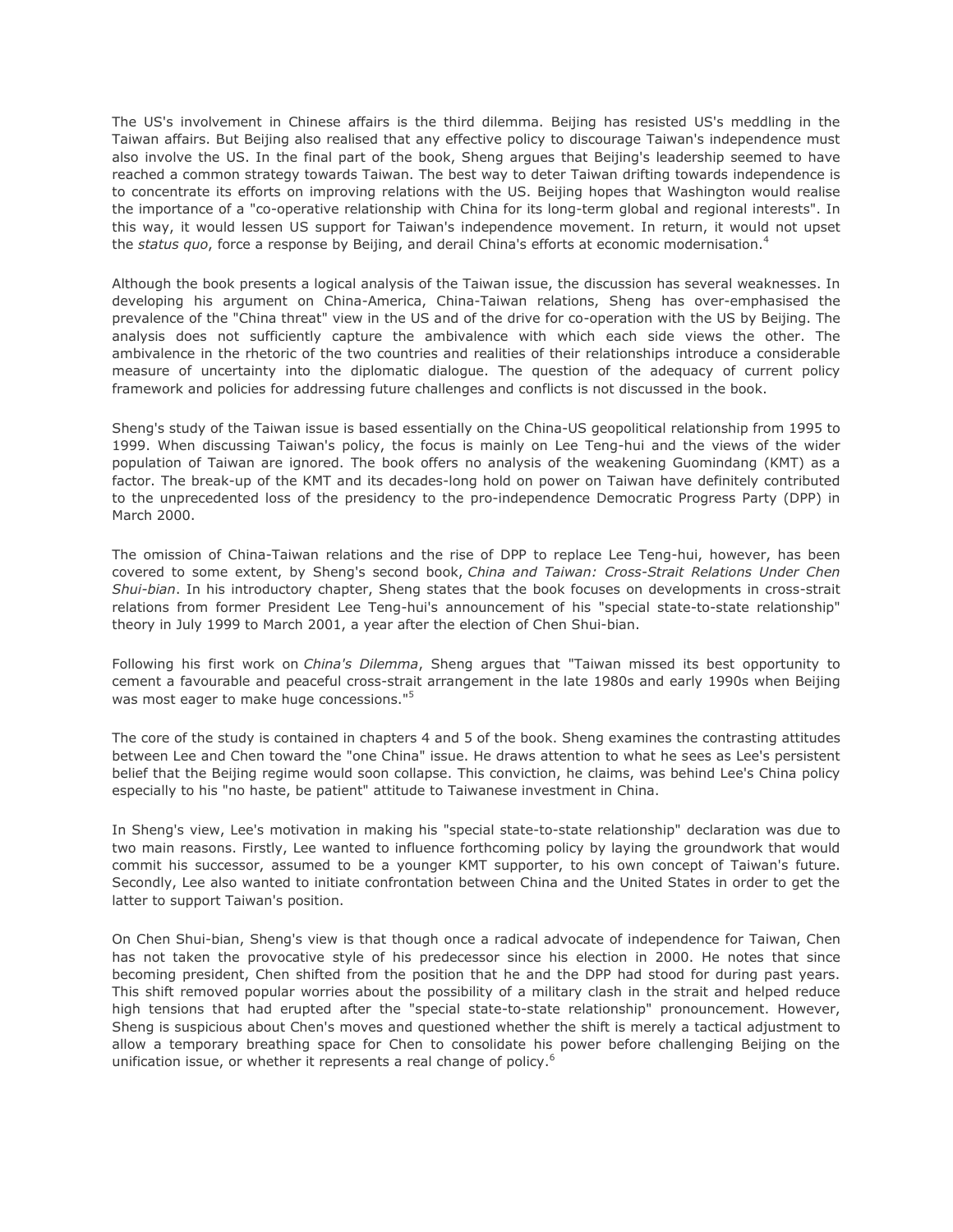On Beijing's change of policy towards Taiwan, Sheng notes that China gave up hope on Lee following his US visit in June 1995 but Beijing still preferred seeing the KMT remain in power. Beijing hoped that there would be a retraction of the "special state-to-state relationship" position after Lee leaves office.

Sheng also notes that before the 2000 presidential election, Beijing had correctly predicted that the DPP would not go too far, nor be too radical, even if voted into power. In the words of one Chinese leader as reported by Sheng, Chen was seen as "flexible and pragmatic." Beijing's belief seemed well founded as Chen's flexibility after his election surprised many Taiwan observers. Sheng states that he should be given credit for his flexibility, but cautioned that so far he has been ambiguous on key issues. He draws attention to the subtle wording of Chen's inauguration speech and to ambiguities and word play to avoid the "one China" issue.<sup>7</sup>

In the concluding chapter, Sheng sees Beijing as continuing to use economic engagement; and enhancing its strategic military capabilities and diplomatic pressure as major elements of its future policy towards Taiwan. Sheng argues that economic containment of Taiwan is the most effective way for Beijing to check the island's separatist tendencies. If Beijing can lure Taiwanese investors to the mainland, China will be able to contain the island's economic development, bleeding it of funds and hijacking its technology. A gradual depletion of resources would eventually take its toll on the political will to push for independence. The island's level of economic dependence on China in 2001 was at a "warning" point of 24 per cent, according to Taiwan's Mainland Affairs Council. Sheng argues that should it exceed 30 per cent, Beijing would have the power to influence Taiwanese politics.<sup>8</sup>

To wean Taiwan from dependency on the mainland, President Chen Shui-bian has renewed a "go-south" policy and pledged to upgrade the economy to one that is knowledge-based and technologically creative. Looking at the record so far, Sheng however, is not confident that Chen would be successful in this policy. If Taiwan loses the economic competition, its push for independence will be viewed as essentially meaningless by future generations.<sup>9</sup>

On Sino-American relations, Sheng notes that since George W. Bush was elected, Washington's view of China has changed from that of "strategic partner" to "strategic competitor". But Sheng is optimistic that the September 11 incident would favour future Sino-American relations.<sup>10</sup>

Sheng's analysis on Chen Shui-bian's Taiwan painted a doomsday scenario of Taiwan's attempt towards independence. This scenario may, using Sheng's framework, resolve China's first dilemma - to maintain the *status quo* on Taiwan's position. Beijing's economic containment strategy seems to be effective in preventing Taiwan from moving towards independence in the near future. But the basic Taiwan issue has not been resolved. Without a long-term resolution on this crucial issue, Beijing will continue to live with its dilemmas. For the region, although the tensions over the Taiwan Strait may be quiet for the time being, it remains a potential hotspot for future conflict.

For anyone who is interested to trace the developments of China-Taiwan conflicts in the last two decades and understand China's policy of containing Taiwan's independence movement, these two books are essential readings. Readers are also encouraged to consult other works such as Robert Ross's article on why the US supported Taiwan in 1995-96,<sup>11</sup> and Gerrit W. Gong's edited volume Taiwan Straits Dilemmas<sup>12</sup> for other interpretations on this very complex US-China-Taiwan relations.

*The abovementioned titles are available for borrowing at the [SAFTI MI Library](http://www.mindef.gov.sg/safti/saftilibrary/). The catalog references are:*

China 's Dilemma: The Taiwan Issue Sheng Lijun DS777.55 SHE

China and Taiwan : Cross-Strait Relations Under Chen Shui-bian Sheng Lijun DS799.63 SHE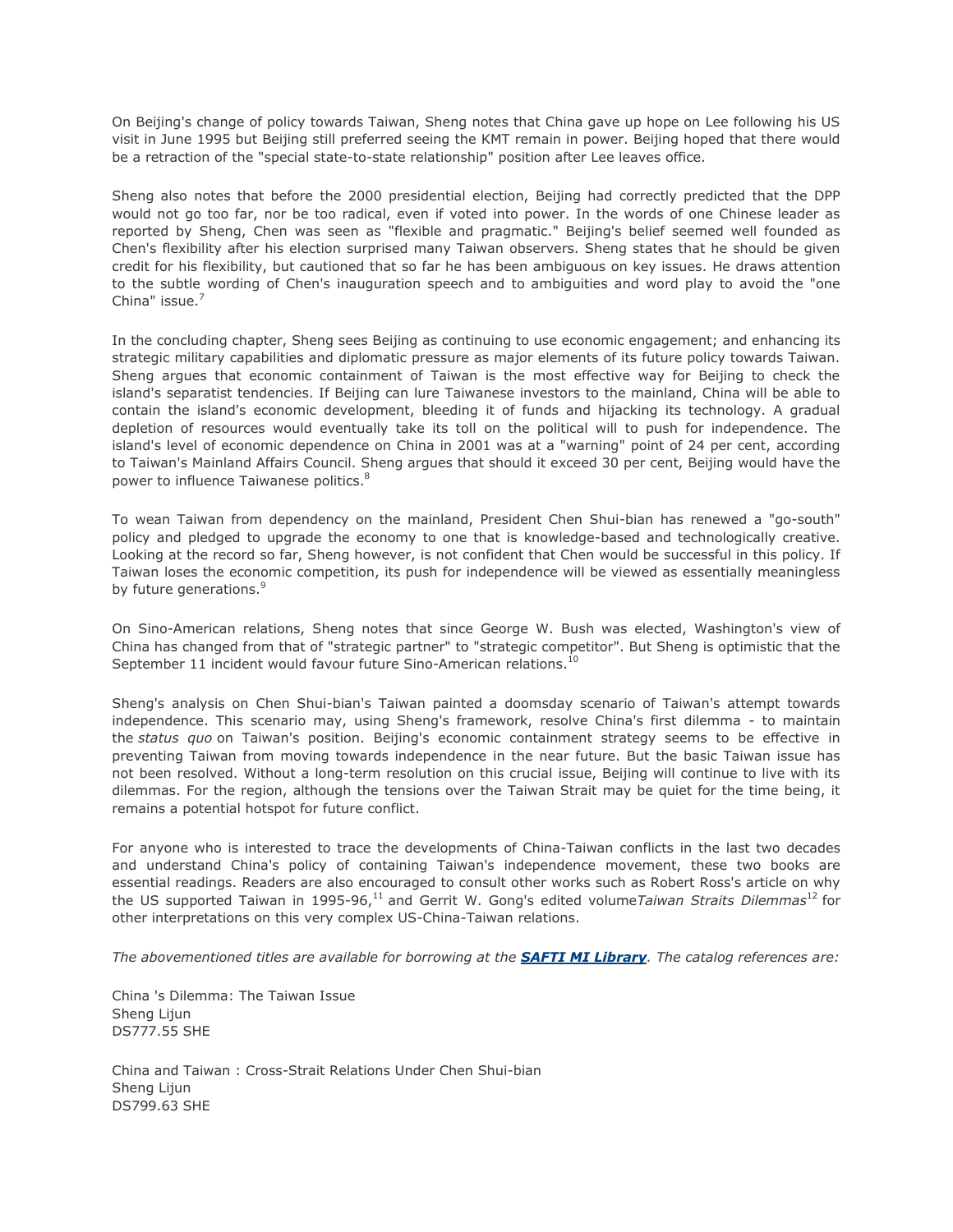### **Endnotes**

1 Paul Dibb, "Strategic Trends", Dibb, Paul, *Naval War College Review*, Winter2001, Vol. 54 Issue 1, p. 22.

2 A good representative of pro-US work is Clough, Ralph N., *Cooperation or Conflict in the Taiwan Strait?*Lanham: Rowman & Littlefield Publishers, 1999.

3 Books under review are, Sheng Lijun,, *China's Delimma, the Taiwan Issue*, Singapore: Institute of Southeast Asian Studies, 2001 and *China and Taiwan, Cross-Strait Relations under Chen Shui-bian*, Singapore:Institute of Southeast Asian Studies, 2002.

4 Sheng, *China's Dilemma*, pp.194-96, and 223.

5 Sheng, *China and Taiwan*, p. 117.

6 See Sheng, *China and Taiwan*, Chapter 4, pp.59-65.

7 Chen's speech is in Sheng, *China and Taiwan,* Appendix 3.

8 *Ibid*. p.83.

9 *Ibid*. pp. 122-5.

10 *Ibid*. Postscript, pp. 120-1.

11 Robert Ross, "The 1995-96 Taiwan Strait Confrontation", *International Security*, Fall 2000, Vol. 25, Issue 2, 87-124.

12 *Taiwan Strait Dilemmas: China-Taiwan-U.S. Policies in the New Century,* edited by Gerrit W. Gong, Washington, D.C.: Center for Strategic and International Studies, 2000.



Mr Lim Choo Hoon is a lecturer in Military History Branch, SAFTI MI. He teaches military history in the Command and Staff Course and Officer Cadet Course. His current research interest is on East Asian military history. He holds a MA in War Studies form King's College, London, and a Ph.D. in East Asian History from the Research School of Pacific & Asian Studies, the Australian National University.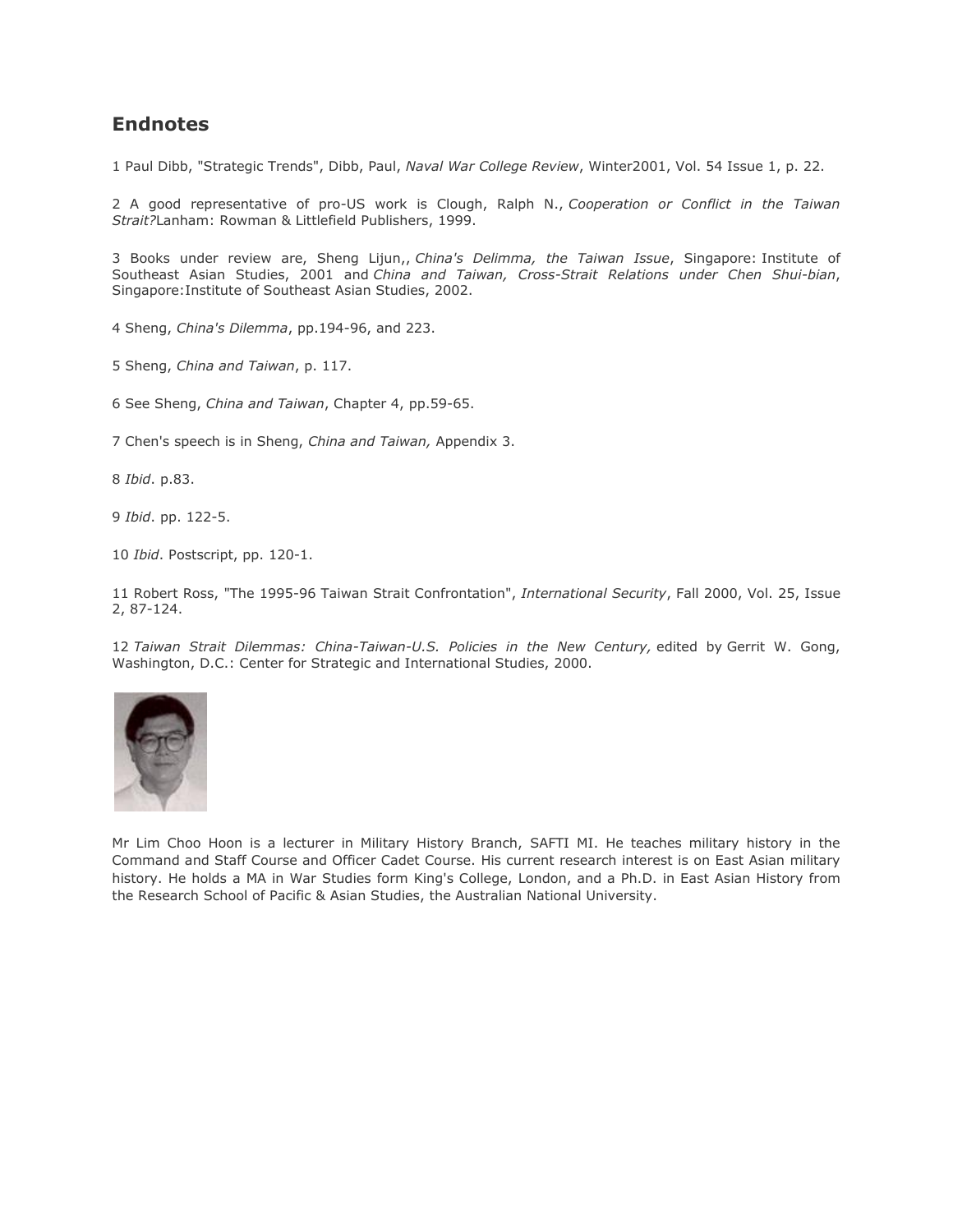# *Selected Books and Reports:*

# **Dr Andrew Tan Tian Huat**

Dr Andrew Tan Tian Huat is an Assistant Professor at the Institute of Defence and Strategic Studies (IDSS) in Nanyang Technological University, Singapore. He obtained his doctorate from the University of Sydney, a Masters in International Relations from the University of Cambridge and a Bachelors (Honours) degree from the National University of Singapore. He also holds a Diploma in Journalism from the Australian College of Journalism and is a Fellow of the Cambridge Commonwealth Society. He has extensive experience in the private and public sectors, including the Singapore Foreign Service, where he served as Desk Officer for Eastern Europe, Russia, Malaysia and Brunei. Prior to joining IDSS, he taught International Management, for over five years, at the University of Technology, Sydney.

Dr. Tan's research interests are conflict and security issues in Southeast Asia (including aspects such as inter-state tensions, insurgency, terrorism, force modernisation) and he has written extensively on these subjects. *Intra-ASEAN Tensions* (London: Royal Institute of International Affairs, 2000) argues that although the successes of the Association of South East Asian Nations (ASEAN) gave rise to claims that ASEAN constituted a security community, many lingering inter-state tensions, especially territorial disputes, make such claims problematic. Often rooted in historical, ethnic and religious differences, such tensions constrain the depth and growth of regional co-operation and make interstate conflict not impossible. Given the article's contention that ASEAN is a "fragile community", it sees much uncertainty over ASEAN's future prospects or its development as a regional security community.

*Armed Rebellion in the ASEAN States: Persistence and Implications* (Canberra: Strategic and Defence Studies Centre, Australian National University, 2000) examines three types of security challenges faced by ASEAN states since 1975, namely armed separatism, communist insurgency and Islamic militancy. It argues that the persistence of armed rebellion, particularly those of separatism, indicates that some ASEAN states still have much work to do in building the post-independence legitimacy of their polities. In some cases, these challenges have complicated the relations between some ASEAN states. The author cites cases like Moro separatism (Philippines-Malaysia) and Karen separatism (Myanmar-Thailand). In its conclusion, the paper raises the spectre of a worst case scenario where successful armed rebellions result in the Balkanisation of Southeast Asia and claims that the INTERFET operation in East Timor has dented ASEAN's principle of non-intervention, setting a precedent for other ASEAN peacekeeping missions in the region.

*Malaysia-Singapore Relations: Troubled Past and Uncertain Future?* (Hull: University of Hull, 2001) sees the Malaysia-Singapore relationship as an important case study of intra-ASEAN tensions. Central to the paper are three questions. Firstly, is the bilateral relationship one of a security community, where the peoples and elites hold stable expectations of peace and large scale, organised preparations for war against each other are absent, or is it one of mutual deterrence? Secondly, is there an arms race between the two countries? And thirdly, if the potential for violent conflict exists, what can be done to ameliorate it? After examining these important questions, Dr Tan notes that there is much at stake for both countries and that the relationship is too critical to be allowed to lurch from crisis to crisis.

*Malaysia's Security Perspectives* is a working paper published by the Strategic and Defence Studies Centre, Australian National University. In it, Dr Tan argues that Malaysia' security perspectives are influenced by many factors, including geography, history (especially the Malayan Communist Party insurgency), Malay nationalism, defending the territorial integrity of the far-flung federal state, the KESBAN approach of "Development as Security", the impact of strong political personalities, the so-called "idiosyncratic" factor, intra-ASEAN tensions and, most recently, the growth in the threat of militant Islamist challenges. Dr Tan argues that Malaysia perceives its most serious threats as emanating from within, rather than from external attack and that Vision 2020 is the best way of securing the Malaysian state. However, Dr Tan also notes that Malaysia has moved to upgrade its conventional capabilities so as to participate more effectively in UN peacekeeping, enforce its many territorial claims and work towards a certain degree of strategic parity with its neighbours.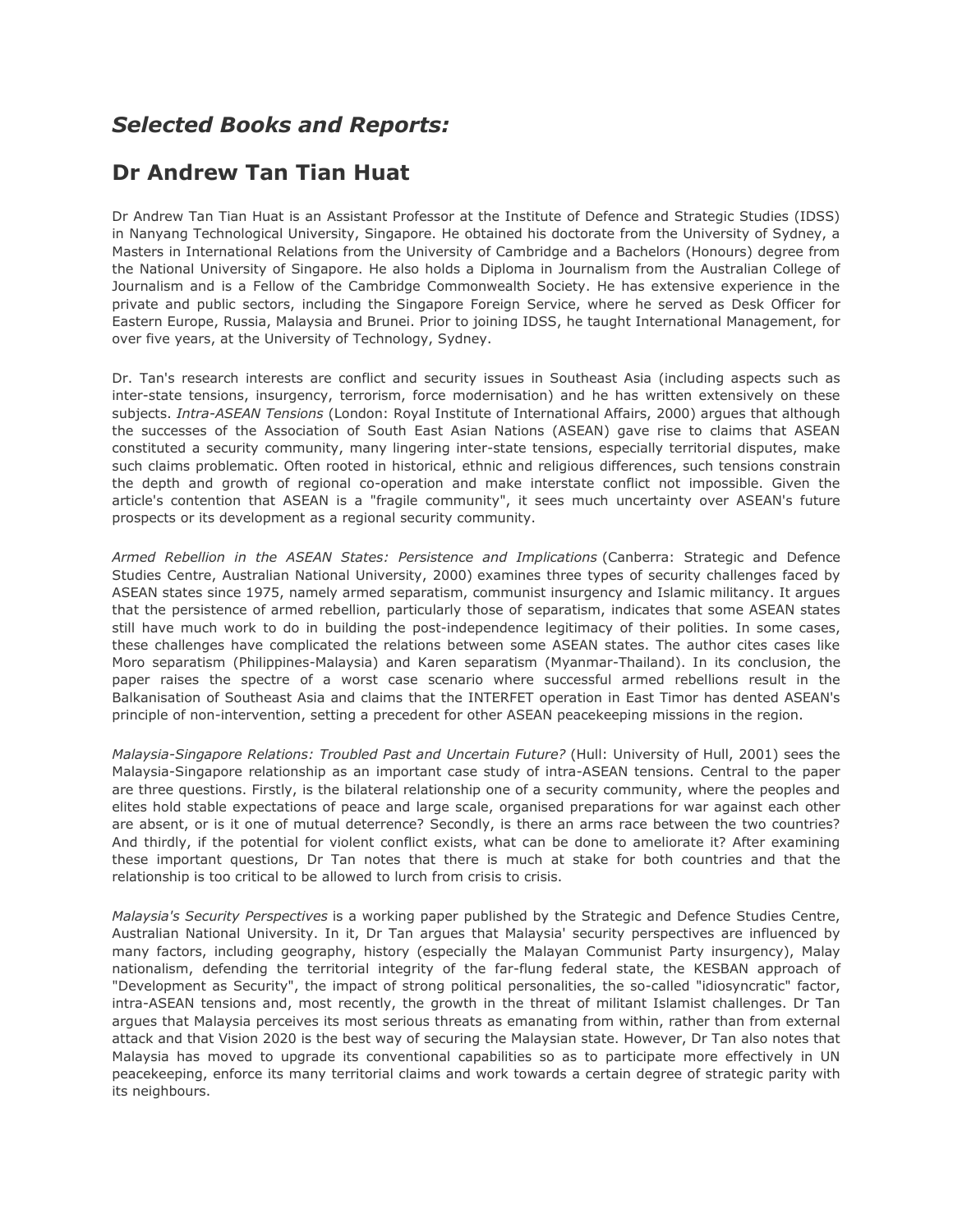Dr Tan, together with his IDSS colleague, Dr. Kumar Ramakrishna, has also contributed to and edited *The New Terrorism: Anatomy, Trends and Counter-Strategies* (Singapore: Times Academic/Eastern Universities Press, 2002). The "new" features of terrorism include mass casualties, the religious dimension, network organisational structure as well as some continuity with older forms of leftist and nationalist forms of terrorism. Chapters have also been contributed by terrorism experts, such as Bruce Hoffman and Rohan Gunaratna, with particular focus on trends and patterns in the Asia Pacific, Southeast Asian perspectives on Islamic terrorism and formulating strategies to counter the new terrorist phenomena.

Conflict and security issues in Southeast Asia will, in the foreseeable future, remain a subject area of grave concern to many of our readers. Much remains to be done before the threat of Al Qaeda/Jemaah Islamiyah is neutralised and numerous regional issues Acehnese and Moro separatism, territorial disputes to name a few have yet to be resolved. As such, we can probably look forward to more publications from Dr Tan in these fields.

*The above publications are available at the SAFTI Library.*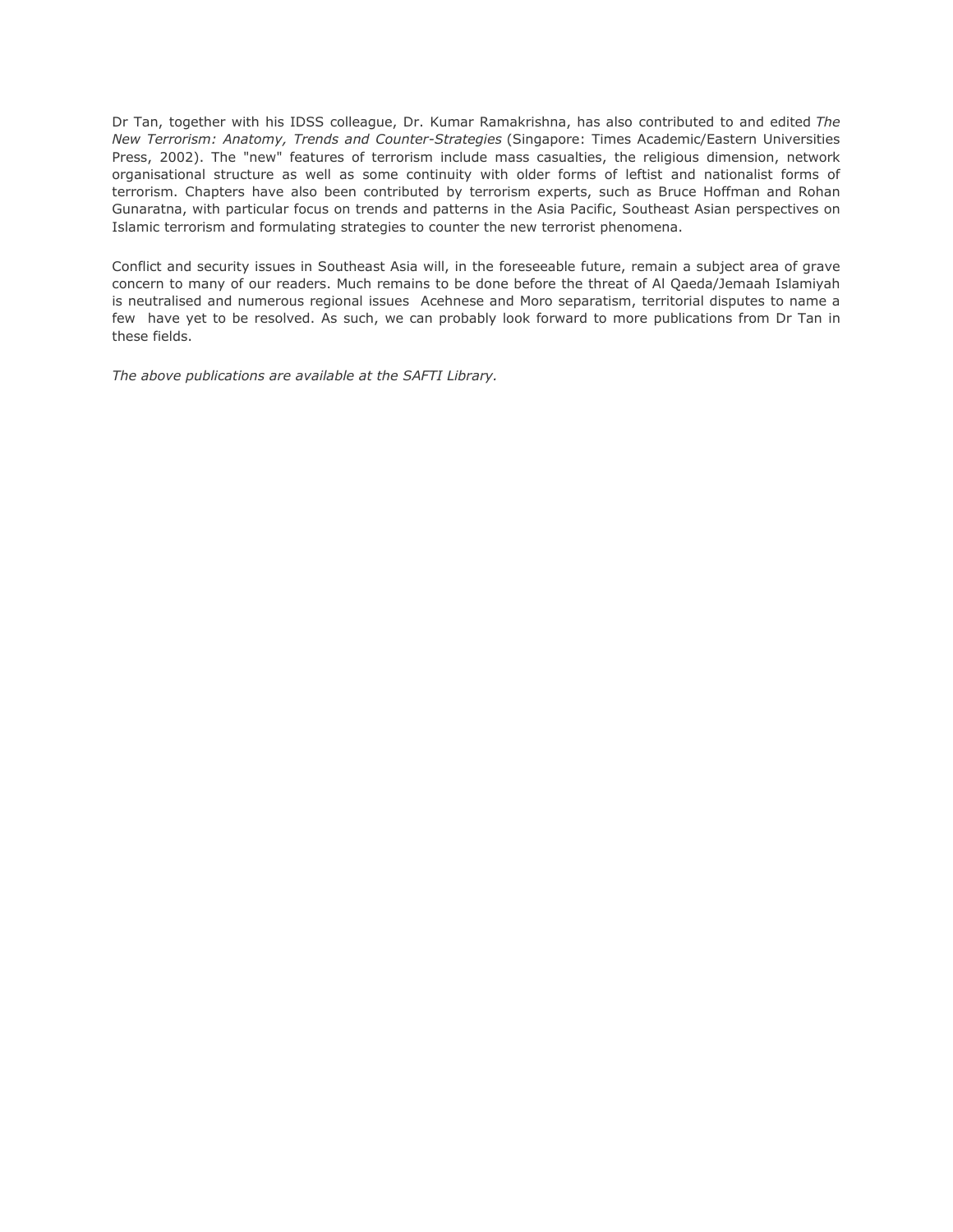# *Personality Profile:*

# **General Van Tien Dung**

After generations of military and political struggle in Vietnam, the Communists achieved final victory with the conquest of Saigon on the 30<sup>th</sup> April, 1975. This "Great Spring Victory" ended 30 years of war, which saw the defeat of the colonial French, whom General Van Tien Dung fought at the decisive 1954 battle of Dien Bien Phu, then the United States and finally the South Vietnamese government in the Ho Chin Minh Campaign. As the Chief of the General Staff of the army from 1953-78, General Van Tien Dung played instrumental roles in all these campaigns. However, it is debatable if it was really Dung or his predecessor, the more popular General Vo Nguyen Giap, who was the true strategist behind these victories.

General Van Tien Dung was born on 2<sup>nd</sup> May, 1917 in Co Nhue village in a suburb of Hanoi. In his youth, Van Tien Dung never thought of becoming a soldier. He did however take an interest in the cause of national liberation and construction which drew him towards revolutionary activities. As a textile worker in 1936, he took an active part in a movement to fight the French who were then the colonial power. Similar to other Vietnamese of peasant stock with little schooling, he was recruited a year later into the Indochina Communist party run by Ho Chi Minh and was to take part in the leadership of Fraternity Association among textile workers. Dung was then only 20.

Soon after his recruitment, the French arrested and imprisoned Dung in 1939 for belonging to an illegal organisation, but through

his resolve and aid from Party members, he managed to escape from prison. Upon returning to the Party in April 1945, he became secretary of the Northern Party Organisation and was also concurrently appointed permanent member to the Northern Revolutionary Army Committee.

On  $13<sup>th</sup>$  August 1945, the day that the Japanese surrendered to the US, the Indochina Communist party convened a national congress and decided on the resolution to end foreign aggression and restore national independence, before the arrival of Allied troops. Dung was tasked to assist in laying the groundwork for the preparation of the general insurrection of August 1945. Consequently, on 25<sup>th</sup> August 1945, one million people from Saigon and neighbouring areas, protected by armed groups marched through the city and established communist mile. The August revolution of 1945 put an end to 80 years of French colonialisation, abolished the monarchy and established Vietnam as an independent nation.

The French government countered by taking a series of urgent measures aimed at re-establishing French sovereignty. In the war of resistance against the French, Dung was made the commander and political commissar of various military regions. In one of the more significant campaigns during the anti-French war in 1952, Dung was asked by then President Ho Chi Minh to be the commander and political commissar of Brigade 320. With a command of 10,000 troops, the army successfully crossed the Red River for the first time to penetrate into the enemy controlled area which was a pivotal strategic position for the northern battlefields. Previously, it was thought not possible to dispatch a large-scale army unit to this area as it was easily exposed to enemy bombardment. However, with the support from the army, the local militia, and the guerrillas from within and outside the region, Brigade 320 scored a resounding victory with appropriate military tactics. This triumph put many enemy troops out of action, expanded territorial control under the resistance and enabled them to set up more guerilla bases. Thereafter, the Vietnamese continued their offensive and defeated the French at the famous battle at Dien Bien Phu in 1954. On 26<sup>th</sup>April 1954, the Geneva Conference met and conferred sovereignty upon Vietnam, but stipulated that the southern half of Vietnam be handed over to a provisional administration, to be returned after two years. However, soon after the agreement was signed, Washington, with the French government's consent set up a pro-western regime in Southern Vietnam. Once again, the war for national liberation continued, one which would last for the next 20 years.